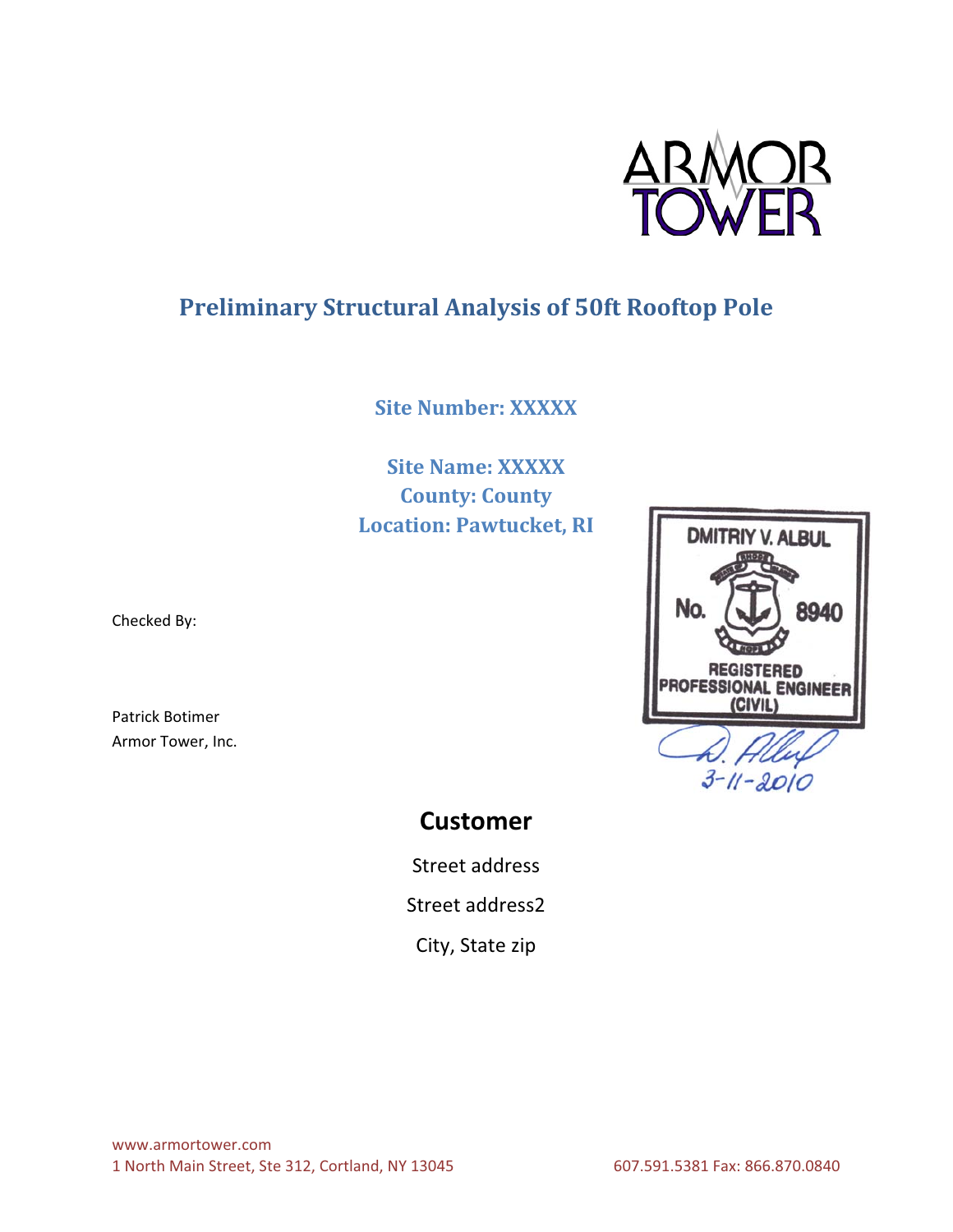March 17, 2010

**Customer Address** Address2-City, State zip



 $RE:$ Site number – Site name Site Location

Dear Customer:

We have completed the preliminary proof-of-concept analysis of the subject rooftop tower site and have found it to be adequate within the scope of this analysis to support the proposed rooftop tower. Wind forces were calculated according to the requirements of EIA 222-F standard for Providence County, RI for 90 mph (fastest mile) wind speed with no ice and 61 mph wind with  $\frac{1}{2}$ " ice. The results of this analysis are based on a site visit on February 12, 2010.

The tower is to be a concealed pole mounted to proposed rooftop framing above the office area of the warehouse. The office roof is approximately 28 feet above ground level. The assumed design consists of steel framing 4 feet above the rooftop with a 24 inch diameter pole extending to 78 feet above ground level. Radio equipment cabinets are also to be added to the steel framed platform.

The results of our analysis show no overstresses in the existing building columns located under the proposed tower. Lateral loads are transmitted through the floor and roof to masonry shear walls which are adequate for the applied loading.

No conclusions, expressed or implied, shall indicate that Armor Tower has made an evaluation of the original design, materials, fabrication, or potential erection deficiencies. Any information contrary to that assumed for the purpose of preparing this analysis could alter the findings and conclusions stated.

We appreciate the opportunity to provide our services to Customer and Enduser. If you have any questions concerning this analysis, please contact us.

Sincerely,

Jeff Triezenberg ARMOR TOWER, INC.

(enclosures)-

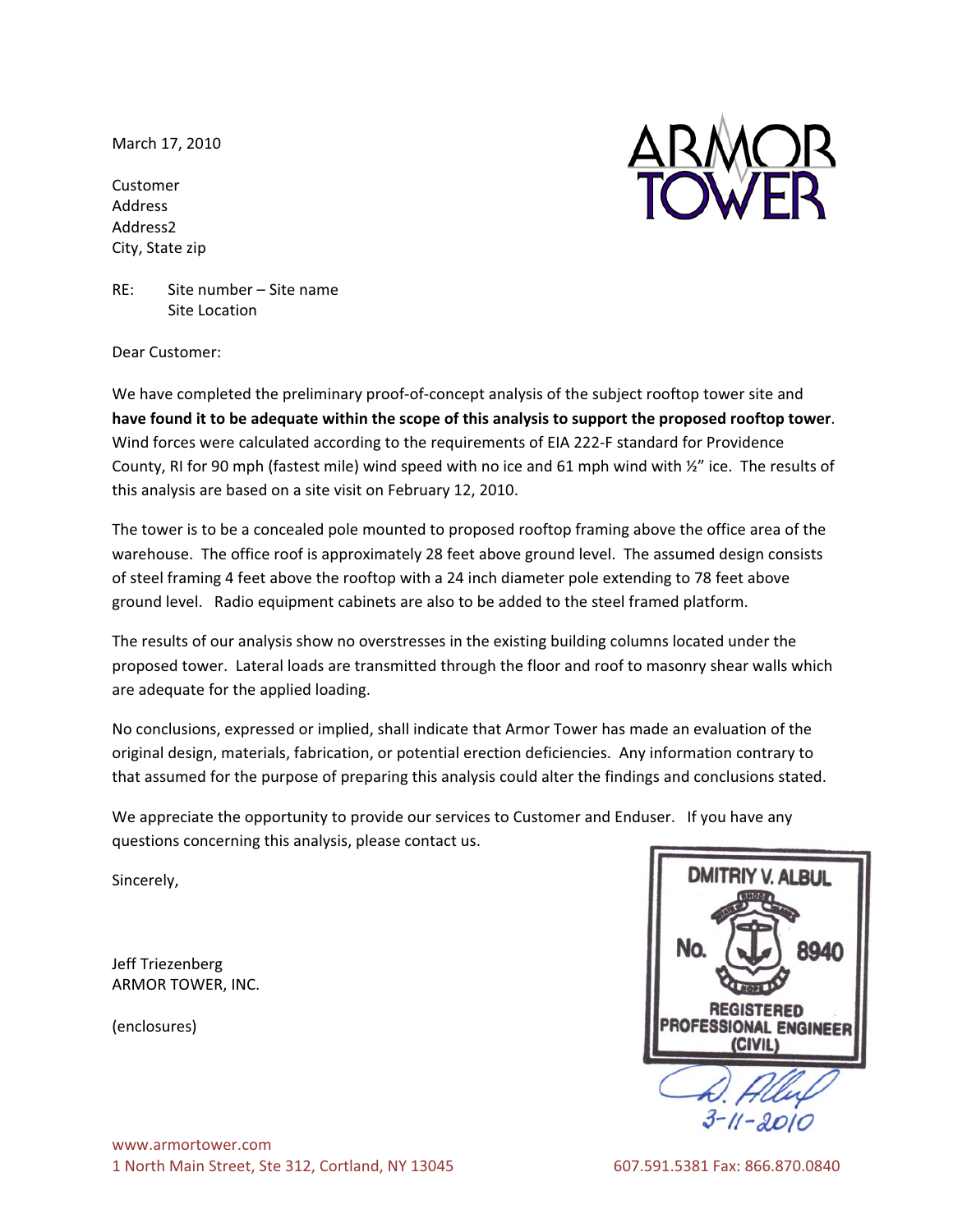

www.armortower.com- 1 North Main Street, Ste 312, Cortland, NY 13045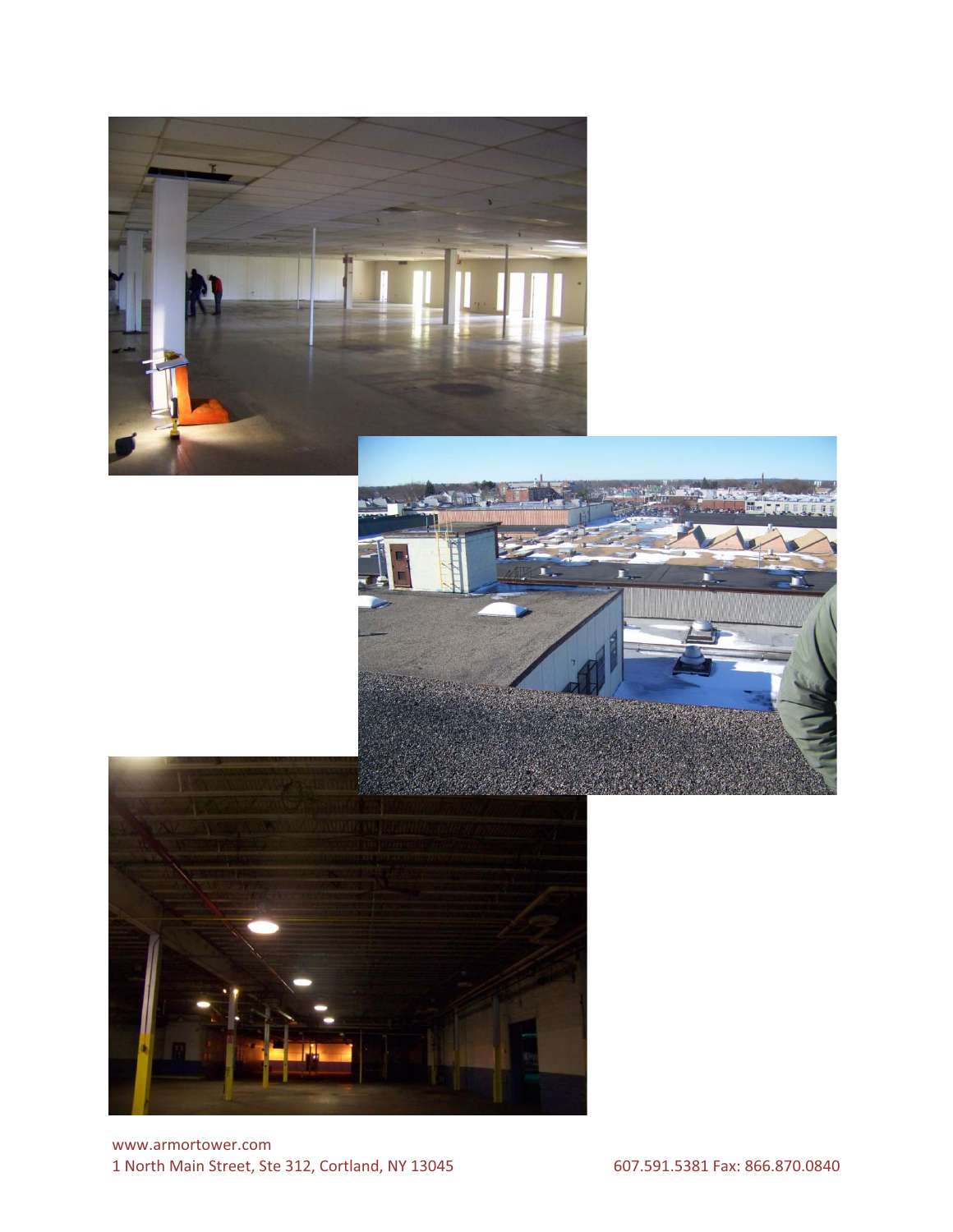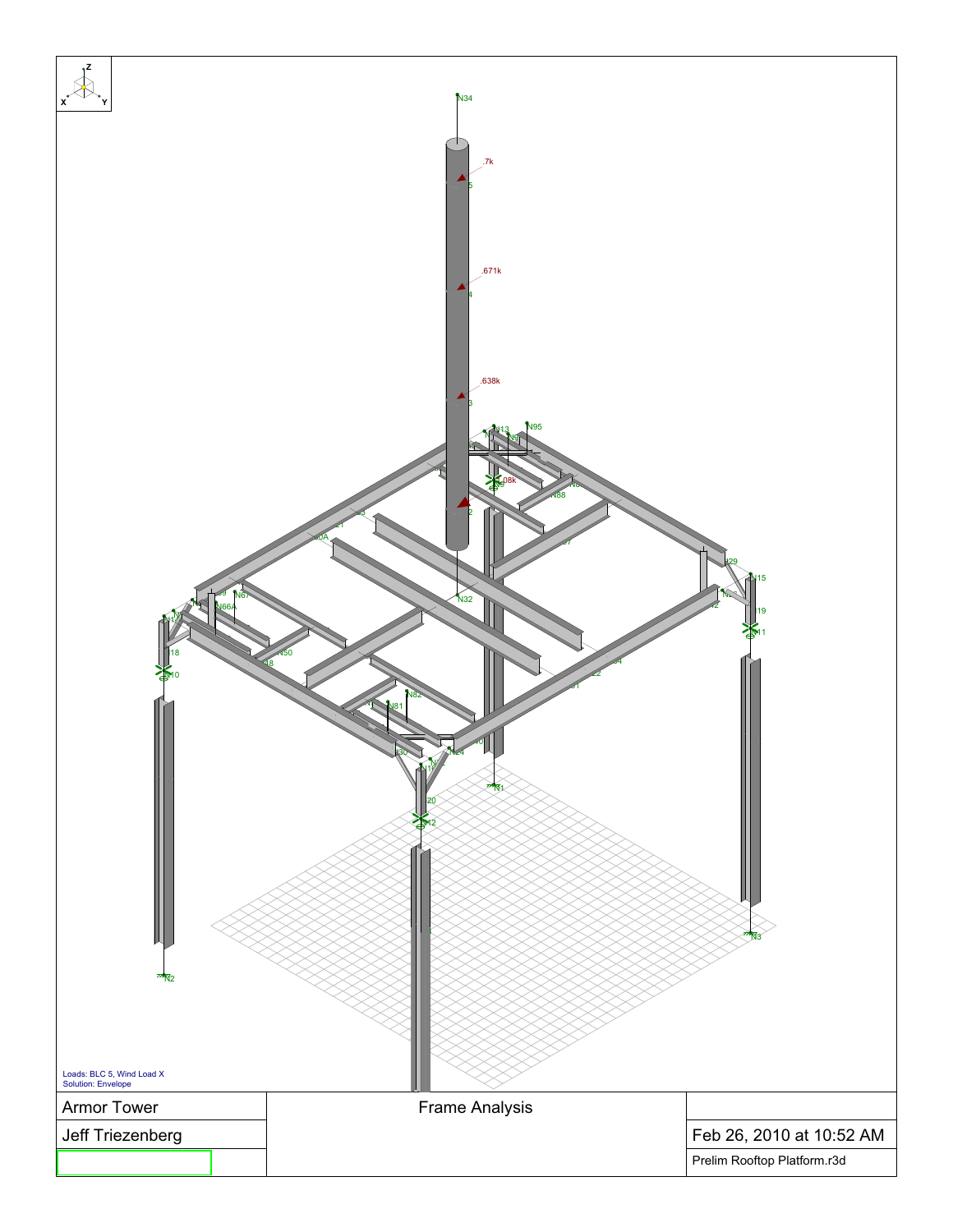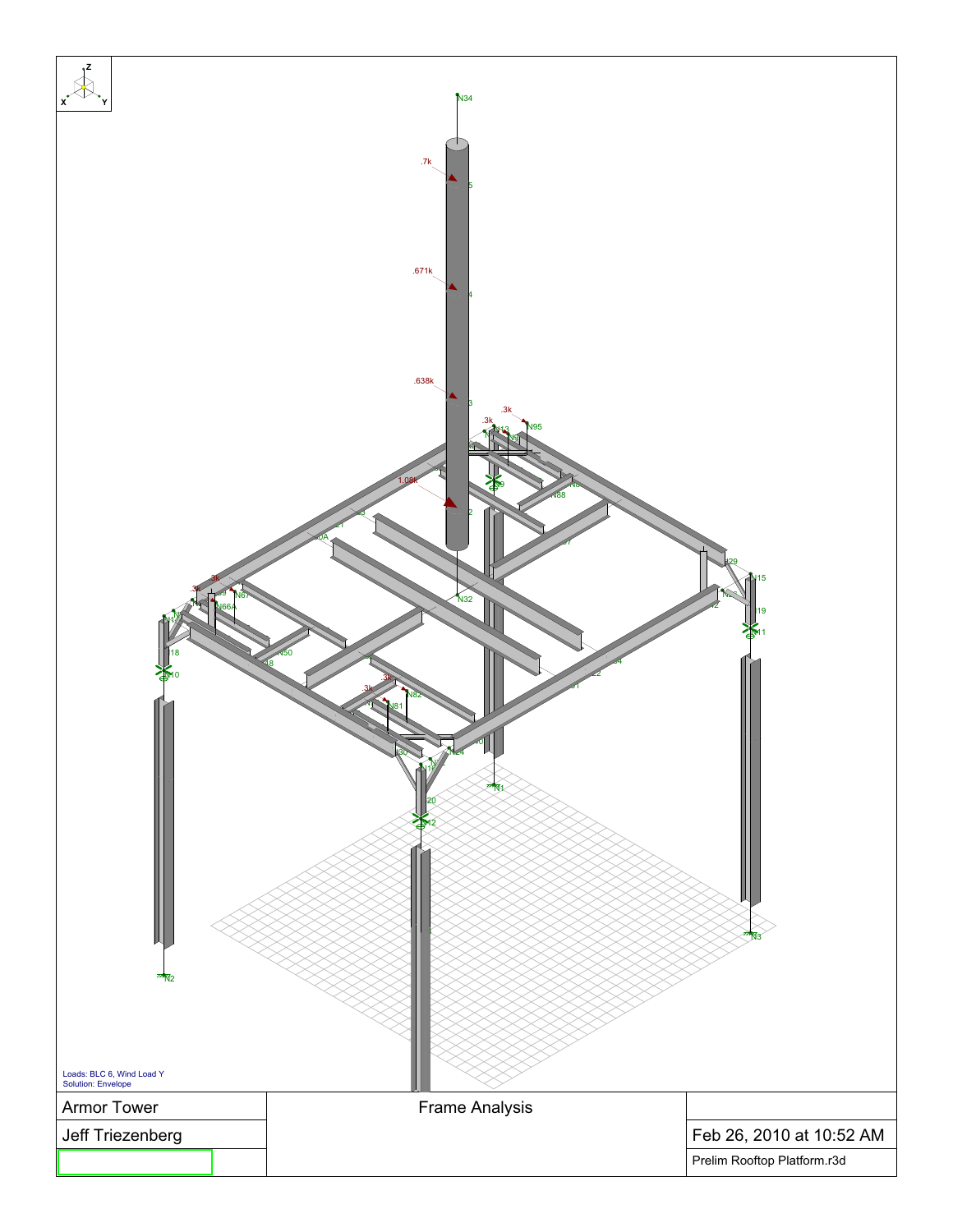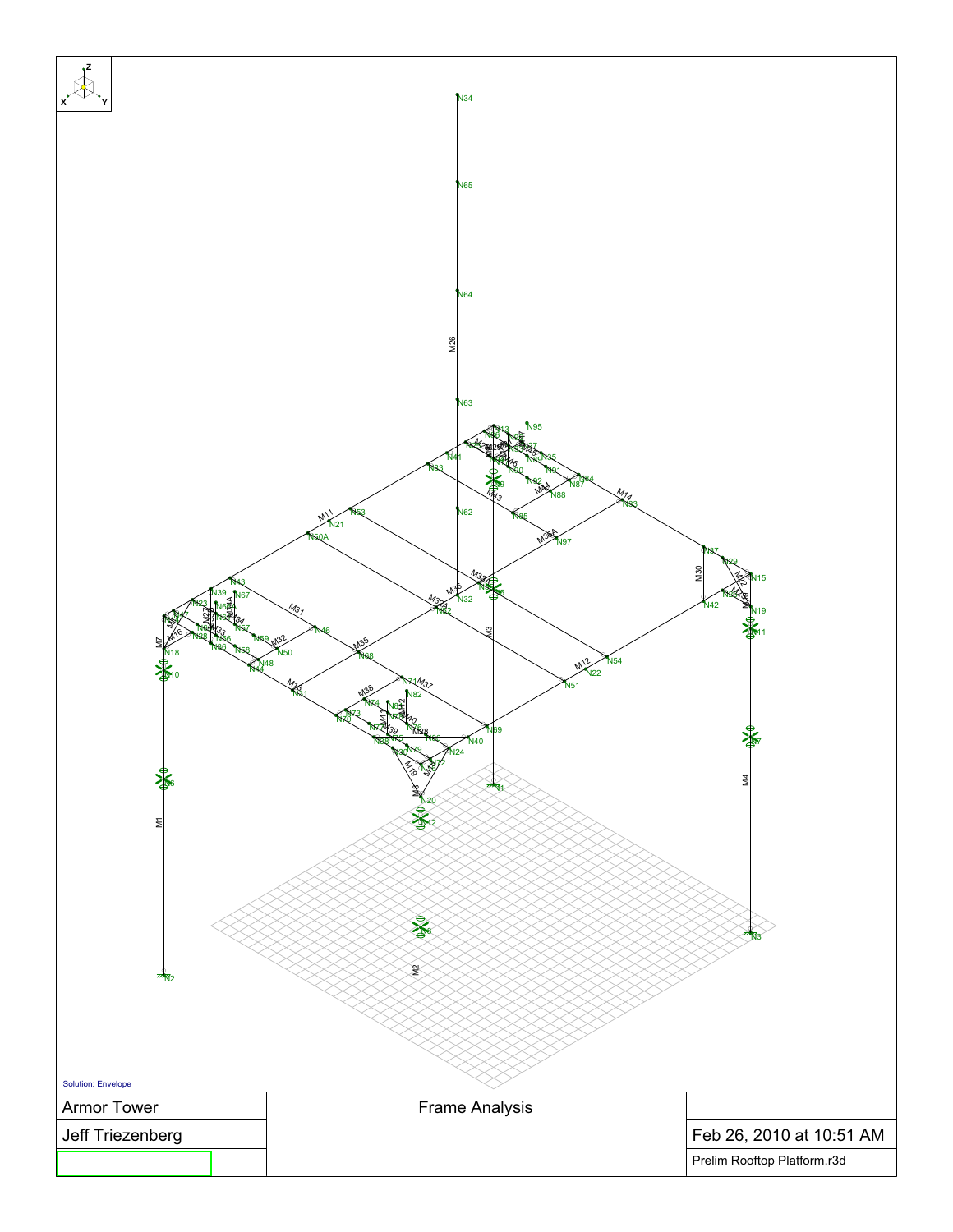| Client: I |                    |
|-----------|--------------------|
| Project   |                    |
|           | Calculated By: JST |
|           | Date: Feb 2010     |

### **ARMOR TOWER, INC.**

1 N. Main St. Suite 312 Cortland, NY 13045 (607) 591-5381



 $\texttt{CaAa}$  (Length, Width, FlatRound) :=  $\vert$  Aspect Length Width  $\leftarrow$  $C_A \leftarrow 0.8$  if Aspect  $\leq 7$  $C_A \leftarrow 0.8$ Aspect  $-7$  $\leftarrow 0.8 + \frac{115 \text{ p} \text{ csc}^2}{18} \cdot 0.4 \quad \text{if } 7 < \text{Aspect} < 25$  $C_A \leftarrow 1.2$  if Aspect  $\geq 25$ if FlatRound **=** "Round"  $C_A \leftarrow 1.4$  if Aspect  $\leq 7$  $C_A \leftarrow 1.4$ Aspect  $-7$  $\leftarrow 1.4 + \frac{115 \text{ pCCC}}{18} \cdot 0.6 \text{ if } 7 < \text{Aspect} < 25$  $C_A \leftarrow 2.0$  if Aspect  $\geq 25$ if FlatRound **=** "Flat"  $C_A \cdot$ Length $\cdot$ Width AntennaWindForce (CaAa, V, z, h) := .00256. $\begin{pmatrix} V \ -v \end{pmatrix}$ mph  $\int$ l  $\left.\rule{0pt}{10pt}\right)$ J  $\left(\frac{V}{V}\right)^2 \left(\frac{Z}{V}\right)$  $33 \cdot ft$  $\int$ l  $\left.\rule{0pt}{10pt}\right)$ J 2 7  $:= .00256 \cdot \left| \frac{1}{\sqrt{2}} \right| \cdot \left| \frac{2}{\sqrt{2}} \right| \cdot (1.69) \cdot \text{psf} \cdot \text{CaAa}$ Forces on the pole 78 ft - 68 ft Area $_1$  := CaAa(10ft,24in,"Round") = 16 $\cdot$ ft $^2$ Shear := AntennaWindForce $\left(\texttt{Area}_1, \texttt{90mph}$  ,  $\texttt{72ft}$  ,  $\texttt{78ft} \right)$  =  $\texttt{700.7lbf}$ 68 ft - 58 ft Area $_2$  := CaAa(10ft,24in,"Round") = 16 $\cdot$ ft $^2$ Shear := AntennaWindForce $\left(\texttt{Area}_{2}, \, \texttt{90mph}$  ,  $\texttt{62ft}$  ,  $\texttt{78ft} \right)$  =  $\texttt{671.4}$  lbf 58 ft - 48 ft Area $_3$  := CaAa(10ft,24in,"Round") = 16 $\cdot$ ft $^2$ Shear := AntennaWindForce $\left($ Area $_3\,,\,$ 90mph  $,\,$  52ft  $,\,$  78ft $\right)$  = 638.5 lbf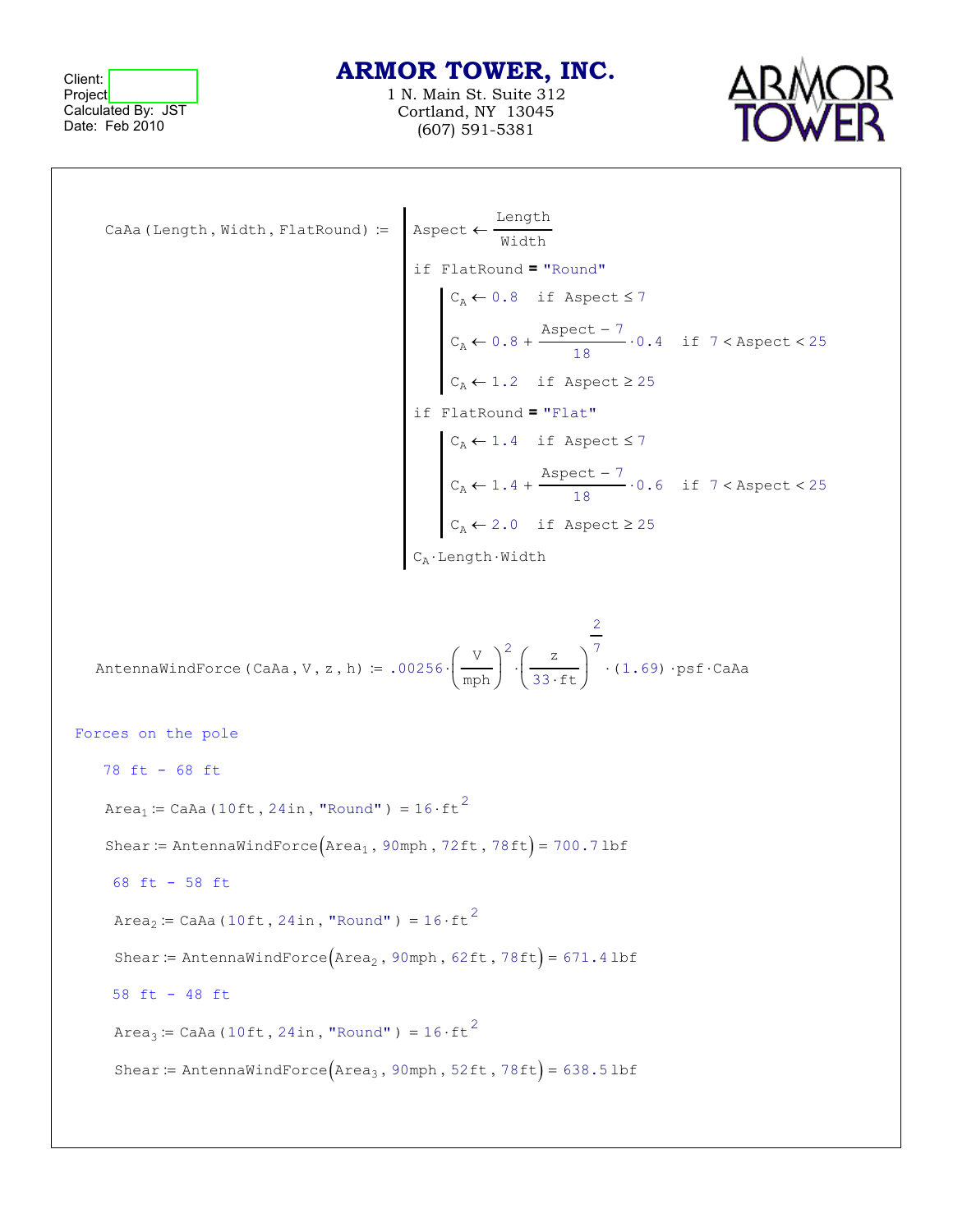### **ARMOR TOWER, INC.**

Client: Project: Calculated By: JST Date: Feb 2010

#### 1 N. Main St. Suite 312 Cortland, NY 13045 (607) 591-5381



```
48 ft - 32 ft
Area_{4.1} := CaAa (16ft, 24in, "Round") = 26.3111 \cdot ft ^2Area_{4.2} := CaAa(16ft,30in,"Round") = 32\cdotft^2Area4
          Area_{4.1} + Area_{4.2}= \frac{2}{2} = 29.2 \text{ ft}^2
```
Shear := AntennaWindForce $\left($ Area $_4\,,\,$ 90mph, 40ft, 78ft $\right)$  = 1079.51bf

Existing loads on columns

 $A = 27.25$ ft  $35$ ft = 953.8 ft<sup>2</sup>  $LL := 60 \text{psf} \cdot A = 57225 \text{ lbf}$  $DL = 60 \text{psf} \cdot A = 57225 \text{ lbf}$  floor slab  $SL = 30psf·A = 28612.5 lbf$  $RL = 40psf \cdot A = 38150 lbf$  roof Dead Load

Wind Load from cabinets

Area<sub>5</sub> := CaAa (6ft, 24in, "Flat") = 16.8 $\cdot$ ft $^2$ 

Shear:= AntennaWindForce $\left(\texttt{Area}_5\,,\,90\text{mph}\,,\,35\text{ft}\,,\,78\text{ft}\right)$  = 598.7 lbf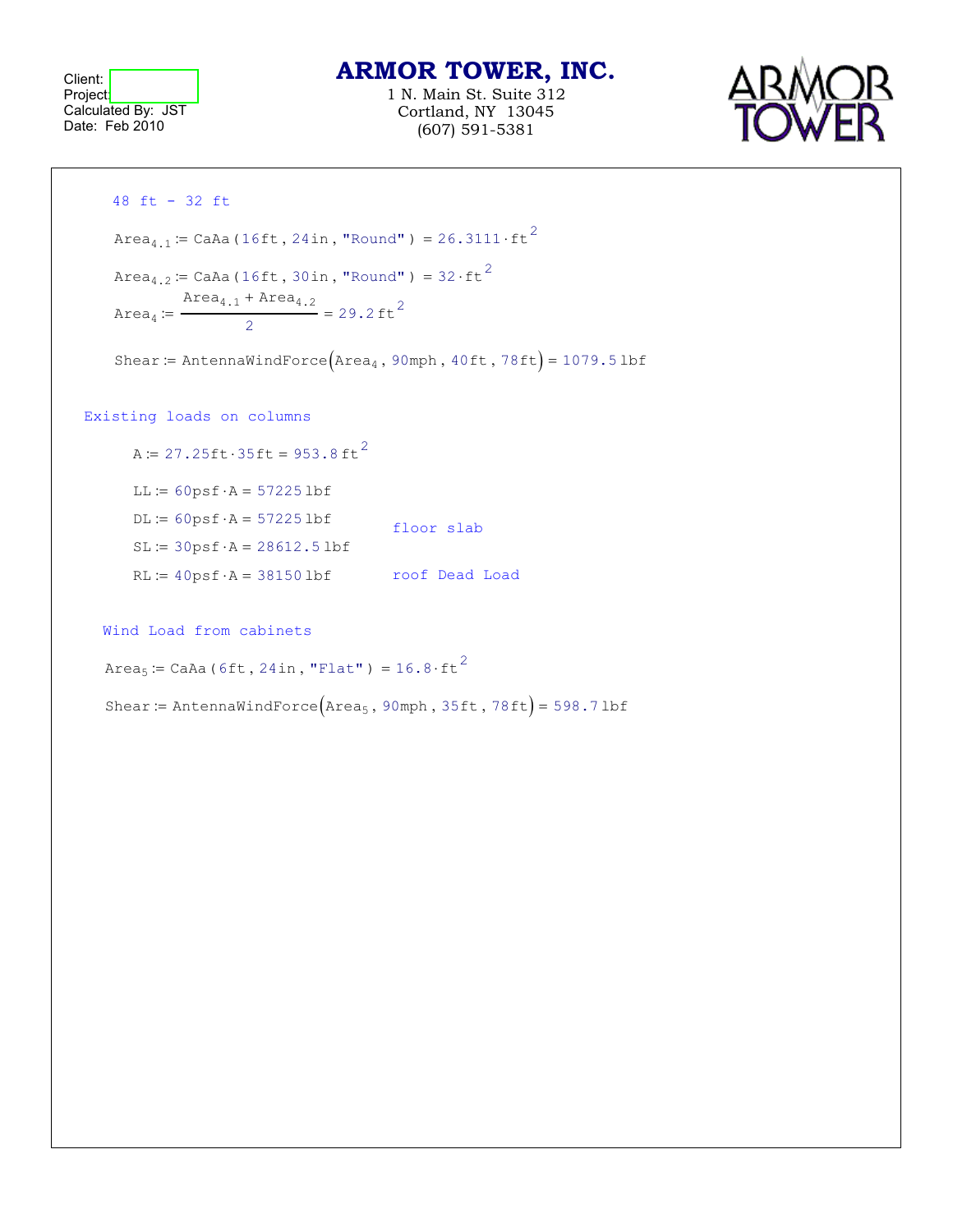| Company        | : Armor Tower      |                       | Feb 26, 2 |
|----------------|--------------------|-----------------------|-----------|
| Designer       | : Jeff Triezenberg |                       | 10:53 AM  |
| Job Ñumber : [ |                    | <b>Frame Analysis</b> | Checked   |

#### *Joint Coordinates and Temperatures*

|                 | Label                    | $X$ [ft]                         | $Y$ [ft]                | Z[ft]           | Temp [F]                         | Detach From Diap |
|-----------------|--------------------------|----------------------------------|-------------------------|-----------------|----------------------------------|------------------|
| 1               | N <sub>1</sub>           | $\overline{2}$                   | $\overline{2}$          | 0               | 0                                |                  |
| $\overline{2}$  | N <sub>2</sub>           | $\overline{37}$                  | $\overline{2}$          | $\overline{0}$  | $\overline{0}$                   |                  |
| $\overline{3}$  | N <sub>3</sub>           | $\overline{2}$                   | 29.25                   | $\overline{0}$  | $\overline{0}$                   |                  |
| $\overline{4}$  | N <sub>4</sub>           | $\overline{37}$                  | 29.25                   | $\overline{0}$  | $\overline{0}$                   |                  |
| $\overline{5}$  | N <sub>5</sub>           | $\overline{2}$                   | $\overline{2}$          | 18              | 0                                |                  |
| $6\overline{6}$ | N <sub>6</sub>           | $\overline{37}$                  | $\overline{2}$          | 18              | $\overline{0}$                   |                  |
| $\overline{7}$  | N7                       | $\overline{2}$                   | 29.25                   | 18              | $\mathbf 0$                      |                  |
| $\overline{8}$  | N <sub>8</sub>           | 37                               | 29.25                   | 18              | 0                                |                  |
| $\overline{9}$  | N <sub>9</sub>           | $\overline{2}$                   | $\frac{2}{2}$           | 28              | $\pmb{0}$                        |                  |
| 10              | N10                      | $\overline{37}$                  |                         | 28              | $\overline{0}$                   |                  |
| 11              | <b>N11</b>               | $\overline{2}$                   | 29.25                   | 28              | $\pmb{0}$                        |                  |
| 12              | <b>N12</b>               | 37                               | 29.25                   | 28              | $\overline{0}$                   |                  |
| 13              | <b>N13</b>               | $\overline{2}$                   | $\frac{2}{2}$           | 33              | $\overline{0}$                   |                  |
| 14              | <b>N14</b>               | $\overline{37}$                  |                         | 33              | $\overline{0}$                   |                  |
| 15              | <b>N15</b>               | $\overline{2}$                   | 29.25                   | 33              | 0                                |                  |
| 16              | <b>N16</b>               | $\overline{37}$                  | 29.25                   | 33              | $\overline{0}$                   |                  |
| 17              | <b>N17</b>               | $\overline{2}$                   | $\overline{2}$          | 30              | $\mathbf 0$                      |                  |
| 18              | <b>N18</b>               | 37                               | $\overline{2}$          | 30              | 0                                |                  |
| 19              | N <sub>19</sub>          | $\overline{2}$                   | 29.25                   | 30              | $\pmb{0}$                        |                  |
| 20              | <b>N20</b>               | $\overline{37}$                  | 29.25                   | 30              | $\overline{0}$                   |                  |
| 21              | <b>N21</b>               | 19.5                             | $\overline{2}$          | 33              | $\pmb{0}$                        |                  |
| 22              | <b>N22</b>               | 19.5                             | 29.25                   | 33              | $\overline{0}$                   |                  |
| 23              | <b>N23</b>               | 34<br>$\overline{34}$            | $\overline{2}$<br>29.25 | 33<br>33        | $\overline{0}$<br>$\overline{0}$ |                  |
| 24              | <b>N24</b>               |                                  | $\overline{2}$          | 33              |                                  |                  |
| 25<br>26        | <b>N25</b><br><b>N26</b> | $\overline{5}$<br>$\overline{5}$ | 29.25                   | 33              | 0<br>$\overline{0}$              |                  |
| 27              | <b>N27</b>               | $\overline{2}$                   |                         | 33              | $\mathbf 0$                      |                  |
| 28              | <b>N28</b>               | 37                               | $\overline{5}$<br>5     | 33              | 0                                |                  |
| 29              | <b>N29</b>               | $\overline{2}$                   | 26.25                   | 33              | 0                                |                  |
| 30              | <b>N30</b>               | $\overline{37}$                  | 26.25                   | 33              | $\overline{0}$                   |                  |
| 31              | <b>N31</b>               | $\overline{37}$                  | 15.625                  | 33              | $\pmb{0}$                        |                  |
| 32              | <b>N32</b>               | 19.5                             | 15.625                  | 33              | $\overline{0}$                   |                  |
| 33              | <b>N33</b>               | $\overline{2}$                   | 15.625                  | 33              | $\overline{0}$                   |                  |
| 34              | <b>N34</b>               | 19.5                             | 15.625                  | 79              | $\overline{0}$                   |                  |
| 35              | <b>N35</b>               | $\overline{2}$                   | 7                       | 33              | 0                                |                  |
| 36              | <b>N36</b>               | $\overline{37}$                  | $\overline{7}$          | 33              | $\overline{0}$                   |                  |
| 37              | <b>N37</b>               | $\overline{2}$                   | 24.25                   | 33              | $\mathbf 0$                      |                  |
| 38              | <b>N38</b>               | 37                               | 24.25                   | 33              | 0                                |                  |
| 39              | <b>N39</b>               | 32                               | $\overline{2}$          | 33              | 0                                |                  |
| 40              | N40                      | $\overline{32}$                  | 29.25                   | 33              | $\overline{0}$                   |                  |
| 41              | N41                      | $\overline{7}$                   | $\overline{2}$          | $\overline{33}$ | $\overline{0}$                   |                  |
| 42              | <b>N42</b>               | $\overline{7}$                   | 29.25                   | 33              | $\overline{0}$                   |                  |
| 43              | N43                      | 30                               | $\overline{2}$          | 33              | $\bf{0}$                         |                  |
| 44              | N44                      | 37                               | 11                      | 33              | 0                                |                  |
| 45              | N46                      | 30                               | 11                      | 33              | 0                                |                  |
| 46              | <b>N47</b>               | 36                               | $\overline{2}$          | 33              | $\overline{0}$                   |                  |
| 47              | N48                      | 36                               | 11                      | 33              | $\mathbf 0$                      |                  |
| 48              | <b>N50</b>               | 34                               | 11                      | 33              | 0                                |                  |
| 49              | <b>N50A</b>              | 21.75                            | $\overline{2}$          | 33              | 0                                |                  |
| 50              | <b>N51</b>               | 21.75                            | 29.25                   | 33              | $\overline{0}$                   |                  |
| 51              | <b>N52</b>               | 21.75                            | 15.625                  | 33              | 0                                |                  |
| 52              | <b>N53</b>               | 17.25                            | $\overline{2}$          | 33              | $\overline{0}$                   |                  |
| 53              | <b>N54</b>               | 17.25                            | 29.25                   | 33              | $\overline{0}$                   |                  |
| 54              | <b>N55</b>               | 17.25                            | 15.625                  | 33              | 0                                |                  |
| 55              | N <sub>56</sub>          | 36                               | 6.5                     | 33              | $\overline{0}$                   |                  |
| 56              | <b>N57</b>               | 34                               | 6.5                     | 33              | $\overline{0}$                   |                  |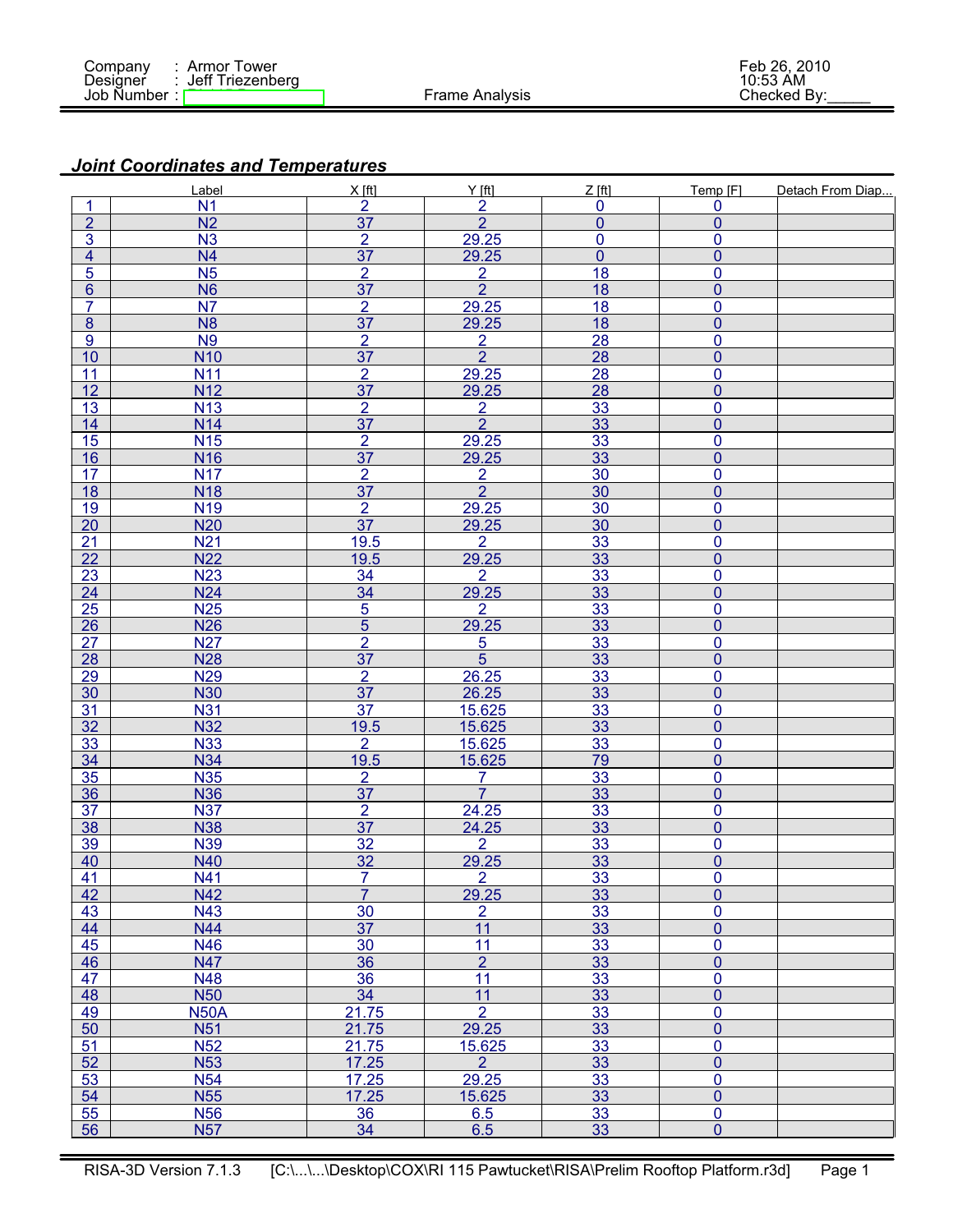| Company    | : Armor Tower    |                       | Feb 26, 2 |
|------------|------------------|-----------------------|-----------|
| Designer   | Jeff Triezenberg |                       | 10:53 AM  |
| Job Ñumber |                  | <b>Frame Analysis</b> | Checked   |

#### *Joint Coordinates and Temperatures (Continued)*

|                 | Label           | $X$ [ft]        | $Y$ [ft]         | $Z$ [ft]        | Temp [F]       | Detach From Diap |
|-----------------|-----------------|-----------------|------------------|-----------------|----------------|------------------|
| 57              | <b>N58</b>      | 36              | 8.5              | 33              | 0              |                  |
| 58              | <b>N59</b>      | 34              | 8.5              | 33              | $\overline{0}$ |                  |
| 59              | <b>N60</b>      | 36              | 4.5              | 33              | $\overline{0}$ |                  |
| 60              | N <sub>61</sub> | $\overline{34}$ | 4.5              | 33              | $\overline{0}$ |                  |
| 61              | <b>N62</b>      | 19.5            | 15.625           | 41              | $\overline{0}$ |                  |
| 62              | <b>N63</b>      | 19.5            | 15.625           | $\overline{51}$ | $\overline{0}$ |                  |
| 63              | <b>N64</b>      | 19.5            | 15.625           | 61              | $\mathbf 0$    |                  |
| 64              | <b>N65</b>      | 19.5            | 15.625           | 71              | $\overline{0}$ |                  |
| 65              | <b>N66A</b>     | 36              | 6.5              | 36              | $\mathbf 0$    |                  |
| 66              | <b>N67</b>      | 34              | 6.5              | 36              | $\overline{0}$ |                  |
| 67              | <b>N68</b>      | $\overline{30}$ | 15.625           | 33              | $\overline{0}$ |                  |
| 68              | <b>N69</b>      | $\overline{30}$ | 29.25            | $\overline{33}$ | $\overline{0}$ |                  |
| 69              | <b>N70</b>      | 37              | 20.25            | 33              | $\overline{0}$ |                  |
| 70              | <b>N71</b>      | 30              | 20.25            | 33              | $\overline{0}$ |                  |
| 71              | N72             | 36              | 29.25            | 33              | $\mathbf 0$    |                  |
| $\overline{72}$ | <b>N73</b>      | $\overline{36}$ | 20.25            | 33              | $\overline{0}$ |                  |
| 73              | N74             | 34              | 20.25            | 33              | $\overline{0}$ |                  |
| 74              | <b>N75</b>      | 36              | 24.75            | 33              | $\overline{0}$ |                  |
| 75              | <b>N76</b>      | 34              | 24.75            | 33              | $\mathbf 0$    |                  |
| 76              | <b>N77</b>      | 36              | 22.75            | 33              | $\mathbf 0$    |                  |
| 77              | <b>N78</b>      | 34              | 22.75            | 33              | $\overline{0}$ |                  |
| 78              | <b>N79</b>      | $\overline{36}$ | 26.75            | 33              | $\overline{0}$ |                  |
| 79              | <b>N80</b>      | 34              | 26.75            | 33              | $\overline{0}$ |                  |
| 80              | <b>N81</b>      | 36              | 24.75            | 36              | $\overline{0}$ |                  |
| 81              | <b>N82</b>      | 34              | 24.75            | 36              | $\mathbf 0$    |                  |
| 82              | <b>N83</b>      | 9               | $\overline{2}$   | 33              | $\overline{0}$ |                  |
| 83              | <b>N84</b>      | $\overline{2}$  | 11               | 33              | $\mathbf 0$    |                  |
| 84              | <b>N85</b>      | 9               | 11               | 33              | $\overline{0}$ |                  |
| 85              | <b>N86</b>      | 3               | $\overline{2}$   | 33              | $\mathbf 0$    |                  |
| 86              | <b>N87</b>      | 3               | 11               | 33              | $\overline{0}$ |                  |
| 87              | <b>N88</b>      | $\overline{5}$  | 11               | 33              | $\mathbf 0$    |                  |
| 88              | <b>N89</b>      | 3               | 6.5              | 33              | $\overline{0}$ |                  |
| 89              | <b>N90</b>      | $\overline{5}$  | 6.5              | 33              | $\mathbf 0$    |                  |
| 90              | <b>N91</b>      | $\overline{3}$  | 8.5              | 33              | $\overline{0}$ |                  |
| 91              | <b>N92</b>      | $\overline{5}$  | 8.5              | 33              | $\mathbf 0$    |                  |
| $\overline{92}$ | <b>N93</b>      | $\overline{3}$  | $\overline{4.5}$ | $\overline{33}$ | $\overline{0}$ |                  |
| 93              | <b>N94</b>      | $\overline{5}$  | 4.5              | 33              | $\overline{0}$ |                  |
| 94              | <b>N95</b>      | 3               | 6.5              | 36              | $\overline{0}$ |                  |
| 95              | <b>N96</b>      | 5               | 6.5              | 36              | $\overline{0}$ |                  |
| 96              | <b>N97</b>      | 9               | 15.625           | 33              | $\mathbf{0}$   |                  |

#### *Material Takeoff*

|    | Material                | Size             | Pieces | Length[ft] | Weight[K] |
|----|-------------------------|------------------|--------|------------|-----------|
|    | General                 |                  |        |            |           |
| ⌒  | <b>RIGID</b>            |                  |        | 22.5       |           |
| 3  | <b>Total General</b>    |                  |        | 22.5       |           |
| 4  |                         |                  |        |            |           |
| 5  | <b>Hot Rolled Steel</b> |                  |        |            |           |
| 6  | A36 Gr.36               | C6X8.2           |        | 28.3       | റ         |
|    | A36 Gr.36               | L4X4X4           | 8      | 33.9       | $\sim$    |
| 8  | A36 Gr.36               | W12X65           |        | 112        | 7.3       |
| 9  | A500 Gr.46              | <b>HSS20X0.5</b> |        | 46         | 4.5       |
| 10 | A500 Gr.46              | HSS6X6X4         |        | 20         | .4        |
| 11 | A992                    | W16X36           | 6      | 155        | 5.6       |
| 12 | A992                    | W18X55           | റ      | 54.5       | 3         |
| 13 | A992                    | <b>W8X18</b>     | 12     | 115.9      | 2.1       |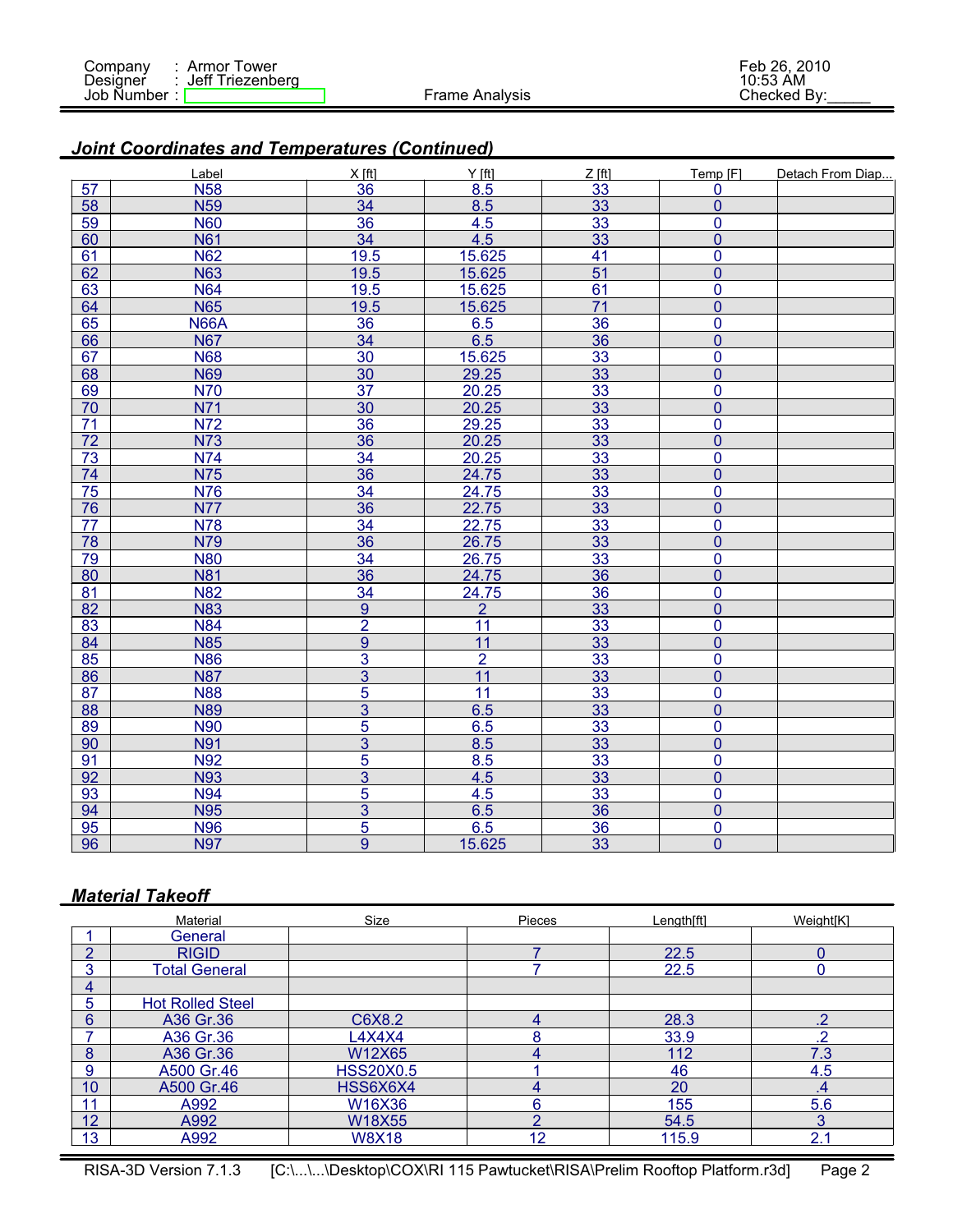| Company        | : Armor Tower :    |                       | Feb 26, 2 |
|----------------|--------------------|-----------------------|-----------|
| Designer       | : Jeff Triezenberg |                       | 10:53 AM  |
| Job Number : . |                    | <b>Frame Analysis</b> | Checked   |

#### *Material Takeoff (Continued)*

|                         | Materia   | Size | عمصمته<br>סטסט | .enath[ft]       | 1.51.43<br>$\cdot$ .<br>WeightlK |
|-------------------------|-----------|------|----------------|------------------|----------------------------------|
| $\overline{\mathbf{A}}$ | ota<br>ഹ' |      |                | $T = T$<br>565.t | $\sim$ $\sim$<br>LU.L            |

#### *Member Primary Data*

|                | Label          | I Joint         | J Joint         |    | K Joint Rotate(deSection/Shape  | <b>Type</b> | Design List             | <b>Material</b>       | Design Rules   |
|----------------|----------------|-----------------|-----------------|----|---------------------------------|-------------|-------------------------|-----------------------|----------------|
| 1              | M1             | N <sub>2</sub>  | <b>N10</b>      |    | W <sub>12</sub> X <sub>65</sub> |             | Beam Wide Flange        | A36 Gr.36             | <b>Typical</b> |
| $\overline{2}$ | M <sub>2</sub> | N <sub>4</sub>  | <b>N12</b>      |    | W12X65                          |             | Beam Wide Flange        | A36 Gr.36             | <b>Typical</b> |
| 3              | M <sub>3</sub> | N <sub>1</sub>  | <b>N9</b>       |    | W12X65                          |             | Beam Wide Flange        | A36 Gr.36             | <b>Typical</b> |
| $\overline{4}$ | M4             | N <sub>3</sub>  | <b>N11</b>      |    | <b>W12X65</b>                   |             | <b>Beam Wide Flange</b> | A36 Gr.36             | <b>Typical</b> |
| $\overline{5}$ | M <sub>7</sub> | <b>N10</b>      | N <sub>14</sub> |    | HSS6X6X4                        |             | <b>Beam Wide Flange</b> | A500 Gr.46            | <b>Typical</b> |
| $6\phantom{a}$ | M <sub>8</sub> | <b>N12</b>      | <b>N16</b>      |    | <b>HSS6X6X4</b>                 |             | Beam Wide Flange        | A500 Gr.46            | <b>Typical</b> |
| $\overline{7}$ | M <sub>9</sub> | <b>N9</b>       | <b>N13</b>      |    | <b>HSS6X6X4</b>                 |             | <b>Beam Wide Flange</b> | A500 Gr.46            | <b>Typical</b> |
| 8              | M10            | <b>N11</b>      | <b>N15</b>      |    | <b>HSS6X6X4</b>                 |             | Beam Wide Flange        | A500 Gr.46            | <b>Typical</b> |
| 9              | M11            | <b>N14</b>      | N <sub>13</sub> |    | W16X36                          |             | Beam Wide Flange        | A992                  | <b>Typical</b> |
| 10             | M12            | <b>N16</b>      | <b>N15</b>      |    | W16X36                          | <b>Beam</b> | <b>Wide Flange</b>      | A992                  | <b>Typical</b> |
| 11             | M13            | N <sub>16</sub> | N <sub>14</sub> |    | W16X36                          |             | Beam Wide Flange        | A992                  | <b>Typical</b> |
| 12             | M14            | <b>N13</b>      | <b>N15</b>      |    | W16X36                          |             | Beam Wide Flange        | A992                  | <b>Typical</b> |
| 13             | M16            | <b>N18</b>      | <b>N28</b>      |    | L4X4X4                          |             | <b>Beam Wide Flange</b> | A36 Gr.36             | <b>Typical</b> |
| 14             | M17            | <b>N18</b>      | <b>N23</b>      |    | L4X4X4                          |             | <b>Beam Wide Flange</b> | A36 Gr.36             | <b>Typical</b> |
| 15             | M18            | N <sub>20</sub> | N <sub>24</sub> |    | L4X4X4                          |             | <b>Beam Wide Flange</b> | A36 Gr.36             | <b>Typical</b> |
| 16             | M19            | <b>N20</b>      | <b>N30</b>      |    | L4X4X4                          |             | Beam Wide Flange        | A36 Gr.36             | <b>Typical</b> |
| 17             | M20            | <b>N17</b>      | <b>N25</b>      |    | L4X4X4                          |             | Beam Wide Flange        | A36 Gr.36             | <b>Typical</b> |
| 18             | M21            | <b>N17</b>      | <b>N27</b>      |    | L4X4X4                          |             | Beam Wide Flange        | A36 Gr.36             | <b>Typical</b> |
| 19             | M22            | N <sub>19</sub> | N <sub>29</sub> |    | L4X4X4                          |             | Beam Wide Flange        | A36 Gr.36             | <b>Typical</b> |
| 20             | M23            | N <sub>19</sub> | N <sub>26</sub> |    | L4X4X4                          |             | <b>Beam Wide Flange</b> | A36 Gr.36             | <b>Typical</b> |
| 21             | M26            | <b>N32</b>      | <b>N34</b>      |    | <b>HSS20X0.5</b>                |             | Beam Wide Flange        | A500 Gr.46            | <b>Typical</b> |
| 22             | M27            | <b>N39</b>      | <b>N36</b>      | 90 | C6X8.2                          |             | Beam Wide Flange        | A36 Gr.36             | <b>Typical</b> |
| 23             | M28            | N38             | N40             | 90 | C6X8.2                          |             | Beam Wide Flange        | A <sub>36</sub> Gr.36 | <b>Typical</b> |
| 24             | M29            | N41             | <b>N35</b>      | 90 | C6X8.2                          |             | <b>Beam Wide Flange</b> | A36 Gr.36             | <b>Typical</b> |
| 25             | M30            | <b>N37</b>      | N42             | 90 | C6X8.2                          |             | <b>Beam Wide Flange</b> | A36 Gr.36             | <b>Typical</b> |
| 26             | M31            | N43             | <b>N68</b>      |    | <b>W8X18</b>                    |             | Beam Wide Flange        | A992                  | <b>Typical</b> |
| 27             | M32            | N46             | N44             |    | <b>W8X18</b>                    |             | Beam Wide Flange        | A992                  | <b>Typical</b> |
| 28             | M33            | <b>N47</b>      | <b>N48</b>      |    | <b>W8X18</b>                    |             | Beam Wide Flange        | A992                  | <b>Typical</b> |
| 29             | M34            | <b>N23</b>      | <b>N50</b>      |    | <b>W8X18</b>                    |             | Beam Wide Flange        | A992                  | <b>Typical</b> |
| 30             | <b>M32A</b>    | <b>N50A</b>     | <b>N51</b>      |    | W18X55                          | <b>Beam</b> | <b>Wide Flange</b>      | A992                  | <b>Typical</b> |
| 31             | <b>M33A</b>    | <b>N53</b>      | <b>N54</b>      |    | W18X55                          |             | <b>Beam Wide Flange</b> | A992                  | <b>Typical</b> |
| 32             | M36            | <b>N52</b>      | <b>N55</b>      |    | <b>RIGID</b>                    | <b>None</b> | <b>None</b>             | <b>RIGID</b>          | <b>Typical</b> |
| 33             | <b>M33B</b>    | N <sub>56</sub> | <b>N66A</b>     |    | <b>RIGID</b>                    | <b>None</b> | <b>None</b>             | <b>RIGID</b>          | <b>Typical</b> |
| 34             | <b>M34A</b>    | <b>N57</b>      | <b>N67</b>      |    | <b>RIGID</b>                    | None        | <b>None</b>             | <b>RIGID</b>          | <b>Typical</b> |
| 35             | M35            | <b>N31</b>      | <b>N52</b>      |    | W16X36                          |             | <b>Beam Wide Flange</b> | A992                  | <b>Typical</b> |
| 36             | <b>M36A</b>    | <b>N55</b>      | <b>N33</b>      |    | W16X36                          |             | Beam Wide Flange        | A992                  | <b>Typical</b> |
| 37             | M37            | <b>N69</b>      | <b>N68</b>      |    | <b>W8X18</b>                    |             | Beam Wide Flange        | A992                  | <b>Typical</b> |
| 38             | <b>M38</b>     | <b>N71</b>      | N70             |    | <b>W8X18</b>                    |             | Beam Wide Flange        | A992                  | <b>Typical</b> |
| 39             | M39            | <b>N72</b>      | <b>N73</b>      |    | <b>W8X18</b>                    |             | Beam Wide Flange        | A992                  | <b>Typical</b> |
| 40             | M40            | <b>N24</b>      | <b>N74</b>      |    | <b>W8X18</b>                    |             | <b>Beam Wide Flange</b> | A992                  | <b>Typical</b> |
| 41             | M41            | N75             | <b>N81</b>      |    | <b>RIGID</b>                    |             | None None               | <b>RIGID</b>          | <b>Typical</b> |
| 42             | M42            | <b>N76</b>      | <b>N82</b>      |    | <b>RIGID</b>                    | <b>None</b> | <b>None</b>             | <b>RIGID</b>          | <b>Typical</b> |
| 43             | M43            | <b>N83</b>      | <b>N97</b>      |    | <b>W8X18</b>                    |             | <b>Beam Wide Flange</b> | A992                  | <b>Typical</b> |
| 44             | M44            | <b>N85</b>      | <b>N84</b>      |    | <b>W8X18</b>                    |             | <b>Beam Wide Flange</b> | A992                  | <b>Typical</b> |
| 45             | M45            | N <sub>86</sub> | <b>N87</b>      |    | <b>W8X18</b>                    |             | Beam Wide Flange        | A992                  | <b>Typical</b> |
| 46             | M46            | <b>N25</b>      | <b>N88</b>      |    | <b>W8X18</b>                    |             | Beam Wide Flange        | A992                  | <b>Typical</b> |
| 47             | M47            | <b>N89</b>      | <b>N95</b>      |    | <b>RIGID</b>                    | <b>None</b> | <b>None</b>             | <b>RIGID</b>          | <b>Typical</b> |
| 48             | M48            | N90             | <b>N96</b>      |    | <b>RIGID</b>                    | <b>None</b> | <b>None</b>             | <b>RIGID</b>          | <b>Typical</b> |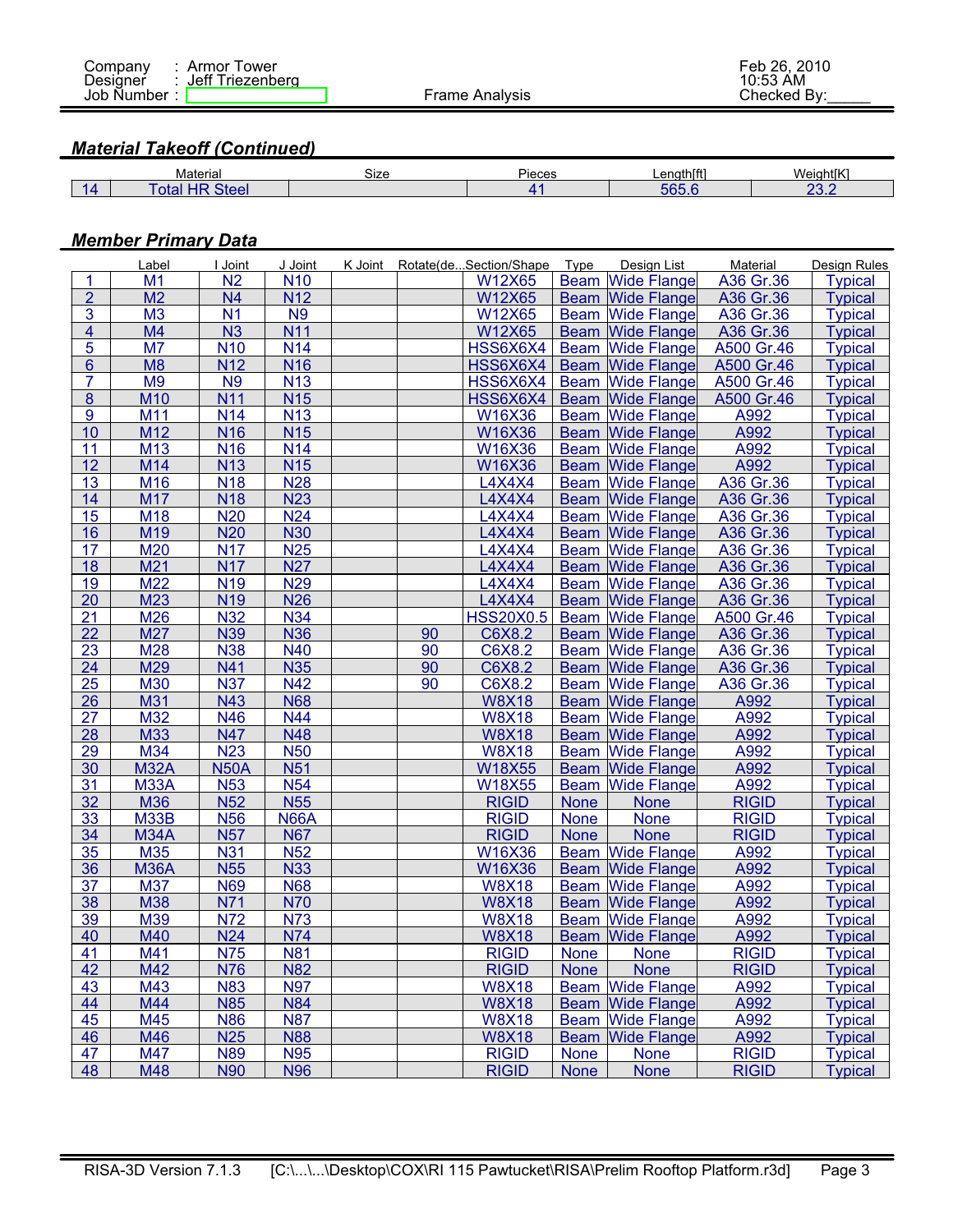| Company     | : Armor Tower      |                       | Feb 26, 2 |
|-------------|--------------------|-----------------------|-----------|
| Designer    | : Jeff Triezenberg |                       | 10:53 AM  |
| Job Number: |                    | <b>Frame Analysis</b> | Checked   |

#### *Hot Rolled Steel Properties*

| Label      | E [ksi] | G [ksi] | Nu  | Therm $(\{1E5 F\})$ | Density[k/ft^3] | Yield[ksi] |
|------------|---------|---------|-----|---------------------|-----------------|------------|
| A36 Gr.36  | 29000   | 11154   | w   | .65                 | .49             | 36         |
| A572 Gr.50 | 29000   | 11154   |     | .65                 | .49             | 50         |
| A992       | 29000   | 11154   |     | .65                 |                 | 50         |
| A500 Gr.42 | 29000   | 11154   | . ب | .65                 | .49             | 42         |
| A500 Gr.46 | 29000   | 11154   |     | .65                 | .49             | 46         |

#### *Hot Rolled Steel Section Sets*

| Labe | Shape         | vpe  | <b>Desian</b><br>List | Material  | Desian i<br>Rules | √lin2,<br>,, | Ivy lin4 | lin4<br>Izz | $\int$ lin4 |
|------|---------------|------|-----------------------|-----------|-------------------|--------------|----------|-------------|-------------|
| HR 1 | <b>M10X17</b> | Beam | Wide<br><b>Flange</b> | A36 Gr.36 | <b>VDICA</b>      | .99          | 3.56     | $\cdots$    | י           |

#### *General Section Sets*

|   | ∟abel                          | Shape | vpe         | Material       | $\sqrt{1}$ in 2 <sup>1</sup> | Ivy lin4           | lin4<br>ے ا         | $J$ $\text{lin4}^{\cdot}$ |
|---|--------------------------------|-------|-------------|----------------|------------------------------|--------------------|---------------------|---------------------------|
|   | <b>AFN1A</b><br>$\blacksquare$ | RFAYA | Beam        | Conc3NW<br>aer | 16                           | ാററ<br>ົ<br>၊ .၁၁၁ | ാററ<br>ົ<br>500.1 م | EZO<br>ີ<br>ں ، ں .       |
| - | RIGID                          |       | <b>None</b> | RIGID          | $1e+6$                       | $1e+6$             | $1e+6$              | $1\alpha + 6$<br>י סי     |

#### *Hot Rolled Steel Design Parameters*

|                  | Label           |                |                | Shape Length Lbyy[ft] |                |  |  |  | Lbzz[ft] Lcomp toLcomp b Kyy Kzz Cm-yy Cm-zz Cb y swayz sway Function |
|------------------|-----------------|----------------|----------------|-----------------------|----------------|--|--|--|-----------------------------------------------------------------------|
| 1                | M <sub>1</sub>  | W12X65         | 28             |                       |                |  |  |  | Lateral                                                               |
| $\overline{2}$   | M <sub>2</sub>  | W12X65         | 28             |                       |                |  |  |  | Lateral                                                               |
| 3                | M <sub>3</sub>  | W12X65         | 28             |                       |                |  |  |  | Lateral                                                               |
| $\overline{4}$   | M <sub>4</sub>  | <b>W12X65</b>  | 28             |                       |                |  |  |  | Lateral                                                               |
| 5                | M7              | <b>HSS6X6</b>  | 5              | 2                     | $\overline{2}$ |  |  |  | Lateral                                                               |
| $6\phantom{1}$   | M8              | HSS6X6         | 5              | $\overline{2}$        | $\overline{2}$ |  |  |  | Lateral                                                               |
| 7                | M <sub>9</sub>  | <b>HSS6X6</b>  | 5              | 2                     | 2              |  |  |  | Lateral                                                               |
| $\boldsymbol{8}$ | M <sub>10</sub> | HSS6X6         | 5              | $\overline{2}$        | $\overline{2}$ |  |  |  | Lateral                                                               |
| $9\,$            | M <sub>11</sub> | W16X36         | 35             | 16                    | 16             |  |  |  | Lateral                                                               |
| 10               | M12             | W16X36         | 35             | 16                    | 16             |  |  |  | Lateral                                                               |
| 11               | M13             | W16X36 27.25   |                | 13.6                  | 13.6           |  |  |  | Lateral                                                               |
| 12               | M14             | W16X36 27.25   |                | 13.6                  | 13.6           |  |  |  | Lateral                                                               |
| 13               | M16             | $L4X4X4$ 4.243 |                |                       |                |  |  |  | Lateral                                                               |
| 14               | M17             | $L4X4X4$ 4.243 |                |                       |                |  |  |  | Lateral                                                               |
| 15               | M <sub>18</sub> | $L4X4X4$ 4.243 |                |                       |                |  |  |  | Lateral                                                               |
| 16               | M19             | $L4X4X4$ 4.243 |                |                       |                |  |  |  | Lateral                                                               |
| 17               | M20             | $L4X4X4$ 4.243 |                |                       |                |  |  |  | Lateral                                                               |
| 18               | M21             | $L4X4X4$ 4.243 |                |                       |                |  |  |  | Lateral                                                               |
| 19               | M22             | $L4X4X4$ 4.243 |                |                       |                |  |  |  | Lateral                                                               |
| 20               | M23             | L4X4X4 4.243   |                |                       |                |  |  |  | Lateral                                                               |
| 21               | M26             | <b>HSS20X</b>  | 46             |                       |                |  |  |  | Lateral                                                               |
| 22               | M27             | C6X8.2         | 7.071          |                       |                |  |  |  | Lateral                                                               |
| 23               | M28             | C6X8.2 7.071   |                |                       |                |  |  |  | Lateral                                                               |
| 24               | M29             | C6X8.2 7.071   |                |                       |                |  |  |  | Lateral                                                               |
| 25               | M30             | C6X8.2         | 7.071          |                       |                |  |  |  | Lateral                                                               |
| 26               | M31             | <b>W8X18</b>   | 13.625         |                       |                |  |  |  | Lateral                                                               |
| 27               | M32             | <b>W8X18</b>   | $\overline{7}$ | 9                     | 9              |  |  |  | Lateral                                                               |
| 28               | M33             | <b>W8X18</b>   | 9              |                       |                |  |  |  | Lateral                                                               |
| 29               | M34             | <b>W8X18</b>   | 9              |                       |                |  |  |  | Lateral                                                               |
| 30               | <b>M32A</b>     | W18X55 27.25   |                | 13.6                  | 13.6           |  |  |  | Lateral                                                               |
| 31               | <b>M33A</b>     | W18X55 27.25   |                | 13.6                  | 13.6           |  |  |  | Lateral                                                               |
| 32               | M35             | W16X36 15.25   |                |                       |                |  |  |  | Lateral                                                               |
| 33               | <b>M36A</b>     | W16X36 15.25   |                |                       |                |  |  |  | Lateral                                                               |
| 34               | <b>M37</b>      | W8X18   13.625 |                |                       |                |  |  |  | Lateral                                                               |
| 35               | M38             | <b>W8X18</b>   | 7              | 9                     | 9              |  |  |  | Lateral                                                               |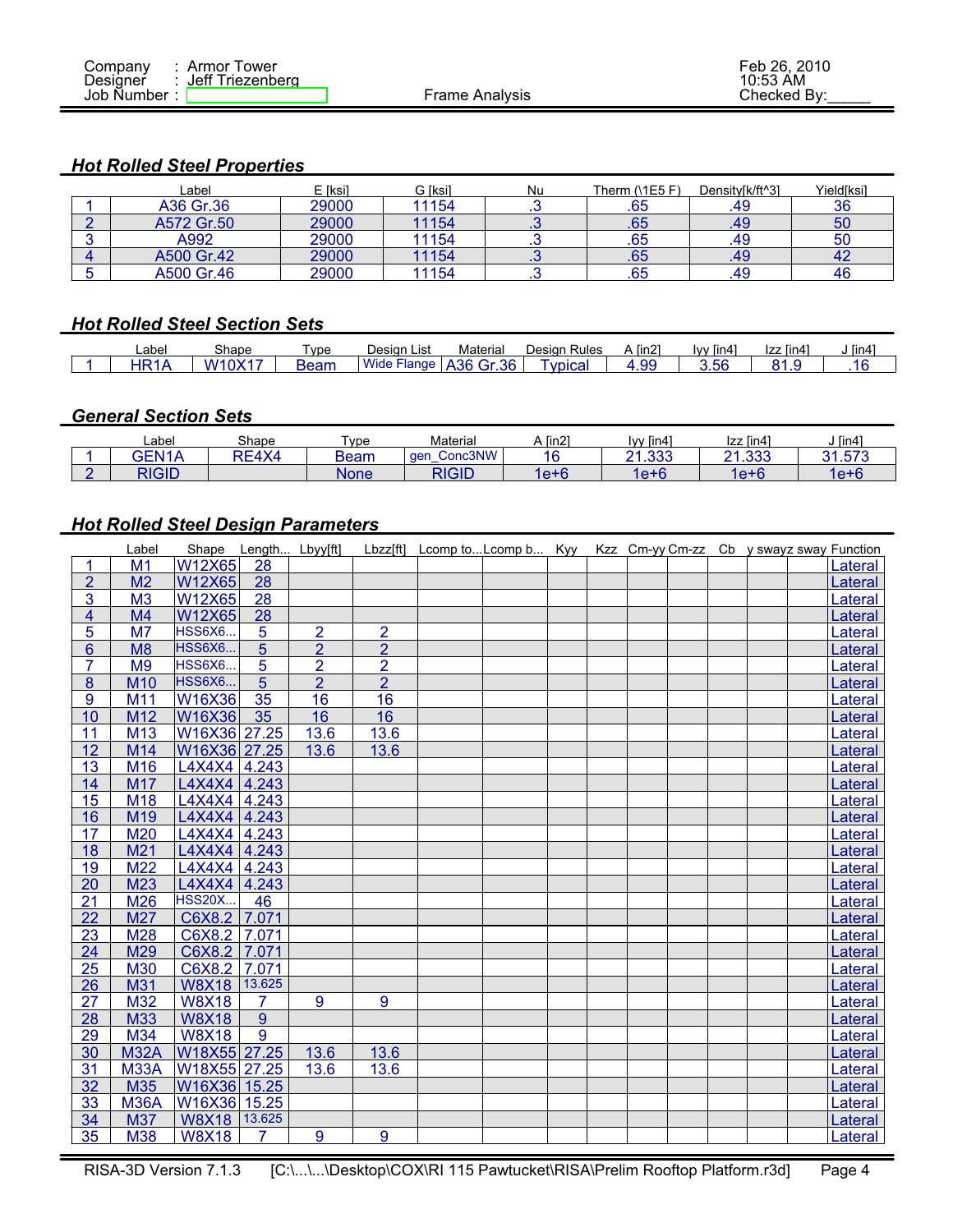#### *Hot Rolled Steel Design Parameters (Continued)*

|    | Label | Shape        |        | Length Lbyy[ft] | Lbzziftl | Leomp toLeomp b Kyy Kzz $\mathsf{Cm}\text{-}\mathsf{vy}\mathsf{Cm}\text{-}\mathsf{zz}$ Cb y swayz sway Function |  |  |  |         |
|----|-------|--------------|--------|-----------------|----------|-----------------------------------------------------------------------------------------------------------------|--|--|--|---------|
| 36 | M39   | <b>W8X18</b> |        |                 |          |                                                                                                                 |  |  |  | Lateral |
| 37 | M40   | <b>W8X18</b> |        |                 |          |                                                                                                                 |  |  |  | Lateral |
| 38 | M43   | <b>W8X18</b> | 13.625 |                 |          |                                                                                                                 |  |  |  | Lateral |
| 39 | M44   | <b>W8X18</b> |        |                 |          |                                                                                                                 |  |  |  | Lateral |
| 40 | M45   | <b>W8X18</b> |        |                 |          |                                                                                                                 |  |  |  | Lateral |
| 41 | M46   | <b>W8X18</b> |        |                 |          |                                                                                                                 |  |  |  | Lateral |

#### *Basic Load Cases*

|    | <b>BLC Description</b>  | Category    | X Gravity Y Gravity Z Gravity |   | Joint | Point |    | Distribu Area (Member) Surface (Plate) |  |
|----|-------------------------|-------------|-------------------------------|---|-------|-------|----|----------------------------------------|--|
|    | self wt                 | DL          |                               | ۰ |       |       |    |                                        |  |
|    | <b>Cabinet Weights</b>  | DL          |                               |   | 36    |       |    |                                        |  |
|    | <b>Metal Grating</b>    | DL          |                               |   |       |       |    |                                        |  |
|    | Live Load               |             |                               |   |       |       |    |                                        |  |
| 5  | <b>Wind Load X</b>      | <b>WLX</b>  |                               |   |       |       |    |                                        |  |
| 6  | <b>Wind Load Y</b>      | <b>WLY</b>  |                               |   | 10    |       |    |                                        |  |
|    | <b>Snow Load</b>        | SL          |                               |   |       |       |    |                                        |  |
| 8  | <b>BLC 3 Transient </b> | <b>None</b> |                               |   |       |       | 37 |                                        |  |
| 9  | <b>BLC 4 Transient</b>  | <b>None</b> |                               |   |       |       | 60 |                                        |  |
| 10 | <b>BLC 7 Transient </b> | <b>None</b> |                               |   |       |       | 39 |                                        |  |

#### *Load Combinations*

| Description SolvePDeSRSS BLC Factor BLC Factor BLC Factor BLC Factor BLC Factor BLC Factor BLC Factor BLC Factor |            |  |  |            |  |  |  |  |  |  |  |
|------------------------------------------------------------------------------------------------------------------|------------|--|--|------------|--|--|--|--|--|--|--|
| Case 2Y                                                                                                          | Yesl       |  |  |            |  |  |  |  |  |  |  |
| Case 3Y                                                                                                          |            |  |  |            |  |  |  |  |  |  |  |
| Case 4Y                                                                                                          | Yesl       |  |  |            |  |  |  |  |  |  |  |
| Case 4                                                                                                           | <b>Vac</b> |  |  | <b>MIX</b> |  |  |  |  |  |  |  |

#### *Member Area Loads (BLC 3 : Metal Grating)*

| $\cdot$<br>Joint | Joint E   | ۱٬۰۱۳<br>JUIII         | Joint | Directior | --<br>Distribution | <b>Magnitudelkst</b> |
|------------------|-----------|------------------------|-------|-----------|--------------------|----------------------|
| n i              | .<br>IN 4 | .<br>AIZ.<br><b>TV</b> |       |           |                    | . .                  |

#### *Member Area Loads (BLC 4 : Live Load)*

| Joint A    | Joint B         | Joint C | Joint D    | Direction | Distribution | Magnitude[ksf] |
|------------|-----------------|---------|------------|-----------|--------------|----------------|
| N43        | N23             | N50     | N46        |           | A-B          | -.04           |
| <b>N69</b> | N24             | N74     | <b>N71</b> |           | ——           | $-.04$         |
| <b>N83</b> | N <sub>25</sub> | N88     | N85        |           |              |                |

#### *Member Area Loads (BLC 7 : Snow Load)*

| Joint | ∴l∩" | . ان | Joir<br>ււ | люг | <br>1.0.01<br>טוויי. | IM.    |
|-------|------|------|------------|-----|----------------------|--------|
| -NL   |      | w    |            |     |                      | $\sim$ |

#### *Member Distributed Loads (BLC 8 : BLC 3 Transient Area Loads)*

|         | Member Label | <b>Direction</b> |         | Start Magnitude [k/ft, End Magnitude [k/ft,d Start Location [ft,%] |       | End Location[ft,%] |
|---------|--------------|------------------|---------|--------------------------------------------------------------------|-------|--------------------|
|         | M27          |                  | $-.015$ | $-.015$                                                            |       | .707               |
|         | M27          |                  | $-.023$ | $-.023$                                                            | .707  | 1.414              |
|         | M27          |                  | $-.031$ | $-.031$                                                            | 2.121 | 2.828              |
|         | M27          |                  | $-.008$ | $-0.008$                                                           | 3.536 | 4.243              |
|         | M31          |                  | $-.012$ | $-.012$                                                            |       | 1.363              |
| 6       | M31          |                  | $-.024$ | $-.024$                                                            | 1.363 | 2.725              |
|         | M31          |                  | $-.016$ | $-.016$                                                            | 2.725 | 4.088              |
| $\circ$ | M31          |                  | $-.024$ | $-.024$                                                            | 4.088 | 5.45               |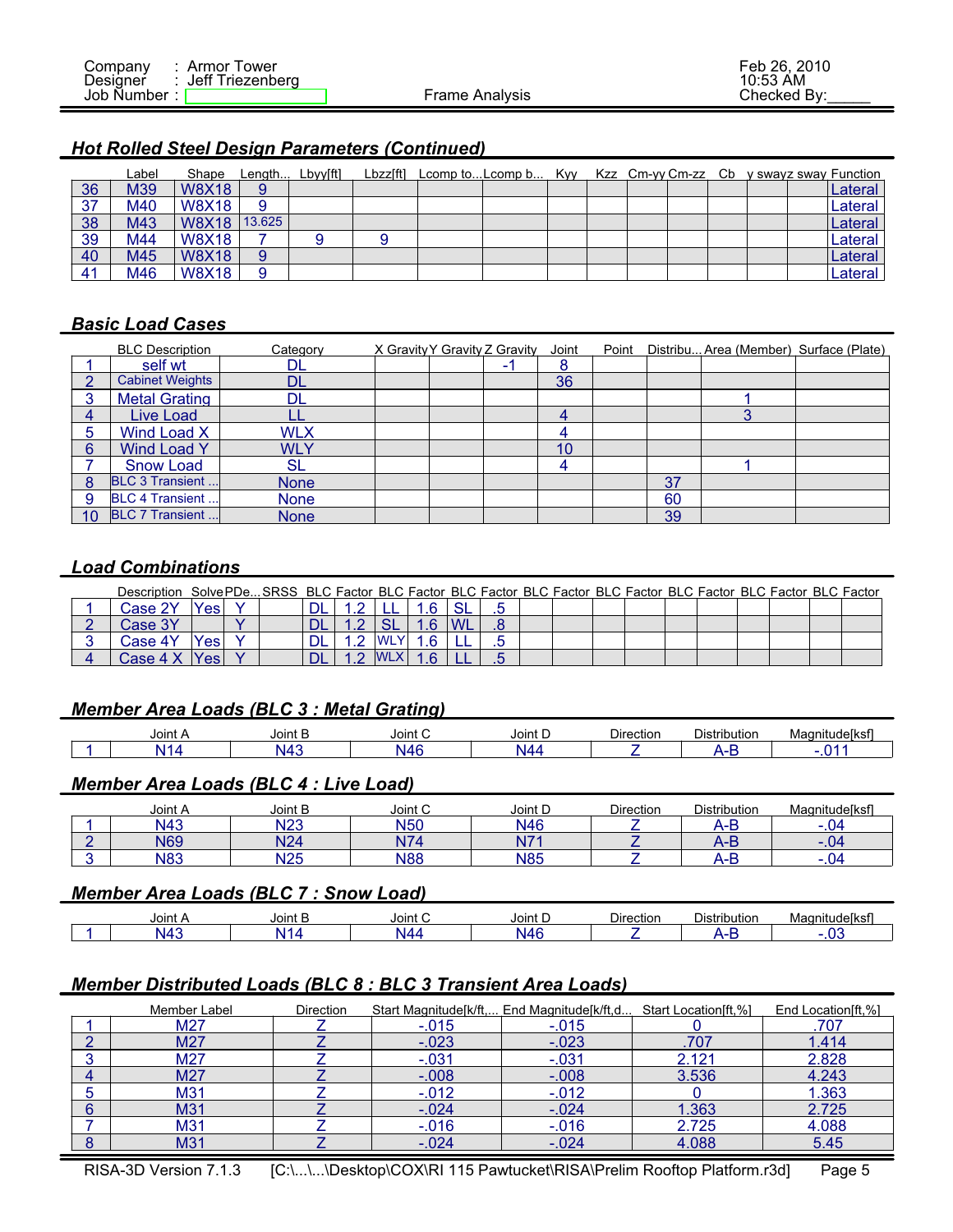#### *Member Distributed Loads (BLC 8 : BLC 3 Transient Area Loads) (Continued)*

|    | Member Label    | <b>Direction</b>        |          | Start Magnitude [k/ft End Magnitude [k/ft.d Start Location [ft.%] |                | End Location[ft,%] |
|----|-----------------|-------------------------|----------|-------------------------------------------------------------------|----------------|--------------------|
| 9  | M31             | Z                       | $-0.016$ | $-0.016$                                                          | 5.45           | 6.813              |
| 10 | M31             | Z                       | $-.016$  | $-0.016$                                                          | 6.813          | 8.175              |
| 11 | M31             | Z                       | $-.016$  | $-0.016$                                                          | 8.175          | 9.538              |
| 12 | M33             | Z                       | $-.018$  | $-.018$                                                           | $\Omega$       | .9                 |
| 13 | M33             | Z                       | $-.012$  | $-0.012$                                                          | .9             | 1.8                |
| 14 | M34             | $\overline{Z}$          | $-.024$  | $-.024$                                                           | $\overline{0}$ | .9                 |
| 15 | M34             | $\overline{\mathsf{z}}$ | $-.012$  | $-0.012$                                                          | .9             | 1.8                |
| 16 | M34             | Z                       | $-.03$   | $-.03$                                                            | 1.8            | 2.7                |
| 17 | M34             | Z                       | $-0.018$ | $-0.018$                                                          | 2.7            | 3.6                |
| 18 | M34             | Z                       | $-.048$  | $-.048$                                                           | 3.6            | 4.5                |
| 19 | M34             | Ż                       | $-.048$  | $-.048$                                                           | 4.5            | 5.4                |
| 20 | M34             | Z                       | $-.024$  | $-.024$                                                           | 5.4            | 6.3                |
| 21 | M <sub>13</sub> | Ż                       | $-.002$  | $-0.002$                                                          | 16.35          | 19.075             |
| 22 | M13             | Z                       | $-.004$  | $-.004$                                                           | 19.075         | 21.8               |
| 23 | M13             | Z                       | $-0.006$ | $-0.06$                                                           | 21.8           | 24.525             |
| 24 | M13             | Z                       | $-.004$  | $-.004$                                                           | 24.525         | 27.25              |
| 25 | M27             | Z                       | $-0.008$ | $-0.008$                                                          | 4.243          | 4.95               |
| 26 | M27             | Z                       | $-0.008$ | $-0.08$                                                           | 4.95           | 5.657              |
| 27 | M33             | $\overline{Z}$          | $-.018$  | $-0.018$                                                          | 1.8            | 2.7                |
| 28 | M33             | $\overline{Z}$          | $-0.006$ | $-0.006$                                                          | 2.7            | 3.6                |
| 29 | M33             | $\overline{z}$          | $-.012$  | $-0.012$                                                          | 3.6            | 4.5                |
| 30 | M33             | $\overline{z}$          | $-.018$  | $-0.018$                                                          | 4.5            | 5.4                |
| 31 | M33             | Z                       | $-0.012$ | $-0.012$                                                          | 5.4            | 6.3                |
| 32 | M33             | $\overline{Z}$          | $-.018$  | $-0.018$                                                          | 6.3            | 7.2                |
| 33 | M33             | $\overline{Z}$          | $-0.006$ | $-0.006$                                                          | 7.2            | 8.1                |
| 34 | M33             | $\overline{z}$          | $-.018$  | $-0.018$                                                          | 8.1            | 9                  |
| 35 | M34             | Z                       | $-.048$  | $-.048$                                                           | 6.3            | 7.2                |
| 36 | M34             | Z                       | $-.024$  | $-.024$                                                           | 7.2            | 8.1                |
| 37 | M34             | Z                       | $-.048$  | $-.048$                                                           | 8.1            | 9                  |

#### *Member Distributed Loads (BLC 9 : BLC 4 Transient Area Loads)*

|                | Member Label | Direction      |          | Start Magnitude [k/ft, End Magnitude [k/ft,d Start Location [ft,%] |          | End Location[ft,%] |
|----------------|--------------|----------------|----------|--------------------------------------------------------------------|----------|--------------------|
|                | M27          | Z              | $-.064$  | $-.064$                                                            | 0        | .707               |
| $\overline{2}$ | M27          | Z              | $-.064$  | $-.064$                                                            | .707     | 1.414              |
| $\overline{3}$ | M27          | Z              | $-.127$  | $-.127$                                                            | 2.121    | 2.828              |
| $\overline{4}$ | M31          | Z              | $-.041$  | $-.041$                                                            | $\Omega$ | 1.363              |
| 5              | M31          | Z              | $-.091$  | $-.091$                                                            | 1.363    | 2.725              |
| $6\phantom{1}$ | M31          | $\overline{z}$ | $-0.066$ | $-0.066$                                                           | 2.725    | 4.088              |
| $\overline{7}$ | M34          | Z              | $-.037$  | $-.037$                                                            | $\Omega$ | .9                 |
| 8              | M34          | Z              | $-.012$  | $-.012$                                                            | .9       | 1.8                |
| 9              | M34          | Z              | $-.05$   | $-.05$                                                             | 1.8      | 2.7                |
| 10             | M34          | Z              | $-.05$   | $-.05$                                                             | 2.7      | 3.6                |
| 11             | M34          | Z              | $-.1$    | $-.1$                                                              | 3.6      | 4.5                |
| 12             | M34          | Z              | $-.1$    | $-1$                                                               | 4.5      | 5.4                |
| 13             | M34          | $\overline{z}$ | $-.05$   | $-.05$                                                             | 5.4      | 6.3                |
| 14             | M34          | Z              | $-.1$    | $-.1$                                                              | 6.3      | 7.2                |
| 15             | M34          | Z              | $-.05$   | $-.05$                                                             | 7.2      | 8.1                |
| 16             | M34          | Z              | $-.1$    | $-.1$                                                              | 8.1      | 9                  |
| 17             | M31          | Z              | $-.099$  | $-.099$                                                            | 4.088    | 5.45               |
| 18             | M31          | Ż              | $-0.066$ | $-0.066$                                                           | 5.45     | 6.813              |
| 19             | M31          | Z              | $-0.066$ | $-0.066$                                                           | 6.813    | 8.175              |
| 20             | M31          | Z              | $-066$   | $-0.066$                                                           | 8.175    | 9.538              |
| 21             | M28          | Z              | $-0.127$ | $-.127$                                                            | 4.243    | 4.95               |
| 22             | M28          | Z              | $-.064$  | $-.064$                                                            | 5.657    | 6.364              |
| 23             | M28          | Z              | $-.064$  | $-.064$                                                            | 6.364    | 7.071              |
| 24             | M37          | Z              | $-.041$  | $-.041$                                                            | $\Omega$ | 1.363              |
| 25             | M37          | Z              | $-.091$  | $-.091$                                                            | 1.363    | 2.725              |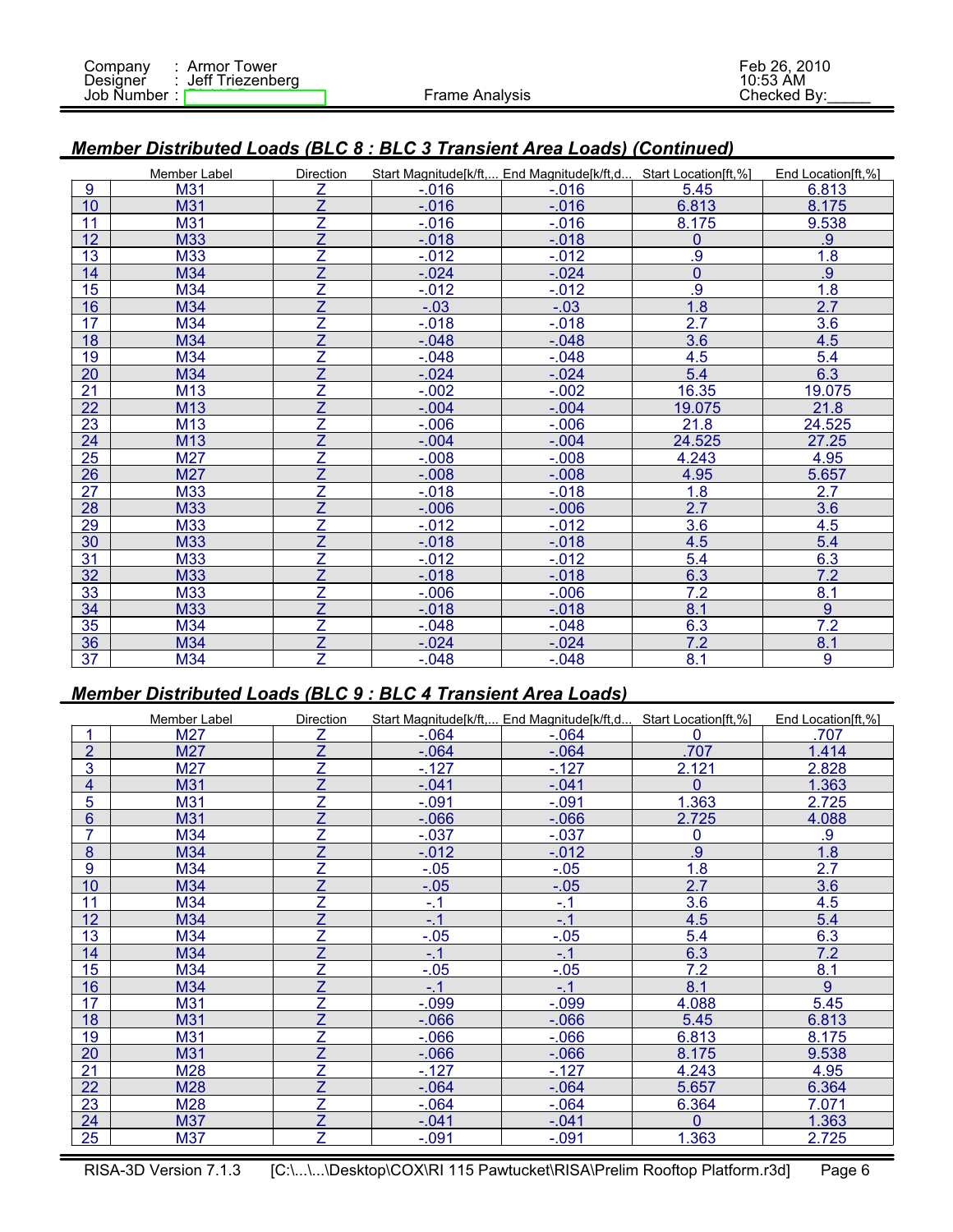### *Member Distributed Loads (BLC 9 : BLC 4 Transient Area Loads) (Continued)*

|    | Member Label | Direction               |          | Start Magnitude [k/ft, End Magnitude [k/ft,d | Start Location[ft,%] | End Location[ft,%] |
|----|--------------|-------------------------|----------|----------------------------------------------|----------------------|--------------------|
| 26 | M37          | Ζ                       | $-0.066$ | $-0.066$                                     | 2.725                | 4.088              |
| 27 | M40          | Z                       | $-.037$  | $-.037$                                      | $\mathbf 0$          | .9                 |
| 28 | M40          | Ź                       | $-.012$  | $-.012$                                      | .9                   | 1.8                |
| 29 | M40          | Z                       | $-.05$   | $-.05$                                       | 1.8                  | 2.7                |
| 30 | M40          | Z                       | $-.05$   | $-.05$                                       | 2.7                  | 3.6                |
| 31 | M40          | $\overline{Z}$          | $-.1$    | $-.1$                                        | 3.6                  | 4.5                |
| 32 | M40          | $\overline{Z}$          | $-.1$    | $-.1$                                        | 4.5                  | 5.4                |
| 33 | M40          | Z                       | $-.05$   | $-.05$                                       | 5.4                  | 6.3                |
| 34 | M40          | $\overline{Z}$          | $-.1$    | $-.1$                                        | 6.3                  | 7.2                |
| 35 | M40          | $\overline{\mathsf{z}}$ | $-.05$   | $-.05$                                       | $\overline{7.2}$     | 8.1                |
| 36 | M40          | $\overline{7}$          | $-.1$    | $-.1$                                        | 8.1                  | $\overline{9}$     |
| 37 | <b>M37</b>   | Z                       | $-.099$  | $-.099$                                      | 4.088                | 5.45               |
| 38 | M37          | Z                       | $-0.066$ | $-0.066$                                     | 5.45                 | 6.813              |
| 39 | M37          | Ζ                       | $-0.066$ | $-0.066$                                     | 6.813                | 8.175              |
| 40 | <b>M37</b>   | $\overline{Z}$          | $-0.066$ | $-0.066$                                     | 8.175                | 9.538              |
| 41 | M29          | Z                       | $-.064$  | $-0.064$                                     | 0                    | .707               |
| 42 | M29          | $\overline{Z}$          | $-.064$  | $-.064$                                      | .707                 | 1.414              |
| 43 | M29          | Z                       | $-.127$  | $-.127$                                      | 2.121                | 2.828              |
| 44 | M43          | Z                       | $-.041$  | $-.041$                                      | $\Omega$             | 1.363              |
| 45 | M43          | $\overline{z}$          | $-.091$  | $-.091$                                      | 1.363                | 2.725              |
| 46 | M43          | $\overline{Z}$          | $-0.066$ | $-0.066$                                     | 2.725                | 4.088              |
| 47 | M46          | $\overline{z}$          | $-0.037$ | $-.037$                                      | $\mathbf 0$          | $.9^{\circ}$       |
| 48 | M46          | $\overline{Z}$          | $-.012$  | $-.012$                                      | .9                   | 1.8                |
| 49 | M46          | $\overline{Z}$          | $-.05$   | $-.05$                                       | 1.8                  | 2.7                |
| 50 | M46          | $\overline{z}$          | $-.05$   | $-.05$                                       | 2.7                  | 3.6                |
| 51 | M46          | $\overline{Z}$          | $-1.1$   | $-1$                                         | 3.6                  | 4.5                |
| 52 | M46          | $\overline{z}$          | $-.1$    | $-1$                                         | 4.5                  | 5.4                |
| 53 | M46          | Z                       | $-.05$   | $-.05$                                       | 5.4                  | 6.3                |
| 54 | M46          | $\overline{Z}$          | $-.1$    | $-.1$                                        | 6.3                  | 7.2                |
| 55 | M46          | Z                       | $-.05$   | $-.05$                                       | 7.2                  | 8.1                |
| 56 | M46          | $\overline{Z}$          | $-.1$    | $-.1$                                        | 8.1                  | $9^{\circ}$        |
| 57 | M43          | Z                       | $-.099$  | $-.099$                                      | 4.088                | 5.45               |
| 58 | M43          | Z                       | $-0.066$ | $-0.066$                                     | 5.45                 | 6.813              |
| 59 | M43          | $\overline{Z}$          | $-0.066$ | $-0.066$                                     | 6.813                | 8.175              |
| 60 | M43          | $\overline{z}$          | $-0.066$ | $-0.066$                                     | 8.175                | 9.538              |

#### *Member Distributed Loads (BLC 10 : BLC 7 Transient Area Loads)*

|                | Member Label | <b>Direction</b> |         | Start Magnitude [k/ft, End Magnitude [k/ft,d | Start Location[ft,%] | End Location[ft,%] |
|----------------|--------------|------------------|---------|----------------------------------------------|----------------------|--------------------|
|                | M13          |                  | $-.005$ | $-.005$                                      | 16.35                | 19.075             |
| $\overline{2}$ | M13          | Z                | $-.011$ | $-.011$                                      | 19.075               | 21.8               |
| 3              | M13          | Z                | $-.005$ | $-.005$                                      | 21.8                 | 24.525             |
| 4              | M13          | $\overline{z}$   | $-.016$ | $-.016$                                      | 24.525               | 27.25              |
| 5              | M27          | Z                | $-.042$ | $-.042$                                      | $\Omega$             | .707               |
| 6              | M27          | Z                | $-.042$ | $-.042$                                      | .707                 | 1.414              |
|                | M27          | 7                | $-.104$ | $-.104$                                      | 2.121                | 2.828              |
| 8              | M27          | 7                | $-.021$ | $-.021$                                      | 3.536                | 4.243              |
| 9              | M27          | Z                | $-.021$ | $-.021$                                      | 4.243                | 4.95               |
| 10             | M27          | 7                | $-.042$ | $-.042$                                      | 4.95                 | 5.657              |
| 11             | M27          | Z                | $-.021$ | $-.021$                                      | 5.657                | 6.364              |
| 12             | M27          | 7                | $-.021$ | $-.021$                                      | 6.364                | 7.071              |
| 13             | M31          | Z                | $-.033$ | $-.033$                                      | $\Omega$             | 1.363              |
| 14             | M31          | Z                | $-.065$ | $-.065$                                      | 1.363                | 2.725              |
| 15             | M33          | Z                | $-.049$ | $-.049$                                      | $\Omega$             | .9                 |
| 16             | M33          | Z                | $-.016$ | $-.016$                                      | .9                   | 1.8                |
| 17             | M33          | Z                | $-.049$ | $-.049$                                      | 1.8                  | 2.7                |
| 18             | M33          | 7                | $-.033$ | $-.033$                                      | 2.7                  | 3.6                |
| 19             | M33          | Z                | $-.016$ | $-.016$                                      | 3.6                  | 4.5                |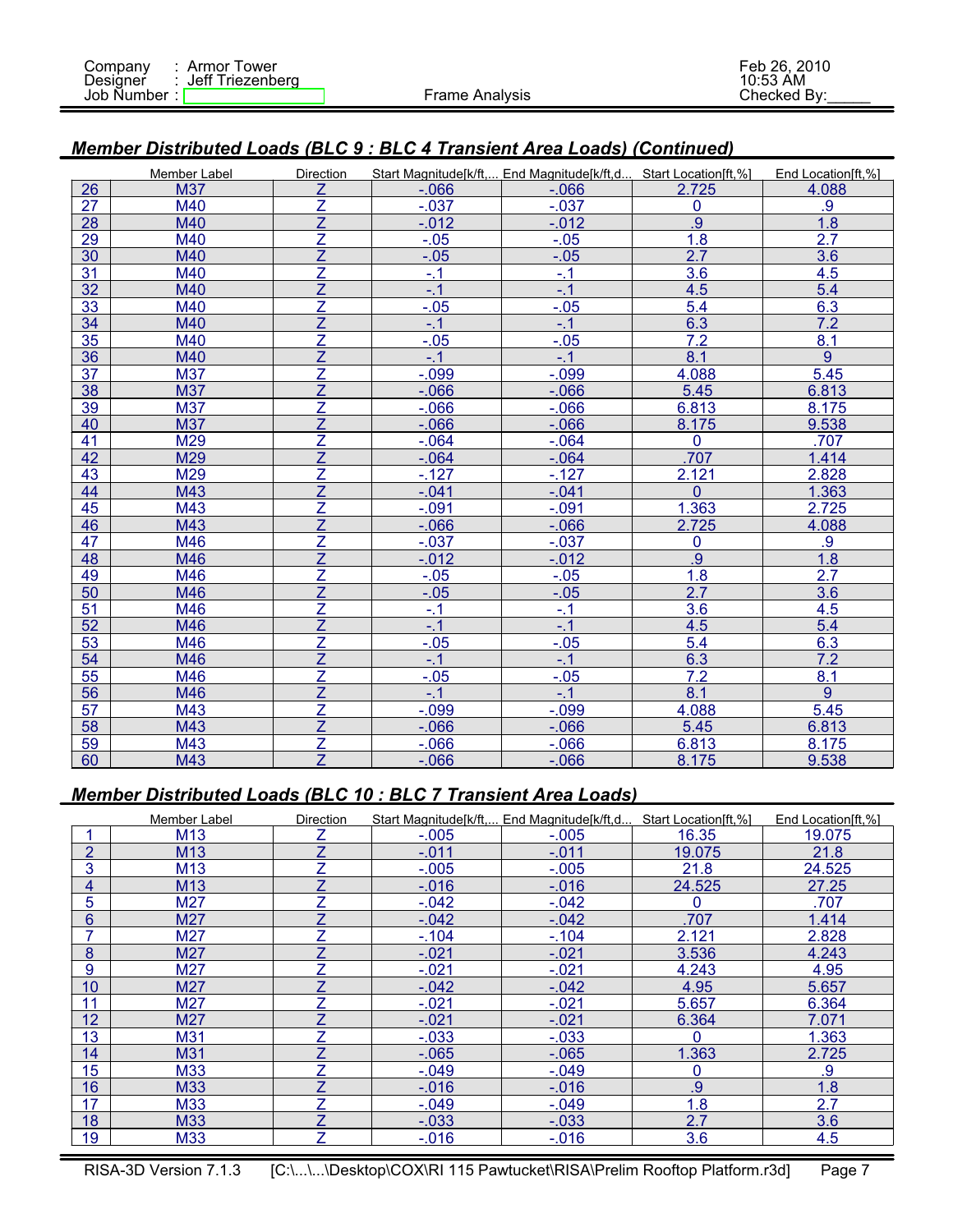### *Member Distributed Loads (BLC 10 : BLC 7 Transient Area Loads) (Continued)*

|    | Member Label | <b>Direction</b>         |          | Start Magnitude [k/ft, End Magnitude [k/ft,d Start Location [ft,%] |              | End Location[ft,%] |
|----|--------------|--------------------------|----------|--------------------------------------------------------------------|--------------|--------------------|
| 20 | M33          | Z                        | $-.049$  | $-.049$                                                            | 4.5          | 5.4                |
| 21 | M33          | Z                        | $-.016$  | $-0.016$                                                           | 5.4          | 6.3                |
| 22 | M33          | Z                        | $-.049$  | $-.049$                                                            | 6.3          | 7.2                |
| 23 | M33          | Ż                        | $-.033$  | $-.033$                                                            | 7.2          | 8.1                |
| 24 | M34          | 7                        | $-.082$  | $-.082$                                                            | $\mathbf{0}$ | .9                 |
| 25 | M34          | 7                        | $-.033$  | $-.033$                                                            | .9           | 1.8                |
| 26 | M34          | Z                        | $-0.066$ | $-0.066$                                                           | 1.8          | 2.7                |
| 27 | M34          | 7                        | $-.049$  | $-.049$                                                            | 2.7          | 3.6                |
| 28 | M34          | $\overline{\phantom{a}}$ | $-.115$  | $-.115$                                                            | 3.6          | 4.5                |
| 29 | M34          | 7                        | $-0.131$ | $-.131$                                                            | 4.5          | 5.4                |
| 30 | M34          | $\overline{\phantom{a}}$ | $-0.066$ | $-0.066$                                                           | 5.4          | 6.3                |
| 31 | M31          | Ź                        | $-.043$  | $-.043$                                                            | 2.725        | 4.088              |
| 32 | M31          | Z                        | $-.065$  | $-0.065$                                                           | 4.088        | 5.45               |
| 33 | M31          | Z                        | $-.043$  | $-.043$                                                            | 5.45         | 6.813              |
| 34 | M31          | 7                        | $-.043$  | $-.043$                                                            | 6.813        | 8.175              |
| 35 | M31          | Ż                        | $-.043$  | $-.043$                                                            | 8.175        | 9.538              |
| 36 | M33          | 7                        | $-.049$  | $-.049$                                                            | 8.1          | 9                  |
| 37 | M34          | 7                        | $-.131$  | $-.131$                                                            | 6.3          | 7.2                |
| 38 | M34          | $\overline{ }$           | $-0.066$ | $-0.066$                                                           | 7.2          | 8.1                |
| 39 | M34          | Z                        | $-.131$  | $-0.131$                                                           | 8.1          | 9                  |

#### *Joint Loads and Enforced Displacements (BLC 1 : self wt)*

|            | Joint Label     | L, D, M | Direction | Magnitude[(k,k-ft), (in,rad), (k*s^2/f |
|------------|-----------------|---------|-----------|----------------------------------------|
|            | N <sub>10</sub> |         |           | -38                                    |
| ⌒          | N9              |         |           | $-38$                                  |
| $\sqrt{2}$ | <b>M14</b>      |         |           | $-38$                                  |
|            | N140            |         |           | $-38$                                  |
| -<br>5     | N <sub>6</sub>  |         |           | $-58$                                  |
| 6          | N8              |         |           | $-58$                                  |
|            |                 |         |           | $-58$                                  |
| ົ          |                 |         |           | $-58$                                  |

#### *Joint Loads and Enforced Displacements (BLC 2 : Cabinet Weights)*

|                | Joint Label | L, D, M | Direction | Magnitude[(k,k-ft), (in,rad), (k*s^2/f |  |  |  |
|----------------|-------------|---------|-----------|----------------------------------------|--|--|--|
|                | <b>N60</b>  |         | Z         | $-.375$                                |  |  |  |
| $\overline{2}$ | <b>N61</b>  |         | Z         | $-.375$                                |  |  |  |
| 3              | <b>N56</b>  |         | Z         | $-.375$                                |  |  |  |
| $\overline{4}$ | <b>N57</b>  |         | Z         | $-.375$                                |  |  |  |
| 5              | <b>N57</b>  |         | Z         | $-.375$                                |  |  |  |
| $6\phantom{1}$ | <b>N56</b>  |         | Z         | $-.375$                                |  |  |  |
| 7              | <b>N58</b>  |         | Z         | $-.375$                                |  |  |  |
| 8              | <b>N59</b>  |         | Z         | $-.375$                                |  |  |  |
| 9              | <b>N66A</b> |         | Z         | $-.375$                                |  |  |  |
| 10             | <b>N66A</b> |         | Z         | $-.375$                                |  |  |  |
| 11             | <b>N67</b>  |         | Z         | $-.375$                                |  |  |  |
| 12             | <b>N67</b>  |         | Z         | $-.375$                                |  |  |  |
| 13             | <b>N75</b>  |         | Z         | $-.375$                                |  |  |  |
| 14             | <b>N75</b>  |         | Z         | $-.375$                                |  |  |  |
| 15             | N76         |         | Z         | $-.375$                                |  |  |  |
| 16             | <b>N76</b>  |         | Z         | $-.375$                                |  |  |  |
| 17             | <b>N77</b>  |         | Z         | $-.375$                                |  |  |  |
| 18             | <b>N78</b>  |         | Z         | $-.375$                                |  |  |  |
| 19             | N79         |         | Z         | $-.375$                                |  |  |  |
| 20             | <b>N80</b>  |         | Z         | $-.375$                                |  |  |  |
| 21             | <b>N81</b>  |         | Z         | $-.375$                                |  |  |  |
| 22             | <b>N81</b>  |         | Z         | $-0.375$                               |  |  |  |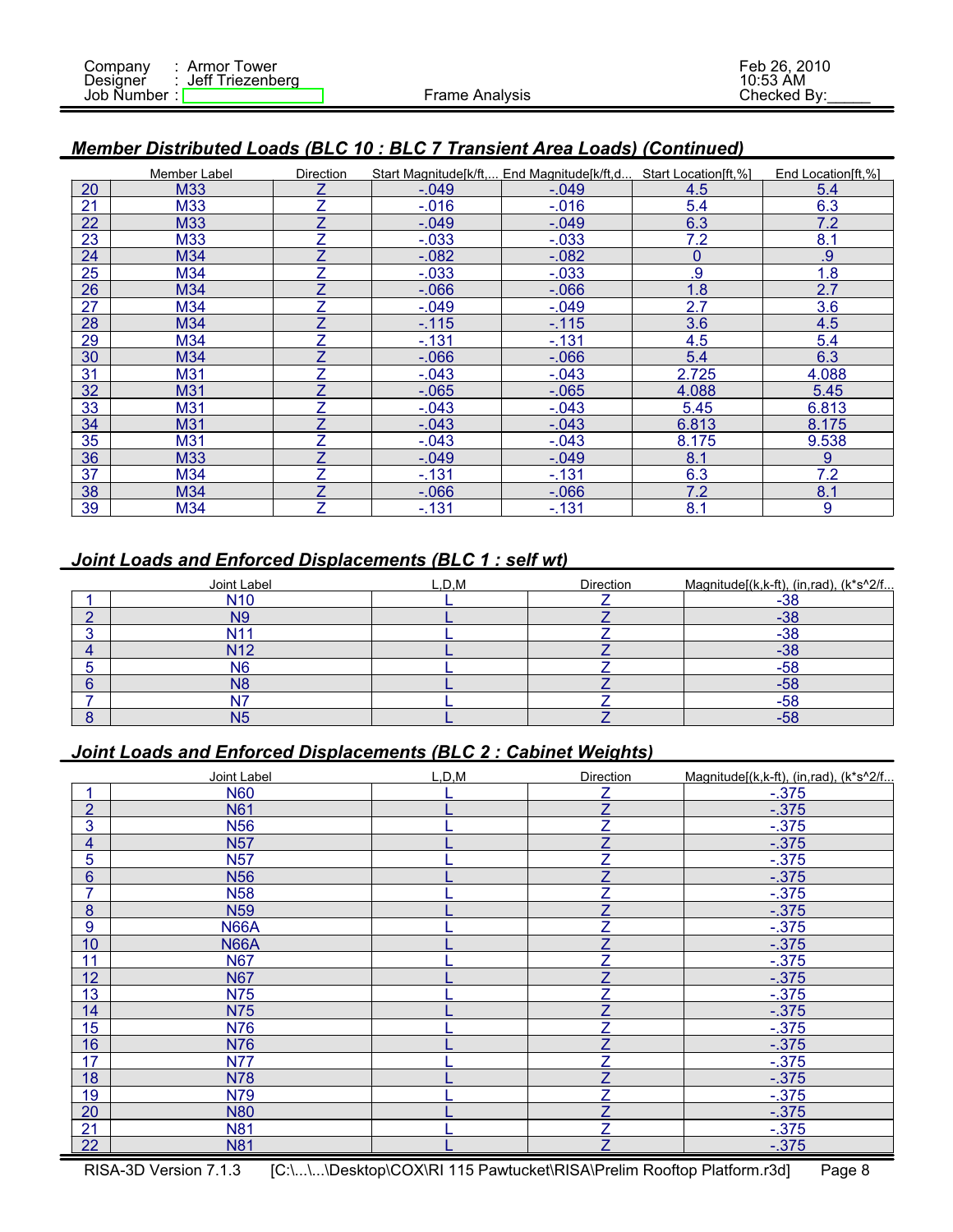#### *Joint Loads and Enforced Displacements (BLC 2 : Cabinet Weights) (Continued)*

|    | Joint Label     | L.D.M | Direction | Magnitude[(k,k-ft), (in,rad), (k*s^2/f |
|----|-----------------|-------|-----------|----------------------------------------|
| 23 | <b>N82</b>      |       |           | $-.375$                                |
| 24 | <b>N82</b>      |       |           | $-.375$                                |
| 25 | <b>N89</b>      |       | ⇁         | $-.375$                                |
| 26 | <b>N89</b>      |       |           | $-.375$                                |
| 27 | N <sub>90</sub> |       | ⇁         | $-.375$                                |
| 28 | <b>N90</b>      |       |           | $-.375$                                |
| 29 | N91             |       |           | $-.375$                                |
| 30 | <b>N92</b>      |       |           | $-.375$                                |
| 31 | N93             |       | ⇁         | $-.375$                                |
| 32 | <b>N94</b>      |       |           | $-.375$                                |
| 33 | <b>N95</b>      |       |           | $-.375$                                |
| 34 | <b>N95</b>      |       |           | $-.375$                                |
| 35 | <b>N96</b>      |       |           | $-.375$                                |
| 36 | <b>N96</b>      |       |           | $-.375$                                |

#### *Joint Loads and Enforced Displacements (BLC 4 : Live Load)*

| Joint Label | L.D.M | <b>Direction</b> | Magnitude[(k,k-ft), (in,rad), (k*s^2/f |
|-------------|-------|------------------|----------------------------------------|
| งเค         |       |                  |                                        |
|             |       |                  |                                        |
|             |       |                  |                                        |
|             |       |                  | ึงเ                                    |

#### *Joint Loads and Enforced Displacements (BLC 5 : Wind Load X)*

| Joint Label | L,D,M | <b>Direction</b> | Magnitude[(k,k-ft), (in,rad), (k*s^2/f |
|-------------|-------|------------------|----------------------------------------|
| <b>N65</b>  |       |                  |                                        |
| N64         |       |                  | $\cdot$ .                              |
| <b>N63</b>  |       |                  | .638                                   |
| <b>NIG2</b> |       |                  | 08،،                                   |

#### *Joint Loads and Enforced Displacements (BLC 6 : Wind Load Y)*

|    | Joint Label | L, D, M | Direction | Magnitude[(k,k-ft), (in,rad), (k*s^2/f |
|----|-------------|---------|-----------|----------------------------------------|
|    | <b>N65</b>  |         |           |                                        |
| ⌒  | <b>N64</b>  |         |           | .67                                    |
| ົ  | <b>N63</b>  |         |           | .638                                   |
|    | <b>N62</b>  |         |           | 1.08                                   |
| 5  | <b>N66A</b> |         |           |                                        |
| 6  | <b>N67</b>  |         |           |                                        |
|    | N81         |         |           |                                        |
| 8  | <b>N82</b>  |         |           |                                        |
| 9  | <b>N95</b>  |         |           |                                        |
| 10 | <b>N96</b>  |         |           |                                        |

#### *Joint Loads and Enforced Displacements (BLC 7 : Snow Load)*

| Joint Label  | L.D.M | Direction | Magnitude[(k,k-ft), (in,rad), (k*s^2/f |
|--------------|-------|-----------|----------------------------------------|
| $\mathbf{M}$ |       |           |                                        |
|              |       |           | - 1                                    |
|              |       |           |                                        |
| 140          |       |           |                                        |

#### *Member Point Loads*

| M٤<br>Label<br>.<br>чин. | Direction          | Magnit      | <b>TEL 0/ T</b><br>. ocatic<br>- 70 |
|--------------------------|--------------------|-------------|-------------------------------------|
|                          | No.<br>Jal.<br>. . | .<br>rınt … |                                     |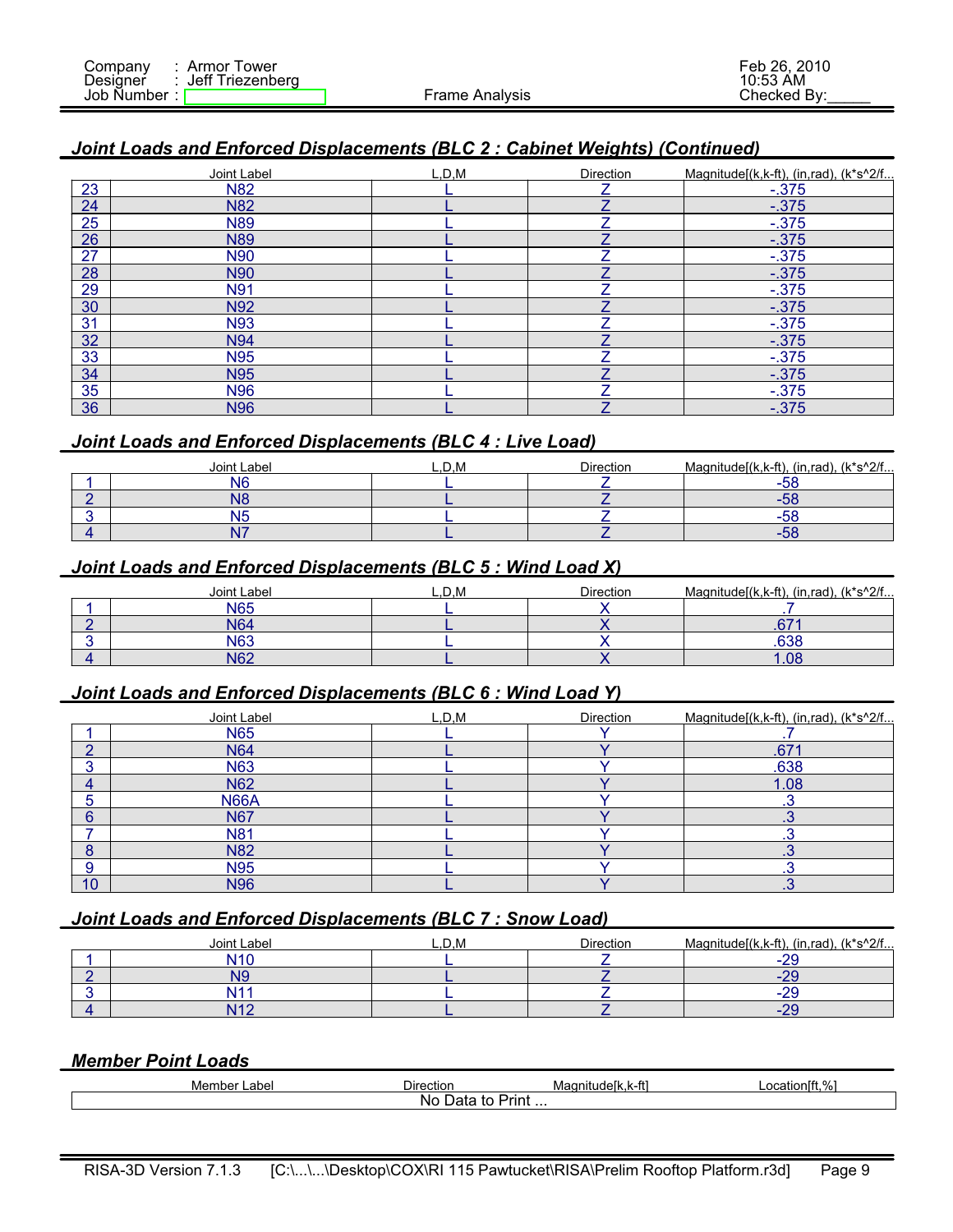#### *Envelope Joint Displacements*

|                  | Joint           |            | $X$ [in]       | lс                      | $Y$ [in]       | lс                      | $Z$ [in]       |                | Ic X Rotation  Ic Y Rotation |                |                |                | Ic Z Rotation [ | lc             |
|------------------|-----------------|------------|----------------|-------------------------|----------------|-------------------------|----------------|----------------|------------------------------|----------------|----------------|----------------|-----------------|----------------|
| 1                | N <sub>1</sub>  | max        | 0              | 1                       | 0              | 1                       | 0              | 3              | $\Omega$                     | 1              | $\mathbf{0}$   |                | 0               | 3              |
| $\overline{2}$   |                 | min        | $\mathbf{0}$   | $\overline{3}$          | $\overline{0}$ | 3                       | $\overline{0}$ | $\mathbf{1}$   | $\overline{0}$               | $\overline{1}$ | $\overline{0}$ | $\overline{1}$ | $\mathbf{0}$    | $\overline{4}$ |
| 3                | N <sub>2</sub>  | max        | $\mathbf{0}$   | 3                       | 0              | 1                       | 0              | 3              | $\mathbf{0}$                 | 1              | $\mathbf 0$    | 1              | 0               | 1              |
| $\overline{4}$   |                 | min        | $\overline{0}$ | 4                       | $\overline{0}$ | 3                       | $\overline{0}$ | 1              | $\Omega$                     | 1              | 0              | 1              | $\overline{0}$  | 3              |
| 5                | N <sub>3</sub>  | max        | $\mathbf{0}$   | 3                       | 0              | $\overline{4}$          | 0              | 4              | $\overline{0}$               | 1              | 0              | 1              | 0               | 3              |
| $6\phantom{1}6$  |                 | min        | $\Omega$       | $\overline{4}$          | $\overline{0}$ | 3                       | $\Omega$       | $\overline{1}$ | $\Omega$                     | $\overline{1}$ | $\overline{0}$ | $\overline{1}$ | $\overline{0}$  | $\overline{1}$ |
| 7                | N <sub>4</sub>  | max        | 0              | 1                       | 0              | 4                       | 0              | 4              | 0                            | 1              | $\mathbf 0$    | 1              | 0               | 4              |
| $\boldsymbol{8}$ |                 | min        | $\mathbf{0}$   | 3                       | $\overline{0}$ | 3                       | $\Omega$       |                | $\overline{0}$               | $\overline{1}$ | 0              |                | 0               | 3              |
| 9                | N <sub>5</sub>  | max        | 0              | 3                       | 0              | 3                       | $-.06$         | 3              | 0                            | 1              | $\mathbf 0$    | 3              | 0               | 3              |
| 10               |                 | min        | $\overline{0}$ | $\mathbf{1}$            | $\Omega$       | 1                       | $-.092$        | 1              | $\Omega$                     | 3              | $\overline{0}$ | $\overline{1}$ | $\overline{0}$  | $\overline{4}$ |
| 11               | N <sub>6</sub>  | max        | $\mathbf 0$    | 4                       | $\overline{0}$ | 3                       | $-.06$         | 3              | $\overline{0}$               | 1              | $\mathbf 0$    | 4              | $\mathbf 0$     | 1              |
| 12               |                 | min        | $\mathbf{0}$   | 3                       | $\overline{0}$ | $\mathbf{1}$            | $-.093$        | 1              | $\overline{0}$               | 3              | $\overline{0}$ | 3              | $\mathbf{0}$    | 3              |
| 13               | N7              | max        | 0              | 4                       | 0              | 3                       | $-0.058$       | 4              | 0                            | 4              | $\mathbf 0$    | 4              | 0               | 3              |
| 14               |                 | min        | $\overline{0}$ | 3                       | $\overline{0}$ | 4                       | $-.09$         | 1              | $\Omega$                     | 3              | 0              | 3              | 0               | 1              |
| 15               | N <sub>8</sub>  | max        | $\mathbf{0}$   | 3                       | 0              | 3                       | $-0.062$       | 4              | 0                            | 4              | 0              | 3              | 0               | 4              |
| 16               |                 | min        | $\overline{0}$ | $\overline{1}$          | $\overline{0}$ | $\overline{4}$          | $-.092$        | $\overline{1}$ | $\Omega$                     | 3              | $\overline{0}$ | $\overline{1}$ | $\overline{0}$  | 3              |
| 17               | N <sub>9</sub>  | max        | 0              | 3                       | $\mathbf{0}$   | 3                       | $-.071$        | $\overline{3}$ | 0                            | 1              | $\mathbf 0$    | 1              | 0               | $\overline{3}$ |
| 18               |                 | min        | $\mathbf{0}$   | $\mathbf{1}$            | 0              | $\mathbf{1}$            | $-.107$        | 1              | $\overline{0}$               | 1              | 0              |                | $\mathbf{0}$    | $\overline{4}$ |
| 19               | <b>N10</b>      |            | 0              | 4                       | 0              | 3                       | $-0.072$       | 3              | 0                            | 1              | $\mathbf 0$    | 1              | 0               | 1              |
| 20               |                 | max        | $\overline{0}$ | 3                       | $\Omega$       | 1                       | $-.109$        | 1              | $\Omega$                     | $\overline{1}$ | $\Omega$       | 1              | $\overline{0}$  | $\overline{3}$ |
| 21               | <b>N11</b>      | min        |                |                         |                | 3                       |                |                |                              | 1              |                | 1              |                 |                |
|                  |                 | max        | $\mathbf 0$    | 4                       | $\overline{0}$ |                         | $-069$         | 4              | $\overline{0}$               | $\overline{1}$ | $\mathbf 0$    | 1              | 0               | 3              |
| 22               |                 | min        | $\overline{0}$ | 3                       | $\overline{0}$ | $\overline{4}$          | $-.104$        | 1              | $\Omega$                     |                | $\Omega$       |                | $\mathbf{0}$    | 1              |
| 23               | <b>N12</b>      | max        | $\mathbf{0}$   | 3                       | $\mathbf{0}$   | 3                       | $-0.074$       | 4              | 0                            | 1              | $\mathbf 0$    |                | 0               | 4              |
| 24               |                 | min        | $\overline{0}$ | 1                       | $\overline{0}$ | 4                       | $-.108$        | 1              | $\Omega$                     | 1              | $\Omega$       |                | 0               | $\overline{3}$ |
| 25               | <b>N13</b>      | max        | $-.002$        | 1                       | 064            | 3                       | $-.072$        | 4              | 1.036e-3                     | $\overline{4}$ | 3.116e-4       | 4              | 1.757e-6        | 3              |
| 26               |                 | min        | $-.008$        | $\overline{4}$          | .008           | $\overline{4}$          | $-0.108$       | $\mathbf 1$    | $-2.501e-3$                  | 3              | $-3.132e-4$    | 3              | $-8.95e-8$      | $\overline{4}$ |
| 27               | <b>N14</b>      | max        | $-.007$        | 3                       | .076           | 3                       | $-.074$        | 3              | $1.023e-3$                   | $\overline{4}$ | 2.194e-4       | 3              | $-2.698e-7$     | 1              |
| 28               |                 | min        | $-.013$        | $\overline{4}$          | .001           | $\overline{4}$          | $-.11$         | 1              | $-2.533e-3$                  | 3              | 7.703e-5       | 1              | $-1.626e-6$     | 3              |
| 29               | <b>N15</b>      | max        | $-.01$         | 3                       | .063           | 3                       | $-0.068$       | 4              | $-9.032e-4$                  | 1              | 3.116e-4       | 4              | 9.755e-7        | 3              |
| 30               |                 | min        | $-.02$         | $\overline{4}$          | .006           | $\overline{4}$          | $-.104$        | 1              | $-4.129e-3$                  | 3              | $-7.073e-5$    | 1              | $-3.335e-7$     | 1              |
| 31               | <b>N16</b>      | max        | $-.017$        | 3                       | .074           | 3                       | $-0.075$       | 3              | $-8.738e-4$                  | 1              | 9.885e-5       | 4              | 3.656e-7        | 4              |
| 32               |                 | min        | $-.025$        | $\overline{4}$          | $\Omega$       | $\overline{4}$          | $-.109$        | 1              | $-4.154e-3$                  | 3              | $-1.492e-4$    | 3              | $-1.253e-6$     | $\mathbf{3}$   |
| 33               | <b>N17</b>      | max        | $-.033$        | 3                       | .024           | 3                       | $-.072$        | 3              | 1.034e-4                     | 1              | $-4.523e-4$    | 3              | 1.757e-6        | 3              |
| 34               |                 | min        | $-067$         | 1                       | $-0.016$       | $\mathbf{1}$            | $-.109$        | 1              | $-1.047e-3$                  | 3              | $-8.683e-4$    | 1              | $-8.95e-8$      | 4              |
| 35               | <b>N18</b>      | max        | .063           | $\overline{\mathbf{4}}$ | .021           | 3                       | $-073$         | 3              | 3.881e-4                     | 1              | 6.691e-4       | 1              | $-2.698e-7$     |                |
| 36               |                 | min        | .028           | 3                       | $-.034$        | $\overline{1}$          | $-0.111$       | 1              | $-1.15e-3$                   | 3              | 2.786e-4       | 3              | $-1.626e-6$     | 3              |
| 37               | <b>N19</b>      | max        | $-.045$        | $\overline{\mathbf{4}}$ | .059           | 3                       | $-.07$         | 4              | $-3.144e-4$                  | $\overline{4}$ | $-7.945e-4$    | 4              | 9.755e-7        | 3              |
| 38               |                 | min        | $-.076$        | 3                       | .019           | $\overline{4}$          | $-0.105$       | 1              | $-1.464e-3$                  | 3              | $-1.064e-3$    | 3              | $-3.335e-7$     | 1              |
| 39               | <b>N20</b>      | max        | .066           | 3                       | 80.            | 3                       | $-0.076$       | 4              | $-3.731e-4$                  | 4              | 6.329e-4       | 3              | 3.656e-7        | 4              |
| 40               |                 | min        | .044           | $\mathbf{1}$            | .03            | $\overline{\mathbf{4}}$ | $-.11$         | 1              | $-1.858e-3$                  | 3              | 2.839e-4       | $\mathbf{1}$   | $-1.253e-6$     | $\mathbf{3}$   |
| 41               | N <sub>21</sub> | max        | $-.005$        | $\overline{3}$          | 1.193          | $\overline{3}$          | $-272$         | 3              | 1.036e-3                     | $\overline{4}$ | $1.294e-3$     | $\overline{4}$ | $1.929e-5$      | $\overline{3}$ |
| 42               |                 | <u>min</u> | $-.01$         | $\overline{4}$          | $-.002$        | $\overline{4}$          | $-.56$         | $\overline{1}$ | $-2.458e-3$                  | 3              | $5.705e-5$     | $\mathbf{3}$   | $-6.69e-5$      | $\overline{4}$ |
| 43               | <b>N22</b>      | max        | $-.013$        | 3                       | 1.194          | 3                       | $-.425$        | 4              | $-8.98e-4$                   | -1             | 1.436e-3       | 4              | $1.611e-5$      | 4              |
| 44               |                 | <u>min</u> | $-.022$        | $\overline{4}$          | $-.011$        | $\overline{4}$          | $-0.622$       | 3              | $-4.107e-3$                  | 3              | 1.897e-4       | $\overline{3}$ | 7.882e-7        | 3              |
| 45               | <b>N23</b>      | max        | $-.007$        | 3                       | .222           | 3                       | $-.119$        | 3              | $1.023e-3$                   | $\overline{4}$ | $-1.311e-3$    | 3              | 1.264e-5        | 1              |
| 46               |                 | min        | $-.014$        | $\overline{4}$          | .002           | $\overline{1}$          | $-.204$        | $\mathbf{1}$   | $-2.533e-3$                  | 3              | $-2.945e-3$    | $\overline{4}$ | $-4.353e-3$     | $\mathbf{3}$   |
| 47               | <b>N24</b>      | max        | $-.017$        | $\mathbf{3}$            | .222           | 3                       | $-.171$        | 4              | $-8.738e-4$                  | -1             | $-2.494e-3$    | 1              | 2.866e-4        | $\overline{4}$ |
| 48               |                 | min        | $-.026$        | $\overline{4}$          | $-.017$        | 4                       | $-.194$        | 1              | $-4.154e-3$                  | 3              | $-3.293e-3$    | 3              | $-4.4e-3$       | 3              |
| 49               | <b>N25</b>      | max        | $-.002$        | 1                       | .222           | 3                       | $-.114$        | 3              | 1.036e-3                     | 4              | $2.654e-3$     | 1              | 4.63e-3         | <u>3</u>       |
| 50               |                 | <u>min</u> | $-.007$        | $\overline{4}$          | $-.04$         | $\overline{4}$          | $-0.196$       | 1              | $-2.501e-3$                  | 3              | 1.218e-3       | 3              | $-1.122e-3$     | $\overline{4}$ |
| 51               | <b>N26</b>      |            | $-.009$        | 3                       | 189            | 3                       | $-.106$        | 4              | $-9.032e-4$                  | -1             | 2.946e-3       | 3              | 4.171e-3        | 3              |
| 52               |                 | max        |                |                         |                | $\mathbf{1}$            |                |                | $-4.129e-3$                  |                | $1.3e-3$       |                | $-1.335e-5$     |                |
|                  |                 | min        | $-.02$         | $\overline{4}$          | .006           |                         | $-0.165$       | $\mathbf 1$    |                              | 3              |                | 4              |                 | $\mathbf{1}$   |
| 53               | <b>N27</b>      | max        | .027           | 4                       | .064           | 3                       | $-.1$          | 4              | $-7.941e-4$                  | 4              | 3.116e-4       | 4              | 4.397e-3        | 3              |
| 54               |                 | <u>min</u> | $-.198$        | 3                       | .008           | 4                       | $-0.139$       | 1              | $-1.047e-3$                  | 3              | $-3.132e-4$    | $\overline{3}$ | $-1.225e-3$     | 4              |
| 55               | <b>N28</b>      | max        | .178           | 3                       | .076           | 3                       | $-.118$        | 4              | $-1.236e-3$                  | $\overline{4}$ | $2.194e-4$     | 3              | 1.534e-5        | 1.             |
| 56               |                 | min        | $-.019$        | $\overline{4}$          | .001           | $\overline{4}$          | $-.16$         | $\mathbf{1}$   | $-1.514e-3$                  | $\overline{3}$ | 7.703e-5       | $\overline{1}$ | $-4.11e-3$      | 3 <sup>2</sup> |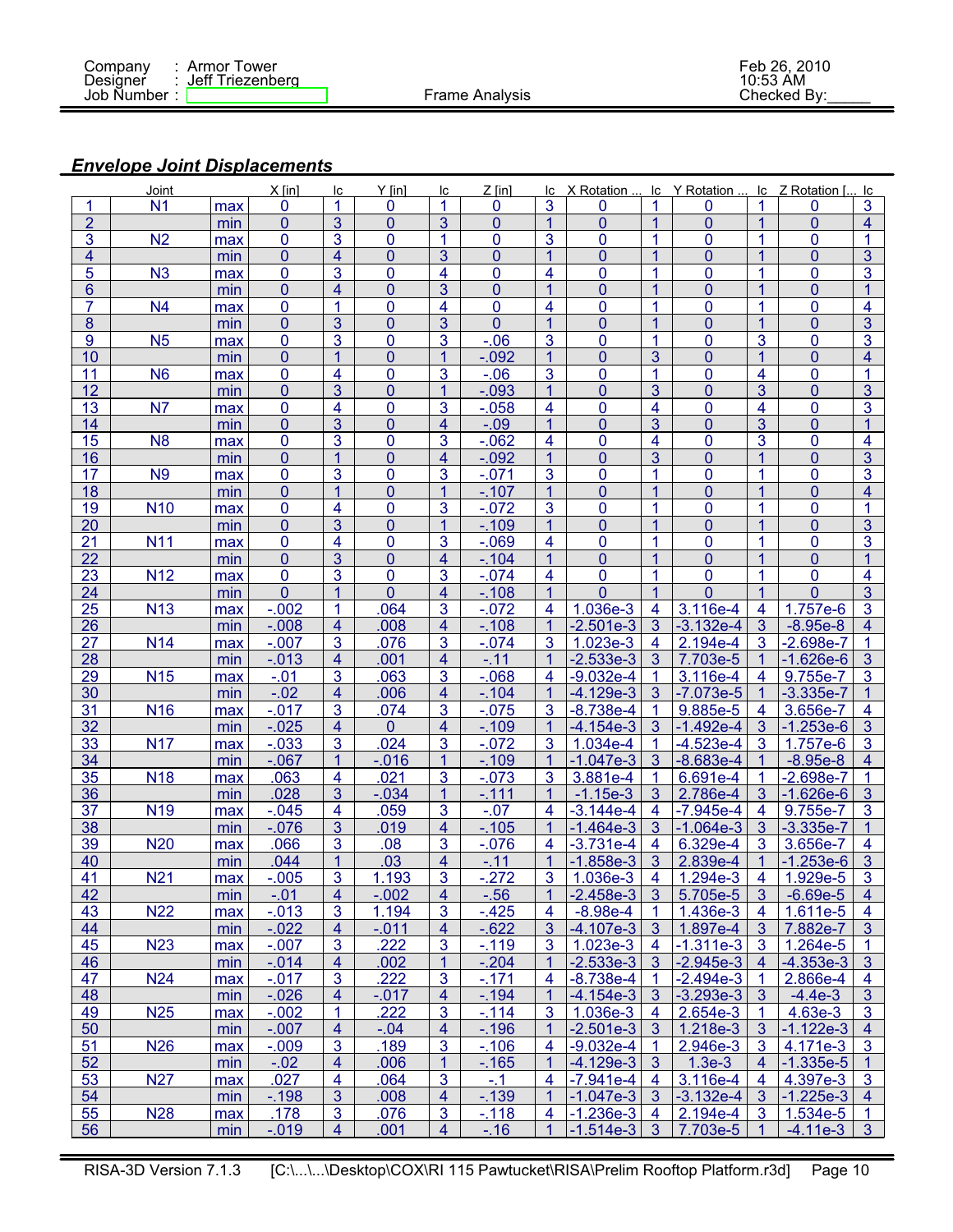### *Envelope Joint Displacements (Continued)*

|     | Joint       |            | $X$ [in] | lс             | $Y$ [in]     | <u>lc</u>      | $Z$ [in] |                | Ic X Rotation |                | Ic Y Rotation. |                | Ic Z Rotation [<br>Ic         |
|-----|-------------|------------|----------|----------------|--------------|----------------|----------|----------------|---------------|----------------|----------------|----------------|-------------------------------|
| 57  | <b>N29</b>  | max        | .161     | 3              | .062         | 3              | $-.081$  | 3              | 6.98e-4       | 1              | 3.116e-4       | 4              | 3.868e-3<br>3                 |
| 58  |             | min        | $-.018$  | 1              | .006         | 4              | $-.126$  | 1              | 4.657e-4      | 3              | $-7.073e-5$    | -1             | $-1.305e-5$                   |
| 59  | <b>N30</b>  | max        | $-.024$  | 1              | 073          | 3              | -.1      | 3              | $1.43e-3$     | 1              | 9.885e-5       | 4              | 4.691e-4<br>4                 |
| 60  |             | min        | $-.203$  | 3              | $\mathbf{0}$ | 4              | $-.156$  | $\mathbf{1}$   | 9.493e-4      | $\overline{3}$ | $-1.492e-4$    | 3              | $\mathbf{3}$<br>-4.177e-3     |
| 61  | <b>N31</b>  | max        | .265     | 4              | .075         | 3              | $-.231$  | 3              | 3.084e-4      | 3              | 8.651e-5       | 4              | 3<br>4.259e-3                 |
| 62  |             | min        | $-.026$  | 3              | $\Omega$     | 4              | $-.294$  | $\mathbf 1$    | $1.619e-5$    | $\overline{4}$ | 2.769e-5       | 3              | 3.31e-5<br>$\overline{4}$     |
| 63  | <b>N32</b>  | max        | .266     | 4              | 1.149        | 3              | $-0.578$ | 4              | 2.075e-4      | -1             | 2.775e-2       | 4              | 3<br>1.077e-5                 |
| 64  |             | min        | $-0.026$ | 3              | $-.005$      | 4              | $-0.664$ | 1              | $-1.73e-3$    | 3              | 3.81e-4        | 3              | $-3.426e-5$<br>$\overline{4}$ |
| 65  | <b>N33</b>  | max        | .265     | 4              | .064         | 3              | $-.16$   | 4              | 3.712e-4      | 3              | 3.048e-4       | 4              | 8.785e-5                      |
| 66  |             | min        | $-0.026$ | 3              | .007         | $\overline{4}$ | $-0.206$ | 1              | 1.565e-4      | $\overline{4}$ | $-1.257e-4$    | 3              | $-4.323e-3$<br>$\mathbf{3}$   |
| 67  | <b>N34</b>  | max        | 17.939   | 4              | 4.381        | 3              | $-.58$   | 4              | 2.09e-4       | 1              | 3.328e-2       | 4              | 3<br>1.077e-5                 |
| 68  |             | min        | 185      | 3              | $-.11$       | 1              | $-0.666$ | 1              | $-7.068e-3$   | 3              | 3.837e-4       | 3              | $-3.426e-5$<br>4              |
| 69  | <b>N35</b>  |            | .064     | 4              | .064         | 3              | $-.12$   | 4              | $-7.749e-4$   | $\overline{4}$ | 3.072e-4       | 4              | 1.774e-3<br>3                 |
| 70  |             | max        | $-275$   | 3              | .008         | 4              | $-0.162$ | 1              | $-8.904e-4$   | 3              | $-2.261e-4$    | 3              | $-1.911e-3$<br>$\overline{4}$ |
| 71  | <b>N36</b>  | min        | .248     | 3              | .076         | 3              | $-.15$   | 4              | $-1.266e-3$   | $\overline{4}$ | 1.394e-4       | 3              | 1.536e-5<br>1.                |
| 72  |             | max        |          | 1              | .001         | $\overline{4}$ | $-.198$  | 1              | $-1.503e-3$   |                |                | 1              |                               |
|     |             | min        | $-.01$   |                |              |                |          |                |               | 1              | 6.595e-5       |                | $-1.836e-3$<br>$\overline{4}$ |
| 73  | <b>N37</b>  | max        | .229     | 3              | .063         | 3              | $-.095$  | 3              | 7.536e-4      | 1              | $3.024e-4$     | 4              | 2.115e-3<br>4                 |
| 74  |             | min        | $-0.018$ | 1              | .006         | 4              | $-0.144$ | 1              | 6.549e-4      | 3              | $-5.364e-5$    | 1              | $-2.759e-6$                   |
| 75  | <b>N38</b>  | max        | $-.001$  | 4              | .074         | 3              | $-.128$  | 3              | 1.481e-3      | -1             | 8.548e-5       | $\overline{4}$ | 1.911e-3<br>4                 |
| 76  |             | min        | $-276$   | 3              | $\mathbf{0}$ | 4              | $-0.194$ | $\mathbf{1}$   | $1.17e-3$     | 3              | $-8.4e-5$      | 3              | $-1.63e-3$<br>$\mathbf{3}$    |
| 77  | <b>N39</b>  | max        | $-.007$  | 3              | 338          | 3              | $-0.152$ | 3              | $1.04e-3$     | $\overline{4}$ | $-1.329e-3$    | 3              | $4.041e-4$<br>4               |
| 78  |             | min        | $-.013$  | 4              | .002         | 1              | $-.276$  | 1              | $-2.476e-3$   | 3              | $-3.046e-3$    | 4              | 3<br>$-5.639e-3$              |
| 79  | N40         | max        | $-0.017$ | 3              | 339          | 3              | $-.241$  | 4              | $-8.818e-4$   | -1             | $-2.564e-3$    | 1              | $-2.911e-5$                   |
| 80  |             | min        | $-.025$  | $\overline{4}$ | $-.018$      | 4              | $-0.269$ | 3              | $-4.114e-3$   | 3              | $-3.493e-3$    | 3              | 3<br>$-5.629e-3$              |
| 81  | N41         | max        | $-.002$  | 1              | 344          | 3              | $-.145$  | 3              | 1.042e-3      | $\mathbf 1$    | 2.83e-3        | 1              | 3<br>5.817e-3                 |
| 82  |             | min        | $-.007$  | $\overline{4}$ | $-.061$      | $\overline{4}$ | $-0.265$ | 1              | $-2.44e-3$    | 3              | $1.27e-3$      | 3              | $-4.892e-4$<br>$\overline{4}$ |
| 83  | N42         | max        | $-.01$   | 3              | .308         | 3              | $-0.142$ | 4              | $-9.142e-4$   | -1             | 3.296e-3       | 3              | 3<br>5.848e-3                 |
| 84  |             | min        | $-.02$   | 4              | .006         | 1              | $-.241$  | 3              | $-4.1e-3$     | 3              | $1.571e-3$     | 4              | $-1.356e-5$                   |
| 85  | <b>N43</b>  | max        | $-.007$  | 3              | 494          | 3              | $-.184$  | 3              | 1.039e-3      | 4              | $-1.246e-3$    | 3              | 6.212e-4<br>4                 |
| 86  |             | min        | $-0.013$ | $\overline{4}$ | $\mathbf{0}$ | 4              | $-.348$  | 1              | $-2.473e-3$   | $\mathbf{3}$   | $-2.876e-3$    | $\overline{4}$ | 3<br>$-7.174e-3$              |
| 87  | <b>N44</b>  | max        | .191     | 3              | .075         | 3              | $-0.206$ | 4              | $-6.961e-4$   | 3              | 8.759e-5       | 3              | 3<br>3.053e-3                 |
| 88  |             | min        | $-.011$  | 1              | $\mathbf{0}$ | 4              | $-0.265$ | 1              | $-1.024e-3$   | -1             | 6.357e-5       | 1              | $-3.334e-3$<br>4              |
| 89  | N46         | max        | .191     | 3              | .494         | 3              | $-416$   | 3              | 1.616e-4      | -1             | $-1.741e-3$    | 3              | 1.955e-3<br>3                 |
| 90  |             | min        | $-.011$  | 1              | $-.002$      | 4              | $-0.685$ | 4              | $-1.986e-3$   | $\overline{4}$ | $-4.959e-3$    | $\overline{4}$ | $-1.905e-3$<br>$\overline{4}$ |
| 91  | <b>N47</b>  | max        | $-.007$  | 3              | 123          | 3              | $-.089$  | 3              | $1.023e-3$    | $\overline{4}$ | $-1.274e-3$    | 3              | 2.209e-5<br>1                 |
| 92  |             | min        | $-.013$  | $\overline{4}$ | .003         | 1              | $-.141$  | 1              | $-2.533e-3$   | 3              | $-2.797e-3$    | 4              | 3<br>$-3.966e-3$              |
| 93  | <b>N48</b>  | max        | .191     | 3              | 123          | 3              | $-0.259$ | 3              | $-7.026e-4$   | 3              | $-2.99e-3$     | 3              | -5.615e-6                     |
| 94  |             | min        | $-.011$  | 1              | .003         | 1              | $-.32$   | 1              | $-1.029e-3$   | $\overline{4}$ | $-6.306e-3$    | $\overline{4}$ | $\overline{3}$<br>$-3.938e-3$ |
| 95  | <b>N50</b>  | max        | .191     | 3              | 223          | 3              | $-0.326$ | 3              | $-5.157e-4$   | -1             | $-2.419e-3$    | 3              | 1.577e-5<br>1                 |
| 96  |             | min        | $-.011$  | $\mathbf{1}$   | .002         | 1              | $-.431$  | $\overline{4}$ | $-1.348e-3$   | $\overline{4}$ | $-5.782e-3$    | 4              | 3<br>$-4.673e-3$              |
| 97  | <b>N50A</b> | max        | $-.005$  | 3              | 1.149        | 3              | $-0.269$ | 3              | $1.037e-3$    | 4              | $2.397e-4$     | 4              | 1<br>$-6.178e-6$              |
| 98  |             | min        | $-.011$  | $\overline{4}$ | $-.006$      | 4              | $-.551$  | 1              | $-2.461e-3$ 3 |                | $-7.698e-4$    | $\overline{1}$ | $-3.27e-3$<br>3               |
| 99  | <b>N51</b>  |            | $-.014$  | 3              | 1.149        | 3              | $-.457$  | 4              | $-8.951e-4$   | $\overline{1}$ | 4.295e-4       | 4              | 2.485e-4<br>4                 |
| 100 |             | max<br>min | $-.023$  | $\overline{4}$ | $-.006$      | $\overline{4}$ | $-0.612$ | 3              | $-4.108e-3$   | $\overline{3}$ | $-9.528e-4$    | 3              | $-3.324e-3$<br>$\mathbf{3}$   |
|     | <b>N52</b>  |            |          |                |              |                |          |                | 2.075e-4      |                | 2.775e-2       |                |                               |
| 101 |             | max        | .266     | 4              | 1.15         | $\overline{3}$ | $-0.588$ | $\overline{3}$ |               | -1             |                | 4              | 1.077e-5<br>$\overline{3}$    |
| 102 |             | min        | $-.026$  | 3              | $-.006$      | 4              | $-1.327$ | 4              | $-1.73e-3$    | 3              | $3.81e-4$      | 3              | $-3.426e-5$<br>$\overline{4}$ |
| 103 | <b>N53</b>  | max        | $-.004$  | 3              | 1.149        | 3              | $-.266$  | 3              | 1.036e-3      | 4              | 1.773e-3       | 4              | $3.244e-3$<br>3               |
| 104 |             | min        | $-.01$   | 4              | $-.004$      | 4              | $-0.546$ | 1              | $-2.455e-3$   | $\overline{3}$ | 4.007e-4       | 3              | $-9.033e-6$<br>1              |
| 105 | <b>N54</b>  | max        | $-.013$  | 3              | 1.149        | 3              | $-.374$  | 4              | $-9.009e-4$   | -1             | $1.855e-3$     | $\overline{4}$ | 3.399e-3<br>$\overline{3}$    |
| 106 |             | min        | $-0.022$ | $\overline{4}$ | $-.004$      | $\overline{4}$ | $-.601$  | 3              | $-4.105e-3$   | $\mathbf{3}$   | $1.022e-3$     | -1             | $-5.913e-4$<br>$\overline{4}$ |
| 107 | <b>N55</b>  | max        | .266     | 4              | 1.149        | 3              | .172     | 4              | 2.075e-4      | 1              | 2.775e-2       | 4              | 1.077e-5<br>$\overline{3}$    |
| 108 |             | min        | $-.026$  | 3              | $-.004$      | 4              | $-0.648$ | 1              | $-1.73e-3$    | 3              | $3.81e-4$      | 3              | $-3.426e-5$<br>$\overline{4}$ |
| 109 | <b>N56</b>  | max        | .092     | 3              | .123         | 3              | $-217$   | 3              | $-1.624e-3$   | 4              | $-3.958e-3$    | 3              | 1.702e-5<br>1                 |
| 110 |             | min        | $-.01$   | 1              | .003         | 1              | $-275$   | $\mathbf{1}$   | $-1.67e-3$    | $\mathbf{3}$   | $-8.432e-3$    | $\overline{4}$ | $-1.832e-3$<br>$\mathbf{3}$   |
| 111 | <b>N57</b>  | max        | .092     | $\overline{3}$ | .222         | $\overline{3}$ | $-.27$   | 3              | $-2.002e-3$   | -1             | $-3.462e-3$    | 3              | 1.359e-5<br>$\mathbf 1$       |
| 112 |             | min        | $-.011$  | $\mathbf{1}$   | .002         | 1              | $-0.371$ | $\mathbf{1}$   | $-2.371e-3$   | $\overline{4}$ | $-8.083e-3$    | $\overline{4}$ | $-1.834e-3$<br>3 <sup>1</sup> |
| 113 | <b>N58</b>  | max        | .136     | 3              | .123         | 3              | $-.245$  | 3              | $-8.374e-4$   | -3             | $-3.528e-3$    | 3              | 1.702e-5<br>1.                |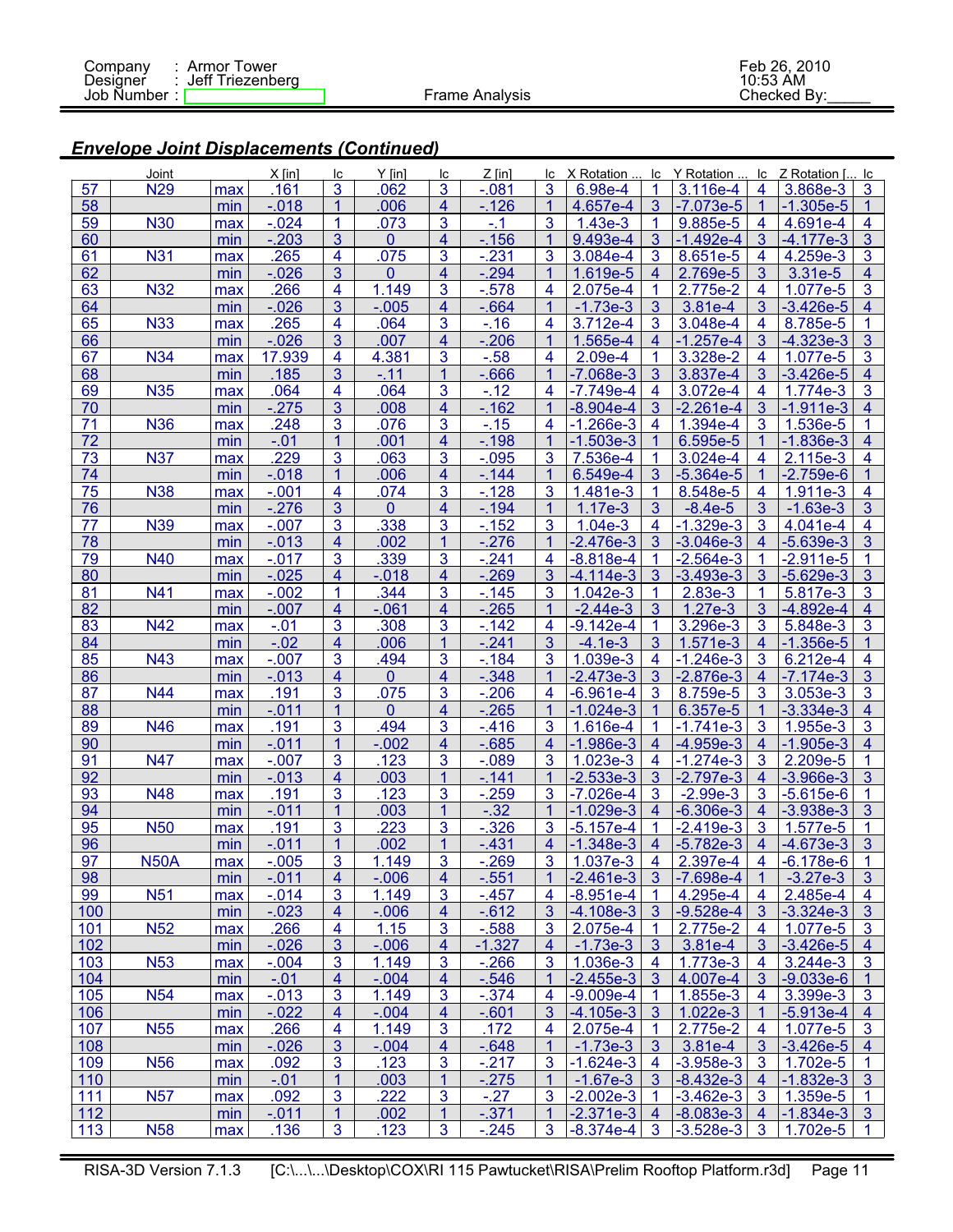### *Envelope Joint Displacements (Continued)*

|            | Joint       |            | $X$ [in] | <u>lc</u>               | $Y$ [in]     | c                   | $Z$ [in] |                | Ic X Rotation. |                | Ic Y Rotation |                | Ic Z Rotation [.<br><u>. Ic </u> |
|------------|-------------|------------|----------|-------------------------|--------------|---------------------|----------|----------------|----------------|----------------|---------------|----------------|----------------------------------|
| 114        |             | min        | $-.011$  | 1                       | .003         | 1                   | $-.304$  | 1              | $-8.867e-4$    | -1             | $-7.487e-3$   | 4              | $-1.834e-3$<br>3                 |
| 115        | <b>N59</b>  | max        | 136      | 3                       | 222          | 3                   | $-.305$  | 3              | -9.751e-4      | -1             | $-2.999e-3$   | 3              | $1.359e-5$                       |
| 116        |             | min        | $-.011$  | $\mathbf 1$             | 002          | 1                   | $-.404$  | 1              | $-1.534e-3$    | $\overline{4}$ | $-7.06e-3$    | 4              | $-1.836e-3$<br>3                 |
| 117        | <b>N60</b>  | max        | .048     | 3                       | 123          | 3                   | $-0.167$ | 3              | $-2.323e-3$    | 3              | $-2.765e-3$   | 3              | $1.702e-5$<br>1                  |
| 118        |             | min        | $-.01$   | $\mathbf{1}$            | .003         | 1                   | $-.224$  | 1              | $-2.423e-3$    | $\overline{1}$ | $-5.928e-3$   | $\overline{4}$ | $\mathbf{3}$<br>$-1.831e-3$      |
| 119        | <b>N61</b>  | max        | .048     | 3                       | 222          | 3                   | $-212$   | 3              | $-2.752e-3$    | 3              | $-2.506e-3$   | 3              | 1.359e-5<br>1                    |
| 120        |             | min        | $-.01$   | $\overline{1}$          | .002         | 1                   | $-.308$  | 1              | $-3.201e-3$    | 4              | $-5.799e-3$   | 4              | $-1.832e-3$<br>3                 |
|            | <b>N62</b>  |            |          |                         |              |                     |          |                |                | 1              |               | 4              |                                  |
| 121<br>122 |             | max        | 3.067    | 4<br>3                  | 1.448        | 3<br>$\overline{4}$ | $-0.578$ | 4<br>1         | 2.082e-4       |                | 3.033e-2      |                | 3<br>1.077e-5<br>$\overline{4}$  |
|            |             | min        | .011     |                         | $-.018$      |                     | $-0.664$ |                | $-4.231e-3$    | 3              | 3.822e-4      | 3              | $-3.426e-5$                      |
| 123        | <b>N63</b>  | max        | 6.834    | $\overline{\mathbf{4}}$ | 2.078        | 3                   | $-0.579$ | 4              | 2.086e-4       | 1              | 3.221e-2      | $\overline{4}$ | 3<br>1.077e-5                    |
| 124        |             | min        | .056     | 3                       | $-.04$       | 1                   | $-0.665$ | 1              | $-6.043e-3$    | 3              | 3.831e-4      | 3              | $-3.426e-5$<br>$\overline{4}$    |
| 125        | <b>N64</b>  | max        | 10.76    | 4                       | 2.862        | 3                   | $-0.579$ | 4              | 2.089e-4       | 1              | 3.306e-2      | 4              | 3<br>1.077e-5                    |
| 126        |             | min        | .102     | 3                       | $-0.065$     | 1                   | $-0.665$ | 1              | $-6.86e-3$     | 3              | 3.835e-4      | 3              | $-3.426e-5$<br>$\overline{4}$    |
| 127        | <b>N65</b>  | max        | 14.745   | 4                       | 3.703        | 3                   | $-.58$   | 4              | $2.09e-4$      | 1              | 3.327e-2      | $\overline{4}$ | 3<br>1.077e-5                    |
| 128        |             | min        | .148     | 3                       | $-.09$       | $\mathbf{1}$        | $-0.666$ | 1              | $-7.068e-3$    | 3              | 3.837e-4      | 3              | $-3.426e-5$<br>$\overline{4}$    |
| 129        | <b>N66A</b> | max        | $-.05$   | 3                       | 183          | 3                   | $-217$   | 3              | -1.624e-3      | $\overline{4}$ | $-3.958e-3$   | 3              | 1.702e-5<br>1                    |
| 130        |             | min        | $-.245$  | $\overline{1}$          | 062          | 1                   | $-275$   | 1              | $-1.67e-3$     | 3              | $-8.432e-3$   | 4              | $-1.832e-3$<br>3                 |
| 131        | <b>N67</b>  | max        | $-0.033$ | 3                       | 295          | 3                   | $-27$    | 3              | $-2.002e-3$    | -1             | $-3.462e-3$   | 3              | 1.359e-5<br>1                    |
| 132        |             | min        | $-.228$  | $\mathbf{1}$            | .074         | $\overline{1}$      | $-0.371$ | 1              | $-2.371e-3$    | $\overline{4}$ | $-8.083e-3$   | $\overline{4}$ | 3<br>$-1.834e-3$                 |
| 133        | <b>N68</b>  | max        | .265     | 4                       | 494          | 3                   | $-.42$   | 3              | 1.152e-4       | -1             | $-1.996e-3$   | 3              | 3.685e-5<br>4                    |
| 134        |             | min        | $-.026$  | 3                       | $-.003$      | $\overline{4}$      | $-76$    | 4              | $-6.274e-4$    | 3              | $-6.03e-3$    | 4              | $-5.742e-3$<br>3                 |
| 135        | <b>N69</b>  | max        | $-.016$  | 3                       | 494          | 3                   | $-.31$   | 4              | $-8.844e-4$    | 1              | $-2.441e-3$   | 1              | $-4.163e-5$                      |
| 136        |             | min        | $-.025$  | $\overline{4}$          | $-.005$      | $\overline{4}$      | $-0.356$ | 3              | $-4.113e-3$    | 3              | $-3.443e-3$   | 3              | $-7.128e-3$<br>3                 |
| 137        | N70         | max        | .144     | 4                       | .074         | 3                   | $-0.189$ | 3              | 1.065e-3       | 3              | 8.596e-5      | $\overline{4}$ | $3.402e-3$<br>4                  |
| 138        |             |            | $-232$   | 3                       | $\mathbf{0}$ | $\overline{4}$      | $-0.261$ | 1              | 8.851e-4       | 4              | $-3.22e-5$    | 3              | $1.007e-4$<br>1                  |
|            |             | min        |          |                         |              |                     |          |                |                |                |               |                |                                  |
| 139        | N71         | max        | .144     | $\overline{4}$          | .494         | 3                   | $-456$   | 3              | 2.189e-3       | 4              | $-2.259e-3$   | 1              | 1.975e-3<br>4                    |
| 140        |             | min        | $-.232$  | 3                       | $-.004$      | $\overline{4}$      | $-0.669$ | 4              | $-1.359e-4$    | 3              | $-4.878e-3$   | 4              | 7.255e-5<br>1                    |
| 141        | <b>N72</b>  | max        | $-.017$  | 3                       | 122          | 3                   | $-.107$  | 4              | $-8.738e-4$    | 1              | $-2.393e-3$   | 1              | 5.435e-4<br>4                    |
| 142        |             | min        | $-.025$  | $\overline{4}$          | $-.007$      | $\overline{4}$      | $-.137$  | 1              | $-4.154e-3$    | 3              | $-3.087e-3$   | 3              | 3<br>$-4.05e-3$                  |
| 143        | <b>N73</b>  | max        | 144      | 4                       | 122          | 3                   | $-235$   | 3              | 1.071e-3       | 4              | $-3.686e-3$   | 3              | 5.775e-4<br>4                    |
| 144        |             | min        | $-.232$  | 3                       | $-.007$      | $\overline{4}$      | $-.31$   | 1              | 8.93e-4        | 3              | $-6.083e-3$   | 4              | 3<br>$-3.975e-3$                 |
| 145        | <b>N74</b>  | max        | .144     | 4                       | 223          | 3                   | $-0.319$ | 3              | 1.444e-3       | 4              | $-3.254e-3$   | 3              | 1.694e-4<br>4                    |
| 146        |             | min        | $-0.232$ | 3                       | $-.017$      | $\overline{4}$      | $-422$   | 4              | $5.5e-4$       | 3              | $-5.603e-3$   | 4              | $-4.717e-3$<br>3                 |
| 147        | <b>N75</b>  | max        | .059     | 4                       | 122          | 3                   | $-.214$  | 3              | 1.603e-3       | 1              | $-5.841e-3$   | 1              | 1.566e-3<br>4                    |
| 148        |             | min        | $-.125$  | 3                       | $-.007$      | $\overline{4}$      | $-0.265$ | 1              | 1.049e-3       | 3              | $-8.104e-3$   | $\overline{4}$ | $\mathbf{3}$<br>$-1.991e-3$      |
| 149        | <b>N76</b>  | max        | .059     | $\overline{\mathbf{4}}$ | .223         | 3                   | $-.297$  | 3              | 2.326e-3       | 4              | $-5.427e-3$   | 1              | 1.568e-3<br>4                    |
| 150        |             | min        | $-.125$  | 3                       | $-.017$      | $\overline{4}$      | $-.348$  | 1              | 1.155e-3       | 3              | $-7.762e-3$   | 4              | $-1.987e-3$<br>3                 |
| 151        | <b>N77</b>  | max        | .097     | 4                       | 122          | 3                   | $-0.231$ | 3              | 8.844e-4       | 1              | $-4.984e-3$   | 1              | 1.566e-3<br>4                    |
| 152        |             | min        | $-.173$  | 3                       | $-.007$      | $\overline{4}$      | $-0.293$ | 1              | $4.204e-4$     | 3              | $-7.206e-3$   | $\overline{4}$ | $\mathbf{3}$<br>$-1.989e-3$      |
| 153        | <b>N78</b>  | max        | .097     | $\overline{\mathbf{4}}$ | .223         | 3                   | $-0.315$ | $\mathbf{3}$   | $1.552e-3$     | $\overline{4}$ | $-4.51e-3$    | $\mathbf{1}$   | 1.568e-3<br>4                    |
| 154        |             | min        | $-173$   | 3                       | $-.017$      | $\overline{4}$      | $-.385$  | $\overline{4}$ | 4.708e-4       | 3              | $-6.803e-3$   | $\overline{4}$ | $\overline{3}$<br>$-1.985e-3$    |
| 155        | N79         | max        | .022     | 4                       | 122          | 3                   | $-.177$  | 3              | 2.321e-3       | -1             | $-4.308e-3$   | 1              | 1.566e-3<br>4                    |
| 156        |             | min        | $-.077$  | $\overline{3}$          | $-.007$      | $\overline{4}$      | $-216$   | 1              | 1.857e-3       | 3              | $-5.687e-3$   | $\overline{4}$ | $-1.993e-3$<br>$\mathbf{3}$      |
| 157        | <b>N80</b>  |            | .022     | 4                       | 223          | 3                   | $-0.256$ | 3              | 3.096e-3       | $\overline{4}$ | $-4.124e-3$   | 1              | 1.568e-3<br>$\overline{4}$       |
| 158        |             | max        | $-.077$  | 3                       | $-.017$      | $\overline{4}$      | $-.29$   | 1              |                | 3              | $-5.547e-3$   | $\overline{4}$ | $-1.989e-3$<br>$\mathbf{3}$      |
|            |             | min        |          |                         |              |                     |          |                | 2.015e-3       |                |               |                |                                  |
| 159        | <b>N81</b>  | max        | $-.232$  | 1                       | .084         | $\overline{3}$      | $-214$   | 3              | 1.603e-3       | 1              | $-5.841e-3$   | 1              | 1.566e-3<br>4                    |
| 160        |             | min        | $-.351$  | 3                       | $-0.065$     | $\overline{4}$      | $-0.265$ | 1              | 1.049e-3       | 3              | $-8.104e-3$   | 4              | $-1.991e-3$<br>3                 |
| 161        | <b>N82</b>  | max        | $-.217$  | 1                       | <b>181</b>   | 3                   | $-.297$  | 3              | 2.326e-3       | 4              | $-5.427e-3$   | 1              | 1.568e-3<br>4                    |
| 162        |             | <u>min</u> | $-.344$  | 3                       | $-.101$      | $\overline{4}$      | $-.348$  | 1              | $1.155e-3$     | 3              | $-7.762e-3$   | $\overline{4}$ | 3<br>$-1.987e-3$                 |
| 163        | <b>N83</b>  | max        | $-.003$  | $\overline{3}$          | 502          | $\overline{3}$      | $-.176$  | 3              | $1.04e-3$      | 1              | 2.79e-3       | 1              | 7.209e-3<br>$\overline{3}$       |
| 164        |             | min        | $-.008$  | $\overline{4}$          | $-063$       | $\overline{4}$      | $-.335$  | 1              | $-2.443e-3$    | 3              | 1.226e-3      | 3              | $-3.485e-5$<br>1.                |
| 165        | <b>N84</b>  | max        | .179     | 4                       | 064          | 3                   | $-0.153$ | 4              | $-3.374e-4$    | 3              | 3.061e-4      | 4              | $1.134e-4$<br>1                  |
| 166        |             | min        | $-.234$  | $\overline{3}$          | .007         | $\overline{4}$      | $-0.198$ | 1              | $-4.879e-4$    | 1              | $-1.795e-4$   | 3              | $-2.74e-3$<br>$\overline{3}$     |
| 167        | <b>N85</b>  | max        | .179     | 4                       | 502          | 3                   | $-0.151$ | 4              | 1.787e-3       | 4              | $2.561e-3$    | 1              | 8.744e-5<br>1                    |
| 168        |             | <u>min</u> | $-.234$  | 3                       | $-.063$      | $\overline{4}$      | $-.489$  | 1              | $-5.68e-4$     | 3              | $-4.916e-4$   | $\overline{4}$ | $-1.741e-3$<br>$\overline{3}$    |
| 169        | <b>N86</b>  | max        | $-.002$  | 1                       | .115         | $\overline{3}$      | $-.086$  | 3              | 1.036e-3       | 4              | $2.473e-3$    | 1              | 4.287e-3<br>3                    |
| 170        |             | min        | $-.007$  | $\overline{4}$          | $-.009$      | $\overline{4}$      | $-.137$  | $\mathbf{1}$   | $-2.501e-3$    | 3              | $1.16e-3$     | 3              | $-1.395e-3$<br>$\overline{4}$    |
|            |             |            |          |                         |              |                     |          |                |                |                |               |                |                                  |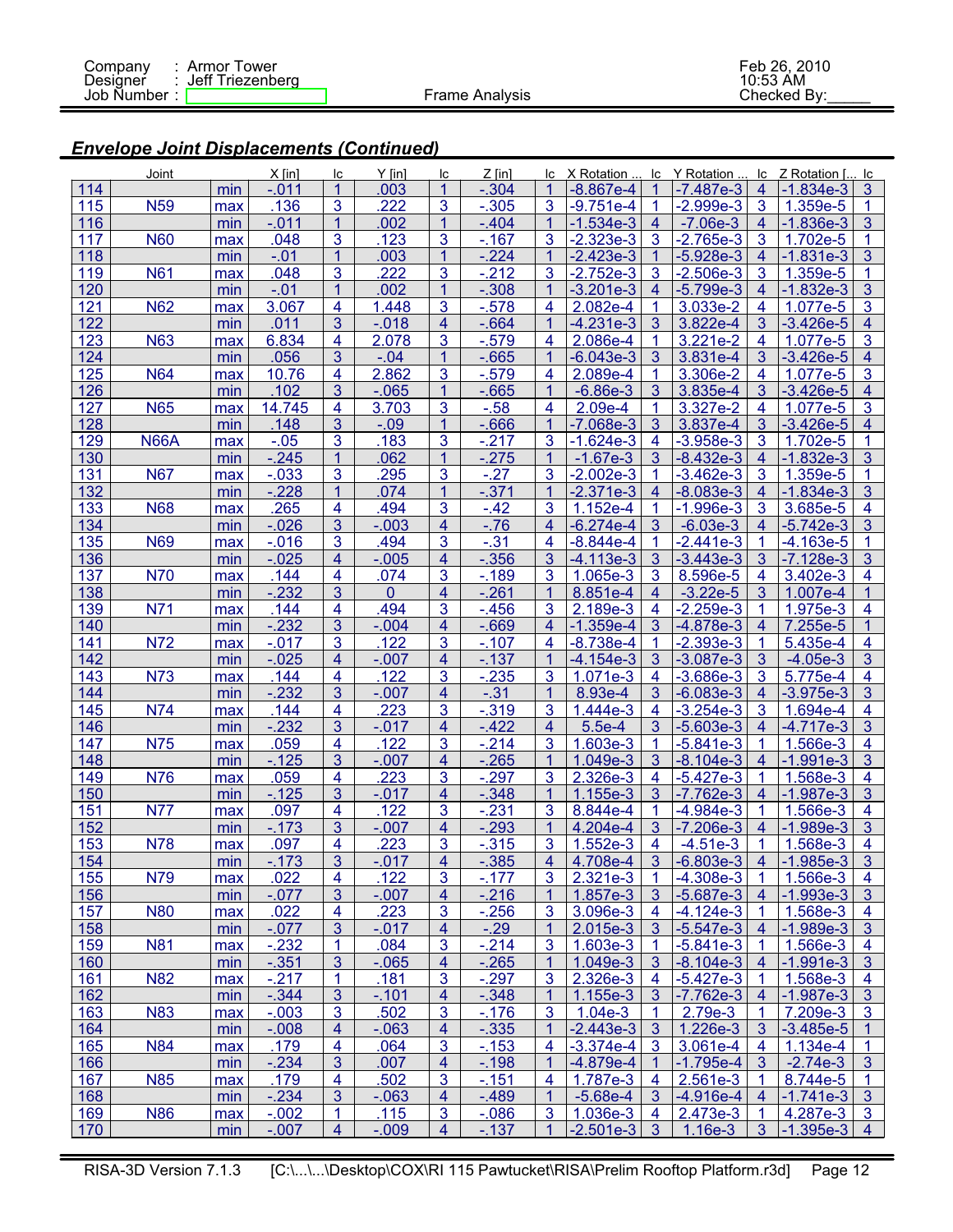#### *Envelope Joint Displacements (Continued)*

|     | Joint           |     | $X$ [in] | lc | Y [in]  | lc             | $Z$ [in] | lc. | X Rotation  | Ic | Y Rotation  | lc | Z Rotation [<br>lc            |
|-----|-----------------|-----|----------|----|---------|----------------|----------|-----|-------------|----|-------------|----|-------------------------------|
| 171 | <b>N87</b>      | max | 179      | 4  | 115     | 3              | $-.161$  | 4   | -1.174e-4   | 4  | 4.102e-3    |    | 3<br>4.257e-3                 |
| 172 |                 | min | $-.234$  | 3  | $-.01$  | 4              | $-.25$   |     | $-3.709e-4$ |    | 5.417e-4    | 4  | $-1.403e-3$<br>4              |
| 173 | <b>N88</b>      | max | 179      | 4  | 222     | 3              | $-.17$   | 4   | 5.174e-4    | 4  | $3.554e-3$  |    | 3<br>4.928e-3                 |
| 174 |                 | min | $-.234$  | 3  | $-.04$  | 4              | $-.343$  |     | $-4.362e-4$ | 3  | 6.248e-5    | 4  | $-9.882e-4$<br>4              |
| 175 | <b>N89</b>      | max | .086     | 4  | 115     | 3              | $-.167$  | 4   | $-6.555e-4$ | 4  | 6.091e-3    |    | 3<br>$2.144e-3$               |
| 176 |                 | min | $-.118$  | 3  | $-.01$  | 4              | $-235$   |     | $-1.222e-3$ | 3  | 1.979e-3    | 4  | $-1.722e-3$<br>4              |
| 177 | N <sub>90</sub> | max | .086     | 4  | 222     | 3              | -.194    | 4   | $-3.89e-4$  | 4  | 5.751e-3    |    | 3<br>2.146e-3                 |
| 178 |                 | min | $-.118$  | 3  | $-.04$  | 4              | $-.321$  |     | -1.582e-3   | 3  | 1.674e-3    | 4  | $-1.719e-3$<br>4              |
| 179 | <b>N91</b>      | max | .127     | 4  | .115    | 3              | $-.173$  |     | 6.313e-5    | 4  | 5.207e-3    |    | 2.146e-3<br>3                 |
| 180 |                 | min | $-.17$   | 3  | $-.01$  | 4              | $-.249$  |     | -4.138e-4   | 3  | $1.34e-3$   | 4  | $-1.722e-3$<br>4              |
| 181 | <b>N92</b>      | max | .127     | 4  | 222     | 3              | -.192    | 4   | $3.84e-4$   | 4  | 4.774e-3    |    | 3<br>2.148e-3                 |
| 182 |                 | min | $-.17$   | 3  | $-.04$  | 4              | $-.341$  |     | $-7.198e-4$ | 3  | 9.576e-4    | 4  | $-1.719e-3$<br>4              |
| 183 | <b>N93</b>      | max | 044      | 4  | 115     | 3              | $-.141$  | 4   | $-1.374e-3$ | 4  | 4.483e-3    |    | 2.142e-3<br>3                 |
| 184 |                 | min | $-.067$  | 3  | $-.01$  | 4              | $-.199$  |     | $-1.851e-3$ | 3  | 1.808e-3    | 4  | $-1.722e-3$<br>4              |
| 185 | <b>N94</b>      | max | .044     | 4  | 222     | 3              | $-173$   | 4   | $-1.159e-3$ | 4  | 4.374e-3    |    | 3<br>$2.143e-3$               |
| 186 |                 | min | $-.067$  | 3  | $-.04$  | 4              | $-275$   |     | $-2.262e-3$ | 3  | 1.705e-3    | 4  | $-1.719e-3$<br>$\overline{4}$ |
| 187 | N <sub>95</sub> | max | .214     | 1  | 159     | 3              | -.167    |     | $-6.555e-4$ | 4  | 6.091e-3    |    | 3<br>2.144e-3                 |
| 188 |                 | min | .019     | 3  | .014    | $\overline{4}$ | $-235$   |     | $-1.222e-3$ | 3  | 1.979e-3    | 4  | $-1.722e-3$<br>4              |
| 189 | <b>N96</b>      | max | .202     | 1  | .279    | 3              | -.194    | 4   | $-3.89e-4$  | 4  | 5.751e-3    |    | 3<br>2.146e-3                 |
| 190 |                 | min | .003     | 3  | $-.026$ | 4              | -.321    |     | $-1.582e-3$ | 3  | 1.674e-3    | 4  | $-1.719e-3$<br>4              |
| 191 | N97             | max | .266     | 4  | .502    | 3              | $-0.022$ | 4   | $1.89e-4$   |    | $2.443e-3$  |    | 3<br>5.825e-3                 |
| 192 |                 | min | $-.026$  | 3  | $-.063$ | 4              | $-.427$  |     | -5.935e-4   | 3  | $-1.787e-3$ | 4  | $-1.775e-4$<br>4              |

#### *Envelope Joint Reactions*

|                | Joint           |     | X[k]           | lс             | Y [k]          | lc             | Z [k]          | lc | MX [k-ft]      | lc             | $MY[k-ft]$     | lc.            | MZ [k-ft]      | lc.            |
|----------------|-----------------|-----|----------------|----------------|----------------|----------------|----------------|----|----------------|----------------|----------------|----------------|----------------|----------------|
|                | N <sub>2</sub>  | max | $\mathbf{0}$   | 4              | $\mathbf 0$    | 3              | 238.582        |    | 0              |                | 0              |                | 0              | 3              |
| $\overline{2}$ |                 | min | $\Omega$       | 3              | $\Omega$       | $\overline{1}$ | 155.053        | 3  | $\Omega$       | $\overline{A}$ | $\Omega$       |                | $\mathbf{0}$   |                |
| 3              | N <sub>4</sub>  | max | $\Omega$       | 3              | $\Omega$       | 3              | 237.042        |    | $\Omega$       | 1              | $\overline{0}$ | 4              | 0              | 3              |
| 4              |                 | min | $\Omega$       | 1              | $\Omega$       | 4              | 159.097        | 4  | $\Omega$       | 1              | $\Omega$       |                | $\Omega$       | $\overline{4}$ |
| 5              | N <sub>1</sub>  | max | $\Omega$       | 3              | $\Omega$       | 3              | 236.192        |    | $\Omega$       | 1              | $\Omega$       | 1              | 0              | 4              |
| 6              |                 | min | $\Omega$       | $\overline{1}$ | $\overline{0}$ | 1              | 153.789        | 3  | $\Omega$       | $\overline{A}$ | $\overline{0}$ |                | $\overline{0}$ | 3              |
| 7              | N3              | max | $\overline{0}$ | 4              | $\overline{0}$ | 3              | 230.936        |    | $\Omega$       | 4              | $\mathbf 0$    | 1              | $\mathbf 0$    |                |
| 8              |                 | min | $\Omega$       | 3              | $\overline{0}$ | 4              | 150.276        | 4  | $\Omega$       | $\overline{A}$ | $\overline{0}$ |                | $\overline{0}$ | 3              |
| 9              | N6              | max | $\Omega$       | $\overline{3}$ | $\overline{0}$ |                | 0              |    | $\Omega$       | 4              | $\mathbf 0$    |                | $\mathbf 0$    | 3              |
| 10             |                 | min | $\Omega$       | $\overline{4}$ | $\overline{0}$ | 3              | $\Omega$       |    | $\Omega$       | $\overline{A}$ | $\overline{0}$ |                | $\Omega$       |                |
| 11             | N <sub>8</sub>  | max | $\overline{0}$ | 1              | $\overline{0}$ | 4              | $\overline{0}$ |    | $\overline{0}$ | 1              | $\overline{0}$ | 4              | $\mathbf 0$    | 3              |
| 12             |                 | min | $\Omega$       | 3              | $\Omega$       | 3              | $\Omega$       |    | $\Omega$       | $\overline{1}$ | $\overline{0}$ | 1              | $\overline{0}$ | $\overline{4}$ |
| 13             | N <sub>5</sub>  | max | $\Omega$       | 1              | $\Omega$       |                | $\overline{0}$ |    | $\Omega$       | 1              | $\overline{0}$ |                | $\overline{0}$ | 4              |
| 14             |                 | min | $\Omega$       | 3              | $\Omega$       | 3              | $\Omega$       |    | $\Omega$       | $\overline{ }$ | $\overline{0}$ |                | $\overline{0}$ | $\overline{3}$ |
| 15             | <b>N7</b>       | max | $\Omega$       | 3              | $\overline{0}$ | 4              | $\overline{0}$ |    | $\overline{0}$ | 4              | $\overline{0}$ | 4              | 0              |                |
| 16             |                 | min | $\Omega$       | $\overline{4}$ | $\Omega$       | 3              | $\Omega$       |    | $\Omega$       | 1              | $\overline{0}$ |                | $\Omega$       | 3              |
| 17             | <b>N10</b>      | max | $-3.358$       | 3              | 3.766          | 1              | 0              |    | $\overline{0}$ | 1              | $\overline{0}$ | 1              | .003           | 3              |
| 18             |                 | min | $-7.316$       | 4              | .981           | 3              | $\overline{0}$ |    | $\Omega$       | 1              | $\overline{0}$ |                | <sup>0</sup>   |                |
| 19             | N <sub>12</sub> | max | $-5.711$       | 1              | $-3.21$        | 4              | $\Omega$       |    | $\Omega$       | 4              | $\overline{0}$ |                | .002           | 3              |
| 20             |                 | min | $-7.87$        | 3              | $-5.409$       | 3              | $\Omega$       |    | $\Omega$       | $\overline{ }$ | $\overline{0}$ | $\overline{ }$ | $\mathbf{0}$   | $\overline{4}$ |
| 21             | N <sub>9</sub>  | max | 7.112          | 1              | 2.028          |                | $\Omega$       |    | $\Omega$       | 4              | $\overline{0}$ |                | $\Omega$       | 4              |
| 22             |                 | min | 3.475          | 3              | 223            | 3              | $\Omega$       |    | $\Omega$       | $\overline{1}$ | $\overline{0}$ |                | $-.003$        | 3              |
| 23             | <b>N11</b>      | max | 7.753          | 3              | $-1.804$       | 4              | $\Omega$       |    | $\overline{0}$ | 4              | $\overline{0}$ |                | $\Omega$       |                |
| 24             |                 | min | 3.936          | 4              | $-3.618$       | 3              | O              |    | $\Omega$       | $\overline{1}$ | $\Omega$       |                | $-.002$        | 3              |
| 25             | Totals:         | max | $\Omega$       | 3              | $\Omega$       | 4              | 942.753        |    |                |                |                |                |                |                |
| 26             |                 | min | $-4.942$       | $\overline{4}$ | $-7.822$       | 3              | 623.856        | 3  |                |                |                |                |                |                |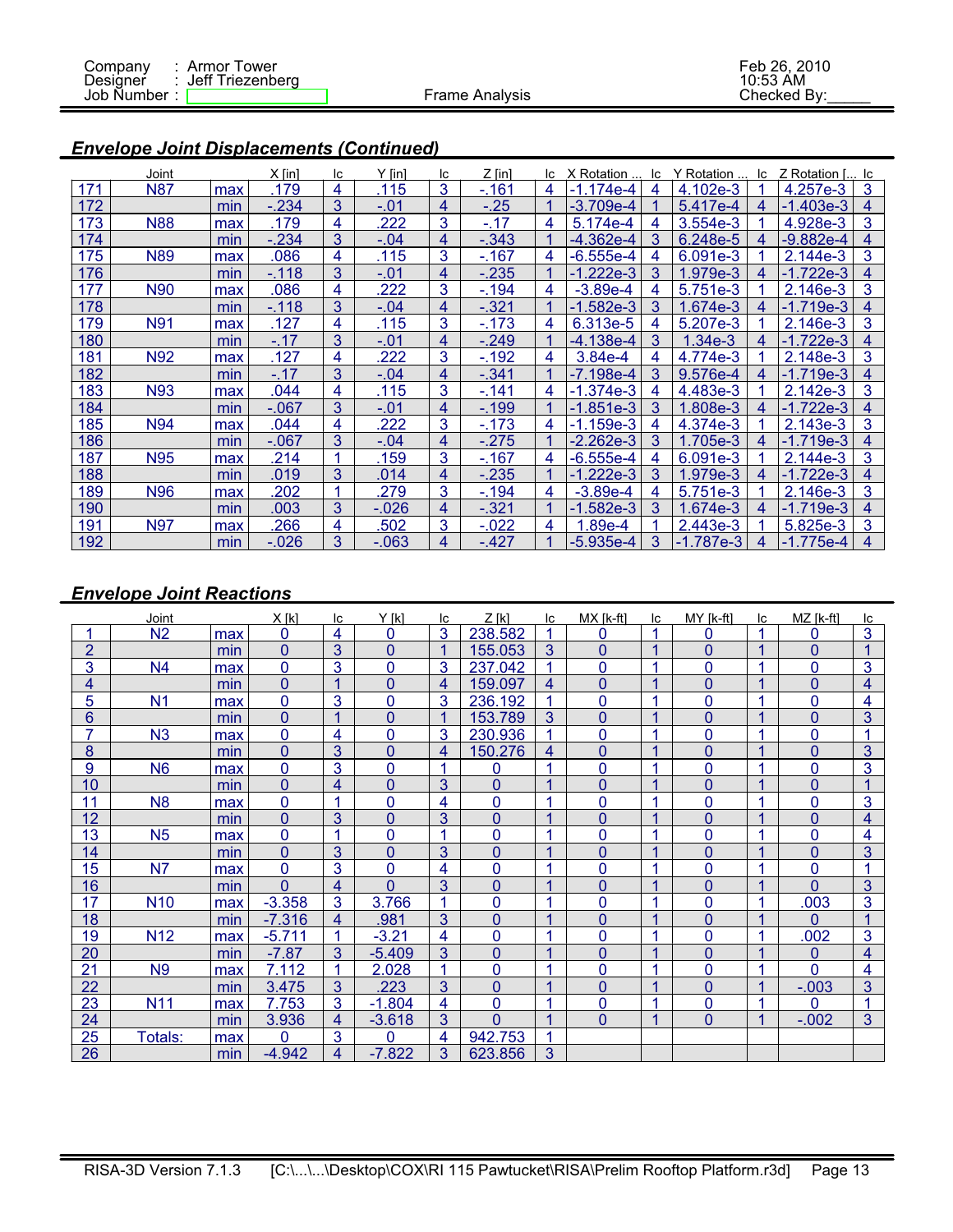| Company<br>: Armor Tower     |                       | Feb 26, 2 |
|------------------------------|-----------------------|-----------|
| Jeff Triezenberg<br>Designer |                       | 10:53 AM  |
| Job Number:                  | <b>Frame Analysis</b> | Checked   |

#### *Envelope Member Section Stresses*

|                                  | Member         | Sec            |            | Axial[ksi]       |                   |                                |                           |                          |                   |                      |                  | Ic y Shear[ Ic z Shear[ Ic y-Top[ksi] Ic y-Bot[ksi] Ic z-Top[ksi] Ic z-Bot[ksi] |                |                       |                      |                 | lc.                  |
|----------------------------------|----------------|----------------|------------|------------------|-------------------|--------------------------------|---------------------------|--------------------------|-------------------|----------------------|------------------|---------------------------------------------------------------------------------|----------------|-----------------------|----------------------|-----------------|----------------------|
| 1                                | M <sub>1</sub> | 1              | max        | 12.491           | 1                 | 0                              | 1                         | 0                        | 1                 | 0                    | 1                | 0                                                                               | 1              | 0                     | 1                    | 0               | 1.                   |
| $\overline{2}$                   |                |                | min        | 8.118            | $\overline{3}$    | $\overline{0}$                 | $\mathbf{1}$              | $\overline{0}$           | $\mathbf{1}$      | $\overline{0}$       | $\overline{1}$   | $\overline{0}$                                                                  | 1              | $\Omega$              | $\overline{1}$       | $\Omega$        | $\mathbf{1}$         |
| 3                                |                | $\overline{2}$ | max        | 12.463           | 1.                | 0                              | 1                         | 0                        | 1.                | 0                    | 1                | 0                                                                               | 1              | 0                     | 1                    | $\Omega$        | 1                    |
| 4                                |                |                | min        | 8.089            | 3                 | $\mathbf{0}$                   | 1                         | 0                        | $\mathbf{1}$      | 0                    | $\overline{1}$   | $\mathbf{0}$                                                                    | 1              | $\Omega$              | 1                    | 0               | $\mathbf{1}$         |
| 5                                |                | 3              | max        | 12.434           | 1                 | 0                              | 1                         | 0                        | 1.                | 0                    | 1                | 0                                                                               | 1              | 0                     | 1                    | $\Omega$        | 1                    |
| $6\phantom{1}$<br>$\overline{7}$ |                |                | min        | 8.061            | 3                 | $\mathbf{0}$                   | 1                         | $\mathbf{0}$             | $\mathbf{1}$      | 0                    | 1<br>1           | 0                                                                               | 1<br>1         | $\Omega$              | 1<br>1               | 0               | $\mathbf{1}$         |
| $\boldsymbol{8}$                 |                | 4              | max        | 3.903<br>2.87    | 1<br>3            | $\overline{0}$<br>$\mathbf{0}$ | 1<br>$\mathbf{1}$         | $\Omega$<br>$\mathbf{0}$ | 1<br>1            | 0<br>0               | 1                | 0<br>$\Omega$                                                                   | 1              | $\Omega$<br>0         | 1                    | $\Omega$<br>0   | 1<br>$\mathbf{1}$    |
| 9                                |                | 5              | min        | 3.874            | 1                 | 0                              | 1                         | 0                        | 1                 | 0                    | 1                | 0                                                                               | 1              | 0                     | 1                    | $\Omega$        | 1                    |
| 10                               |                |                | max<br>min | 2.841            | 3                 | 0                              | 1                         | 0                        | 1                 | 0                    | 1                | 0                                                                               | 1              | 0                     |                      | 0               | $\mathbf 1$          |
| 11                               | M <sub>2</sub> | 1              | max        | 12.411           | 1                 | 0                              | 1                         | 0                        | 1                 | 0                    | 1                | 0                                                                               | 1              | 0                     | 1                    | 0               | 1                    |
| 12                               |                |                | min        | 8.33             | $\overline{4}$    | $\overline{0}$                 | $\mathbf{1}$              | $\overline{0}$           | $\mathbf{1}$      | $\Omega$             | $\overline{1}$   | 0                                                                               | 1              | $\Omega$              | 1                    | $\Omega$        | $\mathbf{1}$         |
| 13                               |                | 2              | max        | 12.382           | 1                 | 0                              | 1                         | 0                        | 1                 | 0                    | 1                | 0                                                                               | 1              | 0                     | 1                    | $\Omega$        | 1                    |
| 14                               |                |                | min        | 8.301            | $\overline{4}$    | $\mathbf{0}$                   | $\mathbf{1}$              | 0                        | $\mathbf{1}$      | 0                    | 1                | $\overline{0}$                                                                  | 1              | $\Omega$              | 1                    | 0               | $\mathbf{1}$         |
| 15                               |                | 3              | max        | 12.353           | 1                 | 0                              | 1                         | 0                        | 1                 | 0                    | 1                | 0                                                                               | 1              | 0                     | 1                    | 0               | 1                    |
| 16                               |                |                | min        | 8.273            | $\overline{4}$    | 0                              | 1                         | $\Omega$                 | 1                 | 0                    | 1                | 0                                                                               | 1              | $\Omega$              | 1                    | $\Omega$        | $\overline{1}$       |
| 17                               |                | 4              | max        | 3.822            | 1.                | $\overline{0}$                 | 1                         | $\Omega$                 | 1                 | 0                    | 1                | 0                                                                               | 1              | 0                     | 1                    | $\Omega$        | 1                    |
| 18                               |                |                | min        | 3.082            | $\overline{4}$    | $\mathbf{0}$                   | $\mathbf{1}$              | 0                        | 1                 | 0                    | 1                | 0                                                                               | 1              | 0                     | 1                    | 0               | 1                    |
| 19                               |                | 5              | max        | 3.794            | 1                 | 0                              | 1                         | 0                        | 1                 | 0                    | 1                | 0                                                                               | 1              | 0                     | 1                    | $\Omega$        | 1                    |
| 20                               |                |                | min        | 3.053            | $\overline{4}$    | 0                              | 1                         | 0                        | $\mathbf 1$       | 0                    | 1                | 0                                                                               | 1              | 0                     |                      | $\Omega$        | $\mathbf{1}$         |
| 21                               | M <sub>3</sub> | 1              | max        | 12.366           | 1                 | 0                              | 1                         | 0                        | 1                 | 0                    | 1                | 0                                                                               | 1              | 0                     | 1                    | 0               | 1                    |
| 22                               |                |                | min        | 8.052            | $\overline{3}$    | $\overline{0}$                 | $\overline{1}$            | $\overline{0}$           | $\mathbf{1}$      | $\Omega$             | $\overline{1}$   | 0                                                                               | 1              | $\Omega$              | 1                    | $\Omega$        | $\mathbf{1}$         |
| 23                               |                | 2              | max        | 12.337           | 1.                | 0                              | 1                         | 0                        | 1                 | 0                    | 1                | 0                                                                               | 1              | 0                     | 1                    | $\Omega$        | 1                    |
| 24                               |                |                | min        | 8.023            | 3                 | $\mathbf{0}$                   | $\mathbf{1}$              | 0                        | $\mathbf 1$       | 0                    | $\overline{1}$   | $\Omega$                                                                        | 1              | $\Omega$              | 1                    | 0               | $\blacktriangleleft$ |
| 25                               |                | 3              | max        | 12.309           | 1                 | 0                              | 1                         | 0                        | 1                 | 0                    | 1                | 0                                                                               | 1              | 0                     | 1                    | 0               | 1                    |
| 26                               |                |                | min        | 7.995            | 3                 | $\mathbf{0}$                   | 1                         | $\mathbf{0}$             | 1                 | 0                    | 1                | 0                                                                               | 1              | $\Omega$              | 1                    | 0               | $\mathbf{1}$         |
| 27                               |                | 4              | max        | 3.778            | 1                 | $\overline{0}$<br>$\mathbf{0}$ | 1<br>$\mathbf{1}$         | $\Omega$                 | 1<br>1            | $\Omega$<br>0        | 1<br>1           | $\Omega$<br>0                                                                   | 1<br>1         | 0<br>0                | 1<br>1               | $\Omega$<br>0   | 1<br>1               |
| 28<br>29                         |                | 5              | min        | 2.804<br>3.749   | 3<br>1            | 0                              | 1                         | 0<br>0                   | 1                 | 0                    | 1                | 0                                                                               | 1              | 0                     | 1                    | $\Omega$        | 1                    |
| 30                               |                |                | max<br>min | 2.775            | 3                 | 0                              | 1                         | 0                        | 1                 | 0                    | 1                | 0                                                                               | 1              | 0                     |                      | 0               | $\mathbf{1}$         |
| 31                               | M4             | 1              | max        | 12.091           | 1                 | $\mathbf 0$                    | 1                         | 0                        | 1                 | 0                    | 1                | 0                                                                               | 1              | 0                     | 1                    | 0               | 1                    |
| 32                               |                |                | min        | 7.868            | $\overline{4}$    | $\mathbf{0}$                   | $\mathbf{1}$              | $\overline{0}$           | $\mathbf{1}$      | $\Omega$             | $\overline{1}$   | 0                                                                               | 1              | $\Omega$              | 1                    | $\Omega$        | $\mathbf{1}$         |
| 33                               |                | 2              | max        | 12.062           | 1.                | 0                              | 1                         | 0                        | 1.                | 0                    | 1                | 0                                                                               | 1              | 0                     | 1                    | $\Omega$        | 1                    |
| 34                               |                |                | min        | 7.839            | $\overline{4}$    | $\mathbf{0}$                   | $\mathbf{1}$              | 0                        | $\mathbf{1}$      | 0                    | $\overline{1}$   | $\Omega$                                                                        | 1              | $\Omega$              | 1                    | 0               | $\mathbf{1}$         |
| 35                               |                | 3              | max        | 12.034           | 1                 | 0                              | 1                         | 0                        | 1                 | 0                    | 1                | 0                                                                               | 1              | 0                     | 1                    | $\Omega$        | 1                    |
| 36                               |                |                | min        | 7.811            | $\overline{4}$    | $\mathbf{0}$                   | $\mathbf{1}$              | $\mathbf{0}$             | $\mathbf{1}$      | 0                    | 1                | 0                                                                               | 1              | $\Omega$              | 1                    | 0               | $\mathbf{1}$         |
| 37                               |                | 4              | max        | 3.503            | 1                 | $\overline{0}$                 | 1                         | $\mathbf{0}$             | 1                 | 0                    | 1                | 0                                                                               | 1              | 0                     | 1                    | $\Omega$        | 1                    |
| 38                               |                |                | min        | 2.62             | $\overline{4}$    | $\mathbf{0}$                   | $\mathbf{1}$              | 0                        | $\mathbf{1}$      | 0                    | 1                | 0                                                                               | 1              | 0                     | 1                    | 0               | $\mathbf{1}$         |
| 39                               |                | 5              | max        | 3.474            | 1.                | 0                              | 1                         | 0                        | 1.                | 0                    | 1                | 0                                                                               | 1              | 0                     | 1                    | $\Omega$        | 1                    |
| 40                               |                |                | min        | 2.591            | $\overline{4}$    | 0                              | $\mathbf{1}$              | 0                        | $\mathbf{1}$      | 0                    | 1                | 0                                                                               | 1              | 0                     | 1                    | $\mathbf{0}$    | $\mathbf{1}$         |
| 41                               | M <sub>7</sub> | $\mathbf{1}$   | max        | 2.66             | $\mathbf{1}$      | $-.349$                        | $\overline{3}$            | $-1.207$                 | $\overline{3}$    | $\overline{0}$       | $\mathbf{1}$     | $\overline{0}$                                                                  | $\mathbf{1}$   | $\overline{0}$        | $\mathbf{1}$         | $\overline{0}$  | $\mathbf{1}$         |
| 42                               |                |                | <u>min</u> | 1.659            | $\overline{3}$    | $-1.357$                       | $\blacktriangleleft$      | $-2.635$                 | $\overline{4}$    | $\Omega$             | $\overline{1}$   | $\Omega$                                                                        | $\overline{1}$ | $\Omega$              | $\blacktriangleleft$ | $\Omega$        | $\mathbf{1}$         |
| 43                               |                | 2              | max        | 2.655            | $\mathbf{1}$      | $-.349$                        | 3                         | $-1.207$                 | 3                 | $-1.534$             | 3                | 5.963                                                                           | 1.             | $-5.305$              | 3                    | 11.579          | 4                    |
| 44                               |                |                | min        | 1.654            | 3                 | $-1.357$                       | $\mathbf{1}$              | $-2.635$                 | $\overline{4}$    | $-5.963$             | 1                | 1.534                                                                           | 3              | $-11.579$             | $\overline{4}$       | 5.305           | 3 <sup>2</sup>       |
| 45                               |                | 3              | max        | .267             | 3<br>$\mathbf{1}$ | .905                           | 1                         | 1.757                    | 4                 | $-2.046$             | 3                | 7.951                                                                           | 1              | $-7.072$              | 3                    | 15.439<br>7.072 | $\overline{4}$       |
| 46<br>47                         |                | 4              | min        | $-0.809$<br>.262 | 3                 | .233<br>.905                   | 3<br>$\blacktriangleleft$ | .805<br>1.757            | $\mathbf{3}$<br>4 | $-7.951$<br>$-1.023$ | $\mathbf 1$<br>3 | 2.046<br>3.976                                                                  | 3<br>1         | $-15.439$<br>$-3.536$ | $\overline{4}$<br>3  | 7.719           | 3<br>$\overline{4}$  |
| 48                               |                |                | max<br>min | $-0.814$         | $\mathbf{1}$      | .233                           | 3                         | .805                     | 3 <sup>1</sup>    | $-3.976$             | 1                | 1.023                                                                           | 3              | $-7.719$              | $\overline{4}$       | 3.536           | 3 <sup>2</sup>       |
| 49                               |                | 5              | max        | .257             | 3                 | .905                           | $\mathbf{1}$              | 1.757                    | 4                 | $\overline{0}$       | $\mathbf{1}$     | <u>0</u>                                                                        | 1.             | 0                     | 1                    | $\mathbf 0$     | $\mathbf{1}$         |
| 50                               |                |                | min        | $-0.819$         | $\mathbf{1}$      | .233                           | 3                         | .805                     | $\mathbf{3}$      | $\mathbf 0$          | $\mathbf{1}$     | $\overline{0}$                                                                  | 1              | $\mathbf{0}$          | 1                    | $\mathbf{0}$    | $\mathbf{1}$         |
| 51                               | M <sub>8</sub> | 1              | max        | 2.64             | 3                 | 1.955                          | 3                         | $-2.055$                 | $\mathbf{1}$      | $\mathbf 0$          | 1                | $\mathbf 0$                                                                     | 1              | $\mathbf 0$           | 1                    | $\mathbf{0}$    | 1                    |
| 52                               |                |                | min        | 2.365            | $\mathbf{1}$      | 1.156                          | $\overline{4}$            | $-2.834$                 | 3 <sup>1</sup>    | $\mathbf{0}$         | $\overline{1}$   | $\Omega$                                                                        | $\overline{1}$ | $\Omega$              | $\overline{1}$       | $\Omega$        | $\mathbf{1}$         |
| 53                               |                | 2              | max        | 2.635            | 3                 | 1.955                          | 3                         | $-2.055$                 | $\mathbf{1}$      | 8.591                | 3                | $-5.081$                                                                        | 4              | $-9.031$              | -1                   | 12.456          | 3                    |
| 54                               |                |                | min        | 2.36             | $\mathbf{1}$      | 1.156                          | $\overline{4}$            | $-2.834$                 | 3                 | 5.081                | $\overline{4}$   | $-8.591$                                                                        | $\mathbf{3}$   | $ -12.456 $           | 3                    | 9.031           | $\mathbf{1}$         |
| 55                               |                | 3              | max        | $-.64$           | 4                 | $-.771$                        | 4                         | 1.89                     | 3 <sup>1</sup>    | 11.454               | 3                | $-6.775$                                                                        | 4              | $-12.041$             | -1                   | 16.61           | $\mathbf{3}$         |
| 56                               |                |                | min        | $-1.61$          | 3 <sup>°</sup>    | $-1.303$                       | 3 <sup>1</sup>            | 1.37                     | $\mathbf{1}$      | 6.775                |                  | $4$ -11.454                                                                     | 3 <sup>°</sup> | $-16.61$              | 3 <sup>1</sup>       | 12.041          | $\mathbf{1}$         |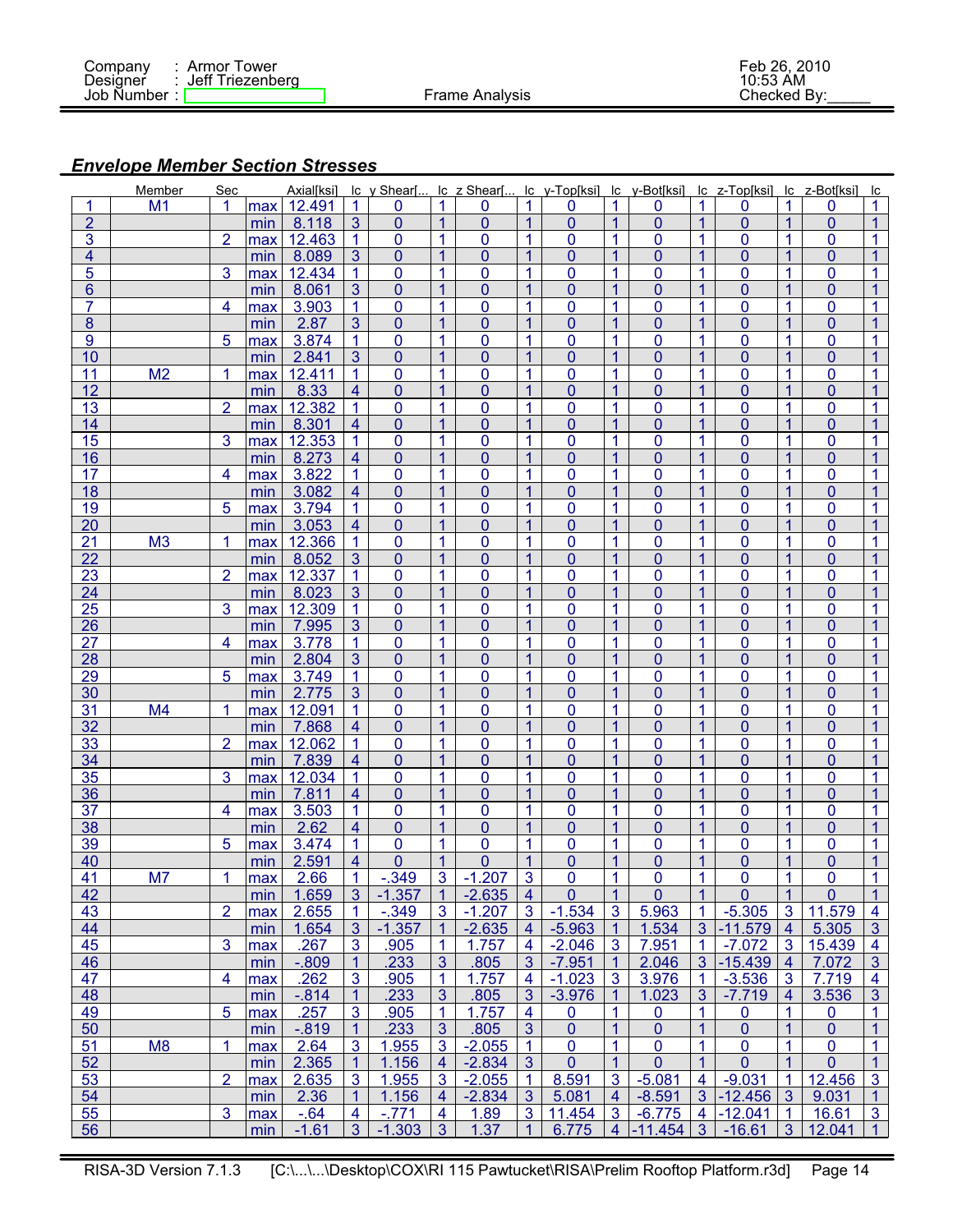|     | Member         | <b>Sec</b>     |            | Axial[ksi]  |                | Ic y Shear[ |                | Ic z Shear[     |                | Ic y-Top[ksi] Ic y-Bot[ksi] |                      |                |                         | Ic z-Top[ksi] Ic z-Bot[ksi] |                      |                | c                  |
|-----|----------------|----------------|------------|-------------|----------------|-------------|----------------|-----------------|----------------|-----------------------------|----------------------|----------------|-------------------------|-----------------------------|----------------------|----------------|--------------------|
| 57  |                | 4              | max        | $-0.645$    | 4              | $-.771$     | 4              | 1.89            | 3              | 5.727                       | 3                    | $-3.387$       | 4                       | $-6.02$                     | 1                    | 8.305          | $\mathbf{3}$       |
| 58  |                |                | min        | $-1.615$    | 3              | $-1.303$    | 3              | 1.37            | $\mathbf{1}$   | 3.387                       | $\overline{4}$       | $-5.727$       | 3                       | $-8.305$                    | 3                    | 6.02           | 1.                 |
| 59  |                | 5              | max        | $-.65$      | 4              | $-.771$     | 4              | 1.89            | 3              | 0                           | 1                    | 0              | 1                       | 0                           | 1                    | 0              | 1.                 |
| 60  |                |                | min        | $-1.62$     | 3              | $-1.303$    | 3              | 1.37            | 1              | $\mathbf{0}$                | 1                    | 0              | 1                       | $\Omega$                    |                      | $\Omega$       | $\mathbf{1}$       |
| 61  | M <sub>9</sub> | 1              | max        | 2.203       | 1              | $-.077$     | 3              | 2.561           | 1              | $\mathbf 0$                 | $\mathbf{1}$         | 0              | 1                       | 0                           | 1                    | $\mathbf{0}$   | $\mathbf{1}$       |
| 62  |                |                | min        | 1.417       | 3              | $-.729$     | $\mathbf{1}$   | 1.249           | 3              | $\overline{0}$              | $\mathbf{1}$         | $\Omega$       | 1                       | $\Omega$                    | 1                    | $\Omega$       | $\mathbf{1}$       |
| 63  |                | 2              | max        | 2.198       | 1              | $-.077$     | 3              | 2.561           | 1              | $-.34$                      | 3                    | 3.206          | 1                       | 11.253                      | 1                    | $-5.49$        | 3                  |
| 64  |                |                | min        | 1.412       | 3              | $-.729$     | 1              | 1.249           | 3              | $-3.206$                    | $\mathbf{1}$         | .34            | 3                       | 5.49                        | 3                    | $-11.253$      | $\mathbf{1}$       |
| 65  |                | 3              | max        | .229        | 3              | .486        | 1              | $-.833$         | 3              | $-.455$                     | 3                    | 4.274          | 1                       | 15.003                      | 1                    | $-7.318$       | $\overline{3}$     |
| 66  |                |                | min        | $-723$      | $\overline{1}$ | .052        | 3              | $-1.707$        | $\mathbf{1}$   | $-4.274$                    | $\mathbf{1}$         | .455           | 3                       | 7.318                       | 3                    | $-15.003$      | $\mathbf{1}$       |
| 67  |                | 4              | max        | .224        | 3              | .486        | 1              | $-0.833$        | 3              | $-.227$                     | 3                    | 2.137          | 1                       | 7.502                       | 1                    | $-3.659$       | $\mathbf{3}$       |
| 68  |                |                | min        | $-.728$     | 1              | .052        | 3              | $-1.707$        | $\mathbf{1}$   | $-2.137$                    | $\mathbf{1}$         | 227            | 3                       | 3.659                       | 3                    | $-7.502$       | 1.                 |
| 69  |                | 5              | max        | .219        | 3              | .486        | 1              | $-.833$         | 3              | 0                           | 1                    | 0              | 1                       | 0                           | 1                    | 0              | 1.                 |
| 70  |                |                | min        | $-733$      | $\overline{1}$ | .052        | 3              | $-1.707$        | 1              | $\mathbf{0}$                | 1                    | 0              | 1                       | $\Omega$                    | 1                    | $\Omega$       | $\mathbf{1}$       |
| 71  | M10            | 1              | max        | 1.618       | 3              | 1.304       | 3              | 2.788           | 3              | $\mathbf 0$                 | $\mathbf{1}$         | 0              | 1                       | 0                           | 1                    | $\mathbf{0}$   | $\mathbf{1}$       |
| 72  |                |                | min        | .745        | $\overline{4}$ | .648        | $\overline{4}$ | 1.413           | $\overline{4}$ | $\Omega$                    | $\mathbf{1}$         | $\Omega$       | 1                       | $\Omega$                    | $\blacktriangleleft$ | $\Omega$       | $\mathbf{1}$       |
| 73  |                | $\overline{2}$ | max        | 1.613       | 3              | 1.304       | 3              | 2.788           | 3              | 5.732                       | 3                    | $-2.847$       | 4                       | 12.253                      | 3                    | $-6.211$       | 4                  |
| 74  |                |                | min        | .74         | $\overline{4}$ | .648        | $\overline{4}$ | 1.413           | $\overline{4}$ | 2.847                       | 4                    | $-5.732$       | 3                       | 6.211                       | 4                    | $-12.253$      | $\overline{3}$     |
| 75  |                | 3              | max        | $-1.103$    | 4              | $-.432$     | 4              | $-0.942$        | 4              | 7.642                       | 3                    | $-3.796$       | 4                       | 16.339                      | 3                    | $-8.281$       | 4                  |
| 76  |                |                | min        | $-2.026$    | 3              | $-0.869$    | 3              | $-1.859$        | 3              | 3.796                       | $\overline{4}$       | $-7.642$       | 3                       | 8.281                       | $\overline{4}$       | $-16.339$      | 3 <sup>2</sup>     |
| 77  |                | 4              | max        | $-1.108$    | 4              | $-0.432$    | 4              | $-0.942$        | 4              | 3.821                       | 3                    | $-1.898$       | 4                       | 8.169                       | 3                    | $-4.141$       | 4                  |
| 78  |                |                | min        | $-2.031$    | 3              | $-0.869$    | 3              | $-1.859$        | 3              | 1.898                       | $\overline{4}$       | $-3.821$       | 3                       | 4.141                       | 4                    | $-8.169$       | 3 <sup>5</sup>     |
|     |                |                |            | $-1.114$    | 4              |             |                |                 | 4              |                             | 1                    |                | 1                       |                             | 1                    |                |                    |
| 79  |                | 5              | max        |             |                | $-.432$     | 4              | $-.942$         |                | 0                           | 1                    | 0              |                         | 0                           |                      | 0              | 1.<br>$\mathbf{1}$ |
| 80  |                |                | min        | $-2.036$    | 3              | $-0.869$    | 3              | $-1.859$        | 3              | $\mathbf{0}$                |                      | 0              |                         | $\mathbf 0$                 | 1                    | $\Omega$       |                    |
| 81  | M11            | 1              | max        | $-.367$     | 3              | $-.022$     | 3              | .088            | 3              | $\mathbf 0$                 | $\mathbf{1}$         | 0              | 1                       | 0                           | 1                    | $\mathbf{0}$   | $\mathbf{1}$       |
| 82  |                |                | min        | $-.448$     | 1              | $-.541$     | $\overline{4}$ | $-.061$         | $\overline{4}$ | $\overline{0}$              | $\mathbf{1}$         | $\Omega$       | 1                       | $\Omega$                    | $\blacktriangleleft$ | $\Omega$       | $\mathbf{1}$       |
| 83  |                | $\overline{2}$ | max        | .668        | 1              | 1.069       | 4              | $-.003$         | $\mathbf{1}$   | 4.767                       | 4                    | $-1.682$       | 3                       | 1.387                       | 4                    | $-.058$        | 1.                 |
| 84  |                |                | min        | .421        | $\overline{3}$ | .243        | $\overline{3}$ | $-0.199$        | $\overline{3}$ | 1.682                       | 3                    | $-4.767$       | $\overline{4}$          | .058                        |                      | $-1.387$       | $\overline{4}$     |
| 85  |                | 3              | max        | <u>668.</u> | 1              | $-0.043$    | 3              | .012            | 3              | 7.284                       | 1                    | $-2.983$       | 3                       | 005                         | 1                    | 12.231         | 3                  |
| 86  |                |                | min        | .423        | 3              | $-2.194$    | $\overline{4}$ | $-.039$         | $\overline{4}$ | 2.983                       | 3                    | $-7.284$       | $\overline{1}$          | $-12.231$                   | 3                    | $-.005$        | $\mathbf{1}$       |
| 87  |                | 4              | max        | .669        | 1              | $-0.265$    | 3              | .186            | 3              | 2.653                       | $\mathbf{1}$         | $-0.012$       | 4                       | 1.259                       | 4                    | .033           | 1                  |
| 88  |                |                | min        | .425        | 3              | $-.719$     | 1              | $-.002$         | $\mathbf{1}$   | .012                        | $\overline{4}$       | $-2.653$       | 1                       | $-.033$                     | 1                    | $-1.259$       | $\overline{4}$     |
| 89  |                | 5              | max        | $-0.345$    | 4              | .71         | 1              | $-.001$         | 1              | $\mathbf 0$                 | 1                    | 0              | 1                       | 0                           | 1                    | 0              | 1                  |
| 90  |                |                | min        | $-.448$     | 1              | 135         | 3              | $-.076$         | 3              | $\mathbf{0}$                | 1                    | 0              |                         | $\mathbf 0$                 |                      | $\Omega$       | $\mathbf{1}$       |
| 91  | M12            | 1              | max        | $-.321$     | 4              | $-0.327$    | 1              | .069            | 3              | $\mathbf 0$                 | $\mathbf{1}$         | 0              | 1                       | 0                           | 1                    | $\mathbf{0}$   | $\mathbf{1}$       |
| 92  |                |                | min        | $-0.358$    | 1              | $-0.813$    | 3              | $-.005$         | $\mathbf{1}$   | $\Omega$                    | $\mathbf{1}$         | $\Omega$       | 1                       | $\mathbf 0$                 | 1                    | $\Omega$       | $\mathbf{1}$       |
| 93  |                | $\overline{2}$ | max        | .649        | 3              | 1.017       | 3              | .023            | 4              | 4.799                       | 4                    | $-3.117$       | 1                       | .957                        | 3                    | 1.366          | 4                  |
| 94  |                |                | min        | .484        | 4              | .601        | 1              | $-0.199$        | 3              | 3.117                       | $\mathbf{1}$         | $-4.799$       | 4                       | $-1.366$                    | 4                    | $-0.957$       | $\overline{3}$     |
| 95  |                | 3              | max        | .65         | 3              | $-0.086$    | 3              | .061            | 4              | 9.644                       | 3                    | $-6.078$       | 4                       | 1.577                       | 4                    | 12.633         | 3                  |
| 96  |                |                | min        | .46         | $\overline{4}$ | $-2.24$     | $\overline{4}$ | $-.014$         | 3              | 6.078                       | $\overline{4}$       | $-9.644$       | $\mathbf{3}$            | $-12.633$                   | 3                    | $-1.577$       | $\overline{4}$     |
| 97  |                | 4              | max        | .651        | $\overline{3}$ | 328         | $\overline{4}$ | .206            | $\overline{3}$ | 2.19                        | $\overline{3}$       | <u>.931</u>    | $\overline{\mathbf{4}}$ | <u>.894</u>                 | $\overline{3}$       | 1.988          | 4                  |
| 98  |                |                | <u>min</u> | .435        | $\overline{4}$ | $-1.151$    | 3              | $-.074$         | $\overline{4}$ | $-.931$                     | $\overline{4}$       | $-2.19$        | 3 <sup>°</sup>          | $-1.988$                    | 4                    | $-.894$        | 3 <sup>1</sup>     |
| 99  |                | 5              | max        | $-.279$     | 4              | 1.514       | 3              | .095            | 4              | 0                           | $\blacktriangleleft$ | 0              | 1                       | 0                           | 1.                   | 0              | 1.                 |
| 100 |                |                | min        | $-.36$      | 1              | .983        | $\overline{4}$ | $-.173$         | 3              | $\mathbf{0}$                | $\mathbf{1}$         | $\mathbf{0}$   | 1                       | $\mathbf{0}$                | $\overline{1}$       | $\Omega$       | $\mathbf{1}$       |
| 101 | M13            | 1              | max        | $-0.168$    | 4              | $-0.358$    | 4              | $-.005$         | 1              | $\pmb{0}$                   | $\mathbf{1}$         | $\pmb{0}$      | 1                       | 0                           | 1                    | $\mathbf{0}$   | 1                  |
| 102 |                |                | min        | $-.306$     | 3              | $-0.999$    | 3              | $-0.263$        | 3              | $\mathbf{0}$                | $\mathbf{1}$         | $\mathbf{0}$   | 1                       | $\mathbf{0}$                | $\mathbf{1}$         | $\mathbf{0}$   | $\mathbf{1}$       |
| 103 |                | $\overline{2}$ | max        | .349        | 1.             | .865        | 3              | .216            | 4              | 1.87                        | 1                    | $-.352$        | 3                       | $-.138$                     | 1                    | 9.61           | $\mathbf{3}$       |
| 104 |                |                | min        | 131         | 4              | .704        | $\overline{4}$ | .005            | 1              | .352                        | 3                    | $-1.87$        | $\blacktriangleleft$    | $-9.61$                     | 3                    | .138           | $\mathbf{1}$       |
| 105 |                | 3              | max        | .354        | 1              | .373        | 3              | .114            | 3              | 4.809                       | $\blacktriangleleft$ | $-4.007$       | $\overline{4}$          | 10.997                      | 4                    | .505           | $\overline{3}$     |
| 106 |                |                | min        | 142         | 4              | .163        | $\overline{4}$ | $-.204$         | $\overline{4}$ | 4.007                       | $\overline{4}$       | $-4.809$       | -1                      | $-.505$                     | 3                    | $-10.997$      | $\overline{4}$     |
| 107 |                | 4              | max        | .35         | 1              | $-0.556$    | 3              | .223            | $\overline{3}$ | 3.085                       | 3                    | $-1.771$       | 4                       | 9.917                       | 3                    | 3.576          | $\overline{4}$     |
| 108 |                |                | min        | .131        | 4              | $-.84$      | 1              | $-.216$         | $\overline{4}$ | 1.771                       | $\overline{4}$       | $-3.085$       | 3                       | $-3.576$                    | 4                    | $-9.917$       | 3 <sup>5</sup>     |
| 109 |                | 5              |            |             | $\overline{3}$ | .382        | 1              |                 | 4              | $\mathbf 0$                 | $\mathbf{1}$         |                | 1                       |                             | 1                    |                | 1.                 |
|     |                |                | max        | $-.11$      | 1              |             | 3              | .149<br>$-.274$ | 3              |                             | $\mathbf{1}$         | 0              | 1                       | 0                           | 1                    | 0              | $\mathbf{1}$       |
| 110 |                | 1              | <u>min</u> | $-.243$     |                | $-.307$     |                |                 |                | $\mathbf{0}$                | $\mathbf{1}$         | $\mathbf 0$    | 1                       | $\mathbf{0}$<br>$\mathbf 0$ | 1                    | $\mathbf{0}$   | $\mathbf{1}$       |
| 111 | M14            |                | max        | $-.055$     | 3              | .379        | 3              | .269            | 3              | $\mathbf 0$                 |                      | $\pmb{0}$      |                         |                             |                      | $\mathbf{0}$   |                    |
| 112 |                |                | min        | $-0.156$    | $\overline{4}$ | $-.112$     | $\mathbf{1}$   | $-.004$         | $\mathbf{1}$   | $\mathbf{0}$                | $\mathbf{1}$         | $\overline{0}$ | $\mathbf{1}$            | $\mathbf{0}$                | $\mathbf{1}$         | $\overline{0}$ | $\mathbf{1}$       |
| 113 |                | $\overline{2}$ | max        | .246        | 3 <sup>1</sup> | .522        | 1.             | .004            | $\mathbf{1}$   | 2.586                       | 3 <sup>1</sup>       | $-1.548$       | $\overline{4}$          | 9.929                       | 3                    | .117           | $\mathbf{1}$       |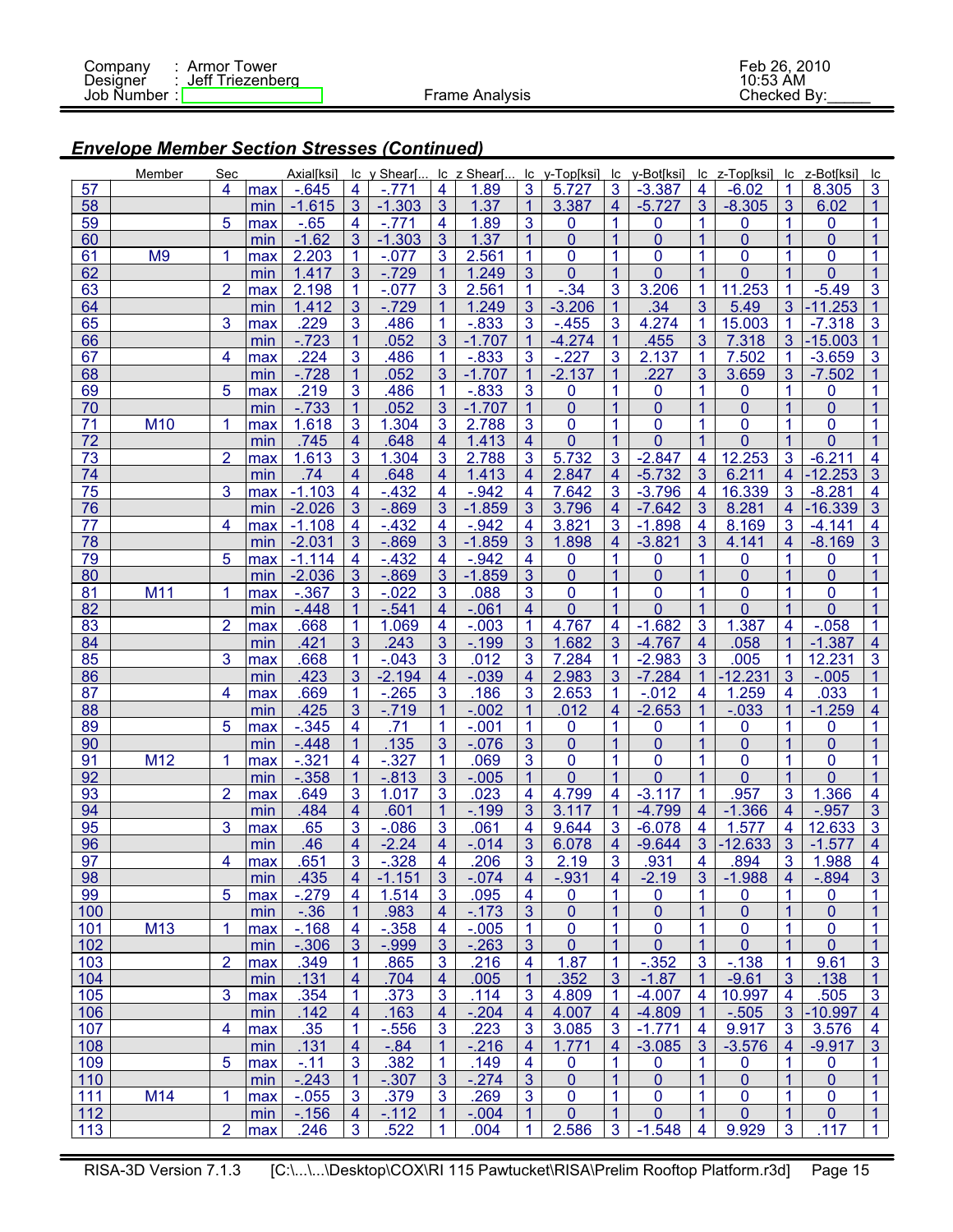| 3<br>114<br>$\mathbf{1}$<br>372<br>3<br>$-21$<br>$-2.586$<br>$\mathbf{3}$<br>186<br>1.548<br>$\overline{4}$<br>$-.117$<br>min<br>3<br>3<br>115<br>.246<br>$\overline{4}$<br>2.622<br>$\mathbf{1}$<br>$-2.319$<br>$\overline{4}$<br>569<br>$-.247$<br>.003<br>$\blacktriangleleft$<br>max<br>3<br>3 <sup>1</sup><br>116<br>189<br>1<br>$-.402$<br>$-.143$<br>2.319<br>$-2.622$<br>1<br>$-7.18$<br>$\overline{4}$<br>min<br>117<br>4<br>.229<br>3<br>$-.31$<br>.113<br>.483<br>.467<br>3<br>.706<br>4<br>4<br>1<br>max<br>$\overline{3}$<br>$\mathbf{3}$<br>118<br>189<br>$-465$<br>$-.143$<br>$-467$<br>3<br>$-483$<br>$-9.438$<br>$\mathbf{1}$<br>1<br>min<br>3<br>119<br>5<br>1<br>3<br>.237<br>1<br>1<br>$-.127$<br>.762<br>$\mathbf 0$<br>$\mathbf 0$<br>0<br>max<br>120<br>$\overline{4}$<br>.262<br>$\overline{4}$<br>$\mathbf{0}$<br>0<br>$-0.168$<br>$-.054$<br>$\overline{4}$<br>$\mathbf{0}$<br>$\mathbf{1}$<br>1<br>min<br>121<br>M16<br>1<br>4.581<br>1<br>.014<br>$\mathbf{1}$<br>1.<br>$\mathbf 0$<br>1<br>0<br>1<br>0<br>0<br>max<br>$\overline{1}$<br>0<br>122<br>1.169<br>3<br>.014<br>0<br>1<br>$\mathbf{0}$<br>1<br>$\mathbf{0}$<br>1<br>min<br>123<br>$\overline{2}$<br>1<br>1<br>1<br>$-.045$<br>4.578<br>1<br>.007<br>0<br>045<br>1<br>.09<br>max<br>3<br>$\overline{1}$<br>$\mathbf{1}$<br>124<br>0<br>045<br>$\mathbf{1}$<br>$-.045$<br>1<br>.09<br>1.166<br>.007<br>min<br>3<br>$\mathbf{1}$<br>125<br>4.575<br>$\mathbf 0$<br>$\blacktriangleleft$<br>$-.06$<br>.12<br>1<br>$\bf{0}$<br>1<br>.06<br>1.<br>max<br>3<br>$\mathbf{1}$<br>.12<br>126<br>1.163<br>$\mathbf{0}$<br>0<br>1<br>.06<br>1<br>$-.06$<br>1<br>min<br>$-.007$<br>127<br>4<br>4.572<br>1<br>1<br>0<br>045<br>1<br>$-0.045$<br>1<br>.09<br>1<br>max<br>128<br>3<br>$-.007$<br>$\mathbf{1}$<br>$\mathbf{1}$<br>045<br>$-.045$<br>1<br>1.16<br>$\mathbf{0}$<br>1<br>.09<br>min | $\overline{1}$<br>3 | $-9.929$<br>3 <sup>2</sup>                                    |
|------------------------------------------------------------------------------------------------------------------------------------------------------------------------------------------------------------------------------------------------------------------------------------------------------------------------------------------------------------------------------------------------------------------------------------------------------------------------------------------------------------------------------------------------------------------------------------------------------------------------------------------------------------------------------------------------------------------------------------------------------------------------------------------------------------------------------------------------------------------------------------------------------------------------------------------------------------------------------------------------------------------------------------------------------------------------------------------------------------------------------------------------------------------------------------------------------------------------------------------------------------------------------------------------------------------------------------------------------------------------------------------------------------------------------------------------------------------------------------------------------------------------------------------------------------------------------------------------------------------------------------------------------------------------------------------------------------------------------------------------------------------------------------------------------------------------------------------------------------------------|---------------------|---------------------------------------------------------------|
|                                                                                                                                                                                                                                                                                                                                                                                                                                                                                                                                                                                                                                                                                                                                                                                                                                                                                                                                                                                                                                                                                                                                                                                                                                                                                                                                                                                                                                                                                                                                                                                                                                                                                                                                                                                                                                                                        |                     |                                                               |
|                                                                                                                                                                                                                                                                                                                                                                                                                                                                                                                                                                                                                                                                                                                                                                                                                                                                                                                                                                                                                                                                                                                                                                                                                                                                                                                                                                                                                                                                                                                                                                                                                                                                                                                                                                                                                                                                        |                     | 7.18<br>4                                                     |
|                                                                                                                                                                                                                                                                                                                                                                                                                                                                                                                                                                                                                                                                                                                                                                                                                                                                                                                                                                                                                                                                                                                                                                                                                                                                                                                                                                                                                                                                                                                                                                                                                                                                                                                                                                                                                                                                        | 4                   | 3 <sup>1</sup><br>$-0.569$                                    |
|                                                                                                                                                                                                                                                                                                                                                                                                                                                                                                                                                                                                                                                                                                                                                                                                                                                                                                                                                                                                                                                                                                                                                                                                                                                                                                                                                                                                                                                                                                                                                                                                                                                                                                                                                                                                                                                                        | 4                   | $\overline{3}$<br>9.438                                       |
|                                                                                                                                                                                                                                                                                                                                                                                                                                                                                                                                                                                                                                                                                                                                                                                                                                                                                                                                                                                                                                                                                                                                                                                                                                                                                                                                                                                                                                                                                                                                                                                                                                                                                                                                                                                                                                                                        | 3<br>1              | $-706$<br>$\overline{4}$                                      |
|                                                                                                                                                                                                                                                                                                                                                                                                                                                                                                                                                                                                                                                                                                                                                                                                                                                                                                                                                                                                                                                                                                                                                                                                                                                                                                                                                                                                                                                                                                                                                                                                                                                                                                                                                                                                                                                                        | 1                   | $\mathbf{1}$<br>$\mathbf 0$<br>$\overline{1}$<br>$\mathbf{0}$ |
|                                                                                                                                                                                                                                                                                                                                                                                                                                                                                                                                                                                                                                                                                                                                                                                                                                                                                                                                                                                                                                                                                                                                                                                                                                                                                                                                                                                                                                                                                                                                                                                                                                                                                                                                                                                                                                                                        |                     |                                                               |
|                                                                                                                                                                                                                                                                                                                                                                                                                                                                                                                                                                                                                                                                                                                                                                                                                                                                                                                                                                                                                                                                                                                                                                                                                                                                                                                                                                                                                                                                                                                                                                                                                                                                                                                                                                                                                                                                        | 1<br>1              | $\mathbf{0}$<br>1<br>$\mathbf{1}$<br>$\mathbf{0}$             |
|                                                                                                                                                                                                                                                                                                                                                                                                                                                                                                                                                                                                                                                                                                                                                                                                                                                                                                                                                                                                                                                                                                                                                                                                                                                                                                                                                                                                                                                                                                                                                                                                                                                                                                                                                                                                                                                                        | 1                   | $-.101$<br>1                                                  |
|                                                                                                                                                                                                                                                                                                                                                                                                                                                                                                                                                                                                                                                                                                                                                                                                                                                                                                                                                                                                                                                                                                                                                                                                                                                                                                                                                                                                                                                                                                                                                                                                                                                                                                                                                                                                                                                                        | $\overline{1}$      | $\overline{1}$<br>$-.101$                                     |
|                                                                                                                                                                                                                                                                                                                                                                                                                                                                                                                                                                                                                                                                                                                                                                                                                                                                                                                                                                                                                                                                                                                                                                                                                                                                                                                                                                                                                                                                                                                                                                                                                                                                                                                                                                                                                                                                        | 1                   | $-0.135$<br>1.                                                |
|                                                                                                                                                                                                                                                                                                                                                                                                                                                                                                                                                                                                                                                                                                                                                                                                                                                                                                                                                                                                                                                                                                                                                                                                                                                                                                                                                                                                                                                                                                                                                                                                                                                                                                                                                                                                                                                                        | 1                   | $-0.135$<br>1                                                 |
|                                                                                                                                                                                                                                                                                                                                                                                                                                                                                                                                                                                                                                                                                                                                                                                                                                                                                                                                                                                                                                                                                                                                                                                                                                                                                                                                                                                                                                                                                                                                                                                                                                                                                                                                                                                                                                                                        | 1                   | $-.101$<br>1.                                                 |
|                                                                                                                                                                                                                                                                                                                                                                                                                                                                                                                                                                                                                                                                                                                                                                                                                                                                                                                                                                                                                                                                                                                                                                                                                                                                                                                                                                                                                                                                                                                                                                                                                                                                                                                                                                                                                                                                        | 1                   | $-.101$<br>$\mathbf{1}$                                       |
| 129<br>5<br>$\mathbf{1}$<br>0<br>1<br>1<br>1<br>4.569<br>1<br>$-.014$<br>$\mathbf 0$<br>0<br>$\mathbf 0$<br>max                                                                                                                                                                                                                                                                                                                                                                                                                                                                                                                                                                                                                                                                                                                                                                                                                                                                                                                                                                                                                                                                                                                                                                                                                                                                                                                                                                                                                                                                                                                                                                                                                                                                                                                                                        | 1                   | $\mathbf 0$<br>1                                              |
| 3<br>$\overline{1}$<br>130<br>$\mathbf{1}$<br>$\mathbf{0}$<br>1.157<br>$-.014$<br>$\mathbf{0}$<br>$\mathbf{0}$<br>$\mathbf{1}$<br>1<br>$\mathbf{0}$<br>min                                                                                                                                                                                                                                                                                                                                                                                                                                                                                                                                                                                                                                                                                                                                                                                                                                                                                                                                                                                                                                                                                                                                                                                                                                                                                                                                                                                                                                                                                                                                                                                                                                                                                                             | 1                   | $\overline{1}$<br>$\mathbf{0}$                                |
| $\mathbf{1}$<br>131<br>M17<br>1<br>8.888<br>4<br>.014<br>0<br>1<br>$\mathbf 0$<br>1<br>0<br>1<br>0<br>max                                                                                                                                                                                                                                                                                                                                                                                                                                                                                                                                                                                                                                                                                                                                                                                                                                                                                                                                                                                                                                                                                                                                                                                                                                                                                                                                                                                                                                                                                                                                                                                                                                                                                                                                                              | 1                   | $\mathbf{0}$<br>1.                                            |
| $\overline{1}$<br>$\overline{0}$<br>0<br>132<br>4.089<br>3<br>.014<br>0<br>1<br>1<br>$\mathbf{0}$<br>1<br>min                                                                                                                                                                                                                                                                                                                                                                                                                                                                                                                                                                                                                                                                                                                                                                                                                                                                                                                                                                                                                                                                                                                                                                                                                                                                                                                                                                                                                                                                                                                                                                                                                                                                                                                                                          | 1                   | $\overline{0}$<br>$\mathbf{1}$                                |
| 133<br>$\overline{2}$<br>1<br>1<br>1<br>$-.045$<br>1<br>8.885<br>4<br>.007<br>0<br>045<br>.09<br>max                                                                                                                                                                                                                                                                                                                                                                                                                                                                                                                                                                                                                                                                                                                                                                                                                                                                                                                                                                                                                                                                                                                                                                                                                                                                                                                                                                                                                                                                                                                                                                                                                                                                                                                                                                   | 1                   | $-.101$<br>1                                                  |
| 3<br>$\overline{1}$<br>$\mathbf{1}$<br>134<br>0<br>045<br>$\mathbf{1}$<br>$-.045$<br>1<br>.09<br>4.086<br>.007<br>min                                                                                                                                                                                                                                                                                                                                                                                                                                                                                                                                                                                                                                                                                                                                                                                                                                                                                                                                                                                                                                                                                                                                                                                                                                                                                                                                                                                                                                                                                                                                                                                                                                                                                                                                                  | $\overline{1}$      | $\overline{1}$<br>$-.101$                                     |
| 3<br>$\mathbf{1}$<br>135<br>8.881<br>4<br>0<br>$\blacktriangleleft$<br>$-.06$<br>.12<br>$\bf{0}$<br>1<br>.06<br>1<br>max                                                                                                                                                                                                                                                                                                                                                                                                                                                                                                                                                                                                                                                                                                                                                                                                                                                                                                                                                                                                                                                                                                                                                                                                                                                                                                                                                                                                                                                                                                                                                                                                                                                                                                                                               | 1                   | $-0.135$<br>1.                                                |
| 3<br>$\mathbf{1}$<br>.12<br>136<br>4.083<br>$\mathbf{0}$<br>0<br>1<br>.06<br>$\mathbf 1$<br>$-.06$<br>1<br>min                                                                                                                                                                                                                                                                                                                                                                                                                                                                                                                                                                                                                                                                                                                                                                                                                                                                                                                                                                                                                                                                                                                                                                                                                                                                                                                                                                                                                                                                                                                                                                                                                                                                                                                                                         | 1                   | $-0.135$<br>1                                                 |
| $-.007$<br>1<br>137<br>4<br>8.878<br>4<br>0<br>1<br>045<br>1<br>$-.045$<br>1<br>.09<br>max                                                                                                                                                                                                                                                                                                                                                                                                                                                                                                                                                                                                                                                                                                                                                                                                                                                                                                                                                                                                                                                                                                                                                                                                                                                                                                                                                                                                                                                                                                                                                                                                                                                                                                                                                                             | 1                   | $-.101$<br>1.                                                 |
| 138<br>3<br>$-.007$<br>$\mathbf{1}$<br>$\mathbf{1}$<br>045<br>$-.045$<br>1<br>4.08<br>$\mathbf{0}$<br>1<br>.09<br>min                                                                                                                                                                                                                                                                                                                                                                                                                                                                                                                                                                                                                                                                                                                                                                                                                                                                                                                                                                                                                                                                                                                                                                                                                                                                                                                                                                                                                                                                                                                                                                                                                                                                                                                                                  | 1                   | $-.101$<br>$\mathbf{1}$                                       |
| 139<br>5<br>$\mathbf{1}$<br>0<br>1<br>1<br>1<br>8.875<br>$\overline{4}$<br>$-.014$<br>$\mathbf 0$<br>0<br>$\mathbf 0$<br>max                                                                                                                                                                                                                                                                                                                                                                                                                                                                                                                                                                                                                                                                                                                                                                                                                                                                                                                                                                                                                                                                                                                                                                                                                                                                                                                                                                                                                                                                                                                                                                                                                                                                                                                                           | 1                   | $\mathbf 0$<br>1                                              |
| $\overline{1}$<br>3<br>$\mathbf{1}$<br>$\mathbf{0}$<br>140<br>4.077<br>$-.014$<br>$\mathbf{0}$<br>$\mathbf{0}$<br>$\mathbf{1}$<br>1<br>$\mathbf{0}$<br>min                                                                                                                                                                                                                                                                                                                                                                                                                                                                                                                                                                                                                                                                                                                                                                                                                                                                                                                                                                                                                                                                                                                                                                                                                                                                                                                                                                                                                                                                                                                                                                                                                                                                                                             | 1                   | $\overline{1}$<br>$\Omega$                                    |
| 3<br>$\mathbf{1}$<br>141<br>M18<br>1<br>9.526<br>0<br>1<br>$\mathbf 0$<br>1<br>0<br>1<br>0<br>.014<br>max                                                                                                                                                                                                                                                                                                                                                                                                                                                                                                                                                                                                                                                                                                                                                                                                                                                                                                                                                                                                                                                                                                                                                                                                                                                                                                                                                                                                                                                                                                                                                                                                                                                                                                                                                              | 1                   | $\mathbf{0}$<br>1.                                            |
| $\overline{1}$<br>$\overline{0}$<br>0<br>142<br>6.937<br>$\mathbf{1}$<br>.014<br>0<br>1<br>1<br>$\mathbf{0}$<br>1<br>min                                                                                                                                                                                                                                                                                                                                                                                                                                                                                                                                                                                                                                                                                                                                                                                                                                                                                                                                                                                                                                                                                                                                                                                                                                                                                                                                                                                                                                                                                                                                                                                                                                                                                                                                               | 1                   | $\mathbf{1}$<br>$\mathbf{0}$                                  |
| 143<br>$\overline{2}$<br>9.523<br>3<br>1<br>1<br>1<br>$-.045$<br>.007<br>0<br>045<br>1<br>.09<br>max                                                                                                                                                                                                                                                                                                                                                                                                                                                                                                                                                                                                                                                                                                                                                                                                                                                                                                                                                                                                                                                                                                                                                                                                                                                                                                                                                                                                                                                                                                                                                                                                                                                                                                                                                                   | 1                   | $-.101$<br>1                                                  |
| $\overline{1}$<br>$\mathbf{1}$<br>144<br>$\mathbf{1}$<br>0<br>045<br>$\mathbf{1}$<br>$-.045$<br>1<br>.09<br>6.934<br>.007<br>min                                                                                                                                                                                                                                                                                                                                                                                                                                                                                                                                                                                                                                                                                                                                                                                                                                                                                                                                                                                                                                                                                                                                                                                                                                                                                                                                                                                                                                                                                                                                                                                                                                                                                                                                       | $\overline{1}$      | $\overline{1}$<br>$-.101$                                     |
| $\mathbf{1}$<br>145<br>3<br>9.52<br>3<br>0<br>$\blacktriangleleft$<br>$-.06$<br>.12<br>$\mathbf 0$<br>1<br>.06<br>1<br>max                                                                                                                                                                                                                                                                                                                                                                                                                                                                                                                                                                                                                                                                                                                                                                                                                                                                                                                                                                                                                                                                                                                                                                                                                                                                                                                                                                                                                                                                                                                                                                                                                                                                                                                                             | 1                   | $-0.135$<br>1.                                                |
| $\mathbf{1}$<br>.12<br>146<br>6.931<br>1<br>$\mathbf{0}$<br>0<br>$\mathbf{1}$<br>.06<br>$\mathbf 1$<br>$-.06$<br>1<br>min                                                                                                                                                                                                                                                                                                                                                                                                                                                                                                                                                                                                                                                                                                                                                                                                                                                                                                                                                                                                                                                                                                                                                                                                                                                                                                                                                                                                                                                                                                                                                                                                                                                                                                                                              | 1                   | $-0.135$<br>1                                                 |
| 3<br>$-.007$<br>1<br>147<br>4<br>9.517<br>0<br>1<br>045<br>1<br>$-.045$<br>1<br>.09<br>max                                                                                                                                                                                                                                                                                                                                                                                                                                                                                                                                                                                                                                                                                                                                                                                                                                                                                                                                                                                                                                                                                                                                                                                                                                                                                                                                                                                                                                                                                                                                                                                                                                                                                                                                                                             | 1                   | $-.101$<br>1.                                                 |
| 148<br>$-.007$<br>$\mathbf{1}$<br>$\mathbf{1}$<br>045<br>$-.045$<br>1<br>6.928<br>$\mathbf{1}$<br>$\mathbf{0}$<br>1<br>.09<br>min                                                                                                                                                                                                                                                                                                                                                                                                                                                                                                                                                                                                                                                                                                                                                                                                                                                                                                                                                                                                                                                                                                                                                                                                                                                                                                                                                                                                                                                                                                                                                                                                                                                                                                                                      | 1                   | $-.101$<br>$\mathbf{1}$                                       |
| 149<br>5<br>3<br>$\mathbf{1}$<br>0<br>1<br>1<br>1<br>9.514<br>$-.014$<br>$\mathbf 0$<br>0<br>$\mathbf 0$<br>max                                                                                                                                                                                                                                                                                                                                                                                                                                                                                                                                                                                                                                                                                                                                                                                                                                                                                                                                                                                                                                                                                                                                                                                                                                                                                                                                                                                                                                                                                                                                                                                                                                                                                                                                                        | 1                   | $\mathbf 0$<br>1                                              |
| $\overline{1}$<br>150<br>6.925<br>$\mathbf{1}$<br>$\mathbf{1}$<br>$\overline{0}$<br>$-.014$<br>$\mathbf{0}$<br>$\mathbf{0}$<br>$\mathbf 1$<br>1<br>$\mathbf{0}$<br>min                                                                                                                                                                                                                                                                                                                                                                                                                                                                                                                                                                                                                                                                                                                                                                                                                                                                                                                                                                                                                                                                                                                                                                                                                                                                                                                                                                                                                                                                                                                                                                                                                                                                                                 | 1                   | $\overline{1}$<br>$\Omega$                                    |
| 3<br>151<br>M19<br>6.635<br>$\mathbf{1}$<br>0<br>1<br>$\mathbf 0$<br>1<br>1<br>1<br>.014<br>0<br>0<br>max                                                                                                                                                                                                                                                                                                                                                                                                                                                                                                                                                                                                                                                                                                                                                                                                                                                                                                                                                                                                                                                                                                                                                                                                                                                                                                                                                                                                                                                                                                                                                                                                                                                                                                                                                              | 1                   | $\mathbf{0}$<br>1.                                            |
| 152<br>$\overline{1}$<br>3.902<br>4<br>.014<br>0<br>1<br>$\mathbf{0}$<br>1<br>$\mathbf{0}$<br>1<br>0<br>min                                                                                                                                                                                                                                                                                                                                                                                                                                                                                                                                                                                                                                                                                                                                                                                                                                                                                                                                                                                                                                                                                                                                                                                                                                                                                                                                                                                                                                                                                                                                                                                                                                                                                                                                                            | 1                   | $\mathbf{1}$<br>$\mathbf{0}$                                  |
| $\overline{2}$<br>3<br>$\mathbf{1}$<br>153<br>0<br>1<br>1<br>1<br>6.632<br>.007<br>045<br>$-.045$<br>.09<br>max<br>$\overline{1}$<br>$\overline{1}$<br>1<br>$\vert$ 1<br>4                                                                                                                                                                                                                                                                                                                                                                                                                                                                                                                                                                                                                                                                                                                                                                                                                                                                                                                                                                                                                                                                                                                                                                                                                                                                                                                                                                                                                                                                                                                                                                                                                                                                                             | 1<br>$\overline{1}$ | $-.101$<br>$\mathbf{1}$<br>1                                  |
| 154<br>$min$ 3.899<br>.007<br>$\overline{0}$<br>.045<br>$-.045$<br>.09<br>$\overline{3}$<br>$\mathbf{1}$<br>.12<br>3<br>$\mathbf 0$<br>$\bf{0}$<br>$\mathbf{1}$<br>.06<br>$\mathbf{1}$<br>$-.06$<br>$\mathbf{1}$                                                                                                                                                                                                                                                                                                                                                                                                                                                                                                                                                                                                                                                                                                                                                                                                                                                                                                                                                                                                                                                                                                                                                                                                                                                                                                                                                                                                                                                                                                                                                                                                                                                       | 1                   | $-.101$<br>$\mathbf{1}$                                       |
| 155<br>6.629<br>max<br>$\mathbf{1}$<br>$\mathbf{1}$<br>156<br>3.896<br>$\overline{4}$<br>$\overline{0}$<br>.06<br>$\mathbf{1}$<br>$-.06$<br>$\mathbf{1}$<br>.12<br>$\mathbf{0}$                                                                                                                                                                                                                                                                                                                                                                                                                                                                                                                                                                                                                                                                                                                                                                                                                                                                                                                                                                                                                                                                                                                                                                                                                                                                                                                                                                                                                                                                                                                                                                                                                                                                                        | 1                   | $-135$<br>$-.135$<br>$\mathbf{1}$                             |
| min<br>6.626<br>$-.007$<br>1<br>$-.045$<br>.09<br>157<br>4<br>3<br>$\bf{0}$<br>1<br>.045<br>$\mathbf 1$<br>1<br>max                                                                                                                                                                                                                                                                                                                                                                                                                                                                                                                                                                                                                                                                                                                                                                                                                                                                                                                                                                                                                                                                                                                                                                                                                                                                                                                                                                                                                                                                                                                                                                                                                                                                                                                                                    | 1                   | $-.101$<br>$\mathbf{1}$                                       |
| 158<br>$\overline{4}$<br>$-.007$<br>$\mathbf{1}$<br>$\overline{0}$<br>$\mathbf{1}$<br>045<br>$\mathbf{1}$<br>$-.045$<br>$\mathbf{1}$<br>.09<br>3.893<br>min                                                                                                                                                                                                                                                                                                                                                                                                                                                                                                                                                                                                                                                                                                                                                                                                                                                                                                                                                                                                                                                                                                                                                                                                                                                                                                                                                                                                                                                                                                                                                                                                                                                                                                            | $\overline{1}$      | $-.101$<br>$\overline{1}$                                     |
| $\mathbf{1}$<br>$\mathbf{1}$<br>159<br>5<br>3<br>$\pmb{0}$<br>$\pmb{0}$<br>$\mathbf{1}$<br>$\overline{0}$<br>1<br>6.623<br>$-.014$<br>$\mathbf 0$<br>max                                                                                                                                                                                                                                                                                                                                                                                                                                                                                                                                                                                                                                                                                                                                                                                                                                                                                                                                                                                                                                                                                                                                                                                                                                                                                                                                                                                                                                                                                                                                                                                                                                                                                                               | $\mathbf{1}$        | $\mathbf{1}$<br>$\mathbf 0$                                   |
| $\overline{1}$<br>160<br>3.89<br>$\overline{4}$<br>$-.014$<br>$\mathbf{0}$<br>$\mathbf{1}$<br>$\mathbf{0}$<br>$\mathbf{1}$<br>$\mathbf{0}$<br>1<br>$\overline{0}$<br>min                                                                                                                                                                                                                                                                                                                                                                                                                                                                                                                                                                                                                                                                                                                                                                                                                                                                                                                                                                                                                                                                                                                                                                                                                                                                                                                                                                                                                                                                                                                                                                                                                                                                                               | $\mathbf{1}$        | $\overline{1}$<br>$\mathbf{0}$                                |
| M20<br>$\mathbf{1}$<br>1<br>161<br>1<br>8.645<br>1<br>$\bf{0}$<br>$\mathbf 0$<br>1<br>1<br>$\bf{0}$<br>.014<br>$\mathbf 0$<br>max                                                                                                                                                                                                                                                                                                                                                                                                                                                                                                                                                                                                                                                                                                                                                                                                                                                                                                                                                                                                                                                                                                                                                                                                                                                                                                                                                                                                                                                                                                                                                                                                                                                                                                                                      | 1                   | 1<br>$\mathbf 0$                                              |
| $\mathbf{1}$<br>$\mathbf{0}$<br>$\mathbf{0}$<br>$\mathbf 0$<br>162<br>4.229<br>$\overline{3}$<br>.014<br>0<br>$\mathbf{1}$<br>1<br>1<br>min                                                                                                                                                                                                                                                                                                                                                                                                                                                                                                                                                                                                                                                                                                                                                                                                                                                                                                                                                                                                                                                                                                                                                                                                                                                                                                                                                                                                                                                                                                                                                                                                                                                                                                                            | $\mathbf{1}$        | $\mathbf{0}$<br>$\mathbf{1}$                                  |
| 163<br>2<br>$\mathbf{1}$<br>0<br>1<br>1<br>$-.045$<br>8.642<br>1<br>.007<br>045<br>1<br>.09<br>max                                                                                                                                                                                                                                                                                                                                                                                                                                                                                                                                                                                                                                                                                                                                                                                                                                                                                                                                                                                                                                                                                                                                                                                                                                                                                                                                                                                                                                                                                                                                                                                                                                                                                                                                                                     | 1                   | $-.101$<br>1                                                  |
| 3<br>$\overline{1}$<br>$\mathbf{1}$<br>$\mathbf{1}$<br>164<br>4.226<br>0<br>045<br>$\mathbf{1}$<br>$-.045$<br>.09<br>.007<br>min                                                                                                                                                                                                                                                                                                                                                                                                                                                                                                                                                                                                                                                                                                                                                                                                                                                                                                                                                                                                                                                                                                                                                                                                                                                                                                                                                                                                                                                                                                                                                                                                                                                                                                                                       | $\overline{1}$      | $\overline{1}$<br>$-.101$                                     |
| $\mathbf{1}$<br>165<br>3<br>8.639<br>1<br>$\mathbf{1}$<br>.06<br>$\mathbf{1}$<br>$-.06$<br>.12<br>$\mathbf 0$<br>$\bf{0}$<br>1.<br>max                                                                                                                                                                                                                                                                                                                                                                                                                                                                                                                                                                                                                                                                                                                                                                                                                                                                                                                                                                                                                                                                                                                                                                                                                                                                                                                                                                                                                                                                                                                                                                                                                                                                                                                                 | 1                   | $-135$<br>$\mathbf{1}$                                        |
| 4.223<br>3<br>$\mathbf{1}$<br>$\mathbf{1}$<br>.12<br>166<br>$\overline{0}$<br>0<br>.06<br>$\mathbf{1}$<br>$-.06$<br>$\mathbf{1}$<br>min                                                                                                                                                                                                                                                                                                                                                                                                                                                                                                                                                                                                                                                                                                                                                                                                                                                                                                                                                                                                                                                                                                                                                                                                                                                                                                                                                                                                                                                                                                                                                                                                                                                                                                                                | 1                   | $-135$<br>$\mathbf{1}$                                        |
| $-.007$<br>1<br>$-.045$<br>167<br>4<br>8.636<br>1<br>$\bf{0}$<br>1<br>.045<br>1<br>1<br>.09<br>max                                                                                                                                                                                                                                                                                                                                                                                                                                                                                                                                                                                                                                                                                                                                                                                                                                                                                                                                                                                                                                                                                                                                                                                                                                                                                                                                                                                                                                                                                                                                                                                                                                                                                                                                                                     | 1                   | $-.101$<br>$\mathbf{1}$                                       |
| 3<br>168<br>4.22<br>$-.007$<br>$\mathbf{1}$<br>$\mathbf{1}$<br>045<br>$\mathbf{1}$<br>$-.045$<br>$\mathbf{1}$<br>.09<br>$\mathbf{0}$<br>min                                                                                                                                                                                                                                                                                                                                                                                                                                                                                                                                                                                                                                                                                                                                                                                                                                                                                                                                                                                                                                                                                                                                                                                                                                                                                                                                                                                                                                                                                                                                                                                                                                                                                                                            | 1                   | $-.101$<br>$\mathbf{1}$                                       |
| 169<br>5<br>8.633<br>1<br>$\mathbf{1}$<br>$\pmb{0}$<br>1<br>$\mathbf{1}$<br>1<br>$-.014$<br>$\overline{0}$<br>$\overline{0}$<br>$\mathbf 0$<br>max                                                                                                                                                                                                                                                                                                                                                                                                                                                                                                                                                                                                                                                                                                                                                                                                                                                                                                                                                                                                                                                                                                                                                                                                                                                                                                                                                                                                                                                                                                                                                                                                                                                                                                                     | 1                   | $\mathbf 0$<br>1                                              |
| 3 <sup>1</sup><br>$\overline{1}$<br>$\overline{1}$<br>$\mathbf{1}$<br>170<br>$\overline{0}$<br>$\overline{0}$<br>1<br>$\overline{0}$<br>4.217<br>$-.014$<br>$\overline{0}$<br>min                                                                                                                                                                                                                                                                                                                                                                                                                                                                                                                                                                                                                                                                                                                                                                                                                                                                                                                                                                                                                                                                                                                                                                                                                                                                                                                                                                                                                                                                                                                                                                                                                                                                                      | $\overline{1}$      | 1 <sup>1</sup><br>$\Omega$                                    |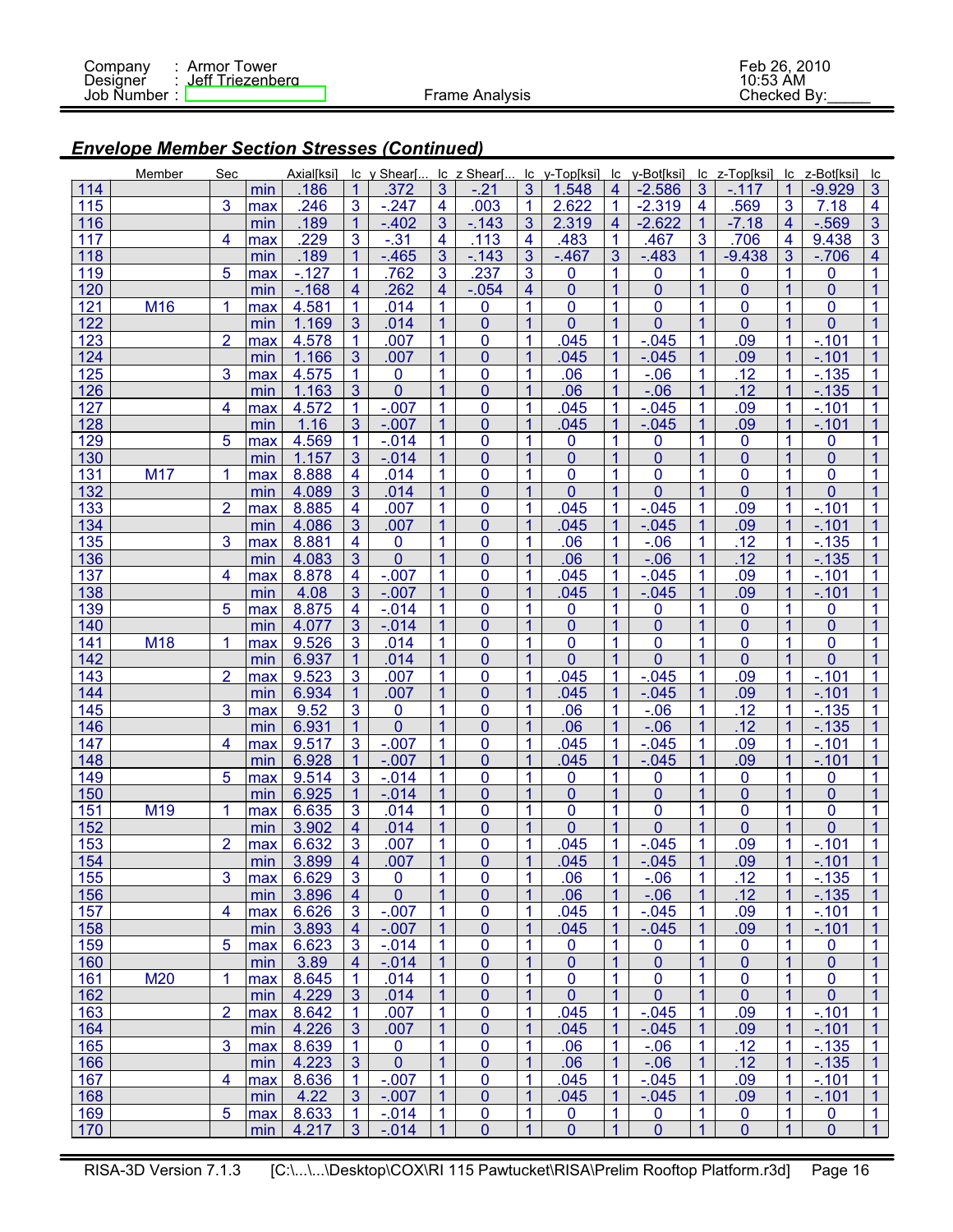|            | Member          | Sec            |                     | Axial[ksi]        |                     | Ic y Shear[           |                   |                     |                      |                        |                                |                      |                      | lc z Shear[ lc y-Top[ksi] lc y-Bot[ksi] lc z-Top[ksi] lc z-Bot[ksi] lc |                |                     |                      |
|------------|-----------------|----------------|---------------------|-------------------|---------------------|-----------------------|-------------------|---------------------|----------------------|------------------------|--------------------------------|----------------------|----------------------|------------------------------------------------------------------------|----------------|---------------------|----------------------|
| 171        | M <sub>21</sub> | 1              | max                 | 2.467             | 1                   | .014                  | 1                 | 0                   | -1                   | $\mathbf{0}$           | 1.                             | 0                    | 1                    | 0                                                                      | 1              | 0                   | 1.                   |
| 172        |                 |                | min                 | .25               | 3                   | .014                  | 1                 | $\mathbf{0}$        | 1                    | $\mathbf{0}$           | $\mathbf{1}$                   | $\mathbf{0}$         | 1                    | 0                                                                      | 1              | $\mathbf{0}$        | $\mathbf{1}$         |
| 173        |                 | $\overline{2}$ | max                 | 2.464             | 1                   | .007                  | 1.                | 0                   | 1                    | .045                   | 1.                             | $-.045$              | 1                    | .09                                                                    | 1              | $-.101$             | 1                    |
| 174        |                 |                | min                 | .247              | 3                   | .007                  | $\mathbf{1}$      | $\overline{0}$      | 1                    | 045                    | 1                              | $-.045$              | 1                    | .09                                                                    | 1              | $-.101$             | $\mathbf{1}$         |
| 175        |                 | 3              | max                 | 2.461             | $\mathbf{1}$        | 0                     | 1                 | 0                   | 1                    | .06                    | $\mathbf{1}$                   | $-0.06$              | $\mathbf{1}$         | .12                                                                    | 1              | $-0.135$            | $\mathbf{1}$         |
| 176        |                 |                | min                 | .244              | 3                   | $\overline{0}$        | $\mathbf{1}$      | $\overline{0}$      | $\mathbf{1}$         | .06                    | $\mathbf{1}$                   | $-.06$               | $\mathbf{1}$         | .12                                                                    | 1              | $-0.135$            | $\blacktriangleleft$ |
| 177        |                 | 4              | max                 | 2.458             | 1                   | $-.007$               | 1                 | 0                   | 1                    | .045                   | $\mathbf{1}$                   | $-.045$              | 1.                   | .09                                                                    | 1              | $-.101$             | 1                    |
| 178        |                 |                | min                 | .241              | 3                   | $-.007$               | 1                 | $\overline{0}$      | $\mathbf{1}$         | .045                   | $\mathbf 1$                    | $-.045$              | 1                    | .09                                                                    | 1              | $-.101$             | 1                    |
| 179        |                 | 5              | max                 | 2.455             | 1                   | $-.014$               | 1                 | 0                   | 1                    | 0                      | 1                              | 0                    | 1                    | 0                                                                      | 1              | 0                   | 1                    |
| 180        |                 |                | min                 | .237              | 3                   | $-.014$               | $\mathbf{1}$      | $\mathbf 0$         | $\overline{1}$       | 0                      | $\mathbf{1}$                   | $\mathbf 0$          | 1                    | 0                                                                      | 1              | $\overline{0}$      | $\mathbf{1}$         |
| 181        | M22             | 1              | max                 | 4.445             | 3                   | .014                  | 1                 | $\pmb{0}$           | 1                    | 0                      | 1                              | 0                    | 1                    | $\mathbf 0$                                                            | 1              | 0                   | 1                    |
| 182        |                 |                | min                 | 2.207             | $\overline{4}$      | .014                  | 1                 | $\mathbf{0}$        | 1                    | $\mathbf{0}$           | $\mathbf{1}$                   | $\mathbf{0}$         | 1                    | $\mathbf{0}$                                                           | 1              | $\mathbf{0}$        | 1                    |
| 183        |                 | $\overline{2}$ | max                 | 4.442             | $\overline{3}$      | .007                  | 1                 | $\bf{0}$            | 1                    | 045                    | 1.                             | $-.045$              | 1                    | .09                                                                    | 1              | $-.101$             | 1                    |
| 184        |                 |                | min                 | 2.204             | $\overline{4}$      | .007                  | $\mathbf{1}$      | $\overline{0}$      | 1                    | 045                    | 1                              | $-.045$              | 1                    | .09                                                                    | 1              | $-.101$             | 1                    |
| 185        |                 | 3              | max                 | 4.439             | 3                   | $\bf{0}$              | $\mathbf{1}$      | 0                   | 1                    | .06                    | $\mathbf{1}$                   | $-0.06$              | $\mathbf{1}$         | .12                                                                    | 1              | $-0.135$            | $\mathbf{1}$         |
| 186        |                 |                | min                 | 2.201             | $\overline{4}$      | $\overline{0}$        | $\mathbf{1}$      | $\mathbf{0}$        | $\overline{1}$       | .06                    | $\mathbf{1}$                   | $-.06$               | $\mathbf{1}$         | .12                                                                    | 1              | $-0.135$            | $\blacktriangleleft$ |
| 187        |                 | 4              | max                 | 4.436             | 3                   | $-.007$               | 1                 | 0                   | 1                    | .045                   | $\mathbf{1}$                   | $-.045$              | 1.                   | .09                                                                    | 1              | $-.101$             | 1                    |
| 188        |                 |                | min                 | 2.198             | 4                   | $-.007$               | 1                 | $\overline{0}$      | 1                    | .045                   | 1.                             | $-.045$              | 1                    | .09                                                                    | 1              | $-.101$             | 1                    |
| 189        |                 | 5              | max                 | 4.433             | 3                   | $-.014$               | 1                 | 0                   | 1                    | 0                      | 1                              | 0                    | 1                    | 0                                                                      | 1              | 0                   | 1                    |
| 190        |                 |                | min                 | 2.195             | $\overline{4}$      | $-.014$               | $\mathbf{1}$      | $\mathbf 0$         | $\overline{1}$       | 0                      | $\mathbf{1}$                   | $\mathbf 0$          | 1                    | 0                                                                      | 1              | $\overline{0}$      | $\mathbf{1}$         |
| 191        | M23             | 1              | max                 | 9.403             | 3                   | .014                  | 1                 | $\pmb{0}$           | $\blacktriangleleft$ | $\mathbf 0$            | $\mathbf{1}$                   | $\mathbf 0$          | 1                    | $\mathbf 0$                                                            | 1              | 0                   | 1                    |
| 192        |                 |                | min                 | 4.786             | $\overline{4}$      | .014                  | $\mathbf{1}$      | $\mathbf{0}$        | 1                    | $\mathbf{0}$           | $\mathbf{1}$                   | $\mathbf{0}$         | 1                    | $\mathbf{0}$                                                           | 1              | $\overline{0}$      | 1                    |
| <u>193</u> |                 | $\overline{2}$ | max                 | 9.4               | $\overline{3}$      | .007                  | 1                 | $\bf{0}$            | 1                    | .045                   | 1.                             | $-.045$              | 1                    | .09                                                                    | 1              | $-.101$             | -1                   |
| 194        |                 |                | min                 | 4.783             | $\overline{4}$      | .007                  | $\mathbf{1}$      | $\overline{0}$      | 1                    | 045                    | 1                              | $-.045$              | 1                    | .09                                                                    | 1              | $-.101$             | 1                    |
| 195        |                 | 3              | max                 | 9.397             | 3                   | $\bf{0}$              | 1                 | 0                   | 1                    | .06                    | $\mathbf{1}$                   | $-.06$               | $\mathbf{1}$         | .12                                                                    | 1              | $-135$              | $\mathbf{1}$         |
| 196        |                 |                | min                 | 4.78              | $\overline{4}$      | $\overline{0}$        | $\mathbf{1}$      | $\mathbf{0}$        | $\overline{1}$       | .06                    | $\mathbf{1}$                   | $-.06$               | $\blacktriangleleft$ | .12                                                                    | 1              | $-0.135$            | $\blacktriangleleft$ |
| 197        |                 | 4              | max                 | 9.394             | 3                   | $-.007$               | 1                 | 0                   | 1                    | .045                   | $\mathbf{1}$                   | $-.045$              | $\mathbf{1}$         | .09                                                                    | 1              | $-.101$             | 1.                   |
| 198        |                 |                | min                 | 4.777             | 4                   | $-.007$               | 1                 | $\overline{0}$      | 1                    | .045                   | 1.                             | $-.045$              | 1                    | .09                                                                    | 1              | $-.101$             | 1                    |
| 199        |                 | 5              | max                 | 9.391             | 3                   | $-.014$               | 1                 | $\pmb{0}$           | 1                    | $\mathbf 0$            | 1.                             | 0                    | 1                    | $\bf{0}$                                                               | 1              | 0                   | 1                    |
| 200        |                 |                | min                 | 4.773             | $\overline{4}$      | $-.014$               | $\mathbf{1}$      | $\overline{0}$      | $\mathbf{1}$         | $\Omega$               | $\mathbf{1}$                   | $\Omega$             | $\overline{1}$       | 0                                                                      | 1              | $\Omega$            | $\overline{1}$       |
| 201        | M26             | 1              | max                 | .188              | 1                   | .348                  | 3                 | $\mathbf 0$         | 3                    | .002                   | $\mathbf{1}$                   | 9.304                | 3                    | 9.588                                                                  | 4              | $-.004$             | $\mathbf{3}$         |
| 202        |                 |                | min                 | 188               | $\mathbf{1}$        | 0                     | 1                 | $-.357$             | 4                    | $-9.304$               | 3                              | $-.002$              | $\mathbf{1}$         | 004                                                                    | 3              | $-9.588$            | 4                    |
| 203        |                 | $\overline{2}$ | max                 | .141<br>141       | 1<br>3              | 227<br>$\overline{0}$ | 3                 | $\bf{0}$<br>$-.234$ | $\overline{3}$       | .001                   | 1.                             | 4.806                | 3                    | 4.969                                                                  | 4              | $-.002$<br>$-4.969$ | 3                    |
| 204        |                 |                | min                 |                   |                     |                       | 1                 |                     | 4                    | $-4.806$               | 3                              | $-.001$              | $\mathbf{1}$         | .002                                                                   | 3              |                     | $\overline{4}$       |
| 205        |                 | 3              | max                 | .094              | $\mathbf{1}$        | 155                   | 3                 | 0                   | 3                    | $\mathbf 0$            | $\mathbf{1}$<br>$\overline{3}$ | 1.975                | 3<br>$\mathbf{1}$    | 2.05                                                                   | 4              | $-.001$             | 3                    |
| 206        |                 |                | min                 | .094              | $\overline{4}$<br>1 | $\overline{0}$        | $\mathbf{1}$<br>3 | $-.16$              | $\overline{4}$<br>3  | $-1.975$               | $\mathbf{1}$                   | $\mathbf{0}$<br>.351 | 3                    | .001<br>372                                                            | 3              | $-2.05$             | $\overline{4}$<br>3  |
| 207        |                 | 4              | max                 | .047              | $\mathbf{1}$        | .079                  | $\mathbf{1}$      | 0<br>$-.082$        |                      | $\mathbf 0$<br>$-.351$ | $\overline{3}$                 |                      | 1                    |                                                                        | 4              | 0                   |                      |
| 208<br>209 |                 | 5              | min                 | .047              | 1                   | 0<br>0                | 3                 | $\mathbf{0}$        | 4<br>3               |                        | 1.                             | $\mathbf 0$          | 1                    | $\mathbf 0$<br>0                                                       | 3<br>1         | $-0.372$<br>0       | $\overline{4}$<br>1  |
| 210        |                 |                | max                 | 0<br>$\mathbf{0}$ | $\mathbf{1}$        | 0                     | $\mathbf{1}$      | $-.001$             | $\overline{4}$       | 0<br>0                 | $\mathbf{1}$                   | 0<br>$\mathbf 0$     | $\mathbf{1}$         | 0                                                                      | 1              | $\mathbf 0$         | $\blacktriangleleft$ |
| 211        | M <sub>27</sub> | 1              | min<br>$\sqrt{max}$ | 1.748             | 3                   | $\overline{0}$        | $\mathbf{1}$      | $-0.119$            | 3                    | $\mathbf{0}$           | $\mathbf{1}$                   | $\mathbf 0$          | $\mathbf{1}$         | $\overline{0}$                                                         | $\mathbf{1}$   | $\overline{0}$      | $\mathbf{1}$         |
| 212        |                 |                |                     | $-1.284$          | $\overline{4}$      | 0                     | 1                 | $-.283$             | $\mathbf{1}$         | 0                      | $\mathbf{1}$                   | 0                    | $\mathbf{1}$         | $\overline{0}$                                                         | 1              | $\mathbf{0}$        | $\mathbf{1}$         |
| 213        |                 | $\overline{2}$ | min<br>max          | 1.748             | 3                   | 0                     | 1                 | $-.047$             | 3                    | $\mathbf 0$            | 1.                             | 0                    | 1                    | $-4.45$                                                                | 3              | 3.772               | 1                    |
| 214        |                 |                | min                 | $-1.284$          | $\overline{4}$      | 0                     | $\mathbf{1}$      | $-.113$             | $\mathbf{1}$         | $\mathbf{0}$           | $\mathbf{1}$                   | $\mathbf{0}$         | 1                    | $-10.401$                                                              | 1              | 1.614               | 3                    |
| 215        |                 | 3              | max                 | 1.748             | $\overline{3}$      | 0                     | 1                 | .057                | 1                    | $\mathbf 0$            | $\mathbf{1}$                   | $\mathbf 0$          | 1                    | $-4.922$                                                               | 3              | 4.022               | $\mathbf{1}$         |
| 216        |                 |                | min                 | $-1.284$          | $\overline{4}$      | 0                     | $\mathbf{1}$      | .02                 | 3                    | $\overline{0}$         | $\mathbf{1}$                   | $\mathbf 0$          | 1                    | $-11.09$                                                               | 1              | 1.785               | $\mathbf{3}$         |
| 217        |                 | 4              | max                 | 1.748             | 3                   | 0                     | 1                 | $\cdot$ 1           | 1                    | $\mathbf 0$            | $\mathbf{1}$                   | 0                    | 1                    | $-3.073$                                                               | 3              | 2.429               | 1                    |
| 218        |                 |                | min                 | $-1.284$          | 4                   | 0                     | $\mathbf{1}$      | .045                | $\overline{3}$       | 0                      | $\mathbf{1}$                   | 0                    | 1                    | $-6.698$                                                               | 1              | 1.114               | $\overline{3}$       |
| 219        |                 | 5              | max                 | 1.748             | 3                   | 0                     | 1                 | .132                | 1                    | 0                      | 1                              | 0                    | 1                    | 0                                                                      | 1              | $\mathbf{0}$        | 1                    |
| 220        |                 |                | min                 | $-1.284$          | $\overline{4}$      | 0                     | $\mathbf{1}$      | .061                | 3                    | 0                      | $\overline{1}$                 | $\mathbf 0$          | $\mathbf{1}$         | $\mathbf{0}$                                                           | $\mathbf{1}$   | $\mathbf{0}$        | $\mathbf{1}$         |
| 221        | M28             | 1              | max                 | $-.027$           | $\mathbf{1}$        | 0                     | 1                 | $-.042$             | 3                    | $\mathbf 0$            | $\mathbf{1}$                   | 0                    | 1.                   | $\mathbf 0$                                                            | 1.             | 0                   | 1                    |
| 222        |                 |                | min                 | $-1.625$          | 3                   | 0                     | 1                 | $-.076$             | $\mathbf{1}$         | 0                      | $\mathbf{1}$                   | $\mathbf{0}$         | $\mathbf{1}$         | $\mathbf{0}$                                                           | 1              | $\mathbf{0}$        | 1                    |
| 223        |                 | $\overline{2}$ | max                 | $-.027$           | 1                   | 0                     | 1                 | $-.029$             | $\overline{3}$       | $\mathbf 0$            | 1                              | $\bf{0}$             | 1                    | $-1.994$                                                               | 3              | 1.42                | 1                    |
| 224        |                 |                | min                 | $-1.625$          | 3                   | 0                     | $\mathbf{1}$      | $-.062$             | $\mathbf{1}$         | $\mathbf{0}$           | $\mathbf{1}$                   | $\mathbf{0}$         | 1                    | $-3.916$                                                               | 1              | .723                | 3                    |
| 225        |                 | 3              | max                 | $-.027$           | $\mathbf{1}$        | 0                     | 1                 | $-.015$             | 3                    | $\mathbf 0$            | 1                              | 0                    | 1                    | $-3.241$                                                               | 3              | 2.569               | $\mathbf{1}$         |
| 226        |                 |                | min                 | $-1.625$          | 3                   | 0                     | $\mathbf{1}$      | $-.049$             | $\mathbf{1}$         | $\mathbf 0$            | $\overline{1}$                 | $\mathbf{0}$         | $\mathbf{1}$         | $-7.084$                                                               | $\mathbf{1}$   | 1.175               | 3 <sup>1</sup>       |
| 227        |                 | 4              | max                 | $-.027$           | $\mathbf{1}$        | 0                     | 1.                | .073                | 1.                   | $\mathbf 0$            | $\mathbf{1}$                   | 0                    | $\mathbf{1}$         | $-2.965$                                                               | 3 <sup>1</sup> | 2.546               | $\mathbf{1}$         |
|            |                 |                |                     |                   |                     |                       |                   |                     |                      |                        |                                |                      |                      |                                                                        |                |                     |                      |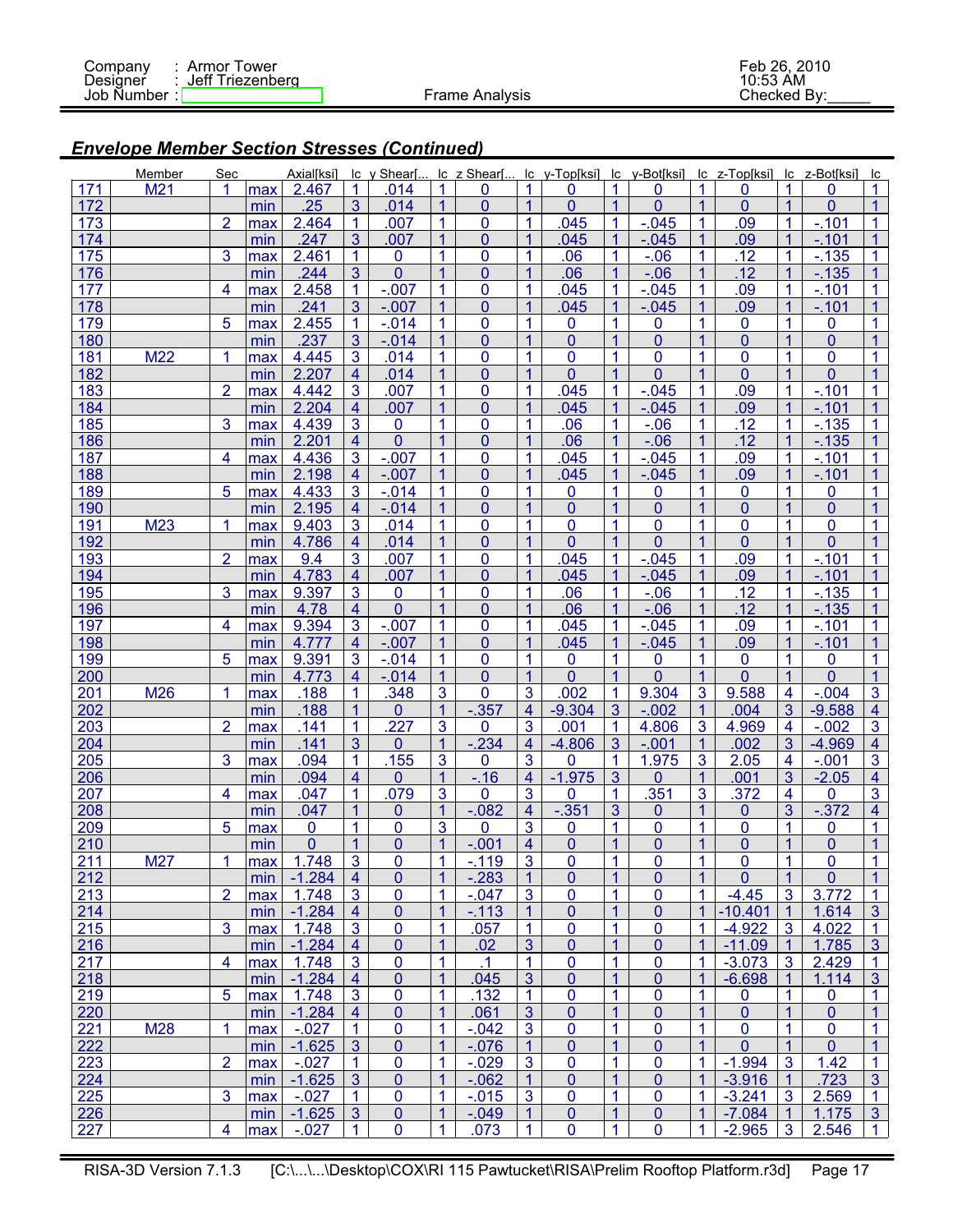|     | Member | Sec            |     | Axial[ksi] |                         | Ic y Shear[    |                      | Ic z Shear[    |                |                |                |                |                | Ic y-Top[ksi] Ic y-Bot[ksi] Ic z-Top[ksi] Ic z-Bot[ksi] |                      |              | <u>lc</u>      |
|-----|--------|----------------|-----|------------|-------------------------|----------------|----------------------|----------------|----------------|----------------|----------------|----------------|----------------|---------------------------------------------------------|----------------------|--------------|----------------|
| 228 |        |                | min | $-1.625$   | 3                       | 0              | $\mathbf{1}$         | .032           | $\overline{4}$ | 0              | $\mathbf{1}$   | 0              | 1              | $-7.021$                                                | $\blacktriangleleft$ | 1.075        | 3 <sup>5</sup> |
| 229 |        | 5              | max | $-.027$    | 1                       | 0              | 1                    | .196           | $\mathbf{1}$   | 0              | 1              | 0              | 1              | 0                                                       | 1                    | 0            | 1.             |
| 230 |        |                | min | $-1.625$   | 3                       | $\mathbf{0}$   | $\mathbf{1}$         | .079           | 4              | $\mathbf 0$    | 1              | 0              | 1              | 0                                                       |                      | $\mathbf{0}$ | $\mathbf{1}$   |
| 231 | M29    | 1              | max | 1.688      | 3                       | 0              | 1                    | $-.079$        | 3              | 0              | 1              | 0              | 1              | 0                                                       | 1                    | $\mathbf{0}$ | $\mathbf{1}$   |
| 232 |        |                | min | $-.026$    | $\mathbf{1}$            | $\overline{0}$ | $\mathbf{1}$         | $-.196$        | $\mathbf{1}$   | $\overline{0}$ | $\overline{1}$ | $\overline{0}$ | 1              | $\Omega$                                                | 1                    | $\Omega$     | $\mathbf{1}$   |
| 233 |        | 2              | max | 1.688      | 3                       | 0              | 1                    | $-0.032$       | 3              | 0              | 1              | 0              | 1              | $-2.965$                                                | 3                    | 2.546        | $\mathbf{1}$   |
| 234 |        |                | min | $-.026$    | $\mathbf{1}$            | $\mathbf{0}$   | $\mathbf{1}$         | $-.073$        | $\mathbf{1}$   | 0              | 1              | 0              | 1              | $-7.021$                                                | 1                    | 1.075        | 3              |
| 235 |        | 3              | max | 1.688      | 3                       | 0              | 1                    | 049.           | 1              | 0              | 1              | 0              | 1              | $-3.241$                                                | 3                    | 2.569        | 1.             |
| 236 |        |                | min | $-.026$    | $\mathbf{1}$            | $\mathbf{0}$   | 1                    | 015            | 3              | $\overline{0}$ | 1              | 0              | 1              | $-7.084$                                                | 1                    | 1.175        | 3              |
| 237 |        | 4              | max | 1.688      | 3                       | 0              | $\mathbf 1$          | .062           | 1              | 0              | 1              | 0              | 1              | $-1.994$                                                | 3                    | 1.42         | $\mathbf{1}$   |
| 238 |        |                | min | $-0.026$   | $\mathbf{1}$            | $\mathbf{0}$   | $\overline{1}$       | .029           | 3              | $\mathbf 0$    | 1              | $\overline{0}$ | 1              | $-3.916$                                                | $\mathbf 1$          | .723         | 3              |
| 239 |        | 5              | max | 1.688      | 3                       | 0              | 1                    | .076           | $\mathbf{1}$   | 0              | 1              | 0              | 1              | 0                                                       | 1                    | $\mathbf 0$  | 1              |
| 240 |        |                | min | $-.026$    | 1                       | $\mathbf{0}$   | $\mathbf{1}$         | .042           | $\overline{3}$ | $\mathbf 0$    | 1              | 0              | 1              | 0                                                       |                      | $\mathbf{0}$ | $\mathbf{1}$   |
| 241 | M30    | 1              | max | 592        | $\overline{4}$          | 0              | 1                    | $-0.026$       | 1              | 0              | 1              | 0              | 1              | 0                                                       | 1                    | $\mathbf{0}$ | $\mathbf 1$    |
| 242 |        |                | min | $-1.327$   | 3                       | $\overline{0}$ | $\mathbf{1}$         | $-0.026$       | $\mathbf{1}$   | $\overline{0}$ | 1              | $\overline{0}$ | 1              | $\Omega$                                                | 1                    | $\Omega$     | $\mathbf{1}$   |
| 243 |        | 2              | max | 592        | 4                       | 0              | 1                    | $-0.013$       | $\mathbf{1}$   | 0              | 1              | 0              | 1              | $-1.121$                                                | 1                    | .406         | $\mathbf{1}$   |
| 244 |        |                | min | $-1.327$   | 3                       | $\mathbf{0}$   | $\mathbf{1}$         | $-0.013$       | $\mathbf{1}$   | 0              | 1              | 0              | 1              | $-1.121$                                                | 1                    | .406         | $\mathbf{1}$   |
| 245 |        | 3              | max | 592        | 4                       | 0              | 1                    | 0              | 1              | 0              | 1              | 0              | 1              | $-1.494$                                                | 1                    | 542          | 1              |
| 246 |        |                | min | $-1.327$   | 3                       | $\mathbf{0}$   | $\mathbf{1}$         | $\Omega$       | 1              | $\overline{0}$ | 1              | 0              |                | $-1.494$                                                | 1                    | 542          | $\mathbf{1}$   |
| 247 |        | 4              | max | 592        | $\overline{\mathbf{4}}$ | $\mathbf 0$    | $\mathbf{1}$         | .013           | 1              | $\mathbf 0$    | 1              | 0              | 1              | $-1.121$                                                | 1                    | 406          | 1              |
| 248 |        |                | min | $-1.327$   | 3                       | $\mathbf{0}$   | $\overline{1}$       | .013           | $\mathbf{1}$   | $\mathbf 0$    | 1              | $\overline{0}$ | 1              | $-1.121$                                                | $\mathbf{1}$         | .406         | $\mathbf{1}$   |
| 249 |        | 5              | max | 592        | 4                       | $\mathbf 0$    | 1                    | .026           | $\mathbf{1}$   | 0              | 1              | 0              | 1              | 0                                                       | 1                    | $\mathbf 0$  | 1              |
| 250 |        |                | min | $-1.327$   | 3                       | $\overline{0}$ | $\mathbf{1}$         | .026           | $\mathbf{1}$   | $\mathbf 0$    | 1              | 0              | 1              | 0                                                       |                      | $\mathbf{0}$ | $\mathbf{1}$   |
| 251 | M31    | 1              | max | 324        | 4                       | .843           | 1                    | .007           | $\overline{4}$ | 0              | 1              | 0              | 1              | 0                                                       | 1                    | $\mathbf{0}$ | $\mathbf 1$    |
| 252 |        |                | min | .003       | 3                       | .46            | $\overline{4}$       | $-0.065$       | 3              | $\Omega$       | $\overline{1}$ | $\Omega$       | $\overline{1}$ | $\Omega$                                                | $\overline{1}$       | $\Omega$     | $\mathbf{1}$   |
| 253 |        | 2              | max | .324       | 4                       | .53            | $\blacktriangleleft$ | .007           | 4              | 3.531          | 1              | $-1.995$       | 4              | 337                                                     | 4                    | 3.023        | $\overline{3}$ |
| 254 |        |                | min | .003       | 3                       | .323           | $\overline{4}$       | $-.065$        | 3              | 1.995          | $\overline{4}$ | $-3.531$       | 1              | $-3.023$                                                | 3                    | $-.337$      | $\overline{4}$ |
| 255 |        | 3              | max | 324        | 4                       | .185           | 3                    | .007           | 4              | 5.269          | 1              | $-3.224$       | 4              | .674                                                    | 4                    | 6.045        | $\mathbf{3}$   |
| 256 |        |                | min | 003        | 3                       | .17            | $\overline{4}$       | $-0.065$       | 3              | 3.224          | 4              | $-5.269$       | 1              | $-6.045$                                                | 3                    | $-0.674$     | $\overline{4}$ |
| 257 |        | 4              | max | 35         | 4                       | $-.52$         | 4                    | 126            | 3              | 4.104          | 1              | $-2.715$       | 4              | .656                                                    | 4                    | 5.882        | 3              |
| 258 |        |                | min | $-0.053$   | 3                       | $-0.796$       | $\overline{1}$       | $-.014$        | $\overline{4}$ | 2.715          | $\overline{4}$ | $-4.104$       | 1              | $-5.882$                                                | 3                    | $-0.656$     | $\overline{4}$ |
| 259 |        | 5              | max | .35        | $\overline{4}$          | $-.559$        | 4                    | .126           | 3              | 0              | 1.             | 0              | 1              | 0                                                       | 1                    | $\mathbf 0$  | 1              |
| 260 |        |                | min | $-0.053$   | 3                       | $-0.835$       | $\mathbf{1}$         | $-0.014$       | $\overline{4}$ | $\mathbf 0$    | 1              | 0              |                | 0                                                       |                      | $\mathbf{0}$ | $\mathbf{1}$   |
| 261 | M32    | 1              | max | .014       | 4                       | .715           | 1                    | .039           | $\overline{4}$ | 0              | 1              | 0              | 1              | 0                                                       | 1                    | $\mathbf{0}$ | $\mathbf 1$    |
| 262 |        |                | min | $-.126$    | 3                       | 573            | $\overline{4}$       | $-0.085$       | 3              | $\Omega$       | $\overline{1}$ | $\Omega$       | $\overline{1}$ | $\Omega$                                                | $\overline{1}$       | $\Omega$     | $\mathbf{1}$   |
| 263 |        | $\overline{2}$ | max | .014       | 4                       | .695           | $\blacktriangleleft$ | .039           | 4              | 1.823          | 1              | $-1.455$       | 4              | .941                                                    | 4                    | 2.037        | $\overline{3}$ |
| 264 |        |                | min | $-.126$    | 3                       | .553           | $\overline{4}$       | $-.085$        | 3 <sup>2</sup> | 1.455          | $\overline{4}$ | $-1.823$       | 1              | $-2.037$                                                | 3                    | $-.941$      | $\overline{4}$ |
| 265 |        | 3              | max | .014       | 4                       | .675           | 1                    | .039           | 4              | 3.594          | 1              | $-2.858$       | 4              | 1.882                                                   | 4                    | 4.074        | 3              |
| 266 |        |                | min | $-.126$    | 3                       | 533            | $\overline{4}$       | $-.085$        | 3              | 2.858          | 4              | $-3.594$       | 1              | $-4.074$                                                | 3                    | $-1.882$     | $\overline{4}$ |
| 267 |        | 4              | max | .014       | $\overline{\mathbf{4}}$ | $-.457$        | $\overline{4}$       | 17             | 3              | 2.931          | $\mathbf{1}$   | $-2.413$       | $\overline{4}$ | 1.086                                                   | 4                    | 1.749        | 3              |
| 268 |        |                | min | $-0.126$   | 3 <sup>1</sup>          | $-0.632$       | $\mathbf{1}$         | .062           | $\overline{4}$ | 2.413          | 4              | $-2.931$       | $\overline{1}$ | $-1.749$                                                | $\overline{3}$       | $-1.086$     | 4 <sup>1</sup> |
| 269 |        | 5              | max | .014       | 4                       | $-1.29$        | 4                    | $\mathbf 0$    | 3              | $\overline{0}$ | $\mathbf{1}$   | 0              | 1.             | 0                                                       | 1.                   | 0            | 1              |
| 270 |        |                | min | $-.126$    | 3                       | $-1.509$       | $\mathbf{1}$         | $-.033$        | $\overline{4}$ | $\mathbf{0}$   | 1              | 0              | 1              | 0                                                       | $\blacktriangleleft$ | $\mathbf{0}$ | $\mathbf{1}$   |
| 271 | M33    | 1              | max | .02        | 3                       | .855           | 1                    | 0              | 3              | $\mathbf 0$    | 1              | 0              | 1              | 0                                                       | 1                    | 0            | 1              |
| 272 |        |                | min | $-.019$    | 4                       | .727           | $\overline{3}$       | $\overline{0}$ | $\mathbf{1}$   | $\mathbf{0}$   | $\mathbf{1}$   | $\Omega$       | $\overline{1}$ | $\overline{0}$                                          | $\overline{1}$       | $\Omega$     | $\mathbf{1}$   |
| 273 |        | 2              | max | .02        | 3                       | .785           | $\mathbf{1}$         | 0              | 3              | 2.722          | 1              | $-2.336$       | 3              | .004                                                    | 3                    | $\mathbf{0}$ | 1              |
| 274 |        |                | min | $-.019$    | 4                       | .679           | $\overline{3}$       | $\mathbf{0}$   | $\mathbf{1}$   | 2.336          | 3              | $-2.722$       | 1              | $\overline{0}$                                          | 1                    | $-.004$      | 3              |
| 275 |        | 3              | max | .112       | 3                       | .485           | 1                    | 0              | 3              | 4.952          | 3              | $-4.384$       | 4              | .008                                                    | 3                    | 0            | 1              |
| 276 |        |                | min | $-0.019$   | 4                       | $-0.564$       | $\overline{3}$       | 0              | 1              | 4.384          | 4              | $-4.952$       | 3              | 0                                                       | 1                    | $-0.008$     | $\mathbf{3}$   |
| 277 |        | 4              | max | .112       | 3                       | $-767$         | $\overline{4}$       | 0              | 1              | 2.907          | 3              | $-2.623$       | 4              | 004                                                     | 3                    | $\mathbf{0}$ | 1              |
| 278 |        |                | min | $-.019$    | $\overline{4}$          | $-.853$        | 3                    | 0              | 3              | 2.623          | $\overline{4}$ | $-2.907$       | 3              | 0                                                       | $\mathbf{1}$         | $-.004$      | 3              |
| 279 |        | 5              | max | .112       | 3                       | $-.812$        | 4                    | $\bf{0}$       | $\mathbf{1}$   | 0              | 1.             | 0              | 1              | $\mathbf 0$                                             | 1                    | 0            | 1.             |
| 280 |        |                | min | $-0.019$   | 4                       | $-0.898$       | $\overline{3}$       | 0              | $\overline{3}$ | $\overline{0}$ | 1              | $\mathbf{0}$   | 1              | 0                                                       | $\mathbf 1$          | $\mathbf{0}$ | $\mathbf{1}$   |
| 281 | M34    | 1              | max | .067       | 4                       | 1.155          | $\mathbf{1}$         | 0              | 3              | $\mathbf 0$    | 1              | 0              | 1              | 0                                                       | 1                    | 0            | 1              |
| 282 |        |                | min | $-.259$    | 3                       | .833           | 3                    | $\overline{0}$ | $\mathbf{1}$   | $\Omega$       | $\overline{1}$ | $\Omega$       | $\overline{1}$ | $\Omega$                                                | $\overline{1}$       | $\Omega$     | $\mathbf{1}$   |
| 283 |        | $\overline{2}$ | max | .067       | 4                       | 1.006          | $\mathbf{1}$         | 0              | 3              | 3.584          | $\mathbf 1$    | $-2.647$       | 3              | .004                                                    | 3                    | $\mathbf{0}$ | 1              |
| 284 |        |                | min | $-.259$    | 3 <sup>1</sup>          | .76            | $\overline{3}$       | $\mathbf{0}$   | $\mathbf{1}$   | 2.647          | 3 <sup>1</sup> | $-3.584$       | 1.             | $\overline{0}$                                          | $\mathbf{1}$         | $-.004$      | 3 <sup>1</sup> |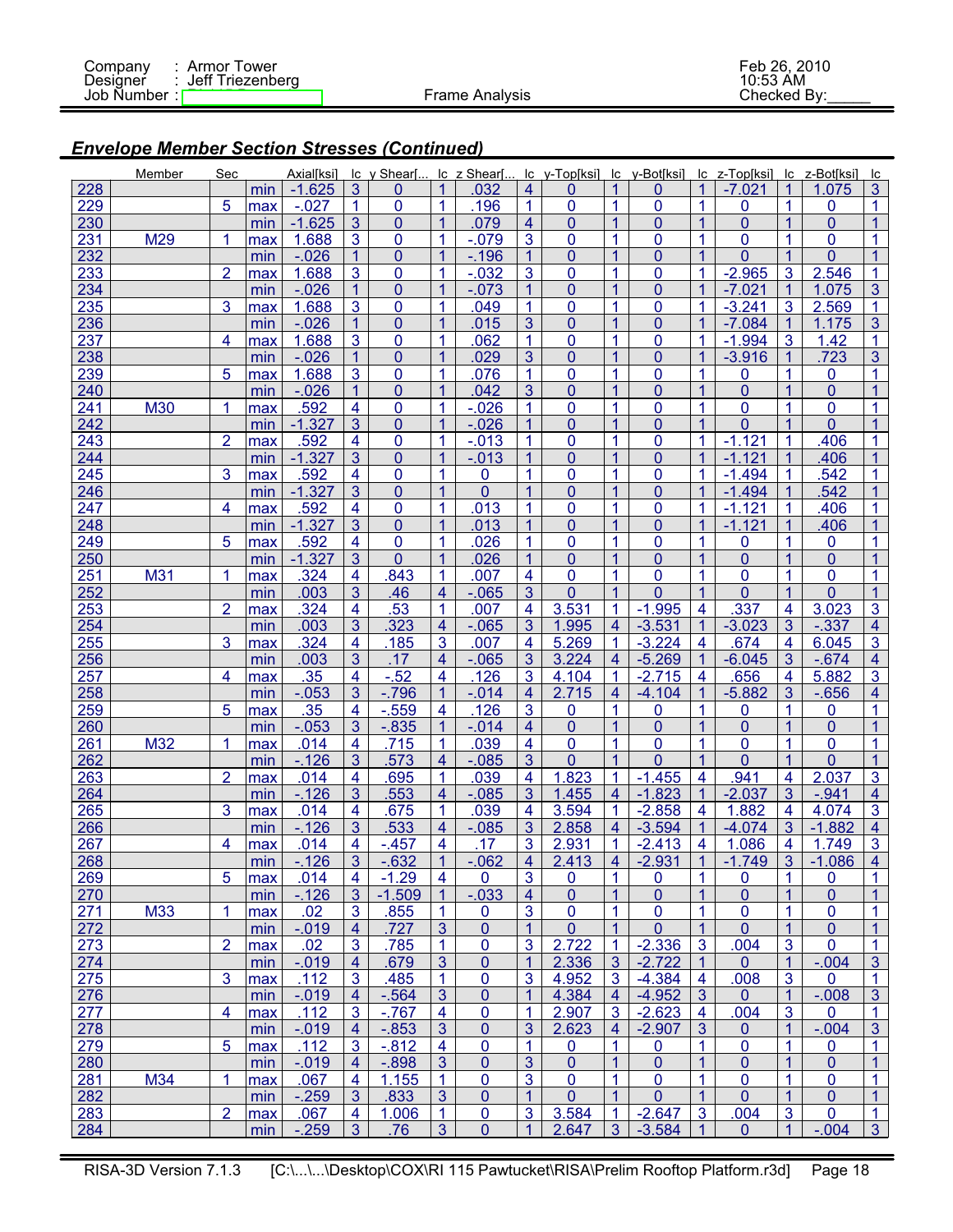|     | Member      | Sec            |     | Axial[ksi]     |                | Ic y Shear[    |                         |                |                | Ic z Shear[ Ic y-Top[ksi] Ic y-Bot[ksi] |                |                |                         | Ic z-Top[ksi]  |                | Ic z-Bot[ksi]  | c                    |
|-----|-------------|----------------|-----|----------------|----------------|----------------|-------------------------|----------------|----------------|-----------------------------------------|----------------|----------------|-------------------------|----------------|----------------|----------------|----------------------|
| 285 |             | 3              | max | .067           | 4              | .511           | 1                       | 0              | 3              | 5.863                                   | 1              | $-4.876$       | 4                       | .008           | 3              | 0              | 1.                   |
| 286 |             |                | min | $-0.259$       | 3              | $-0.555$       | $\overline{3}$          | $\overline{0}$ | $\mathbf{1}$   | 4.876                                   | $\overline{4}$ | $-5.863$       | $\mathbf{1}$            | 0              | 1              | $-.008$        | $\overline{3}$       |
| 287 |             | 4              | max | .067           | 4              | $-0.84$        | 4                       | 0              | 1              | 3.76                                    | 1.             | $-3$           | 4                       | .004           | 3              | 0              | 1                    |
| 288 |             |                | min | $-0.168$       | 3              | $-0.989$       | $\mathbf{1}$            | $\overline{0}$ | 3              | 3                                       | 4              | $-3.76$        | 1                       | 0              | $\mathbf 1$    | $-.004$        | 3                    |
| 289 |             | 5              | max | .067           | 4              | $-.97$         | 4                       | 0              | 1              | 0                                       | 1              | 0              | 1                       | 0              | 1              | $\mathbf{0}$   | 1                    |
| 290 |             |                | min | $-0.168$       | 3              | $-1.287$       | $\mathbf{1}$            | $\mathbf{0}$   | $\mathbf{3}$   | $\overline{0}$                          | 1              | $\overline{0}$ | 1                       | $\overline{0}$ | $\mathbf 1$    | $\Omega$       | $\mathbf{1}$         |
| 291 | <b>M32A</b> | 1              | max | .006           | $\overline{4}$ | 2.105          | 4                       | .002           | 3              | 0                                       | 1              | 0              | 1                       | 0              | 1              | $\Omega$       | 1                    |
| 292 |             |                | min | $-.076$        | 3              | .135           | $\overline{3}$          | $-.026$        | $\overline{4}$ | $\mathbf 0$                             | $\mathbf 1$    | 0              | 1                       | 0              | 1              | $\Omega$       | $\mathbf{1}$         |
| 293 |             | $\overline{2}$ | max | .006           | 4              | 2.041          | 4                       | .002           | 3              | 12.178                                  | 4              | $-0.605$       | 3                       | 117            | 3              | 1.66           | $\overline{4}$       |
| 294 |             |                | min | $-.076$        | 3              | .071           | 3                       | $-.026$        | $\overline{4}$ | .605                                    | 3              | $-12.178$      | $\overline{4}$          | $-1.66$        | $\overline{4}$ | $-.117$        | 3 <sup>2</sup>       |
| 295 |             | 3              | max | .014           | 4              | 1.977          | $\overline{\mathbf{4}}$ | .028           | $\overline{4}$ | 23.982                                  | 4              | $-4.418$       | 1                       | 234            | 3              | 3.607          | $\overline{4}$       |
| 296 |             |                | min | $-.076$        | 3              | $-0.546$       | 3                       | 0              | $\mathbf{1}$   | 4.418                                   | 1              | $-23.982$      | $\overline{4}$          | $-3.607$       | 4              | $-234$         | $\mathbf{3}$         |
| 297 |             | 4              | max | .066           | 3              | $-.364$        | 1.                      | .028           | 4              | 12.123                                  | 4              | $-2.326$       | 1.                      | .085           | 3              | 1.803          | 4                    |
| 298 |             |                | min | .001           | 1              | $-2.032$       | $\overline{4}$          | $-.001$        | 3              | 2.326                                   | 1              | $-12.123$      | $\overline{4}$          | $-1.803$       | $\overline{4}$ | $-0.085$       | 3                    |
| 299 |             | 5              | max | .066           | 3              | $-.428$        | $\mathbf{1}$            | .028           | 4              | 0                                       | 1              | 0              | 1                       | 0              | 1              | 0              | 1                    |
| 300 |             |                | min | .001           | $\mathbf{1}$   | $-2.096$       | $\overline{4}$          | $-.001$        | $\mathbf{3}$   | $\overline{0}$                          | $\mathbf{1}$   | $\overline{0}$ | 1                       | $\overline{0}$ | $\mathbf 1$    | $\overline{0}$ | $\overline{1}$       |
| 301 | <b>M33A</b> | 1              | max | .003           | 1              | 375            | 1                       | .002           | 3              | 0                                       | 1              | 0              | 1                       | 0              | 1              | $\Omega$       | 1                    |
| 302 |             |                | min | $-063$         | 3              | $-1.329$       | $\overline{4}$          | $-.025$        | $\overline{4}$ | $\mathbf 0$                             | 1              | 0              | 1                       | 0              | 1              | $\Omega$       | $\mathbf{1}$         |
| 303 |             | $\overline{2}$ | max | .003           | 1              | .312           | 1                       | .002           | 3              | 2.018                                   | 1              | 7.994          | 4                       | 122            | 3              | 1.654          | $\overline{4}$       |
| 304 |             |                | min | $-063$         | 3              | $-1.393$       | $\overline{4}$          | $-.025$        | $\overline{4}$ | $-7.994$                                | $\overline{4}$ | $-2.018$       | 1                       | $-1.654$       | $\overline{4}$ | $-122$         | 3 <sup>2</sup>       |
| 305 |             | 3              | max | .078           | 3              | $-0.259$       | $\mathbf{1}$            | .028           | $\overline{4}$ | 6.882                                   | 3              | 16.362         | $\overline{\mathbf{4}}$ | 244            | 3              | 3.596          | $\overline{4}$       |
| 306 |             |                | min | $-.05$         | $\overline{4}$ | $-1.456$       | $\overline{4}$          | $\Omega$       | $\mathbf{1}$   | $-16.362$                               | $\overline{4}$ | $-6.882$       | 3                       | $-3.596$       | $\overline{4}$ | $-.244$        | 3 <sup>5</sup>       |
| 307 |             | 4              | max | .078           | 3              | 1.383          | 4                       | .028           | 4              | 3.628                                   | 3              | 7.939          | 4                       | .092           | 3              | 1.798          | 4                    |
| 308 |             |                | min | $-.05$         | $\overline{4}$ | $-0.586$       | 3                       | $-.001$        | 3              | $-7.939$                                | 4              | $-3.628$       | 3                       | $-1.798$       | $\overline{4}$ | $-0.092$       | 3                    |
| 309 |             | 5              | max | .078           | 3              | 1.32           | 4                       | .028           | 4              | 0                                       | 1              | 0              | 1                       | 0              | 1              | $\mathbf{0}$   | $\mathbf{1}$         |
| 310 |             |                | min | $-.05$         | $\overline{4}$ | $-.65$         | 3                       | $-.001$        | 3              | $\overline{0}$                          | 1              | $\overline{0}$ | 1                       | $\overline{0}$ | $\mathbf 1$    | $\overline{0}$ | $\overline{1}$       |
| 311 | M36         | 1              | max | $\mathbf 0$    | 4              | 0              | 1                       | 0              | 1              | 0                                       | 1              | 0              | 1                       | 0              | 1              | $\Omega$       | $\mathbf{1}$         |
| 312 |             |                | min | 0              | 3              | $\mathbf{0}$   | $\mathbf{1}$            | 0              | $\mathbf{1}$   | $\overline{0}$                          | 1              | 0              | 1                       | 0              | 1              | 0              | $\mathbf{1}$         |
| 313 |             | $\overline{2}$ | max | 0              | 4              | 0              | 1                       | 0              | 1              | 0                                       | 1              | 0              | 1                       | 0              | 1              | $\mathbf{0}$   | 1                    |
| 314 |             |                | min | 0              | 3              | $\mathbf{0}$   | $\mathbf{1}$            | 0              | 1              | $\mathbf 0$                             | 1              | $\overline{0}$ | 1                       | 0              | 1              | $\mathbf{0}$   | $\mathbf{1}$         |
| 315 |             | 3              | max | 0              | 4              | 0              | $\mathbf{1}$            | $\mathbf 0$    | 1              | $\mathbf 0$                             | 1              | 0              | 1                       | 0              | 1              | $\mathbf{0}$   | $\mathbf 1$          |
| 316 |             |                | min | 0              | 3              | $\mathbf{0}$   | $\mathbf{1}$            | $\overline{0}$ | $\mathbf{1}$   | $\overline{0}$                          | 1              | $\Omega$       | 1                       | $\Omega$       | 1              | 0              | $\mathbf{1}$         |
| 317 |             | 4              | max | 0              | 1              | $\mathbf 0$    | 1                       | 0              | 1              | 0                                       | 1              | 0              | 1                       | 0              | 1              | 0              | 1                    |
| 318 |             |                | min | $\mathbf{0}$   | 4              | $\overline{0}$ | $\mathbf{1}$            | $\overline{0}$ | $\overline{1}$ | $\overline{0}$                          | 1              | $\Omega$       | 1                       | $\Omega$       | 1              | $\Omega$       | $\mathbf{1}$         |
| 319 |             | 5              | max | 0              | 1              | 0              | 1                       | 0              | 1              | 0                                       | 1              | 0              | 1                       | 0              | 1              | $\mathbf{0}$   | $\mathbf{1}$         |
| 320 |             |                | min | 0              | 4              | $\mathbf{0}$   | $\overline{1}$          | 0              | $\mathbf{1}$   | $\overline{0}$                          | 1              | $\overline{0}$ | 1                       | $\overline{0}$ | $\overline{1}$ | $\Omega$       | $\overline{1}$       |
| 321 | <b>M33B</b> | 1              | max | 0              | 1              | 0              | $\mathbf{1}$            | 0              | 1              | 0                                       | 1              | 0              | 1                       | 0              | 1              | $\Omega$       | $\mathbf{1}$         |
| 322 |             |                | min | 0              | 3              | $\mathbf{0}$   | $\mathbf{1}$            | 0              | $\mathbf{1}$   | $\overline{0}$                          | 1              | 0              | 1                       | 0              | 1              | 0              | $\mathbf{1}$         |
| 323 |             | $\overline{2}$ | max | 0              | 1              | 0              | 1                       | 0              | 1              | 0                                       | 1              | 0              | 1                       | 0              | 1              | $\mathbf{0}$   | 1                    |
| 324 |             |                | min | 0              | 3              | 0              | $\mathbf{1}$            | 0              | 1              | $\overline{0}$                          | 1              | 0              | 1                       | 0              | 1              | $\mathbf{0}$   | $\mathbf{1}$         |
| 325 |             | 3              | max | $\overline{0}$ | 1              | $\overline{0}$ | $\mathbf{1}$            | $\overline{0}$ | $\mathbf{1}$   | $\overline{0}$                          | $\mathbf 1$    | $\overline{0}$ | 1                       | $\overline{0}$ | 1              | 0              | $\blacktriangleleft$ |
| 326 |             |                | min | 0              | 3              | $\mathbf{0}$   | $\mathbf{1}$            | 0              | $\mathbf{1}$   | $\mathbf 0$                             | $\mathbf{1}$   | 0              | $\mathbf{1}$            | $\Omega$       | 1              | $\Omega$       | $\mathbf{1}$         |
| 327 |             | 4              | max | $\mathbf 0$    | 1              | 0              | 1                       | 0              | 1              | 0                                       | 1              | 0              | 1                       | 0              | 1              | 0              | 1                    |
| 328 |             |                | min | $\mathbf{0}$   | 3              | $\overline{0}$ | $\overline{1}$          | $\overline{0}$ | $\mathbf{1}$   | $\overline{0}$                          | $\overline{1}$ | $\Omega$       | 1                       | $\overline{0}$ | $\overline{1}$ | $\Omega$       | $\mathbf{1}$         |
| 329 |             | 5              | max | 0              | 1              | 0              | 1                       | 0              | 1              | 0                                       | 1              | 0              | 1                       | 0              | 1              | 0              | 1                    |
| 330 |             |                | min | $\overline{0}$ | 3              | $\mathbf 0$    | $\mathbf{1}$            | $\overline{0}$ | $\overline{1}$ | $\overline{0}$                          | $\mathbf{1}$   | $\overline{0}$ | 1                       | $\overline{0}$ | $\overline{1}$ | $\overline{0}$ | $\overline{1}$       |
| 331 | <b>M34A</b> | 1              | max | 0              | 1              | 0              | $\mathbf{1}$            | 0              | $\mathbf{1}$   | 0                                       | 1              | 0              | 1                       | 0              | 1              | 0              | 1                    |
| 332 |             |                | min | $\overline{0}$ | 3              | $\mathbf{0}$   | $\overline{1}$          | 0              | $\overline{1}$ | $\mathbf 0$                             | 1              | $\overline{0}$ | 1                       | 0              | $\overline{1}$ | $\mathbf{0}$   | $\overline{1}$       |
| 333 |             | $\overline{2}$ | max | $\mathbf 0$    | 1              | 0              | $\mathbf{1}$            | 0              | 1              | 0                                       | 1              | 0              | 1                       | 0              | 1              | 0              | 1                    |
| 334 |             |                | min | 0              | 3              | $\mathbf{0}$   | $\overline{1}$          | $\overline{0}$ | $\mathbf{1}$   | $\overline{0}$                          | 1              | $\overline{0}$ | 1                       | $\overline{0}$ | $\overline{1}$ | $\Omega$       | $\mathbf{1}$         |
| 335 |             | 3              | max | 0              | 1              | 0              | $\mathbf{1}$            | 0              | 1              | $\overline{0}$                          | 1              | 0              | 1                       | 0              | 1              | 0              | $\mathbf 1$          |
| 336 |             |                | min | 0              | 3              | 0              | $\mathbf{1}$            | $\overline{0}$ | $\mathbf{1}$   | $\overline{0}$                          | 1              | $\overline{0}$ | 1                       | $\Omega$       | 1              | $\Omega$       | $\mathbf{1}$         |
| 337 |             | 4              | max | 0              | 1              | $\bf{0}$       | 1                       | 0              | 1              | 0                                       | 1              | 0              | 1                       | 0              | 1              | $\mathbf{0}$   | 1                    |
| 338 |             |                | min | $\overline{0}$ | 3              | $\overline{0}$ | $\overline{1}$          | $\overline{0}$ | $\mathbf{1}$   | $\overline{0}$                          | $\overline{1}$ | $\Omega$       | 1                       | $\overline{0}$ | $\overline{1}$ | $\Omega$       | $\mathbf{1}$         |
| 339 |             | 5              | max | $\pmb{0}$      | 1              | 0              | 1                       | 0              | 1              | 0                                       | 1              | 0              | 1                       | 0              | 1              | 0              | $\mathbf{1}$         |
| 340 |             |                | min | $\overline{0}$ | $\overline{3}$ | $\overline{0}$ | $\overline{1}$          | $\overline{0}$ | $\overline{1}$ | $\overline{0}$                          | $\mathbf{1}$   | 0              | 1                       | $\mathbf 0$    | $\mathbf 1$    | $\mathbf 0$    | $\mathbf{1}$         |
| 341 | M35         | 1              | max | 231            | $\overline{4}$ | 399            | 1                       | 037            | $\overline{3}$ | $\mathbf 0$                             | 1              | 0              | 1                       | $\overline{0}$ | 1              | 0              | $\mathbf{1}$         |
|     |             |                |     |                |                |                |                         |                |                |                                         |                |                |                         |                |                |                |                      |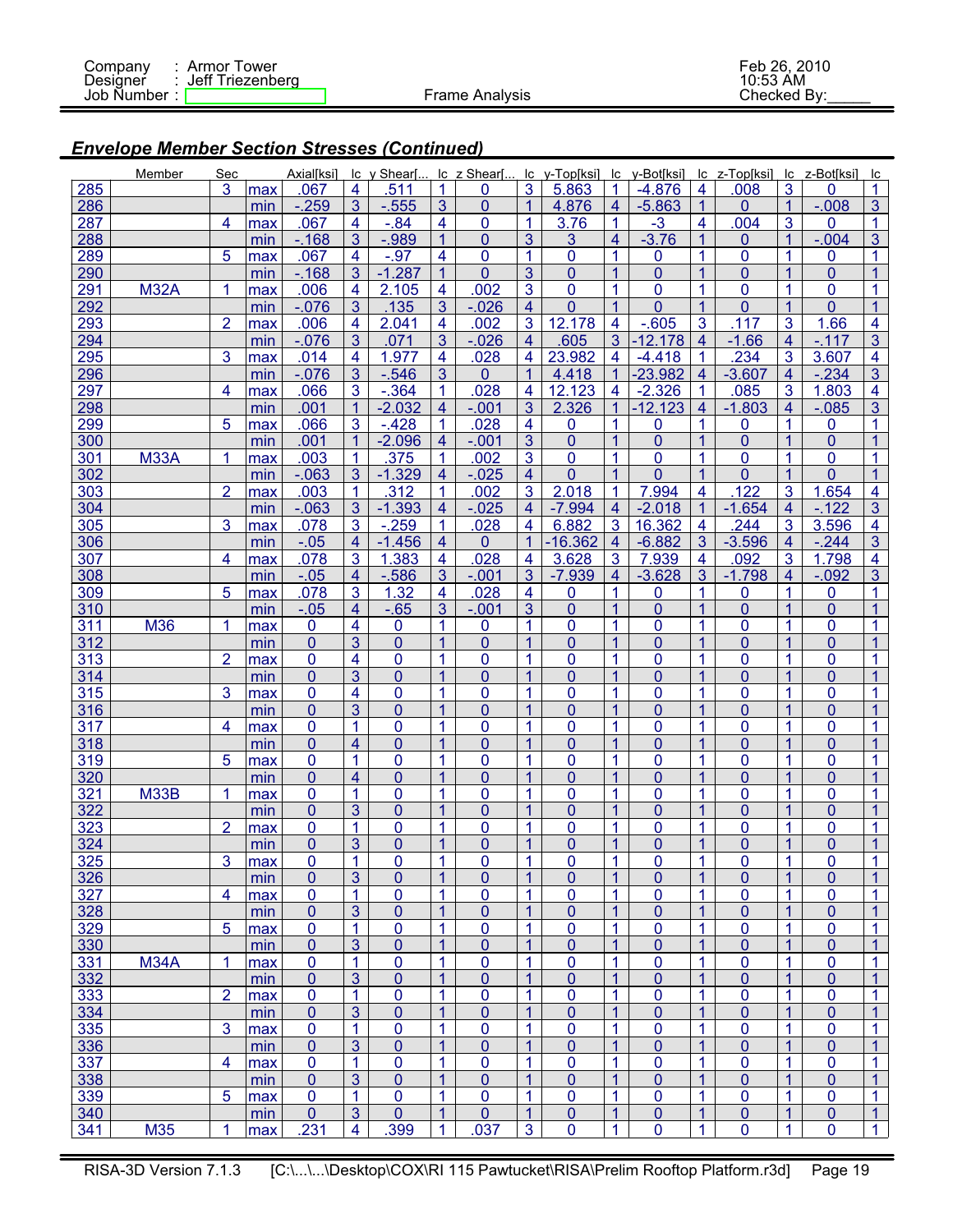|            | Member      | Sec            |            | Axial[ksi]      |                | Ic y Shear[. |                | Ic z Shear[             |                |                             |                      | Ic y-Top[ksi] Ic y-Bot[ksi] Ic z-Top[ksi] Ic z-Bot[ksi] |                |                             |                      |                   | c                 |
|------------|-------------|----------------|------------|-----------------|----------------|--------------|----------------|-------------------------|----------------|-----------------------------|----------------------|---------------------------------------------------------|----------------|-----------------------------|----------------------|-------------------|-------------------|
| 342        |             |                | min        | $-.01$          | 3              | .297         | 3              | 0                       | $\overline{4}$ | 0                           | $\mathbf{1}$         | 0                                                       | $\mathbf 1$    | 0                           | $\mathbf{1}$         | 0                 | $\mathbf{1}$      |
| 343        |             | $\overline{2}$ | max        | .231            | 4              | .364         | 1              | .037                    | 3              | 1.447                       | 1                    | $-1.057$                                                | 3              | 1.463                       | 3                    | $-0.006$          | 4                 |
| 344        |             |                | min        | $-.01$          | 3              | .261         | $\overline{3}$ | 0                       | $\overline{4}$ | 1.057                       | 3                    | $-1.447$                                                | 1              | .006                        | 4                    | $-1.463$          | $\overline{3}$    |
| 345        |             | 3              | max        | .239            | 4              | $-.192$      | 3              | $\mathbf{0}$            | 4              | 2.382                       | 1                    | $-1.721$                                                | 3              | 2.483                       | 3                    | $-.01$            | 4                 |
| 346        |             |                | min        | $-.011$         | 3              | $-.279$      | $\mathbf{1}$   | $-.032$                 | 3              | 1.721                       | 3                    | $-2.382$                                                | $\mathbf{1}$   | .01                         | $\overline{4}$       | $-2.483$          | 3                 |
| 347        |             | 4              | max        | .239            | 4              | $-.227$      | 3              | 0                       | 4              | 1.258                       | $\mathbf{1}$         | $-0.927$                                                | 3              | 1.242                       | 3                    | $-0.005$          | 4                 |
| 348        |             |                | min        | $-.011$         | 3              | $-.314$      | $\mathbf{1}$   | $-.032$                 | 3              | .927                        | 3                    | $-1.258$                                                | 1              | .005                        | 4                    | $-1.242$          | 3                 |
| 349        |             | 5              | max        | .239            | 4              | $-.262$      | 3              | 0                       | 4              | 0                           | 1                    | 0                                                       | 1              | 0                           | 1                    | 0                 | 1                 |
| 350        |             |                | min        | $-.011$         | 3              | $-.35$       | 1              | $-0.032$                | 3              | $\mathbf{0}$                | 1                    | 0                                                       | 1              | $\mathbf{0}$                | $\overline{1}$       | 0                 | $\mathbf{1}$      |
| 351        | <b>M36A</b> | 1              | max        | .002            | 1              | 196          | $\mathbf{1}$   | .028                    | $\overline{4}$ | $\mathbf 0$                 | 1                    | 0                                                       | 1              | $\mathbf 0$                 | 1                    | $\mathbf{0}$      | 1                 |
| 352        |             |                | min        | $-0.132$        | $\overline{4}$ | .16          | $\overline{4}$ | $-.001$                 | $\mathbf{1}$   | $\mathbf{0}$                | $\mathbf{1}$         | $\overline{0}$                                          | 1              | $\Omega$                    | 1                    | $\mathbf{0}$      | $\mathbf{1}$      |
| 353        |             | $\overline{2}$ | max        | .002            | 1              | .161         | 1              | .028                    | 4              | .677                        | 1                    | $-0.539$                                                | 4              | 1.088                       | 4                    | .041              | 1                 |
| 354        |             |                | min        | $-0.132$        | $\overline{4}$ | .125         | $\overline{4}$ | $-.001$                 | 1              | 539                         | $\overline{4}$       | $-0.677$                                                | 1              | $-.041$                     | 1                    | $-1.088$          | $\overline{4}$    |
| 355        |             | 3              | max        | .002            | 1              | 126          | 1              | .028                    | 4              | 1.22                        | 1                    | $-0.945$                                                | 4              | 2.175                       | 4                    | 082               | 1                 |
| 356        |             |                | min        | $-0.132$        | $\overline{4}$ | .089         | $\overline{4}$ | $-.001$                 | $\mathbf{1}$   | .945                        | $\overline{4}$       | $-1.22$                                                 | 1              | $-.082$                     | $\overline{1}$       | $-2.175$          | $\overline{4}$    |
| 357        |             | 4              | max        | .026            | 3              | $-0.141$     | 4              | .001                    | 1              | .762                        | $\mathbf{1}$         | $-0.599$                                                | $\overline{4}$ | 1.282                       | 4                    | 049               | 1                 |
| 358        |             |                | min        | $-.133$         | 4              | $-.183$      | $\mathbf 1$    | $-0.033$                | $\overline{4}$ | 599                         | $\overline{4}$       | $-762$                                                  | 1              | $-.049$                     | 1                    | $-1.282$          | $\overline{4}$    |
| 359        |             | 5              | max        | .026            | 3              | $-.176$      | 4              | .001                    | 1              | 0                           | 1                    | 0                                                       | 1              | 0                           | 1<br>$\overline{1}$  | 0                 | 1                 |
| 360        |             | 1              | min        | $-0.133$        | 4              | $-219$       | 1              | $-.033$<br>$\mathbf{0}$ | 4<br>1         | $\mathbf{0}$<br>$\mathbf 0$ | 1<br>1               | 0                                                       | 1<br>1         | $\mathbf{0}$<br>$\mathbf 0$ | 1                    | 0<br>$\mathbf{0}$ | $\mathbf{1}$      |
| 361<br>362 | M37         |                | max        | .325<br>$-.027$ | 4<br>3         | .656<br>.355 | 1<br>3         | $-0.064$                | 3              | $\overline{0}$              | $\mathbf{1}$         | 0<br>$\Omega$                                           | 1              | $\Omega$                    | $\mathbf 1$          | 0                 | 1<br>$\mathbf{1}$ |
|            |             | 2              | min        | .325            | 4              | .425         | 1              | $\mathbf 0$             | 1              | 2.779                       | 1                    | $-1.557$                                                | 3              | $-.037$                     | 1                    | 3.007             | 3                 |
| 363<br>364 |             |                | max        | $-.027$         | 3              | .256         | 3              | $-.064$                 | $\overline{3}$ | 1.557                       | 3                    | $-2.779$                                                | 1              | $-3.007$                    | 3                    | .037              | 1                 |
| 365        |             | 3              | min        | .325            | 4              | 162          | 4              | $\mathbf{0}$            | 1              | 4.22                        | 1                    |                                                         |                | $-.075$                     | 1                    | 6.014             | $\overline{3}$    |
| 366        |             |                | max        | $-.027$         | 3              | .145         | 3              | $-.064$                 | 3              | 2.561                       | 3                    | $-2.561$<br>$-4.22$                                     | 3<br>1         | $-6.014$                    | 3                    | .075              | $\mathbf{1}$      |
| 367        |             | 4              | min        | .351            | 4              | $-.417$      | 3              | 125                     | 3              | 3.345                       | $\blacktriangleleft$ | $-2.195$                                                | 3              | $-.073$                     | 1                    | 5.851             | $\overline{3}$    |
| 368        |             |                | max<br>min | .006            | 1              | $-0.645$     | $\mathbf{1}$   | .002                    | $\mathbf{1}$   | 2.195                       | $\mathbf{3}$         | $-3.345$                                                | 1              | $-5.851$                    | 3                    | .073              | $\mathbf{1}$      |
| 369        |             | 5              | max        | .351            | 4              | $-456$       | 3              | 125                     | 3              | 0                           | 1                    | 0                                                       | 1              | 0                           | 1                    | 0                 | 1                 |
| 370        |             |                | min        | .006            | 1              | $-0.684$     | $\mathbf{1}$   | 002                     | $\mathbf{1}$   | $\mathbf{0}$                | 1                    | 0                                                       | 1              | $\mathbf 0$                 | 1                    | 0                 | $\mathbf{1}$      |
| 371        | M38         | 1              | max        | 125             | 3              | .608         | 1              | $\mathbf{0}$            | 1              | $\mathbf 0$                 | $\mathbf{1}$         | 0                                                       | 1              | 0                           | 1                    | $\mathbf{0}$      | 1                 |
| 372        |             |                | min        | .002            | 1              | .474         | 3              | $-.08$                  | 3              | $\overline{0}$              | $\mathbf{1}$         | $\Omega$                                                | 1              | $\Omega$                    | 1                    | $\Omega$          | $\overline{1}$    |
| 373        |             | $\overline{2}$ | max        | .125            | 3              | .588         | 1              | $\mathbf 0$             | 1              | 1.545                       | 1                    | $-1.198$                                                | 3              | $-.023$                     | 1                    | 1.929             | $\mathbf{3}$      |
| 374        |             |                | min        | .002            | 1              | .454         | 3              | $-0.08$                 | $\overline{3}$ | 1.198                       | $\mathbf{3}$         | $-1.545$                                                | 1              | $-1.929$                    | 3                    | .023              | 1                 |
| 375        |             | 3              | max        | 125             | 3              | .567         | 1              | $\mathbf{0}$            | 1              | 3.038                       | 1                    | $-2.345$                                                | 3              | $-.047$                     | 1                    | 3.858             | $\overline{3}$    |
| 376        |             |                | min        | .002            | $\mathbf 1$    | .433         | 3              | $-0.08$                 | $\mathbf{3}$   | 2.345                       | 3                    | $-3.038$                                                | 1              | $-3.858$                    | 3                    | 047               | $\mathbf{1}$      |
| 377        |             | 4              | max        | .125            | 3              | $-.366$      | 3              | 15                      | 3              | 2.509                       | $\blacktriangleleft$ | $-1.994$                                                | 3              | $-.145$                     | 1                    | 1.84              | $\overline{3}$    |
| 378        |             |                | min        | .002            | 1              | $-.517$      | 1              | $-.005$                 | $\mathbf{1}$   | 1.994                       | $\mathbf{3}$         | $-2.509$                                                | 1              | $-1.84$                     | 3                    | 145               | $\mathbf{1}$      |
| 379        |             | 5              | max        | 125             | 3              | $-1.074$     | 3              | .032                    | 4              | 0                           | 1                    | 0                                                       | 1              | 0                           | 1                    | 0                 | 1                 |
| 380        |             |                | min        | 002             | 1              | $-1.31$      | 1              | 015                     | $\mathbf 1$    | $\mathbf{0}$                | 1                    | 0                                                       | 1              | 0                           | 1                    | 0                 | $\mathbf{1}$      |
| 381        | M39         | 1              | max        | .013            | 1              | .858         | 3              | $\mathbf 0$             | 1              | $\mathbf 0$                 | $\mathbf{1}$         | 0                                                       | 1              | 0                           | 1                    | 0                 | 1                 |
| 382        |             |                | min        | 019             | $\overline{4}$ | .772         | $\overline{4}$ | $\overline{0}$          | $\overline{3}$ | $\mathbf{0}$                | $\overline{1}$       | $\overline{0}$                                          | $\overline{1}$ | $\overline{0}$              | $\overline{1}$       | $\pmb{0}$         | 1                 |
| 383        |             | 2              | max        | .013            | 1              | .832         | 3              | $\mathbf 0$             | 1              | 2.809                       | 3                    | $-2.524$                                                | $\overline{4}$ | $\mathbf{0}$                | $\mathbf{1}$         | .004              | 3                 |
| 384        |             |                | min        | $-.019$         | 4              | .747         | $\overline{4}$ | $\overline{0}$          | 3              | 2.524                       | $\overline{4}$       | $-2.809$                                                | $\mathbf{3}$   | $-.004$                     | 3                    | $\Omega$          | $\mathbf{1}$      |
| 385        |             | 3              | max        | .013            | 1              | 566          | 3              | $\mathbf 0$             | 3              | 4.822                       | 3                    | $-4.256$                                                | $\overline{4}$ | $\mathbf{0}$                | $\mathbf{1}$         | .008              | $\overline{3}$    |
| 386        |             |                | min        | $-0.085$        | 3              | $-.481$      | $\mathbf{1}$   | $\overline{0}$          | $\overline{1}$ | 4.256                       | $\overline{4}$       | $-4.822$                                                | $\mathbf{3}$   | $-.008$                     | 3                    | $\Omega$          | $\overline{1}$    |
| 387        |             | 4              | max        | .013            | 1              | $-0.662$     | 3              | 0                       | 3              | 2.526                       | $\mathbf 1$          | $-2.242$                                                | 3              | $\mathbf 0$                 | 1                    | .004              | $\overline{3}$    |
| 388        |             |                | min        | $-.085$         | 3              | $-.747$      | $\mathbf 1$    | $\boldsymbol{0}$        | $\mathbf{1}$   | 2.242                       | 3                    | $-2.526$                                                | 1              | $-.004$                     | 3                    | $\mathbf 0$       | 1                 |
| 389        |             | 5              | max        | .013            | 1              | $-0.687$     | 3              | 0                       | 3              | 0                           | $\mathbf{1}$         | 0                                                       | 1              | 0                           | 1                    | 0                 | 1                 |
| 390        |             |                | min        | $-.085$         | 3              | $-0.773$     | $\mathbf{1}$   | $\mathbf{0}$            | $\mathbf{1}$   | $\mathbf{0}$                | $\mathbf 1$          | 0                                                       | 1              | 0                           | $\mathbf 1$          | 0                 | $\mathbf{1}$      |
| 391        | M40         | 1              | max        | .243            | 3              | .981         | $\mathbf{1}$   | $\mathbf 0$             | 1              | $\mathbf 0$                 | $\mathbf{1}$         | 0                                                       | 1              | 0                           | 1                    | $\mathbf{0}$      | 1                 |
| 392        |             |                | min        | $-.003$         | 1              | .838         | $\overline{4}$ | $\mathbf{0}$            | 3              | $\Omega$                    | $\mathbf{1}$         | $\Omega$                                                | 1              | 0                           | 1                    | $\Omega$          | $\mathbf{1}$      |
| 393        |             | 2              | max        | .243            | 3              | .898         | 1              | $\pmb{0}$               | 1              | 3.122                       | 1                    | $-2.712$                                                | $\overline{4}$ | $\mathbf 0$                 | 1                    | .004              | 3                 |
| 394        |             |                | min        | $-.003$         | $\mathbf{1}$   | .794         | $\overline{4}$ | $\mathbf{0}$            | $\overline{3}$ | 2.712                       | $\overline{4}$       | $-3.122$                                                | 1              | $-.004$                     | 3                    | $\Omega$          | $\mathbf{1}$      |
| 395        |             | 3              | max        | .243            | 3              | .571         | 3              | $\mathbf 0$             | 3              | 5.171                       | 1                    | $-4.544$                                                | $\overline{4}$ | $\mathbf{0}$                | $\blacktriangleleft$ | .009              | $\overline{3}$    |
| 396        |             |                | min        | $-.003$         | 1              | .486         | $\overline{4}$ | $\overline{0}$          | $\mathbf{1}$   | 4.544                       | $\overline{4}$       | $-5.171$                                                | $\mathbf{1}$   | $-.009$                     | 3                    | $\overline{0}$    | $\overline{1}$    |
| 397        |             | 4              | max        | .152            | 3              | $-.705$      | 3              | $\pmb{0}$               | 3              | 3.226                       | $\mathbf{1}$         | $-2.463$                                                | 3              | $\mathbf 0$                 | 1                    | .004              | $\overline{3}$    |
| 398        |             |                | min        | $-.003$         | 1              | $-0.885$     | 1              | $\overline{0}$          | $\mathbf{1}$   | 2.463                       | 3 <sup>1</sup>       | $-3.226$                                                | $\mathbf{1}$   | $-.004$                     | $\overline{3}$       | $\overline{0}$    | 1 <sup>1</sup>    |
|            |             |                |            |                 |                |              |                |                         |                |                             |                      |                                                         |                |                             |                      |                   |                   |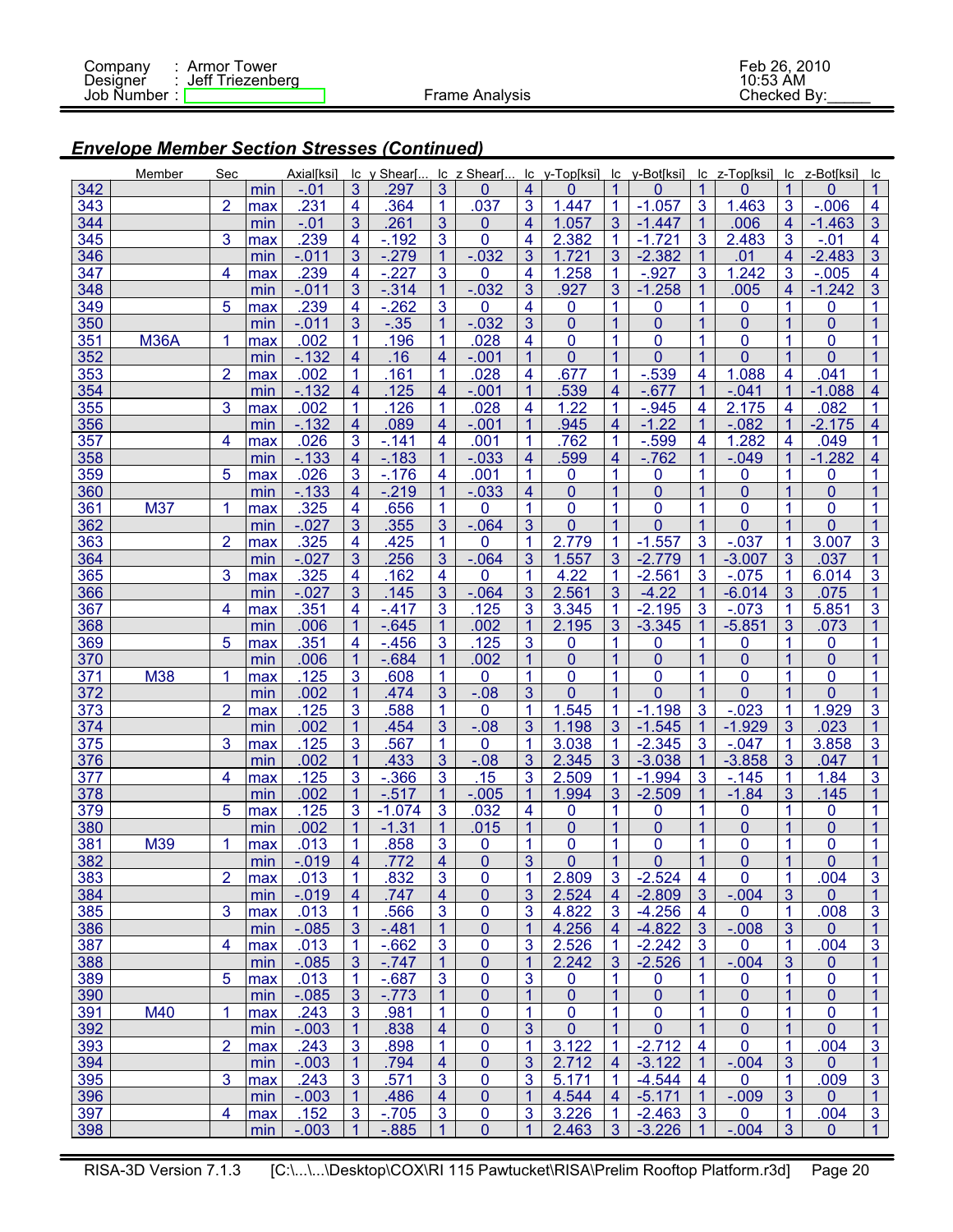| 399<br>3<br>3<br>3<br>5<br>.152<br>$-.779$<br>max<br>0<br>0<br>1<br>0<br>1<br>0<br>1<br>0<br>1.<br>$\mathbf{1}$<br>$\mathbf{1}$<br>1<br>400<br>$-.003$<br>1<br>$-1.064$<br>0<br>$\mathbf{0}$<br>0<br>1<br>0<br>$\mathbf{1}$<br>1<br>0<br>min<br>401<br>M41<br>1<br>1<br>1<br>0<br>0<br>$\mathbf{0}$<br>1<br>0<br>0<br>1<br>1<br>0<br>1<br>0<br>1<br>max<br>$\mathbf{1}$<br>402<br>$\overline{4}$<br>$\overline{0}$<br>$\overline{0}$<br>1<br>$\mathbf{0}$<br>1<br>$\Omega$<br>1<br>1<br>$\mathbf{1}$<br>$\overline{0}$<br>$\Omega$<br>$\Omega$<br>min<br>$\mathbf{1}$<br>1<br>$\overline{2}$<br>1<br>0<br>0<br>1<br>0<br>0<br>1<br>0<br>1<br>403<br>0<br>$\mathbf{0}$<br>$\mathbf{1}$<br>max<br>$\overline{1}$<br>$\overline{1}$<br>404<br>$\mathbf{0}$<br>$\overline{4}$<br>$\mathbf{0}$<br>$\overline{0}$<br>$\mathbf{1}$<br>$\overline{0}$<br>1<br>$\overline{0}$<br>1<br>$\Omega$<br>min<br>$\mathbf 1$<br>$\Omega$<br>3<br>1<br>$\mathbf{1}$<br>1<br>1<br>405<br>0<br>0<br>0<br>0<br>1<br>1<br>$\mathbf{1}$<br>0<br>0<br>0<br>max<br>$\mathbf{1}$<br>4<br>$\mathbf{0}$<br>0<br>$\mathbf 0$<br>$\mathbf{1}$<br>406<br>min<br>0<br>1<br>1<br>0<br>1<br>0<br>$\mathbf{0}$<br>1<br>$\mathbf{1}$<br>407<br>1<br>0<br>0<br>1<br>$\mathbf 0$<br>1<br>1<br>0<br>1<br>1<br>4<br>0<br>0<br>0<br>max<br>$\overline{1}$<br>$\boldsymbol{0}$<br>$\overline{0}$<br>$\mathbf{1}$<br>$\overline{0}$<br>$\overline{1}$<br>$\overline{0}$<br>$\overline{1}$<br>$\overline{1}$<br>408<br>0<br>4<br>$\overline{0}$<br>1<br>$\overline{0}$<br>min<br>5<br>0<br>$\mathbf{1}$<br>409<br>$\pmb{0}$<br>1<br>0<br>1<br>$\mathbf 0$<br>1<br>0<br>1<br>0<br>$\mathbf{1}$<br>1<br>$\mathbf{0}$<br>max<br>$\mathbf{1}$<br>$\mathbf{1}$<br>410<br>0<br>$\overline{4}$<br>$\mathbf{0}$<br>0<br>$\overline{0}$<br>1<br>0<br>1<br>0<br>$\mathbf{1}$<br>1<br>0<br>min<br>1<br>$\bf{0}$<br>1<br>411<br>M42<br>1<br>0<br>0<br>1<br>0<br>1<br>0<br>1<br>0<br>$\mathbf{0}$<br>1<br>1<br>max<br>$\mathbf{1}$<br>$\mathbf{1}$<br>412<br>$\mathbf{1}$<br>$\overline{0}$<br>$\overline{0}$<br>1<br>$\mathbf{0}$<br>1<br>$\overline{0}$<br>1<br>$\Omega$<br>1<br>$\overline{0}$<br>$\Omega$<br>min<br>1<br>$\mathbf{1}$<br>1<br>413<br>$\overline{2}$<br>0<br>0<br>1<br>0<br>0<br>1<br>0<br>1<br>1<br>0<br>$\mathbf{0}$<br>max<br>$\mathbf{1}$<br>$\overline{1}$<br>$\overline{1}$<br>414<br>$\mathbf{0}$<br>$\mathbf{0}$<br>$\overline{0}$<br>$\mathbf{1}$<br>$\overline{0}$<br>1<br>$\overline{0}$<br>1<br>$\Omega$<br>min<br>$\mathbf 1$<br>$\Omega$<br>415<br>3<br>1<br>$\mathbf{1}$<br>1<br>1<br>0<br>0<br>0<br>0<br>0<br>1<br>1<br>$\mathbf{1}$<br>0<br>0<br>max<br>$\mathbf{1}$<br>$\mathbf{1}$<br>$\mathbf{0}$<br>0<br>$\mathbf 0$<br>0<br>$\mathbf{1}$<br>416<br>min<br>0<br>$\mathbf{1}$<br>1<br>1<br>0<br>$\mathbf{0}$<br>1<br>$\mathbf{1}$<br>4<br>1<br>0<br>0<br>1<br>$\mathbf 0$<br>1<br>1<br>0<br>1<br>1<br>417<br>0<br>0<br>0<br>max<br>$\overline{1}$<br>$\mathbf{1}$<br>$\overline{0}$<br>$\overline{0}$<br>$\mathbf{1}$<br>$\overline{0}$<br>$\mathbf{1}$<br>$\overline{0}$<br>$\overline{1}$<br>$\overline{1}$<br>418<br>0<br>$\overline{0}$<br>1<br>$\overline{0}$<br>min<br>419<br>5<br>0<br>$\mathbf{1}$<br>$\pmb{0}$<br>1<br>0<br>1<br>0<br>1<br>0<br>0<br>$\mathbf{1}$<br>1<br>1<br>$\mathbf{0}$<br>max<br>420<br>$\mathbf{1}$<br>$\mathbf{1}$<br>$\overline{0}$<br>$\mathbf{0}$<br>0<br>1<br>$\overline{0}$<br>1<br>0<br>1<br>0<br>1<br>0<br>1<br>min<br>.002<br>656<br>$\mathbf 1$<br>.066<br>$\overline{3}$<br>0<br>421<br>M43<br>1<br>1<br>1<br>0<br>0<br>$\mathbf{0}$<br>1<br>1<br>1<br>max<br>422<br>371<br>$\overline{4}$<br>$-.002$<br>$\overline{4}$<br>$\mathbf{0}$<br>1<br>$\Omega$<br>1<br>$\Omega$<br>1<br>$\mathbf{1}$<br>$-.041$<br>$\overline{4}$<br>$\Omega$<br>min<br>2.779<br>$-1.636$<br>3<br>423<br>$\overline{2}$<br>.002<br>$\mathbf{1}$<br>.425<br>$\mathbf{1}$<br>.066<br>3<br>1<br>3.101<br>.081<br>$\overline{4}$<br>4<br>max<br>424<br>$-.041$<br>$\overline{4}$<br>.272<br>$\overline{4}$<br>$-.002$<br>1.636<br>$\overline{4}$<br>$-2.779$<br>$-.081$<br>$\overline{4}$<br>$-3.101$<br>3 <sup>5</sup><br>$\overline{4}$<br>$\blacktriangleleft$<br>min<br>425<br>3<br>3<br>.066<br>4.219<br>$-2.719$<br>6.201<br>162<br>.002<br>1<br>177<br>3<br>3<br>1.<br>$\overline{4}$<br>max<br>4<br>.155<br>$-.002$<br>2.719<br>$-4.219$<br>$-0.162$<br>$-6.201$<br>$\overline{3}$<br>426<br>$-.041$<br>4<br>$\mathbf{1}$<br>4<br>min<br>$\overline{4}$<br>$\overline{4}$<br>1<br>427<br>4<br>.003<br>$-0.447$<br>.003<br>3.345<br>$-2.349$<br>6.034<br>3<br>158<br>1<br>4<br>4<br>$\overline{4}$<br>4<br>1<br>max<br>428<br>$-0.129$<br>$-069$<br>$-0.645$<br>$\mathbf{1}$<br>$\mathbf{3}$<br>2.349<br>$-3.345$<br>1<br>$-0.158$<br>$-6.034$<br>3 <sup>5</sup><br>$\overline{4}$<br>4<br>$\overline{4}$<br>min<br>429<br>5<br>$-0.486$<br>$\overline{4}$<br>.003<br>4<br>$\mathbf{1}$<br>.003<br>1<br>0<br>0<br>1<br>0<br>1<br>$\mathbf 0$<br>1.<br>max<br>$\overline{3}$<br>430<br>$-0.129$<br>$-.069$<br>$-0.684$<br>$\mathbf{1}$<br>$\mathbf{0}$<br>1<br>1<br>4<br>0<br>0<br>1<br>$\mathbf{0}$<br>1<br>min<br>.078<br>$\overline{3}$<br>0<br>431<br>M44<br>1<br>.003<br>4<br>.608<br>1<br>1<br>0<br>$\mathbf{0}$<br>1<br>0<br>1<br>1<br>max<br>432<br>$-0.129$<br>3<br>521<br>$\overline{4}$<br>$-.002$<br>$\Omega$<br>1<br>$\Omega$<br>1<br>$\Omega$<br>$\overline{1}$<br>$\mathbf{1}$<br>$\mathbf{1}$<br>$\Omega$<br>min<br>1.545<br>$-1.322$<br>1.868<br>3<br>433<br>$\overline{2}$<br>$\mathbf{1}$<br>.078<br>3<br>1<br>$\overline{4}$<br>04<br>.003<br>4<br>.588<br>$\mathbf{1}$<br>max<br>3<br>1.322<br>$-1.545$<br>$-1.868$<br>$\mathbf{3}$<br>434<br>$-0.129$<br>.501<br>$\overline{4}$<br>$-.002$<br>$\overline{4}$<br>$\mathbf{1}$<br>$\mathbf{1}$<br>$-.04$<br>$\overline{1}$<br>min<br>3<br>3.038<br>$-2.592$<br>3.737<br>3<br>435<br>.003<br>4<br>.567<br>$\mathbf{1}$<br>.078<br>3<br>.08<br>1.<br>4<br>1.<br>max<br>3<br>$-.002$<br>2.592<br>$-3.038$<br>$-3.737$<br>$\overline{3}$<br>436<br>$-0.129$<br>.481<br>$\overline{4}$<br>$\mathbf{1}$<br>1<br>$-.08$<br>1<br>min<br>4<br>437<br>4<br>$-.403$<br>2.508<br>$-2.212$<br>1.594<br>3<br>107<br>.003<br>4<br>4<br>0<br>1<br>$\overline{4}$<br>1<br>1<br>max<br>3<br>$\overline{1}$<br>$-0.156$<br>$\overline{3}$<br>$\overline{1}$<br>438<br>$-.517$<br>2.212<br>$-2.508$<br>$-.107$<br>$\overline{1}$<br>$-1.594$<br>3 <sup>5</sup><br>$-.13$<br>$\overline{4}$<br>min<br>$\overline{4}$<br>1 <sup>1</sup><br>$\mathbf{1}$<br>$\mathbf{1}$<br>439<br>5<br>$\overline{4}$<br>$-1.195$<br>.009<br>$\mathbf{1}$<br>$\mathbf{0}$<br>$\mathbf{1}$<br>.003<br>$\mathbf{0}$<br>$\overline{0}$<br>0<br>max<br>$-13$<br>3<br>$-1.317$<br>3<br>$\mathbf{1}$<br>$\mathbf{1}$<br>$\mathbf{1}$<br>$\mathbf{1}$<br>440<br>$-.018$<br>$\overline{4}$<br>$\mathbf{0}$<br>0<br>0<br>0<br>min<br>441<br>M45<br>1<br>.04<br>4<br>.773<br>$\overline{4}$<br>1<br>$\mathbf 0$<br>1<br>1<br>$\mathbf{0}$<br>1<br>0<br>1.<br>0<br>0<br>max<br>$\overline{3}$<br>$\overline{1}$<br>442<br>3<br>$\mathbf{1}$<br>$\overline{0}$<br>1<br>$\mathbf 1$<br>.006<br>$\mathbf{1}$<br>.687<br>$\overline{0}$<br>$\mathbf{0}$<br>0<br>$\Omega$<br>min<br>2.525<br>$-2.241$<br>1<br>443<br>2<br>4<br>$\overline{\mathbf{4}}$<br>$\mathbf 0$<br>1<br>4<br>3<br>0<br>$\overline{3}$<br>.04<br>.747<br>.005<br>max<br>$\mathbf{3}$<br>$\overline{3}$<br>3<br>3<br>444<br>$\mathbf{1}$<br>$\overline{0}$<br>2.241<br>$-2.525$<br>$\overline{4}$<br>$-.005$<br>$\mathbf{1}$<br>.006<br>.661<br>$\overline{0}$<br>min<br>3<br>$-4.256$<br>3<br>445<br>3<br>104<br>$-0.481$<br>4<br>0<br>1.<br>4.824<br>3<br>1<br>.009<br>1<br>$\mathbf{0}$<br>max<br>$\overline{3}$<br>$\mathbf{1}$<br>$\overline{0}$<br>$\overline{3}$<br>$-4.824$<br>3<br>$-.009$<br>3<br>$\mathbf{1}$<br>446<br>.006<br>$-0.566$<br>4.256<br>min<br>1<br>$\overline{0}$<br>3<br>$\overline{3}$<br>447<br>.104<br>3<br>$-.747$<br>1<br>0<br>2.81<br>3<br>$-2.526$<br>1<br>.005<br>4<br>1<br>$\mathbf{0}$<br>max<br>$\overline{3}$<br>$\overline{1}$<br>448<br>$\mathbf{1}$<br>0<br>$\mathbf{1}$<br>2.526<br>3<br>$-.005$<br>3<br>.006<br>$-.833$<br>$\mathbf 1$<br>$-2.81$<br>min<br>0<br>449<br>5<br>3<br>$\mathbf{1}$<br>3<br>$\mathbf{1}$<br>.104<br>$-.773$<br>0<br>$\bf{0}$<br>1.<br>0<br>1<br>0<br>1<br>$\mathbf{0}$<br>max<br>3<br>$\mathbf{1}$<br>450<br>1<br>1<br>1<br>$\mathbf{1}$<br>.006<br>$-.858$<br>0<br>$\mathbf{0}$<br>0<br>0<br>1<br>min<br>0<br>1<br>1<br>1<br>1<br>451<br>M46<br>1<br>$\mathbf{0}$<br>.981<br>$\bf{0}$<br>$\mathbf 0$<br>1<br>1<br>0<br>1<br>$\mathbf 0$<br>0<br>max<br>3<br>$\mathbf{1}$<br>452<br>3<br>.751<br>3<br>1<br>$\Omega$<br>1<br>$\overline{1}$<br>$-0.246$<br>0<br>$\overline{0}$<br>0<br>$\Omega$<br>min<br>3.122<br>$-2.424$<br>$\mathbf 0$<br>1<br>453<br>2<br>$\mathbf{0}$<br>$\mathbf{1}$<br>$\mathbf{1}$<br>$\mathbf 0$<br>$\mathbf{1}$<br>1<br>3<br>$\overline{3}$<br>.898<br>.005<br>max<br>$\mathbf{3}$<br>$\overline{3}$<br>3<br>454<br>$-.246$<br>3<br>$\overline{0}$<br>3<br>2.424<br>$-3.122$<br>$\mathbf{1}$<br>$-.005$<br>$\mathbf{1}$<br>.708<br>$\overline{0}$<br>min<br>$\mathbf{1}$<br>3 <sup>7</sup><br>455<br>3<br>1<br>.497<br>0<br>$\mathbf{1}$<br>$\mathbf 1$<br>$-4.54$<br>4<br>$\mathbf{1}$<br>.009<br>0<br>5.17<br>$\mathbf{0}$<br>max | Member | Sec | Axial[ksi] | Ic y Shear[ |  |  |  | lc z Shear[ lc y-Top[ksi] lc y-Bot[ksi] lc z-Top[ksi] lc z-Bot[ksi] |  | c |
|---------------------------------------------------------------------------------------------------------------------------------------------------------------------------------------------------------------------------------------------------------------------------------------------------------------------------------------------------------------------------------------------------------------------------------------------------------------------------------------------------------------------------------------------------------------------------------------------------------------------------------------------------------------------------------------------------------------------------------------------------------------------------------------------------------------------------------------------------------------------------------------------------------------------------------------------------------------------------------------------------------------------------------------------------------------------------------------------------------------------------------------------------------------------------------------------------------------------------------------------------------------------------------------------------------------------------------------------------------------------------------------------------------------------------------------------------------------------------------------------------------------------------------------------------------------------------------------------------------------------------------------------------------------------------------------------------------------------------------------------------------------------------------------------------------------------------------------------------------------------------------------------------------------------------------------------------------------------------------------------------------------------------------------------------------------------------------------------------------------------------------------------------------------------------------------------------------------------------------------------------------------------------------------------------------------------------------------------------------------------------------------------------------------------------------------------------------------------------------------------------------------------------------------------------------------------------------------------------------------------------------------------------------------------------------------------------------------------------------------------------------------------------------------------------------------------------------------------------------------------------------------------------------------------------------------------------------------------------------------------------------------------------------------------------------------------------------------------------------------------------------------------------------------------------------------------------------------------------------------------------------------------------------------------------------------------------------------------------------------------------------------------------------------------------------------------------------------------------------------------------------------------------------------------------------------------------------------------------------------------------------------------------------------------------------------------------------------------------------------------------------------------------------------------------------------------------------------------------------------------------------------------------------------------------------------------------------------------------------------------------------------------------------------------------------------------------------------------------------------------------------------------------------------------------------------------------------------------------------------------------------------------------------------------------------------------------------------------------------------------------------------------------------------------------------------------------------------------------------------------------------------------------------------------------------------------------------------------------------------------------------------------------------------------------------------------------------------------------------------------------------------------------------------------------------------------------------------------------------------------------------------------------------------------------------------------------------------------------------------------------------------------------------------------------------------------------------------------------------------------------------------------------------------------------------------------------------------------------------------------------------------------------------------------------------------------------------------------------------------------------------------------------------------------------------------------------------------------------------------------------------------------------------------------------------------------------------------------------------------------------------------------------------------------------------------------------------------------------------------------------------------------------------------------------------------------------------------------------------------------------------------------------------------------------------------------------------------------------------------------------------------------------------------------------------------------------------------------------------------------------------------------------------------------------------------------------------------------------------------------------------------------------------------------------------------------------------------------------------------------------------------------------------------------------------------------------------------------------------------------------------------------------------------------------------------------------------------------------------------------------------------------------------------------------------------------------------------------------------------------------------------------------------------------------------------------------------------------------------------------------------------------------------------------------------------------------------------------------------------------------------------------------------------------------------------------------------------------------------------------------------------------------------------------------------------------------------------------------------------------------------------------------------------------------------------------------------------------------------------------------------------------------------------------------------------------------------------------------------------------------------------------------------------------------------------------------------------------------------------------------------------------------------------------------------------------------------------------------------------------------------------------------------------------------------------------------------------------------------------------------------------------------------------------------------------------------------------------------------------------------------------------------------------------------------------------------------------------------------------------------------------------------------------------------------------------------------------------------------------------------------------------------------------------------------------------------------------------------------------------------------------------------------------------------------------------------------------------------------------------------------------------------------------------------------------------------------------------------------------------------------------------------------------------------------------------------------------------------------------------------------------------------------------------------------------------------------------------------------------------------------------------------------------------------------------------------------------------------------------------------------------------------------------------------------------------------------------------------------------------------------------------------------------------------------------------------------------------------------------------------------------------------------------------------------------------------|--------|-----|------------|-------------|--|--|--|---------------------------------------------------------------------|--|---|
|                                                                                                                                                                                                                                                                                                                                                                                                                                                                                                                                                                                                                                                                                                                                                                                                                                                                                                                                                                                                                                                                                                                                                                                                                                                                                                                                                                                                                                                                                                                                                                                                                                                                                                                                                                                                                                                                                                                                                                                                                                                                                                                                                                                                                                                                                                                                                                                                                                                                                                                                                                                                                                                                                                                                                                                                                                                                                                                                                                                                                                                                                                                                                                                                                                                                                                                                                                                                                                                                                                                                                                                                                                                                                                                                                                                                                                                                                                                                                                                                                                                                                                                                                                                                                                                                                                                                                                                                                                                                                                                                                                                                                                                                                                                                                                                                                                                                                                                                                                                                                                                                                                                                                                                                                                                                                                                                                                                                                                                                                                                                                                                                                                                                                                                                                                                                                                                                                                                                                                                                                                                                                                                                                                                                                                                                                                                                                                                                                                                                                                                                                                                                                                                                                                                                                                                                                                                                                                                                                                                                                                                                                                                                                                                                                                                                                                                                                                                                                                                                                                                                                                                                                                                                                                                                                                                                                                                                                                                                                                                                                                                                                                                                                                                                                                                                                                                                                                                                                                                                                                                                                                                                                                                                                                                                                                                                                                                                                                                                                                                                                                                                                                                                                                                                                                                                                                                           |        |     |            |             |  |  |  |                                                                     |  |   |
|                                                                                                                                                                                                                                                                                                                                                                                                                                                                                                                                                                                                                                                                                                                                                                                                                                                                                                                                                                                                                                                                                                                                                                                                                                                                                                                                                                                                                                                                                                                                                                                                                                                                                                                                                                                                                                                                                                                                                                                                                                                                                                                                                                                                                                                                                                                                                                                                                                                                                                                                                                                                                                                                                                                                                                                                                                                                                                                                                                                                                                                                                                                                                                                                                                                                                                                                                                                                                                                                                                                                                                                                                                                                                                                                                                                                                                                                                                                                                                                                                                                                                                                                                                                                                                                                                                                                                                                                                                                                                                                                                                                                                                                                                                                                                                                                                                                                                                                                                                                                                                                                                                                                                                                                                                                                                                                                                                                                                                                                                                                                                                                                                                                                                                                                                                                                                                                                                                                                                                                                                                                                                                                                                                                                                                                                                                                                                                                                                                                                                                                                                                                                                                                                                                                                                                                                                                                                                                                                                                                                                                                                                                                                                                                                                                                                                                                                                                                                                                                                                                                                                                                                                                                                                                                                                                                                                                                                                                                                                                                                                                                                                                                                                                                                                                                                                                                                                                                                                                                                                                                                                                                                                                                                                                                                                                                                                                                                                                                                                                                                                                                                                                                                                                                                                                                                                                                           |        |     |            |             |  |  |  |                                                                     |  |   |
|                                                                                                                                                                                                                                                                                                                                                                                                                                                                                                                                                                                                                                                                                                                                                                                                                                                                                                                                                                                                                                                                                                                                                                                                                                                                                                                                                                                                                                                                                                                                                                                                                                                                                                                                                                                                                                                                                                                                                                                                                                                                                                                                                                                                                                                                                                                                                                                                                                                                                                                                                                                                                                                                                                                                                                                                                                                                                                                                                                                                                                                                                                                                                                                                                                                                                                                                                                                                                                                                                                                                                                                                                                                                                                                                                                                                                                                                                                                                                                                                                                                                                                                                                                                                                                                                                                                                                                                                                                                                                                                                                                                                                                                                                                                                                                                                                                                                                                                                                                                                                                                                                                                                                                                                                                                                                                                                                                                                                                                                                                                                                                                                                                                                                                                                                                                                                                                                                                                                                                                                                                                                                                                                                                                                                                                                                                                                                                                                                                                                                                                                                                                                                                                                                                                                                                                                                                                                                                                                                                                                                                                                                                                                                                                                                                                                                                                                                                                                                                                                                                                                                                                                                                                                                                                                                                                                                                                                                                                                                                                                                                                                                                                                                                                                                                                                                                                                                                                                                                                                                                                                                                                                                                                                                                                                                                                                                                                                                                                                                                                                                                                                                                                                                                                                                                                                                                                           |        |     |            |             |  |  |  |                                                                     |  |   |
|                                                                                                                                                                                                                                                                                                                                                                                                                                                                                                                                                                                                                                                                                                                                                                                                                                                                                                                                                                                                                                                                                                                                                                                                                                                                                                                                                                                                                                                                                                                                                                                                                                                                                                                                                                                                                                                                                                                                                                                                                                                                                                                                                                                                                                                                                                                                                                                                                                                                                                                                                                                                                                                                                                                                                                                                                                                                                                                                                                                                                                                                                                                                                                                                                                                                                                                                                                                                                                                                                                                                                                                                                                                                                                                                                                                                                                                                                                                                                                                                                                                                                                                                                                                                                                                                                                                                                                                                                                                                                                                                                                                                                                                                                                                                                                                                                                                                                                                                                                                                                                                                                                                                                                                                                                                                                                                                                                                                                                                                                                                                                                                                                                                                                                                                                                                                                                                                                                                                                                                                                                                                                                                                                                                                                                                                                                                                                                                                                                                                                                                                                                                                                                                                                                                                                                                                                                                                                                                                                                                                                                                                                                                                                                                                                                                                                                                                                                                                                                                                                                                                                                                                                                                                                                                                                                                                                                                                                                                                                                                                                                                                                                                                                                                                                                                                                                                                                                                                                                                                                                                                                                                                                                                                                                                                                                                                                                                                                                                                                                                                                                                                                                                                                                                                                                                                                                                           |        |     |            |             |  |  |  |                                                                     |  |   |
|                                                                                                                                                                                                                                                                                                                                                                                                                                                                                                                                                                                                                                                                                                                                                                                                                                                                                                                                                                                                                                                                                                                                                                                                                                                                                                                                                                                                                                                                                                                                                                                                                                                                                                                                                                                                                                                                                                                                                                                                                                                                                                                                                                                                                                                                                                                                                                                                                                                                                                                                                                                                                                                                                                                                                                                                                                                                                                                                                                                                                                                                                                                                                                                                                                                                                                                                                                                                                                                                                                                                                                                                                                                                                                                                                                                                                                                                                                                                                                                                                                                                                                                                                                                                                                                                                                                                                                                                                                                                                                                                                                                                                                                                                                                                                                                                                                                                                                                                                                                                                                                                                                                                                                                                                                                                                                                                                                                                                                                                                                                                                                                                                                                                                                                                                                                                                                                                                                                                                                                                                                                                                                                                                                                                                                                                                                                                                                                                                                                                                                                                                                                                                                                                                                                                                                                                                                                                                                                                                                                                                                                                                                                                                                                                                                                                                                                                                                                                                                                                                                                                                                                                                                                                                                                                                                                                                                                                                                                                                                                                                                                                                                                                                                                                                                                                                                                                                                                                                                                                                                                                                                                                                                                                                                                                                                                                                                                                                                                                                                                                                                                                                                                                                                                                                                                                                                                           |        |     |            |             |  |  |  |                                                                     |  |   |
|                                                                                                                                                                                                                                                                                                                                                                                                                                                                                                                                                                                                                                                                                                                                                                                                                                                                                                                                                                                                                                                                                                                                                                                                                                                                                                                                                                                                                                                                                                                                                                                                                                                                                                                                                                                                                                                                                                                                                                                                                                                                                                                                                                                                                                                                                                                                                                                                                                                                                                                                                                                                                                                                                                                                                                                                                                                                                                                                                                                                                                                                                                                                                                                                                                                                                                                                                                                                                                                                                                                                                                                                                                                                                                                                                                                                                                                                                                                                                                                                                                                                                                                                                                                                                                                                                                                                                                                                                                                                                                                                                                                                                                                                                                                                                                                                                                                                                                                                                                                                                                                                                                                                                                                                                                                                                                                                                                                                                                                                                                                                                                                                                                                                                                                                                                                                                                                                                                                                                                                                                                                                                                                                                                                                                                                                                                                                                                                                                                                                                                                                                                                                                                                                                                                                                                                                                                                                                                                                                                                                                                                                                                                                                                                                                                                                                                                                                                                                                                                                                                                                                                                                                                                                                                                                                                                                                                                                                                                                                                                                                                                                                                                                                                                                                                                                                                                                                                                                                                                                                                                                                                                                                                                                                                                                                                                                                                                                                                                                                                                                                                                                                                                                                                                                                                                                                                                           |        |     |            |             |  |  |  |                                                                     |  |   |
|                                                                                                                                                                                                                                                                                                                                                                                                                                                                                                                                                                                                                                                                                                                                                                                                                                                                                                                                                                                                                                                                                                                                                                                                                                                                                                                                                                                                                                                                                                                                                                                                                                                                                                                                                                                                                                                                                                                                                                                                                                                                                                                                                                                                                                                                                                                                                                                                                                                                                                                                                                                                                                                                                                                                                                                                                                                                                                                                                                                                                                                                                                                                                                                                                                                                                                                                                                                                                                                                                                                                                                                                                                                                                                                                                                                                                                                                                                                                                                                                                                                                                                                                                                                                                                                                                                                                                                                                                                                                                                                                                                                                                                                                                                                                                                                                                                                                                                                                                                                                                                                                                                                                                                                                                                                                                                                                                                                                                                                                                                                                                                                                                                                                                                                                                                                                                                                                                                                                                                                                                                                                                                                                                                                                                                                                                                                                                                                                                                                                                                                                                                                                                                                                                                                                                                                                                                                                                                                                                                                                                                                                                                                                                                                                                                                                                                                                                                                                                                                                                                                                                                                                                                                                                                                                                                                                                                                                                                                                                                                                                                                                                                                                                                                                                                                                                                                                                                                                                                                                                                                                                                                                                                                                                                                                                                                                                                                                                                                                                                                                                                                                                                                                                                                                                                                                                                                           |        |     |            |             |  |  |  |                                                                     |  |   |
|                                                                                                                                                                                                                                                                                                                                                                                                                                                                                                                                                                                                                                                                                                                                                                                                                                                                                                                                                                                                                                                                                                                                                                                                                                                                                                                                                                                                                                                                                                                                                                                                                                                                                                                                                                                                                                                                                                                                                                                                                                                                                                                                                                                                                                                                                                                                                                                                                                                                                                                                                                                                                                                                                                                                                                                                                                                                                                                                                                                                                                                                                                                                                                                                                                                                                                                                                                                                                                                                                                                                                                                                                                                                                                                                                                                                                                                                                                                                                                                                                                                                                                                                                                                                                                                                                                                                                                                                                                                                                                                                                                                                                                                                                                                                                                                                                                                                                                                                                                                                                                                                                                                                                                                                                                                                                                                                                                                                                                                                                                                                                                                                                                                                                                                                                                                                                                                                                                                                                                                                                                                                                                                                                                                                                                                                                                                                                                                                                                                                                                                                                                                                                                                                                                                                                                                                                                                                                                                                                                                                                                                                                                                                                                                                                                                                                                                                                                                                                                                                                                                                                                                                                                                                                                                                                                                                                                                                                                                                                                                                                                                                                                                                                                                                                                                                                                                                                                                                                                                                                                                                                                                                                                                                                                                                                                                                                                                                                                                                                                                                                                                                                                                                                                                                                                                                                                                           |        |     |            |             |  |  |  |                                                                     |  |   |
|                                                                                                                                                                                                                                                                                                                                                                                                                                                                                                                                                                                                                                                                                                                                                                                                                                                                                                                                                                                                                                                                                                                                                                                                                                                                                                                                                                                                                                                                                                                                                                                                                                                                                                                                                                                                                                                                                                                                                                                                                                                                                                                                                                                                                                                                                                                                                                                                                                                                                                                                                                                                                                                                                                                                                                                                                                                                                                                                                                                                                                                                                                                                                                                                                                                                                                                                                                                                                                                                                                                                                                                                                                                                                                                                                                                                                                                                                                                                                                                                                                                                                                                                                                                                                                                                                                                                                                                                                                                                                                                                                                                                                                                                                                                                                                                                                                                                                                                                                                                                                                                                                                                                                                                                                                                                                                                                                                                                                                                                                                                                                                                                                                                                                                                                                                                                                                                                                                                                                                                                                                                                                                                                                                                                                                                                                                                                                                                                                                                                                                                                                                                                                                                                                                                                                                                                                                                                                                                                                                                                                                                                                                                                                                                                                                                                                                                                                                                                                                                                                                                                                                                                                                                                                                                                                                                                                                                                                                                                                                                                                                                                                                                                                                                                                                                                                                                                                                                                                                                                                                                                                                                                                                                                                                                                                                                                                                                                                                                                                                                                                                                                                                                                                                                                                                                                                                                           |        |     |            |             |  |  |  |                                                                     |  |   |
|                                                                                                                                                                                                                                                                                                                                                                                                                                                                                                                                                                                                                                                                                                                                                                                                                                                                                                                                                                                                                                                                                                                                                                                                                                                                                                                                                                                                                                                                                                                                                                                                                                                                                                                                                                                                                                                                                                                                                                                                                                                                                                                                                                                                                                                                                                                                                                                                                                                                                                                                                                                                                                                                                                                                                                                                                                                                                                                                                                                                                                                                                                                                                                                                                                                                                                                                                                                                                                                                                                                                                                                                                                                                                                                                                                                                                                                                                                                                                                                                                                                                                                                                                                                                                                                                                                                                                                                                                                                                                                                                                                                                                                                                                                                                                                                                                                                                                                                                                                                                                                                                                                                                                                                                                                                                                                                                                                                                                                                                                                                                                                                                                                                                                                                                                                                                                                                                                                                                                                                                                                                                                                                                                                                                                                                                                                                                                                                                                                                                                                                                                                                                                                                                                                                                                                                                                                                                                                                                                                                                                                                                                                                                                                                                                                                                                                                                                                                                                                                                                                                                                                                                                                                                                                                                                                                                                                                                                                                                                                                                                                                                                                                                                                                                                                                                                                                                                                                                                                                                                                                                                                                                                                                                                                                                                                                                                                                                                                                                                                                                                                                                                                                                                                                                                                                                                                                           |        |     |            |             |  |  |  |                                                                     |  |   |
|                                                                                                                                                                                                                                                                                                                                                                                                                                                                                                                                                                                                                                                                                                                                                                                                                                                                                                                                                                                                                                                                                                                                                                                                                                                                                                                                                                                                                                                                                                                                                                                                                                                                                                                                                                                                                                                                                                                                                                                                                                                                                                                                                                                                                                                                                                                                                                                                                                                                                                                                                                                                                                                                                                                                                                                                                                                                                                                                                                                                                                                                                                                                                                                                                                                                                                                                                                                                                                                                                                                                                                                                                                                                                                                                                                                                                                                                                                                                                                                                                                                                                                                                                                                                                                                                                                                                                                                                                                                                                                                                                                                                                                                                                                                                                                                                                                                                                                                                                                                                                                                                                                                                                                                                                                                                                                                                                                                                                                                                                                                                                                                                                                                                                                                                                                                                                                                                                                                                                                                                                                                                                                                                                                                                                                                                                                                                                                                                                                                                                                                                                                                                                                                                                                                                                                                                                                                                                                                                                                                                                                                                                                                                                                                                                                                                                                                                                                                                                                                                                                                                                                                                                                                                                                                                                                                                                                                                                                                                                                                                                                                                                                                                                                                                                                                                                                                                                                                                                                                                                                                                                                                                                                                                                                                                                                                                                                                                                                                                                                                                                                                                                                                                                                                                                                                                                                                           |        |     |            |             |  |  |  |                                                                     |  |   |
|                                                                                                                                                                                                                                                                                                                                                                                                                                                                                                                                                                                                                                                                                                                                                                                                                                                                                                                                                                                                                                                                                                                                                                                                                                                                                                                                                                                                                                                                                                                                                                                                                                                                                                                                                                                                                                                                                                                                                                                                                                                                                                                                                                                                                                                                                                                                                                                                                                                                                                                                                                                                                                                                                                                                                                                                                                                                                                                                                                                                                                                                                                                                                                                                                                                                                                                                                                                                                                                                                                                                                                                                                                                                                                                                                                                                                                                                                                                                                                                                                                                                                                                                                                                                                                                                                                                                                                                                                                                                                                                                                                                                                                                                                                                                                                                                                                                                                                                                                                                                                                                                                                                                                                                                                                                                                                                                                                                                                                                                                                                                                                                                                                                                                                                                                                                                                                                                                                                                                                                                                                                                                                                                                                                                                                                                                                                                                                                                                                                                                                                                                                                                                                                                                                                                                                                                                                                                                                                                                                                                                                                                                                                                                                                                                                                                                                                                                                                                                                                                                                                                                                                                                                                                                                                                                                                                                                                                                                                                                                                                                                                                                                                                                                                                                                                                                                                                                                                                                                                                                                                                                                                                                                                                                                                                                                                                                                                                                                                                                                                                                                                                                                                                                                                                                                                                                                                           |        |     |            |             |  |  |  |                                                                     |  |   |
|                                                                                                                                                                                                                                                                                                                                                                                                                                                                                                                                                                                                                                                                                                                                                                                                                                                                                                                                                                                                                                                                                                                                                                                                                                                                                                                                                                                                                                                                                                                                                                                                                                                                                                                                                                                                                                                                                                                                                                                                                                                                                                                                                                                                                                                                                                                                                                                                                                                                                                                                                                                                                                                                                                                                                                                                                                                                                                                                                                                                                                                                                                                                                                                                                                                                                                                                                                                                                                                                                                                                                                                                                                                                                                                                                                                                                                                                                                                                                                                                                                                                                                                                                                                                                                                                                                                                                                                                                                                                                                                                                                                                                                                                                                                                                                                                                                                                                                                                                                                                                                                                                                                                                                                                                                                                                                                                                                                                                                                                                                                                                                                                                                                                                                                                                                                                                                                                                                                                                                                                                                                                                                                                                                                                                                                                                                                                                                                                                                                                                                                                                                                                                                                                                                                                                                                                                                                                                                                                                                                                                                                                                                                                                                                                                                                                                                                                                                                                                                                                                                                                                                                                                                                                                                                                                                                                                                                                                                                                                                                                                                                                                                                                                                                                                                                                                                                                                                                                                                                                                                                                                                                                                                                                                                                                                                                                                                                                                                                                                                                                                                                                                                                                                                                                                                                                                                                           |        |     |            |             |  |  |  |                                                                     |  |   |
|                                                                                                                                                                                                                                                                                                                                                                                                                                                                                                                                                                                                                                                                                                                                                                                                                                                                                                                                                                                                                                                                                                                                                                                                                                                                                                                                                                                                                                                                                                                                                                                                                                                                                                                                                                                                                                                                                                                                                                                                                                                                                                                                                                                                                                                                                                                                                                                                                                                                                                                                                                                                                                                                                                                                                                                                                                                                                                                                                                                                                                                                                                                                                                                                                                                                                                                                                                                                                                                                                                                                                                                                                                                                                                                                                                                                                                                                                                                                                                                                                                                                                                                                                                                                                                                                                                                                                                                                                                                                                                                                                                                                                                                                                                                                                                                                                                                                                                                                                                                                                                                                                                                                                                                                                                                                                                                                                                                                                                                                                                                                                                                                                                                                                                                                                                                                                                                                                                                                                                                                                                                                                                                                                                                                                                                                                                                                                                                                                                                                                                                                                                                                                                                                                                                                                                                                                                                                                                                                                                                                                                                                                                                                                                                                                                                                                                                                                                                                                                                                                                                                                                                                                                                                                                                                                                                                                                                                                                                                                                                                                                                                                                                                                                                                                                                                                                                                                                                                                                                                                                                                                                                                                                                                                                                                                                                                                                                                                                                                                                                                                                                                                                                                                                                                                                                                                                                           |        |     |            |             |  |  |  |                                                                     |  |   |
|                                                                                                                                                                                                                                                                                                                                                                                                                                                                                                                                                                                                                                                                                                                                                                                                                                                                                                                                                                                                                                                                                                                                                                                                                                                                                                                                                                                                                                                                                                                                                                                                                                                                                                                                                                                                                                                                                                                                                                                                                                                                                                                                                                                                                                                                                                                                                                                                                                                                                                                                                                                                                                                                                                                                                                                                                                                                                                                                                                                                                                                                                                                                                                                                                                                                                                                                                                                                                                                                                                                                                                                                                                                                                                                                                                                                                                                                                                                                                                                                                                                                                                                                                                                                                                                                                                                                                                                                                                                                                                                                                                                                                                                                                                                                                                                                                                                                                                                                                                                                                                                                                                                                                                                                                                                                                                                                                                                                                                                                                                                                                                                                                                                                                                                                                                                                                                                                                                                                                                                                                                                                                                                                                                                                                                                                                                                                                                                                                                                                                                                                                                                                                                                                                                                                                                                                                                                                                                                                                                                                                                                                                                                                                                                                                                                                                                                                                                                                                                                                                                                                                                                                                                                                                                                                                                                                                                                                                                                                                                                                                                                                                                                                                                                                                                                                                                                                                                                                                                                                                                                                                                                                                                                                                                                                                                                                                                                                                                                                                                                                                                                                                                                                                                                                                                                                                                                           |        |     |            |             |  |  |  |                                                                     |  |   |
|                                                                                                                                                                                                                                                                                                                                                                                                                                                                                                                                                                                                                                                                                                                                                                                                                                                                                                                                                                                                                                                                                                                                                                                                                                                                                                                                                                                                                                                                                                                                                                                                                                                                                                                                                                                                                                                                                                                                                                                                                                                                                                                                                                                                                                                                                                                                                                                                                                                                                                                                                                                                                                                                                                                                                                                                                                                                                                                                                                                                                                                                                                                                                                                                                                                                                                                                                                                                                                                                                                                                                                                                                                                                                                                                                                                                                                                                                                                                                                                                                                                                                                                                                                                                                                                                                                                                                                                                                                                                                                                                                                                                                                                                                                                                                                                                                                                                                                                                                                                                                                                                                                                                                                                                                                                                                                                                                                                                                                                                                                                                                                                                                                                                                                                                                                                                                                                                                                                                                                                                                                                                                                                                                                                                                                                                                                                                                                                                                                                                                                                                                                                                                                                                                                                                                                                                                                                                                                                                                                                                                                                                                                                                                                                                                                                                                                                                                                                                                                                                                                                                                                                                                                                                                                                                                                                                                                                                                                                                                                                                                                                                                                                                                                                                                                                                                                                                                                                                                                                                                                                                                                                                                                                                                                                                                                                                                                                                                                                                                                                                                                                                                                                                                                                                                                                                                                                           |        |     |            |             |  |  |  |                                                                     |  |   |
|                                                                                                                                                                                                                                                                                                                                                                                                                                                                                                                                                                                                                                                                                                                                                                                                                                                                                                                                                                                                                                                                                                                                                                                                                                                                                                                                                                                                                                                                                                                                                                                                                                                                                                                                                                                                                                                                                                                                                                                                                                                                                                                                                                                                                                                                                                                                                                                                                                                                                                                                                                                                                                                                                                                                                                                                                                                                                                                                                                                                                                                                                                                                                                                                                                                                                                                                                                                                                                                                                                                                                                                                                                                                                                                                                                                                                                                                                                                                                                                                                                                                                                                                                                                                                                                                                                                                                                                                                                                                                                                                                                                                                                                                                                                                                                                                                                                                                                                                                                                                                                                                                                                                                                                                                                                                                                                                                                                                                                                                                                                                                                                                                                                                                                                                                                                                                                                                                                                                                                                                                                                                                                                                                                                                                                                                                                                                                                                                                                                                                                                                                                                                                                                                                                                                                                                                                                                                                                                                                                                                                                                                                                                                                                                                                                                                                                                                                                                                                                                                                                                                                                                                                                                                                                                                                                                                                                                                                                                                                                                                                                                                                                                                                                                                                                                                                                                                                                                                                                                                                                                                                                                                                                                                                                                                                                                                                                                                                                                                                                                                                                                                                                                                                                                                                                                                                                                           |        |     |            |             |  |  |  |                                                                     |  |   |
|                                                                                                                                                                                                                                                                                                                                                                                                                                                                                                                                                                                                                                                                                                                                                                                                                                                                                                                                                                                                                                                                                                                                                                                                                                                                                                                                                                                                                                                                                                                                                                                                                                                                                                                                                                                                                                                                                                                                                                                                                                                                                                                                                                                                                                                                                                                                                                                                                                                                                                                                                                                                                                                                                                                                                                                                                                                                                                                                                                                                                                                                                                                                                                                                                                                                                                                                                                                                                                                                                                                                                                                                                                                                                                                                                                                                                                                                                                                                                                                                                                                                                                                                                                                                                                                                                                                                                                                                                                                                                                                                                                                                                                                                                                                                                                                                                                                                                                                                                                                                                                                                                                                                                                                                                                                                                                                                                                                                                                                                                                                                                                                                                                                                                                                                                                                                                                                                                                                                                                                                                                                                                                                                                                                                                                                                                                                                                                                                                                                                                                                                                                                                                                                                                                                                                                                                                                                                                                                                                                                                                                                                                                                                                                                                                                                                                                                                                                                                                                                                                                                                                                                                                                                                                                                                                                                                                                                                                                                                                                                                                                                                                                                                                                                                                                                                                                                                                                                                                                                                                                                                                                                                                                                                                                                                                                                                                                                                                                                                                                                                                                                                                                                                                                                                                                                                                                                           |        |     |            |             |  |  |  |                                                                     |  |   |
|                                                                                                                                                                                                                                                                                                                                                                                                                                                                                                                                                                                                                                                                                                                                                                                                                                                                                                                                                                                                                                                                                                                                                                                                                                                                                                                                                                                                                                                                                                                                                                                                                                                                                                                                                                                                                                                                                                                                                                                                                                                                                                                                                                                                                                                                                                                                                                                                                                                                                                                                                                                                                                                                                                                                                                                                                                                                                                                                                                                                                                                                                                                                                                                                                                                                                                                                                                                                                                                                                                                                                                                                                                                                                                                                                                                                                                                                                                                                                                                                                                                                                                                                                                                                                                                                                                                                                                                                                                                                                                                                                                                                                                                                                                                                                                                                                                                                                                                                                                                                                                                                                                                                                                                                                                                                                                                                                                                                                                                                                                                                                                                                                                                                                                                                                                                                                                                                                                                                                                                                                                                                                                                                                                                                                                                                                                                                                                                                                                                                                                                                                                                                                                                                                                                                                                                                                                                                                                                                                                                                                                                                                                                                                                                                                                                                                                                                                                                                                                                                                                                                                                                                                                                                                                                                                                                                                                                                                                                                                                                                                                                                                                                                                                                                                                                                                                                                                                                                                                                                                                                                                                                                                                                                                                                                                                                                                                                                                                                                                                                                                                                                                                                                                                                                                                                                                                                           |        |     |            |             |  |  |  |                                                                     |  |   |
|                                                                                                                                                                                                                                                                                                                                                                                                                                                                                                                                                                                                                                                                                                                                                                                                                                                                                                                                                                                                                                                                                                                                                                                                                                                                                                                                                                                                                                                                                                                                                                                                                                                                                                                                                                                                                                                                                                                                                                                                                                                                                                                                                                                                                                                                                                                                                                                                                                                                                                                                                                                                                                                                                                                                                                                                                                                                                                                                                                                                                                                                                                                                                                                                                                                                                                                                                                                                                                                                                                                                                                                                                                                                                                                                                                                                                                                                                                                                                                                                                                                                                                                                                                                                                                                                                                                                                                                                                                                                                                                                                                                                                                                                                                                                                                                                                                                                                                                                                                                                                                                                                                                                                                                                                                                                                                                                                                                                                                                                                                                                                                                                                                                                                                                                                                                                                                                                                                                                                                                                                                                                                                                                                                                                                                                                                                                                                                                                                                                                                                                                                                                                                                                                                                                                                                                                                                                                                                                                                                                                                                                                                                                                                                                                                                                                                                                                                                                                                                                                                                                                                                                                                                                                                                                                                                                                                                                                                                                                                                                                                                                                                                                                                                                                                                                                                                                                                                                                                                                                                                                                                                                                                                                                                                                                                                                                                                                                                                                                                                                                                                                                                                                                                                                                                                                                                                                           |        |     |            |             |  |  |  |                                                                     |  |   |
|                                                                                                                                                                                                                                                                                                                                                                                                                                                                                                                                                                                                                                                                                                                                                                                                                                                                                                                                                                                                                                                                                                                                                                                                                                                                                                                                                                                                                                                                                                                                                                                                                                                                                                                                                                                                                                                                                                                                                                                                                                                                                                                                                                                                                                                                                                                                                                                                                                                                                                                                                                                                                                                                                                                                                                                                                                                                                                                                                                                                                                                                                                                                                                                                                                                                                                                                                                                                                                                                                                                                                                                                                                                                                                                                                                                                                                                                                                                                                                                                                                                                                                                                                                                                                                                                                                                                                                                                                                                                                                                                                                                                                                                                                                                                                                                                                                                                                                                                                                                                                                                                                                                                                                                                                                                                                                                                                                                                                                                                                                                                                                                                                                                                                                                                                                                                                                                                                                                                                                                                                                                                                                                                                                                                                                                                                                                                                                                                                                                                                                                                                                                                                                                                                                                                                                                                                                                                                                                                                                                                                                                                                                                                                                                                                                                                                                                                                                                                                                                                                                                                                                                                                                                                                                                                                                                                                                                                                                                                                                                                                                                                                                                                                                                                                                                                                                                                                                                                                                                                                                                                                                                                                                                                                                                                                                                                                                                                                                                                                                                                                                                                                                                                                                                                                                                                                                                           |        |     |            |             |  |  |  |                                                                     |  |   |
|                                                                                                                                                                                                                                                                                                                                                                                                                                                                                                                                                                                                                                                                                                                                                                                                                                                                                                                                                                                                                                                                                                                                                                                                                                                                                                                                                                                                                                                                                                                                                                                                                                                                                                                                                                                                                                                                                                                                                                                                                                                                                                                                                                                                                                                                                                                                                                                                                                                                                                                                                                                                                                                                                                                                                                                                                                                                                                                                                                                                                                                                                                                                                                                                                                                                                                                                                                                                                                                                                                                                                                                                                                                                                                                                                                                                                                                                                                                                                                                                                                                                                                                                                                                                                                                                                                                                                                                                                                                                                                                                                                                                                                                                                                                                                                                                                                                                                                                                                                                                                                                                                                                                                                                                                                                                                                                                                                                                                                                                                                                                                                                                                                                                                                                                                                                                                                                                                                                                                                                                                                                                                                                                                                                                                                                                                                                                                                                                                                                                                                                                                                                                                                                                                                                                                                                                                                                                                                                                                                                                                                                                                                                                                                                                                                                                                                                                                                                                                                                                                                                                                                                                                                                                                                                                                                                                                                                                                                                                                                                                                                                                                                                                                                                                                                                                                                                                                                                                                                                                                                                                                                                                                                                                                                                                                                                                                                                                                                                                                                                                                                                                                                                                                                                                                                                                                                                           |        |     |            |             |  |  |  |                                                                     |  |   |
|                                                                                                                                                                                                                                                                                                                                                                                                                                                                                                                                                                                                                                                                                                                                                                                                                                                                                                                                                                                                                                                                                                                                                                                                                                                                                                                                                                                                                                                                                                                                                                                                                                                                                                                                                                                                                                                                                                                                                                                                                                                                                                                                                                                                                                                                                                                                                                                                                                                                                                                                                                                                                                                                                                                                                                                                                                                                                                                                                                                                                                                                                                                                                                                                                                                                                                                                                                                                                                                                                                                                                                                                                                                                                                                                                                                                                                                                                                                                                                                                                                                                                                                                                                                                                                                                                                                                                                                                                                                                                                                                                                                                                                                                                                                                                                                                                                                                                                                                                                                                                                                                                                                                                                                                                                                                                                                                                                                                                                                                                                                                                                                                                                                                                                                                                                                                                                                                                                                                                                                                                                                                                                                                                                                                                                                                                                                                                                                                                                                                                                                                                                                                                                                                                                                                                                                                                                                                                                                                                                                                                                                                                                                                                                                                                                                                                                                                                                                                                                                                                                                                                                                                                                                                                                                                                                                                                                                                                                                                                                                                                                                                                                                                                                                                                                                                                                                                                                                                                                                                                                                                                                                                                                                                                                                                                                                                                                                                                                                                                                                                                                                                                                                                                                                                                                                                                                                           |        |     |            |             |  |  |  |                                                                     |  |   |
|                                                                                                                                                                                                                                                                                                                                                                                                                                                                                                                                                                                                                                                                                                                                                                                                                                                                                                                                                                                                                                                                                                                                                                                                                                                                                                                                                                                                                                                                                                                                                                                                                                                                                                                                                                                                                                                                                                                                                                                                                                                                                                                                                                                                                                                                                                                                                                                                                                                                                                                                                                                                                                                                                                                                                                                                                                                                                                                                                                                                                                                                                                                                                                                                                                                                                                                                                                                                                                                                                                                                                                                                                                                                                                                                                                                                                                                                                                                                                                                                                                                                                                                                                                                                                                                                                                                                                                                                                                                                                                                                                                                                                                                                                                                                                                                                                                                                                                                                                                                                                                                                                                                                                                                                                                                                                                                                                                                                                                                                                                                                                                                                                                                                                                                                                                                                                                                                                                                                                                                                                                                                                                                                                                                                                                                                                                                                                                                                                                                                                                                                                                                                                                                                                                                                                                                                                                                                                                                                                                                                                                                                                                                                                                                                                                                                                                                                                                                                                                                                                                                                                                                                                                                                                                                                                                                                                                                                                                                                                                                                                                                                                                                                                                                                                                                                                                                                                                                                                                                                                                                                                                                                                                                                                                                                                                                                                                                                                                                                                                                                                                                                                                                                                                                                                                                                                                                           |        |     |            |             |  |  |  |                                                                     |  |   |
|                                                                                                                                                                                                                                                                                                                                                                                                                                                                                                                                                                                                                                                                                                                                                                                                                                                                                                                                                                                                                                                                                                                                                                                                                                                                                                                                                                                                                                                                                                                                                                                                                                                                                                                                                                                                                                                                                                                                                                                                                                                                                                                                                                                                                                                                                                                                                                                                                                                                                                                                                                                                                                                                                                                                                                                                                                                                                                                                                                                                                                                                                                                                                                                                                                                                                                                                                                                                                                                                                                                                                                                                                                                                                                                                                                                                                                                                                                                                                                                                                                                                                                                                                                                                                                                                                                                                                                                                                                                                                                                                                                                                                                                                                                                                                                                                                                                                                                                                                                                                                                                                                                                                                                                                                                                                                                                                                                                                                                                                                                                                                                                                                                                                                                                                                                                                                                                                                                                                                                                                                                                                                                                                                                                                                                                                                                                                                                                                                                                                                                                                                                                                                                                                                                                                                                                                                                                                                                                                                                                                                                                                                                                                                                                                                                                                                                                                                                                                                                                                                                                                                                                                                                                                                                                                                                                                                                                                                                                                                                                                                                                                                                                                                                                                                                                                                                                                                                                                                                                                                                                                                                                                                                                                                                                                                                                                                                                                                                                                                                                                                                                                                                                                                                                                                                                                                                                           |        |     |            |             |  |  |  |                                                                     |  |   |
|                                                                                                                                                                                                                                                                                                                                                                                                                                                                                                                                                                                                                                                                                                                                                                                                                                                                                                                                                                                                                                                                                                                                                                                                                                                                                                                                                                                                                                                                                                                                                                                                                                                                                                                                                                                                                                                                                                                                                                                                                                                                                                                                                                                                                                                                                                                                                                                                                                                                                                                                                                                                                                                                                                                                                                                                                                                                                                                                                                                                                                                                                                                                                                                                                                                                                                                                                                                                                                                                                                                                                                                                                                                                                                                                                                                                                                                                                                                                                                                                                                                                                                                                                                                                                                                                                                                                                                                                                                                                                                                                                                                                                                                                                                                                                                                                                                                                                                                                                                                                                                                                                                                                                                                                                                                                                                                                                                                                                                                                                                                                                                                                                                                                                                                                                                                                                                                                                                                                                                                                                                                                                                                                                                                                                                                                                                                                                                                                                                                                                                                                                                                                                                                                                                                                                                                                                                                                                                                                                                                                                                                                                                                                                                                                                                                                                                                                                                                                                                                                                                                                                                                                                                                                                                                                                                                                                                                                                                                                                                                                                                                                                                                                                                                                                                                                                                                                                                                                                                                                                                                                                                                                                                                                                                                                                                                                                                                                                                                                                                                                                                                                                                                                                                                                                                                                                                                           |        |     |            |             |  |  |  |                                                                     |  |   |
|                                                                                                                                                                                                                                                                                                                                                                                                                                                                                                                                                                                                                                                                                                                                                                                                                                                                                                                                                                                                                                                                                                                                                                                                                                                                                                                                                                                                                                                                                                                                                                                                                                                                                                                                                                                                                                                                                                                                                                                                                                                                                                                                                                                                                                                                                                                                                                                                                                                                                                                                                                                                                                                                                                                                                                                                                                                                                                                                                                                                                                                                                                                                                                                                                                                                                                                                                                                                                                                                                                                                                                                                                                                                                                                                                                                                                                                                                                                                                                                                                                                                                                                                                                                                                                                                                                                                                                                                                                                                                                                                                                                                                                                                                                                                                                                                                                                                                                                                                                                                                                                                                                                                                                                                                                                                                                                                                                                                                                                                                                                                                                                                                                                                                                                                                                                                                                                                                                                                                                                                                                                                                                                                                                                                                                                                                                                                                                                                                                                                                                                                                                                                                                                                                                                                                                                                                                                                                                                                                                                                                                                                                                                                                                                                                                                                                                                                                                                                                                                                                                                                                                                                                                                                                                                                                                                                                                                                                                                                                                                                                                                                                                                                                                                                                                                                                                                                                                                                                                                                                                                                                                                                                                                                                                                                                                                                                                                                                                                                                                                                                                                                                                                                                                                                                                                                                                                           |        |     |            |             |  |  |  |                                                                     |  |   |
|                                                                                                                                                                                                                                                                                                                                                                                                                                                                                                                                                                                                                                                                                                                                                                                                                                                                                                                                                                                                                                                                                                                                                                                                                                                                                                                                                                                                                                                                                                                                                                                                                                                                                                                                                                                                                                                                                                                                                                                                                                                                                                                                                                                                                                                                                                                                                                                                                                                                                                                                                                                                                                                                                                                                                                                                                                                                                                                                                                                                                                                                                                                                                                                                                                                                                                                                                                                                                                                                                                                                                                                                                                                                                                                                                                                                                                                                                                                                                                                                                                                                                                                                                                                                                                                                                                                                                                                                                                                                                                                                                                                                                                                                                                                                                                                                                                                                                                                                                                                                                                                                                                                                                                                                                                                                                                                                                                                                                                                                                                                                                                                                                                                                                                                                                                                                                                                                                                                                                                                                                                                                                                                                                                                                                                                                                                                                                                                                                                                                                                                                                                                                                                                                                                                                                                                                                                                                                                                                                                                                                                                                                                                                                                                                                                                                                                                                                                                                                                                                                                                                                                                                                                                                                                                                                                                                                                                                                                                                                                                                                                                                                                                                                                                                                                                                                                                                                                                                                                                                                                                                                                                                                                                                                                                                                                                                                                                                                                                                                                                                                                                                                                                                                                                                                                                                                                                           |        |     |            |             |  |  |  |                                                                     |  |   |
|                                                                                                                                                                                                                                                                                                                                                                                                                                                                                                                                                                                                                                                                                                                                                                                                                                                                                                                                                                                                                                                                                                                                                                                                                                                                                                                                                                                                                                                                                                                                                                                                                                                                                                                                                                                                                                                                                                                                                                                                                                                                                                                                                                                                                                                                                                                                                                                                                                                                                                                                                                                                                                                                                                                                                                                                                                                                                                                                                                                                                                                                                                                                                                                                                                                                                                                                                                                                                                                                                                                                                                                                                                                                                                                                                                                                                                                                                                                                                                                                                                                                                                                                                                                                                                                                                                                                                                                                                                                                                                                                                                                                                                                                                                                                                                                                                                                                                                                                                                                                                                                                                                                                                                                                                                                                                                                                                                                                                                                                                                                                                                                                                                                                                                                                                                                                                                                                                                                                                                                                                                                                                                                                                                                                                                                                                                                                                                                                                                                                                                                                                                                                                                                                                                                                                                                                                                                                                                                                                                                                                                                                                                                                                                                                                                                                                                                                                                                                                                                                                                                                                                                                                                                                                                                                                                                                                                                                                                                                                                                                                                                                                                                                                                                                                                                                                                                                                                                                                                                                                                                                                                                                                                                                                                                                                                                                                                                                                                                                                                                                                                                                                                                                                                                                                                                                                                                           |        |     |            |             |  |  |  |                                                                     |  |   |
|                                                                                                                                                                                                                                                                                                                                                                                                                                                                                                                                                                                                                                                                                                                                                                                                                                                                                                                                                                                                                                                                                                                                                                                                                                                                                                                                                                                                                                                                                                                                                                                                                                                                                                                                                                                                                                                                                                                                                                                                                                                                                                                                                                                                                                                                                                                                                                                                                                                                                                                                                                                                                                                                                                                                                                                                                                                                                                                                                                                                                                                                                                                                                                                                                                                                                                                                                                                                                                                                                                                                                                                                                                                                                                                                                                                                                                                                                                                                                                                                                                                                                                                                                                                                                                                                                                                                                                                                                                                                                                                                                                                                                                                                                                                                                                                                                                                                                                                                                                                                                                                                                                                                                                                                                                                                                                                                                                                                                                                                                                                                                                                                                                                                                                                                                                                                                                                                                                                                                                                                                                                                                                                                                                                                                                                                                                                                                                                                                                                                                                                                                                                                                                                                                                                                                                                                                                                                                                                                                                                                                                                                                                                                                                                                                                                                                                                                                                                                                                                                                                                                                                                                                                                                                                                                                                                                                                                                                                                                                                                                                                                                                                                                                                                                                                                                                                                                                                                                                                                                                                                                                                                                                                                                                                                                                                                                                                                                                                                                                                                                                                                                                                                                                                                                                                                                                                                           |        |     |            |             |  |  |  |                                                                     |  |   |
|                                                                                                                                                                                                                                                                                                                                                                                                                                                                                                                                                                                                                                                                                                                                                                                                                                                                                                                                                                                                                                                                                                                                                                                                                                                                                                                                                                                                                                                                                                                                                                                                                                                                                                                                                                                                                                                                                                                                                                                                                                                                                                                                                                                                                                                                                                                                                                                                                                                                                                                                                                                                                                                                                                                                                                                                                                                                                                                                                                                                                                                                                                                                                                                                                                                                                                                                                                                                                                                                                                                                                                                                                                                                                                                                                                                                                                                                                                                                                                                                                                                                                                                                                                                                                                                                                                                                                                                                                                                                                                                                                                                                                                                                                                                                                                                                                                                                                                                                                                                                                                                                                                                                                                                                                                                                                                                                                                                                                                                                                                                                                                                                                                                                                                                                                                                                                                                                                                                                                                                                                                                                                                                                                                                                                                                                                                                                                                                                                                                                                                                                                                                                                                                                                                                                                                                                                                                                                                                                                                                                                                                                                                                                                                                                                                                                                                                                                                                                                                                                                                                                                                                                                                                                                                                                                                                                                                                                                                                                                                                                                                                                                                                                                                                                                                                                                                                                                                                                                                                                                                                                                                                                                                                                                                                                                                                                                                                                                                                                                                                                                                                                                                                                                                                                                                                                                                                           |        |     |            |             |  |  |  |                                                                     |  |   |
|                                                                                                                                                                                                                                                                                                                                                                                                                                                                                                                                                                                                                                                                                                                                                                                                                                                                                                                                                                                                                                                                                                                                                                                                                                                                                                                                                                                                                                                                                                                                                                                                                                                                                                                                                                                                                                                                                                                                                                                                                                                                                                                                                                                                                                                                                                                                                                                                                                                                                                                                                                                                                                                                                                                                                                                                                                                                                                                                                                                                                                                                                                                                                                                                                                                                                                                                                                                                                                                                                                                                                                                                                                                                                                                                                                                                                                                                                                                                                                                                                                                                                                                                                                                                                                                                                                                                                                                                                                                                                                                                                                                                                                                                                                                                                                                                                                                                                                                                                                                                                                                                                                                                                                                                                                                                                                                                                                                                                                                                                                                                                                                                                                                                                                                                                                                                                                                                                                                                                                                                                                                                                                                                                                                                                                                                                                                                                                                                                                                                                                                                                                                                                                                                                                                                                                                                                                                                                                                                                                                                                                                                                                                                                                                                                                                                                                                                                                                                                                                                                                                                                                                                                                                                                                                                                                                                                                                                                                                                                                                                                                                                                                                                                                                                                                                                                                                                                                                                                                                                                                                                                                                                                                                                                                                                                                                                                                                                                                                                                                                                                                                                                                                                                                                                                                                                                                                           |        |     |            |             |  |  |  |                                                                     |  |   |
|                                                                                                                                                                                                                                                                                                                                                                                                                                                                                                                                                                                                                                                                                                                                                                                                                                                                                                                                                                                                                                                                                                                                                                                                                                                                                                                                                                                                                                                                                                                                                                                                                                                                                                                                                                                                                                                                                                                                                                                                                                                                                                                                                                                                                                                                                                                                                                                                                                                                                                                                                                                                                                                                                                                                                                                                                                                                                                                                                                                                                                                                                                                                                                                                                                                                                                                                                                                                                                                                                                                                                                                                                                                                                                                                                                                                                                                                                                                                                                                                                                                                                                                                                                                                                                                                                                                                                                                                                                                                                                                                                                                                                                                                                                                                                                                                                                                                                                                                                                                                                                                                                                                                                                                                                                                                                                                                                                                                                                                                                                                                                                                                                                                                                                                                                                                                                                                                                                                                                                                                                                                                                                                                                                                                                                                                                                                                                                                                                                                                                                                                                                                                                                                                                                                                                                                                                                                                                                                                                                                                                                                                                                                                                                                                                                                                                                                                                                                                                                                                                                                                                                                                                                                                                                                                                                                                                                                                                                                                                                                                                                                                                                                                                                                                                                                                                                                                                                                                                                                                                                                                                                                                                                                                                                                                                                                                                                                                                                                                                                                                                                                                                                                                                                                                                                                                                                                           |        |     |            |             |  |  |  |                                                                     |  |   |
|                                                                                                                                                                                                                                                                                                                                                                                                                                                                                                                                                                                                                                                                                                                                                                                                                                                                                                                                                                                                                                                                                                                                                                                                                                                                                                                                                                                                                                                                                                                                                                                                                                                                                                                                                                                                                                                                                                                                                                                                                                                                                                                                                                                                                                                                                                                                                                                                                                                                                                                                                                                                                                                                                                                                                                                                                                                                                                                                                                                                                                                                                                                                                                                                                                                                                                                                                                                                                                                                                                                                                                                                                                                                                                                                                                                                                                                                                                                                                                                                                                                                                                                                                                                                                                                                                                                                                                                                                                                                                                                                                                                                                                                                                                                                                                                                                                                                                                                                                                                                                                                                                                                                                                                                                                                                                                                                                                                                                                                                                                                                                                                                                                                                                                                                                                                                                                                                                                                                                                                                                                                                                                                                                                                                                                                                                                                                                                                                                                                                                                                                                                                                                                                                                                                                                                                                                                                                                                                                                                                                                                                                                                                                                                                                                                                                                                                                                                                                                                                                                                                                                                                                                                                                                                                                                                                                                                                                                                                                                                                                                                                                                                                                                                                                                                                                                                                                                                                                                                                                                                                                                                                                                                                                                                                                                                                                                                                                                                                                                                                                                                                                                                                                                                                                                                                                                                                           |        |     |            |             |  |  |  |                                                                     |  |   |
|                                                                                                                                                                                                                                                                                                                                                                                                                                                                                                                                                                                                                                                                                                                                                                                                                                                                                                                                                                                                                                                                                                                                                                                                                                                                                                                                                                                                                                                                                                                                                                                                                                                                                                                                                                                                                                                                                                                                                                                                                                                                                                                                                                                                                                                                                                                                                                                                                                                                                                                                                                                                                                                                                                                                                                                                                                                                                                                                                                                                                                                                                                                                                                                                                                                                                                                                                                                                                                                                                                                                                                                                                                                                                                                                                                                                                                                                                                                                                                                                                                                                                                                                                                                                                                                                                                                                                                                                                                                                                                                                                                                                                                                                                                                                                                                                                                                                                                                                                                                                                                                                                                                                                                                                                                                                                                                                                                                                                                                                                                                                                                                                                                                                                                                                                                                                                                                                                                                                                                                                                                                                                                                                                                                                                                                                                                                                                                                                                                                                                                                                                                                                                                                                                                                                                                                                                                                                                                                                                                                                                                                                                                                                                                                                                                                                                                                                                                                                                                                                                                                                                                                                                                                                                                                                                                                                                                                                                                                                                                                                                                                                                                                                                                                                                                                                                                                                                                                                                                                                                                                                                                                                                                                                                                                                                                                                                                                                                                                                                                                                                                                                                                                                                                                                                                                                                                                           |        |     |            |             |  |  |  |                                                                     |  |   |
|                                                                                                                                                                                                                                                                                                                                                                                                                                                                                                                                                                                                                                                                                                                                                                                                                                                                                                                                                                                                                                                                                                                                                                                                                                                                                                                                                                                                                                                                                                                                                                                                                                                                                                                                                                                                                                                                                                                                                                                                                                                                                                                                                                                                                                                                                                                                                                                                                                                                                                                                                                                                                                                                                                                                                                                                                                                                                                                                                                                                                                                                                                                                                                                                                                                                                                                                                                                                                                                                                                                                                                                                                                                                                                                                                                                                                                                                                                                                                                                                                                                                                                                                                                                                                                                                                                                                                                                                                                                                                                                                                                                                                                                                                                                                                                                                                                                                                                                                                                                                                                                                                                                                                                                                                                                                                                                                                                                                                                                                                                                                                                                                                                                                                                                                                                                                                                                                                                                                                                                                                                                                                                                                                                                                                                                                                                                                                                                                                                                                                                                                                                                                                                                                                                                                                                                                                                                                                                                                                                                                                                                                                                                                                                                                                                                                                                                                                                                                                                                                                                                                                                                                                                                                                                                                                                                                                                                                                                                                                                                                                                                                                                                                                                                                                                                                                                                                                                                                                                                                                                                                                                                                                                                                                                                                                                                                                                                                                                                                                                                                                                                                                                                                                                                                                                                                                                                           |        |     |            |             |  |  |  |                                                                     |  |   |
|                                                                                                                                                                                                                                                                                                                                                                                                                                                                                                                                                                                                                                                                                                                                                                                                                                                                                                                                                                                                                                                                                                                                                                                                                                                                                                                                                                                                                                                                                                                                                                                                                                                                                                                                                                                                                                                                                                                                                                                                                                                                                                                                                                                                                                                                                                                                                                                                                                                                                                                                                                                                                                                                                                                                                                                                                                                                                                                                                                                                                                                                                                                                                                                                                                                                                                                                                                                                                                                                                                                                                                                                                                                                                                                                                                                                                                                                                                                                                                                                                                                                                                                                                                                                                                                                                                                                                                                                                                                                                                                                                                                                                                                                                                                                                                                                                                                                                                                                                                                                                                                                                                                                                                                                                                                                                                                                                                                                                                                                                                                                                                                                                                                                                                                                                                                                                                                                                                                                                                                                                                                                                                                                                                                                                                                                                                                                                                                                                                                                                                                                                                                                                                                                                                                                                                                                                                                                                                                                                                                                                                                                                                                                                                                                                                                                                                                                                                                                                                                                                                                                                                                                                                                                                                                                                                                                                                                                                                                                                                                                                                                                                                                                                                                                                                                                                                                                                                                                                                                                                                                                                                                                                                                                                                                                                                                                                                                                                                                                                                                                                                                                                                                                                                                                                                                                                                                           |        |     |            |             |  |  |  |                                                                     |  |   |
|                                                                                                                                                                                                                                                                                                                                                                                                                                                                                                                                                                                                                                                                                                                                                                                                                                                                                                                                                                                                                                                                                                                                                                                                                                                                                                                                                                                                                                                                                                                                                                                                                                                                                                                                                                                                                                                                                                                                                                                                                                                                                                                                                                                                                                                                                                                                                                                                                                                                                                                                                                                                                                                                                                                                                                                                                                                                                                                                                                                                                                                                                                                                                                                                                                                                                                                                                                                                                                                                                                                                                                                                                                                                                                                                                                                                                                                                                                                                                                                                                                                                                                                                                                                                                                                                                                                                                                                                                                                                                                                                                                                                                                                                                                                                                                                                                                                                                                                                                                                                                                                                                                                                                                                                                                                                                                                                                                                                                                                                                                                                                                                                                                                                                                                                                                                                                                                                                                                                                                                                                                                                                                                                                                                                                                                                                                                                                                                                                                                                                                                                                                                                                                                                                                                                                                                                                                                                                                                                                                                                                                                                                                                                                                                                                                                                                                                                                                                                                                                                                                                                                                                                                                                                                                                                                                                                                                                                                                                                                                                                                                                                                                                                                                                                                                                                                                                                                                                                                                                                                                                                                                                                                                                                                                                                                                                                                                                                                                                                                                                                                                                                                                                                                                                                                                                                                                                           |        |     |            |             |  |  |  |                                                                     |  |   |
|                                                                                                                                                                                                                                                                                                                                                                                                                                                                                                                                                                                                                                                                                                                                                                                                                                                                                                                                                                                                                                                                                                                                                                                                                                                                                                                                                                                                                                                                                                                                                                                                                                                                                                                                                                                                                                                                                                                                                                                                                                                                                                                                                                                                                                                                                                                                                                                                                                                                                                                                                                                                                                                                                                                                                                                                                                                                                                                                                                                                                                                                                                                                                                                                                                                                                                                                                                                                                                                                                                                                                                                                                                                                                                                                                                                                                                                                                                                                                                                                                                                                                                                                                                                                                                                                                                                                                                                                                                                                                                                                                                                                                                                                                                                                                                                                                                                                                                                                                                                                                                                                                                                                                                                                                                                                                                                                                                                                                                                                                                                                                                                                                                                                                                                                                                                                                                                                                                                                                                                                                                                                                                                                                                                                                                                                                                                                                                                                                                                                                                                                                                                                                                                                                                                                                                                                                                                                                                                                                                                                                                                                                                                                                                                                                                                                                                                                                                                                                                                                                                                                                                                                                                                                                                                                                                                                                                                                                                                                                                                                                                                                                                                                                                                                                                                                                                                                                                                                                                                                                                                                                                                                                                                                                                                                                                                                                                                                                                                                                                                                                                                                                                                                                                                                                                                                                                                           |        |     |            |             |  |  |  |                                                                     |  |   |
|                                                                                                                                                                                                                                                                                                                                                                                                                                                                                                                                                                                                                                                                                                                                                                                                                                                                                                                                                                                                                                                                                                                                                                                                                                                                                                                                                                                                                                                                                                                                                                                                                                                                                                                                                                                                                                                                                                                                                                                                                                                                                                                                                                                                                                                                                                                                                                                                                                                                                                                                                                                                                                                                                                                                                                                                                                                                                                                                                                                                                                                                                                                                                                                                                                                                                                                                                                                                                                                                                                                                                                                                                                                                                                                                                                                                                                                                                                                                                                                                                                                                                                                                                                                                                                                                                                                                                                                                                                                                                                                                                                                                                                                                                                                                                                                                                                                                                                                                                                                                                                                                                                                                                                                                                                                                                                                                                                                                                                                                                                                                                                                                                                                                                                                                                                                                                                                                                                                                                                                                                                                                                                                                                                                                                                                                                                                                                                                                                                                                                                                                                                                                                                                                                                                                                                                                                                                                                                                                                                                                                                                                                                                                                                                                                                                                                                                                                                                                                                                                                                                                                                                                                                                                                                                                                                                                                                                                                                                                                                                                                                                                                                                                                                                                                                                                                                                                                                                                                                                                                                                                                                                                                                                                                                                                                                                                                                                                                                                                                                                                                                                                                                                                                                                                                                                                                                                           |        |     |            |             |  |  |  |                                                                     |  |   |
|                                                                                                                                                                                                                                                                                                                                                                                                                                                                                                                                                                                                                                                                                                                                                                                                                                                                                                                                                                                                                                                                                                                                                                                                                                                                                                                                                                                                                                                                                                                                                                                                                                                                                                                                                                                                                                                                                                                                                                                                                                                                                                                                                                                                                                                                                                                                                                                                                                                                                                                                                                                                                                                                                                                                                                                                                                                                                                                                                                                                                                                                                                                                                                                                                                                                                                                                                                                                                                                                                                                                                                                                                                                                                                                                                                                                                                                                                                                                                                                                                                                                                                                                                                                                                                                                                                                                                                                                                                                                                                                                                                                                                                                                                                                                                                                                                                                                                                                                                                                                                                                                                                                                                                                                                                                                                                                                                                                                                                                                                                                                                                                                                                                                                                                                                                                                                                                                                                                                                                                                                                                                                                                                                                                                                                                                                                                                                                                                                                                                                                                                                                                                                                                                                                                                                                                                                                                                                                                                                                                                                                                                                                                                                                                                                                                                                                                                                                                                                                                                                                                                                                                                                                                                                                                                                                                                                                                                                                                                                                                                                                                                                                                                                                                                                                                                                                                                                                                                                                                                                                                                                                                                                                                                                                                                                                                                                                                                                                                                                                                                                                                                                                                                                                                                                                                                                                                           |        |     |            |             |  |  |  |                                                                     |  |   |
|                                                                                                                                                                                                                                                                                                                                                                                                                                                                                                                                                                                                                                                                                                                                                                                                                                                                                                                                                                                                                                                                                                                                                                                                                                                                                                                                                                                                                                                                                                                                                                                                                                                                                                                                                                                                                                                                                                                                                                                                                                                                                                                                                                                                                                                                                                                                                                                                                                                                                                                                                                                                                                                                                                                                                                                                                                                                                                                                                                                                                                                                                                                                                                                                                                                                                                                                                                                                                                                                                                                                                                                                                                                                                                                                                                                                                                                                                                                                                                                                                                                                                                                                                                                                                                                                                                                                                                                                                                                                                                                                                                                                                                                                                                                                                                                                                                                                                                                                                                                                                                                                                                                                                                                                                                                                                                                                                                                                                                                                                                                                                                                                                                                                                                                                                                                                                                                                                                                                                                                                                                                                                                                                                                                                                                                                                                                                                                                                                                                                                                                                                                                                                                                                                                                                                                                                                                                                                                                                                                                                                                                                                                                                                                                                                                                                                                                                                                                                                                                                                                                                                                                                                                                                                                                                                                                                                                                                                                                                                                                                                                                                                                                                                                                                                                                                                                                                                                                                                                                                                                                                                                                                                                                                                                                                                                                                                                                                                                                                                                                                                                                                                                                                                                                                                                                                                                                           |        |     |            |             |  |  |  |                                                                     |  |   |
|                                                                                                                                                                                                                                                                                                                                                                                                                                                                                                                                                                                                                                                                                                                                                                                                                                                                                                                                                                                                                                                                                                                                                                                                                                                                                                                                                                                                                                                                                                                                                                                                                                                                                                                                                                                                                                                                                                                                                                                                                                                                                                                                                                                                                                                                                                                                                                                                                                                                                                                                                                                                                                                                                                                                                                                                                                                                                                                                                                                                                                                                                                                                                                                                                                                                                                                                                                                                                                                                                                                                                                                                                                                                                                                                                                                                                                                                                                                                                                                                                                                                                                                                                                                                                                                                                                                                                                                                                                                                                                                                                                                                                                                                                                                                                                                                                                                                                                                                                                                                                                                                                                                                                                                                                                                                                                                                                                                                                                                                                                                                                                                                                                                                                                                                                                                                                                                                                                                                                                                                                                                                                                                                                                                                                                                                                                                                                                                                                                                                                                                                                                                                                                                                                                                                                                                                                                                                                                                                                                                                                                                                                                                                                                                                                                                                                                                                                                                                                                                                                                                                                                                                                                                                                                                                                                                                                                                                                                                                                                                                                                                                                                                                                                                                                                                                                                                                                                                                                                                                                                                                                                                                                                                                                                                                                                                                                                                                                                                                                                                                                                                                                                                                                                                                                                                                                                                           |        |     |            |             |  |  |  |                                                                     |  |   |
|                                                                                                                                                                                                                                                                                                                                                                                                                                                                                                                                                                                                                                                                                                                                                                                                                                                                                                                                                                                                                                                                                                                                                                                                                                                                                                                                                                                                                                                                                                                                                                                                                                                                                                                                                                                                                                                                                                                                                                                                                                                                                                                                                                                                                                                                                                                                                                                                                                                                                                                                                                                                                                                                                                                                                                                                                                                                                                                                                                                                                                                                                                                                                                                                                                                                                                                                                                                                                                                                                                                                                                                                                                                                                                                                                                                                                                                                                                                                                                                                                                                                                                                                                                                                                                                                                                                                                                                                                                                                                                                                                                                                                                                                                                                                                                                                                                                                                                                                                                                                                                                                                                                                                                                                                                                                                                                                                                                                                                                                                                                                                                                                                                                                                                                                                                                                                                                                                                                                                                                                                                                                                                                                                                                                                                                                                                                                                                                                                                                                                                                                                                                                                                                                                                                                                                                                                                                                                                                                                                                                                                                                                                                                                                                                                                                                                                                                                                                                                                                                                                                                                                                                                                                                                                                                                                                                                                                                                                                                                                                                                                                                                                                                                                                                                                                                                                                                                                                                                                                                                                                                                                                                                                                                                                                                                                                                                                                                                                                                                                                                                                                                                                                                                                                                                                                                                                                           |        |     |            |             |  |  |  |                                                                     |  |   |
|                                                                                                                                                                                                                                                                                                                                                                                                                                                                                                                                                                                                                                                                                                                                                                                                                                                                                                                                                                                                                                                                                                                                                                                                                                                                                                                                                                                                                                                                                                                                                                                                                                                                                                                                                                                                                                                                                                                                                                                                                                                                                                                                                                                                                                                                                                                                                                                                                                                                                                                                                                                                                                                                                                                                                                                                                                                                                                                                                                                                                                                                                                                                                                                                                                                                                                                                                                                                                                                                                                                                                                                                                                                                                                                                                                                                                                                                                                                                                                                                                                                                                                                                                                                                                                                                                                                                                                                                                                                                                                                                                                                                                                                                                                                                                                                                                                                                                                                                                                                                                                                                                                                                                                                                                                                                                                                                                                                                                                                                                                                                                                                                                                                                                                                                                                                                                                                                                                                                                                                                                                                                                                                                                                                                                                                                                                                                                                                                                                                                                                                                                                                                                                                                                                                                                                                                                                                                                                                                                                                                                                                                                                                                                                                                                                                                                                                                                                                                                                                                                                                                                                                                                                                                                                                                                                                                                                                                                                                                                                                                                                                                                                                                                                                                                                                                                                                                                                                                                                                                                                                                                                                                                                                                                                                                                                                                                                                                                                                                                                                                                                                                                                                                                                                                                                                                                                                           |        |     |            |             |  |  |  |                                                                     |  |   |
|                                                                                                                                                                                                                                                                                                                                                                                                                                                                                                                                                                                                                                                                                                                                                                                                                                                                                                                                                                                                                                                                                                                                                                                                                                                                                                                                                                                                                                                                                                                                                                                                                                                                                                                                                                                                                                                                                                                                                                                                                                                                                                                                                                                                                                                                                                                                                                                                                                                                                                                                                                                                                                                                                                                                                                                                                                                                                                                                                                                                                                                                                                                                                                                                                                                                                                                                                                                                                                                                                                                                                                                                                                                                                                                                                                                                                                                                                                                                                                                                                                                                                                                                                                                                                                                                                                                                                                                                                                                                                                                                                                                                                                                                                                                                                                                                                                                                                                                                                                                                                                                                                                                                                                                                                                                                                                                                                                                                                                                                                                                                                                                                                                                                                                                                                                                                                                                                                                                                                                                                                                                                                                                                                                                                                                                                                                                                                                                                                                                                                                                                                                                                                                                                                                                                                                                                                                                                                                                                                                                                                                                                                                                                                                                                                                                                                                                                                                                                                                                                                                                                                                                                                                                                                                                                                                                                                                                                                                                                                                                                                                                                                                                                                                                                                                                                                                                                                                                                                                                                                                                                                                                                                                                                                                                                                                                                                                                                                                                                                                                                                                                                                                                                                                                                                                                                                                                           |        |     |            |             |  |  |  |                                                                     |  |   |
|                                                                                                                                                                                                                                                                                                                                                                                                                                                                                                                                                                                                                                                                                                                                                                                                                                                                                                                                                                                                                                                                                                                                                                                                                                                                                                                                                                                                                                                                                                                                                                                                                                                                                                                                                                                                                                                                                                                                                                                                                                                                                                                                                                                                                                                                                                                                                                                                                                                                                                                                                                                                                                                                                                                                                                                                                                                                                                                                                                                                                                                                                                                                                                                                                                                                                                                                                                                                                                                                                                                                                                                                                                                                                                                                                                                                                                                                                                                                                                                                                                                                                                                                                                                                                                                                                                                                                                                                                                                                                                                                                                                                                                                                                                                                                                                                                                                                                                                                                                                                                                                                                                                                                                                                                                                                                                                                                                                                                                                                                                                                                                                                                                                                                                                                                                                                                                                                                                                                                                                                                                                                                                                                                                                                                                                                                                                                                                                                                                                                                                                                                                                                                                                                                                                                                                                                                                                                                                                                                                                                                                                                                                                                                                                                                                                                                                                                                                                                                                                                                                                                                                                                                                                                                                                                                                                                                                                                                                                                                                                                                                                                                                                                                                                                                                                                                                                                                                                                                                                                                                                                                                                                                                                                                                                                                                                                                                                                                                                                                                                                                                                                                                                                                                                                                                                                                                                           |        |     |            |             |  |  |  |                                                                     |  |   |
|                                                                                                                                                                                                                                                                                                                                                                                                                                                                                                                                                                                                                                                                                                                                                                                                                                                                                                                                                                                                                                                                                                                                                                                                                                                                                                                                                                                                                                                                                                                                                                                                                                                                                                                                                                                                                                                                                                                                                                                                                                                                                                                                                                                                                                                                                                                                                                                                                                                                                                                                                                                                                                                                                                                                                                                                                                                                                                                                                                                                                                                                                                                                                                                                                                                                                                                                                                                                                                                                                                                                                                                                                                                                                                                                                                                                                                                                                                                                                                                                                                                                                                                                                                                                                                                                                                                                                                                                                                                                                                                                                                                                                                                                                                                                                                                                                                                                                                                                                                                                                                                                                                                                                                                                                                                                                                                                                                                                                                                                                                                                                                                                                                                                                                                                                                                                                                                                                                                                                                                                                                                                                                                                                                                                                                                                                                                                                                                                                                                                                                                                                                                                                                                                                                                                                                                                                                                                                                                                                                                                                                                                                                                                                                                                                                                                                                                                                                                                                                                                                                                                                                                                                                                                                                                                                                                                                                                                                                                                                                                                                                                                                                                                                                                                                                                                                                                                                                                                                                                                                                                                                                                                                                                                                                                                                                                                                                                                                                                                                                                                                                                                                                                                                                                                                                                                                                                           |        |     |            |             |  |  |  |                                                                     |  |   |
|                                                                                                                                                                                                                                                                                                                                                                                                                                                                                                                                                                                                                                                                                                                                                                                                                                                                                                                                                                                                                                                                                                                                                                                                                                                                                                                                                                                                                                                                                                                                                                                                                                                                                                                                                                                                                                                                                                                                                                                                                                                                                                                                                                                                                                                                                                                                                                                                                                                                                                                                                                                                                                                                                                                                                                                                                                                                                                                                                                                                                                                                                                                                                                                                                                                                                                                                                                                                                                                                                                                                                                                                                                                                                                                                                                                                                                                                                                                                                                                                                                                                                                                                                                                                                                                                                                                                                                                                                                                                                                                                                                                                                                                                                                                                                                                                                                                                                                                                                                                                                                                                                                                                                                                                                                                                                                                                                                                                                                                                                                                                                                                                                                                                                                                                                                                                                                                                                                                                                                                                                                                                                                                                                                                                                                                                                                                                                                                                                                                                                                                                                                                                                                                                                                                                                                                                                                                                                                                                                                                                                                                                                                                                                                                                                                                                                                                                                                                                                                                                                                                                                                                                                                                                                                                                                                                                                                                                                                                                                                                                                                                                                                                                                                                                                                                                                                                                                                                                                                                                                                                                                                                                                                                                                                                                                                                                                                                                                                                                                                                                                                                                                                                                                                                                                                                                                                                           |        |     |            |             |  |  |  |                                                                     |  |   |
|                                                                                                                                                                                                                                                                                                                                                                                                                                                                                                                                                                                                                                                                                                                                                                                                                                                                                                                                                                                                                                                                                                                                                                                                                                                                                                                                                                                                                                                                                                                                                                                                                                                                                                                                                                                                                                                                                                                                                                                                                                                                                                                                                                                                                                                                                                                                                                                                                                                                                                                                                                                                                                                                                                                                                                                                                                                                                                                                                                                                                                                                                                                                                                                                                                                                                                                                                                                                                                                                                                                                                                                                                                                                                                                                                                                                                                                                                                                                                                                                                                                                                                                                                                                                                                                                                                                                                                                                                                                                                                                                                                                                                                                                                                                                                                                                                                                                                                                                                                                                                                                                                                                                                                                                                                                                                                                                                                                                                                                                                                                                                                                                                                                                                                                                                                                                                                                                                                                                                                                                                                                                                                                                                                                                                                                                                                                                                                                                                                                                                                                                                                                                                                                                                                                                                                                                                                                                                                                                                                                                                                                                                                                                                                                                                                                                                                                                                                                                                                                                                                                                                                                                                                                                                                                                                                                                                                                                                                                                                                                                                                                                                                                                                                                                                                                                                                                                                                                                                                                                                                                                                                                                                                                                                                                                                                                                                                                                                                                                                                                                                                                                                                                                                                                                                                                                                                                           |        |     |            |             |  |  |  |                                                                     |  |   |
|                                                                                                                                                                                                                                                                                                                                                                                                                                                                                                                                                                                                                                                                                                                                                                                                                                                                                                                                                                                                                                                                                                                                                                                                                                                                                                                                                                                                                                                                                                                                                                                                                                                                                                                                                                                                                                                                                                                                                                                                                                                                                                                                                                                                                                                                                                                                                                                                                                                                                                                                                                                                                                                                                                                                                                                                                                                                                                                                                                                                                                                                                                                                                                                                                                                                                                                                                                                                                                                                                                                                                                                                                                                                                                                                                                                                                                                                                                                                                                                                                                                                                                                                                                                                                                                                                                                                                                                                                                                                                                                                                                                                                                                                                                                                                                                                                                                                                                                                                                                                                                                                                                                                                                                                                                                                                                                                                                                                                                                                                                                                                                                                                                                                                                                                                                                                                                                                                                                                                                                                                                                                                                                                                                                                                                                                                                                                                                                                                                                                                                                                                                                                                                                                                                                                                                                                                                                                                                                                                                                                                                                                                                                                                                                                                                                                                                                                                                                                                                                                                                                                                                                                                                                                                                                                                                                                                                                                                                                                                                                                                                                                                                                                                                                                                                                                                                                                                                                                                                                                                                                                                                                                                                                                                                                                                                                                                                                                                                                                                                                                                                                                                                                                                                                                                                                                                                                           |        |     |            |             |  |  |  |                                                                     |  |   |
|                                                                                                                                                                                                                                                                                                                                                                                                                                                                                                                                                                                                                                                                                                                                                                                                                                                                                                                                                                                                                                                                                                                                                                                                                                                                                                                                                                                                                                                                                                                                                                                                                                                                                                                                                                                                                                                                                                                                                                                                                                                                                                                                                                                                                                                                                                                                                                                                                                                                                                                                                                                                                                                                                                                                                                                                                                                                                                                                                                                                                                                                                                                                                                                                                                                                                                                                                                                                                                                                                                                                                                                                                                                                                                                                                                                                                                                                                                                                                                                                                                                                                                                                                                                                                                                                                                                                                                                                                                                                                                                                                                                                                                                                                                                                                                                                                                                                                                                                                                                                                                                                                                                                                                                                                                                                                                                                                                                                                                                                                                                                                                                                                                                                                                                                                                                                                                                                                                                                                                                                                                                                                                                                                                                                                                                                                                                                                                                                                                                                                                                                                                                                                                                                                                                                                                                                                                                                                                                                                                                                                                                                                                                                                                                                                                                                                                                                                                                                                                                                                                                                                                                                                                                                                                                                                                                                                                                                                                                                                                                                                                                                                                                                                                                                                                                                                                                                                                                                                                                                                                                                                                                                                                                                                                                                                                                                                                                                                                                                                                                                                                                                                                                                                                                                                                                                                                                           |        |     |            |             |  |  |  |                                                                     |  |   |
|                                                                                                                                                                                                                                                                                                                                                                                                                                                                                                                                                                                                                                                                                                                                                                                                                                                                                                                                                                                                                                                                                                                                                                                                                                                                                                                                                                                                                                                                                                                                                                                                                                                                                                                                                                                                                                                                                                                                                                                                                                                                                                                                                                                                                                                                                                                                                                                                                                                                                                                                                                                                                                                                                                                                                                                                                                                                                                                                                                                                                                                                                                                                                                                                                                                                                                                                                                                                                                                                                                                                                                                                                                                                                                                                                                                                                                                                                                                                                                                                                                                                                                                                                                                                                                                                                                                                                                                                                                                                                                                                                                                                                                                                                                                                                                                                                                                                                                                                                                                                                                                                                                                                                                                                                                                                                                                                                                                                                                                                                                                                                                                                                                                                                                                                                                                                                                                                                                                                                                                                                                                                                                                                                                                                                                                                                                                                                                                                                                                                                                                                                                                                                                                                                                                                                                                                                                                                                                                                                                                                                                                                                                                                                                                                                                                                                                                                                                                                                                                                                                                                                                                                                                                                                                                                                                                                                                                                                                                                                                                                                                                                                                                                                                                                                                                                                                                                                                                                                                                                                                                                                                                                                                                                                                                                                                                                                                                                                                                                                                                                                                                                                                                                                                                                                                                                                                                           |        |     |            |             |  |  |  |                                                                     |  |   |
|                                                                                                                                                                                                                                                                                                                                                                                                                                                                                                                                                                                                                                                                                                                                                                                                                                                                                                                                                                                                                                                                                                                                                                                                                                                                                                                                                                                                                                                                                                                                                                                                                                                                                                                                                                                                                                                                                                                                                                                                                                                                                                                                                                                                                                                                                                                                                                                                                                                                                                                                                                                                                                                                                                                                                                                                                                                                                                                                                                                                                                                                                                                                                                                                                                                                                                                                                                                                                                                                                                                                                                                                                                                                                                                                                                                                                                                                                                                                                                                                                                                                                                                                                                                                                                                                                                                                                                                                                                                                                                                                                                                                                                                                                                                                                                                                                                                                                                                                                                                                                                                                                                                                                                                                                                                                                                                                                                                                                                                                                                                                                                                                                                                                                                                                                                                                                                                                                                                                                                                                                                                                                                                                                                                                                                                                                                                                                                                                                                                                                                                                                                                                                                                                                                                                                                                                                                                                                                                                                                                                                                                                                                                                                                                                                                                                                                                                                                                                                                                                                                                                                                                                                                                                                                                                                                                                                                                                                                                                                                                                                                                                                                                                                                                                                                                                                                                                                                                                                                                                                                                                                                                                                                                                                                                                                                                                                                                                                                                                                                                                                                                                                                                                                                                                                                                                                                                           |        |     |            |             |  |  |  |                                                                     |  |   |
|                                                                                                                                                                                                                                                                                                                                                                                                                                                                                                                                                                                                                                                                                                                                                                                                                                                                                                                                                                                                                                                                                                                                                                                                                                                                                                                                                                                                                                                                                                                                                                                                                                                                                                                                                                                                                                                                                                                                                                                                                                                                                                                                                                                                                                                                                                                                                                                                                                                                                                                                                                                                                                                                                                                                                                                                                                                                                                                                                                                                                                                                                                                                                                                                                                                                                                                                                                                                                                                                                                                                                                                                                                                                                                                                                                                                                                                                                                                                                                                                                                                                                                                                                                                                                                                                                                                                                                                                                                                                                                                                                                                                                                                                                                                                                                                                                                                                                                                                                                                                                                                                                                                                                                                                                                                                                                                                                                                                                                                                                                                                                                                                                                                                                                                                                                                                                                                                                                                                                                                                                                                                                                                                                                                                                                                                                                                                                                                                                                                                                                                                                                                                                                                                                                                                                                                                                                                                                                                                                                                                                                                                                                                                                                                                                                                                                                                                                                                                                                                                                                                                                                                                                                                                                                                                                                                                                                                                                                                                                                                                                                                                                                                                                                                                                                                                                                                                                                                                                                                                                                                                                                                                                                                                                                                                                                                                                                                                                                                                                                                                                                                                                                                                                                                                                                                                                                                           |        |     |            |             |  |  |  |                                                                     |  |   |
|                                                                                                                                                                                                                                                                                                                                                                                                                                                                                                                                                                                                                                                                                                                                                                                                                                                                                                                                                                                                                                                                                                                                                                                                                                                                                                                                                                                                                                                                                                                                                                                                                                                                                                                                                                                                                                                                                                                                                                                                                                                                                                                                                                                                                                                                                                                                                                                                                                                                                                                                                                                                                                                                                                                                                                                                                                                                                                                                                                                                                                                                                                                                                                                                                                                                                                                                                                                                                                                                                                                                                                                                                                                                                                                                                                                                                                                                                                                                                                                                                                                                                                                                                                                                                                                                                                                                                                                                                                                                                                                                                                                                                                                                                                                                                                                                                                                                                                                                                                                                                                                                                                                                                                                                                                                                                                                                                                                                                                                                                                                                                                                                                                                                                                                                                                                                                                                                                                                                                                                                                                                                                                                                                                                                                                                                                                                                                                                                                                                                                                                                                                                                                                                                                                                                                                                                                                                                                                                                                                                                                                                                                                                                                                                                                                                                                                                                                                                                                                                                                                                                                                                                                                                                                                                                                                                                                                                                                                                                                                                                                                                                                                                                                                                                                                                                                                                                                                                                                                                                                                                                                                                                                                                                                                                                                                                                                                                                                                                                                                                                                                                                                                                                                                                                                                                                                                                           |        |     |            |             |  |  |  |                                                                     |  |   |
|                                                                                                                                                                                                                                                                                                                                                                                                                                                                                                                                                                                                                                                                                                                                                                                                                                                                                                                                                                                                                                                                                                                                                                                                                                                                                                                                                                                                                                                                                                                                                                                                                                                                                                                                                                                                                                                                                                                                                                                                                                                                                                                                                                                                                                                                                                                                                                                                                                                                                                                                                                                                                                                                                                                                                                                                                                                                                                                                                                                                                                                                                                                                                                                                                                                                                                                                                                                                                                                                                                                                                                                                                                                                                                                                                                                                                                                                                                                                                                                                                                                                                                                                                                                                                                                                                                                                                                                                                                                                                                                                                                                                                                                                                                                                                                                                                                                                                                                                                                                                                                                                                                                                                                                                                                                                                                                                                                                                                                                                                                                                                                                                                                                                                                                                                                                                                                                                                                                                                                                                                                                                                                                                                                                                                                                                                                                                                                                                                                                                                                                                                                                                                                                                                                                                                                                                                                                                                                                                                                                                                                                                                                                                                                                                                                                                                                                                                                                                                                                                                                                                                                                                                                                                                                                                                                                                                                                                                                                                                                                                                                                                                                                                                                                                                                                                                                                                                                                                                                                                                                                                                                                                                                                                                                                                                                                                                                                                                                                                                                                                                                                                                                                                                                                                                                                                                                                           |        |     |            |             |  |  |  |                                                                     |  |   |
|                                                                                                                                                                                                                                                                                                                                                                                                                                                                                                                                                                                                                                                                                                                                                                                                                                                                                                                                                                                                                                                                                                                                                                                                                                                                                                                                                                                                                                                                                                                                                                                                                                                                                                                                                                                                                                                                                                                                                                                                                                                                                                                                                                                                                                                                                                                                                                                                                                                                                                                                                                                                                                                                                                                                                                                                                                                                                                                                                                                                                                                                                                                                                                                                                                                                                                                                                                                                                                                                                                                                                                                                                                                                                                                                                                                                                                                                                                                                                                                                                                                                                                                                                                                                                                                                                                                                                                                                                                                                                                                                                                                                                                                                                                                                                                                                                                                                                                                                                                                                                                                                                                                                                                                                                                                                                                                                                                                                                                                                                                                                                                                                                                                                                                                                                                                                                                                                                                                                                                                                                                                                                                                                                                                                                                                                                                                                                                                                                                                                                                                                                                                                                                                                                                                                                                                                                                                                                                                                                                                                                                                                                                                                                                                                                                                                                                                                                                                                                                                                                                                                                                                                                                                                                                                                                                                                                                                                                                                                                                                                                                                                                                                                                                                                                                                                                                                                                                                                                                                                                                                                                                                                                                                                                                                                                                                                                                                                                                                                                                                                                                                                                                                                                                                                                                                                                                                           |        |     |            |             |  |  |  |                                                                     |  |   |
|                                                                                                                                                                                                                                                                                                                                                                                                                                                                                                                                                                                                                                                                                                                                                                                                                                                                                                                                                                                                                                                                                                                                                                                                                                                                                                                                                                                                                                                                                                                                                                                                                                                                                                                                                                                                                                                                                                                                                                                                                                                                                                                                                                                                                                                                                                                                                                                                                                                                                                                                                                                                                                                                                                                                                                                                                                                                                                                                                                                                                                                                                                                                                                                                                                                                                                                                                                                                                                                                                                                                                                                                                                                                                                                                                                                                                                                                                                                                                                                                                                                                                                                                                                                                                                                                                                                                                                                                                                                                                                                                                                                                                                                                                                                                                                                                                                                                                                                                                                                                                                                                                                                                                                                                                                                                                                                                                                                                                                                                                                                                                                                                                                                                                                                                                                                                                                                                                                                                                                                                                                                                                                                                                                                                                                                                                                                                                                                                                                                                                                                                                                                                                                                                                                                                                                                                                                                                                                                                                                                                                                                                                                                                                                                                                                                                                                                                                                                                                                                                                                                                                                                                                                                                                                                                                                                                                                                                                                                                                                                                                                                                                                                                                                                                                                                                                                                                                                                                                                                                                                                                                                                                                                                                                                                                                                                                                                                                                                                                                                                                                                                                                                                                                                                                                                                                                                                           |        |     |            |             |  |  |  |                                                                     |  |   |
|                                                                                                                                                                                                                                                                                                                                                                                                                                                                                                                                                                                                                                                                                                                                                                                                                                                                                                                                                                                                                                                                                                                                                                                                                                                                                                                                                                                                                                                                                                                                                                                                                                                                                                                                                                                                                                                                                                                                                                                                                                                                                                                                                                                                                                                                                                                                                                                                                                                                                                                                                                                                                                                                                                                                                                                                                                                                                                                                                                                                                                                                                                                                                                                                                                                                                                                                                                                                                                                                                                                                                                                                                                                                                                                                                                                                                                                                                                                                                                                                                                                                                                                                                                                                                                                                                                                                                                                                                                                                                                                                                                                                                                                                                                                                                                                                                                                                                                                                                                                                                                                                                                                                                                                                                                                                                                                                                                                                                                                                                                                                                                                                                                                                                                                                                                                                                                                                                                                                                                                                                                                                                                                                                                                                                                                                                                                                                                                                                                                                                                                                                                                                                                                                                                                                                                                                                                                                                                                                                                                                                                                                                                                                                                                                                                                                                                                                                                                                                                                                                                                                                                                                                                                                                                                                                                                                                                                                                                                                                                                                                                                                                                                                                                                                                                                                                                                                                                                                                                                                                                                                                                                                                                                                                                                                                                                                                                                                                                                                                                                                                                                                                                                                                                                                                                                                                                                           |        |     |            |             |  |  |  |                                                                     |  |   |
|                                                                                                                                                                                                                                                                                                                                                                                                                                                                                                                                                                                                                                                                                                                                                                                                                                                                                                                                                                                                                                                                                                                                                                                                                                                                                                                                                                                                                                                                                                                                                                                                                                                                                                                                                                                                                                                                                                                                                                                                                                                                                                                                                                                                                                                                                                                                                                                                                                                                                                                                                                                                                                                                                                                                                                                                                                                                                                                                                                                                                                                                                                                                                                                                                                                                                                                                                                                                                                                                                                                                                                                                                                                                                                                                                                                                                                                                                                                                                                                                                                                                                                                                                                                                                                                                                                                                                                                                                                                                                                                                                                                                                                                                                                                                                                                                                                                                                                                                                                                                                                                                                                                                                                                                                                                                                                                                                                                                                                                                                                                                                                                                                                                                                                                                                                                                                                                                                                                                                                                                                                                                                                                                                                                                                                                                                                                                                                                                                                                                                                                                                                                                                                                                                                                                                                                                                                                                                                                                                                                                                                                                                                                                                                                                                                                                                                                                                                                                                                                                                                                                                                                                                                                                                                                                                                                                                                                                                                                                                                                                                                                                                                                                                                                                                                                                                                                                                                                                                                                                                                                                                                                                                                                                                                                                                                                                                                                                                                                                                                                                                                                                                                                                                                                                                                                                                                                           |        |     |            |             |  |  |  |                                                                     |  |   |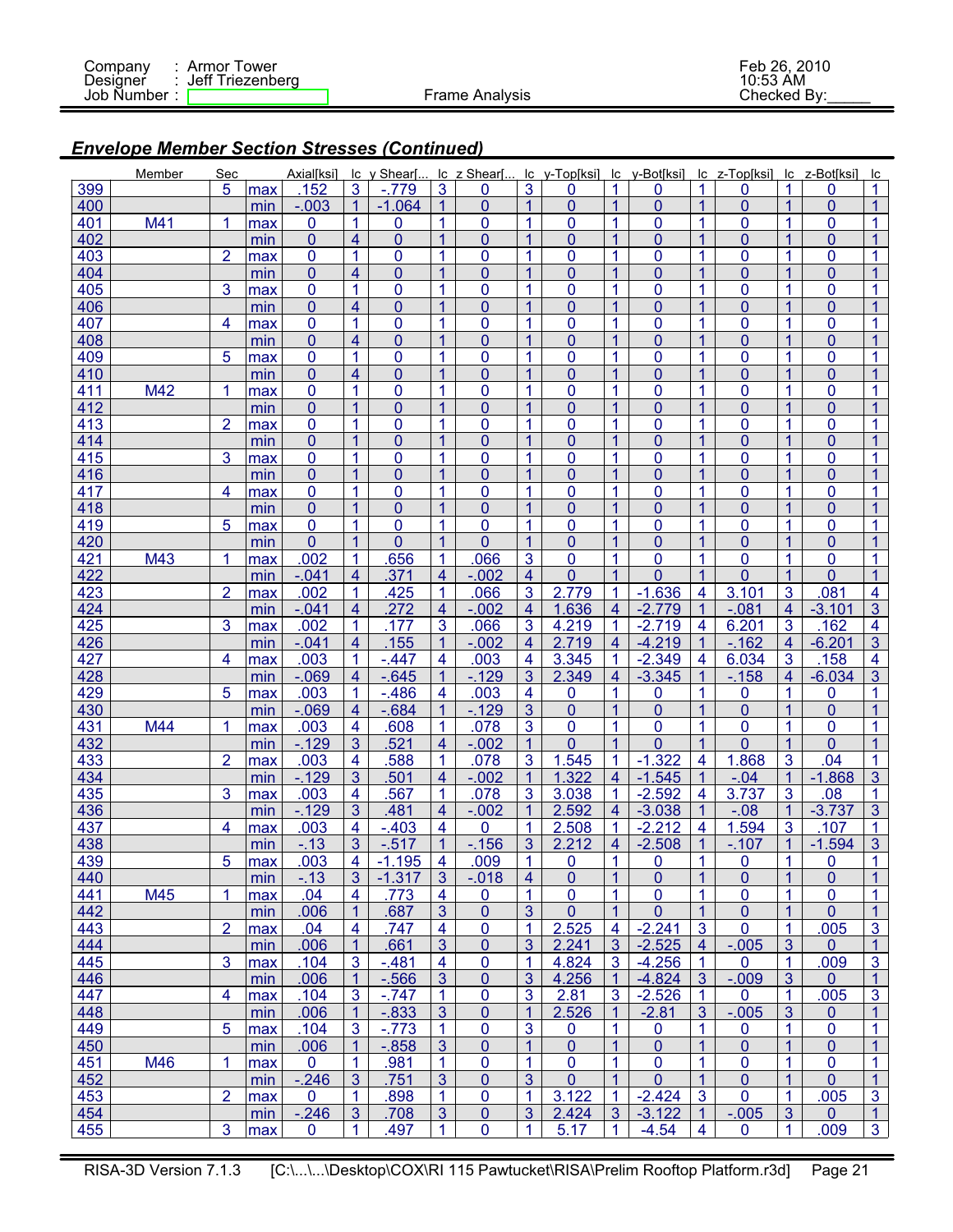|     | Member | Sec            |     | Axiallksil     |                | Ic v Shearl.   |                | $ c $ z Shears |   | Ic v-Toplksil  |                | Ic y-Bot[ksi]  |   | Ic z-Toplksil  |                | Ic z-Botiksil  | lc.            |
|-----|--------|----------------|-----|----------------|----------------|----------------|----------------|----------------|---|----------------|----------------|----------------|---|----------------|----------------|----------------|----------------|
| 456 |        |                | min | $-.246$        | 3              | $-.561$        | 3              | $\Omega$       | 3 | 4.54           | $\overline{4}$ | $-5.17$        | 1 | $-.009$        | 3              | $\Omega$       | $\mathbf{1}$   |
| 457 |        | 4              | max | 0              | 1              | $-.79$         | 4              | 0              | 3 | 3.226          | 1              | $-2.743$       | 4 | 0              | 1              | .005           | $\overline{3}$ |
| 458 |        |                | min | $-0.155$       | 3              | $-0.885$       | $\mathbf{1}$   | $\Omega$       | 1 | 2.743          | $\overline{4}$ | $-3.226$       |   | $-.005$        | 3              | $\Omega$       | 1              |
| 459 |        | 5              | max | 0              | 1              | $-0.864$       | 4              | 0              | 3 | 0              | 1              | 0              | 4 | 0              |                | $\mathbf{0}$   |                |
| 460 |        |                | min | $-0.155$       | 3              | $-1.064$       | 1              | $\overline{0}$ |   | $\overline{0}$ |                | $\overline{0}$ |   | $\overline{0}$ |                | $\Omega$       | и              |
| 461 | M47    | 1              | max | 0              | 1              | 0              | 1              | 0              | 1 | $\overline{0}$ | 1              | $\overline{0}$ |   | $\overline{0}$ | и              | $\overline{0}$ | 4              |
| 462 |        |                | min | 0              | 3              | $\Omega$       | $\overline{1}$ | $\Omega$       | 1 | $\Omega$       | и              | $\overline{0}$ | 4 | $\Omega$       |                | $\Omega$       | 4              |
| 463 |        | $\overline{2}$ | max | 0              | 1              | 0              | 1              | $\mathbf{0}$   | 1 | $\mathbf 0$    | 1              | $\overline{0}$ | 1 | 0              | 1              | $\overline{0}$ | 1              |
| 464 |        |                | min | 0              | 3              | $\overline{0}$ | 1              | $\overline{0}$ | 1 | $\Omega$       | 1              | $\Omega$       | и | $\Omega$       |                | $\Omega$       | 1              |
| 465 |        | 3              | max | 0              | 1              | $\overline{0}$ | 1              | 0              | 1 | $\overline{0}$ | 1              | $\mathbf 0$    | 4 | 0              | 4              | $\Omega$       | 4              |
| 466 |        |                | min | $\overline{0}$ | 3              | $\overline{0}$ | $\overline{1}$ | $\overline{0}$ | 1 | $\overline{0}$ |                | $\overline{0}$ | 4 | $\overline{0}$ |                | $\Omega$       |                |
| 467 |        | 4              | max | 0              | 1              | $\mathbf 0$    | 1              | 0              |   | $\overline{0}$ |                | 0              |   | 0              |                | $\Omega$       | и              |
| 468 |        |                | min | $\overline{0}$ | 3              | $\overline{0}$ | 1              | $\overline{0}$ |   | $\overline{0}$ |                | $\overline{0}$ |   | $\overline{0}$ |                | $\Omega$       |                |
| 469 |        | 5              | max | 0              | 1              | $\overline{0}$ | 1              | $\overline{0}$ | 4 | $\overline{0}$ | 1              | $\overline{0}$ | 4 | 0              | и              | $\Omega$       | 1              |
| 470 |        |                | min | $\overline{0}$ | 3              | $\overline{0}$ | $\mathbf{1}$   | $\overline{0}$ | 1 | $\Omega$       | 4              | $\overline{0}$ | 1 | $\overline{0}$ | $\overline{ }$ | $\Omega$       | $\overline{1}$ |
| 471 | M48    |                | max | $\overline{0}$ | 4              | $\overline{0}$ | 1              | 0              | 4 | $\overline{0}$ | 1              | $\overline{0}$ | 1 | $\overline{0}$ | 1              | $\Omega$       | 1              |
| 472 |        |                | min | $\overline{0}$ | 1              | $\overline{0}$ | 1              | $\overline{0}$ | 1 | $\overline{0}$ | 1              | $\overline{0}$ | 4 | 0              |                | $\overline{0}$ | 1              |
| 473 |        | $\overline{2}$ | max | 0              | 4              | $\mathbf 0$    | 1              | 0              |   | $\overline{0}$ |                | 0              | 4 | 0              |                | $\overline{0}$ |                |
| 474 |        |                | min | $\overline{0}$ | 1              | $\overline{0}$ | 1              | $\overline{0}$ |   | $\overline{0}$ |                | $\overline{0}$ |   | $\overline{0}$ |                | $\Omega$       | и              |
| 475 |        | 3              | max | 0              | 4              | $\mathbf 0$    | 1              | 0              | 1 | $\overline{0}$ | 1              | $\overline{0}$ | 4 | $\overline{0}$ | и              | $\Omega$       | 4              |
| 476 |        |                | min | 0              | 1              | $\Omega$       | $\overline{1}$ | $\Omega$       | 1 | $\Omega$       | и              | $\overline{0}$ | и | $\Omega$       |                | $\Omega$       | 1              |
| 477 |        | 4              | max | 0              | 4              | $\mathbf 0$    | 1              | $\mathbf{0}$   | 1 | $\Omega$       | 1              | $\overline{0}$ | 1 | 0              | 1              | $\mathbf{0}$   | 1              |
| 478 |        |                | min | $\overline{0}$ | $\overline{1}$ | $\Omega$       | 1              | $\Omega$       | 1 | $\Omega$       |                | $\Omega$       | 4 | $\Omega$       |                | $\Omega$       | $\overline{1}$ |
| 479 |        | 5              | max | 0              | 4              | $\mathbf 0$    | 1              | 0              | 1 | $\mathbf 0$    | 1              | 0              | и | 0              |                | $\mathbf 0$    |                |
| 480 |        |                | min | 0              | 1              | $\overline{0}$ | 1              | $\overline{0}$ | 1 | $\overline{0}$ |                | $\overline{0}$ | 4 | $\overline{0}$ |                | $\Omega$       | $\overline{ }$ |

#### *Envelope Member Section Forces*

|                 | Member | Sec            |     | <b>Axial</b> [k] |                | Ic y Shear[k]  |                      | Ic z Shear[k] |   |                |                |   | Ic Torque[k-ft] Ic y-y Momen Ic z-z Momen Ic |  |
|-----------------|--------|----------------|-----|------------------|----------------|----------------|----------------------|---------------|---|----------------|----------------|---|----------------------------------------------|--|
|                 | M1     |                | max | 238.582          |                | 0              |                      | 0             |   | 0              | 0              |   | 0                                            |  |
| $\overline{2}$  |        |                | min | 155.053          | 3              | $\overline{0}$ | $\mathbf{1}$         | $\Omega$      | 1 | $\overline{0}$ | $\overline{0}$ | 1 | $\overline{0}$                               |  |
| 3               |        | $\overline{2}$ | max | 238.036          |                | $\overline{0}$ | 1                    | $\Omega$      | 1 | 0              | 0              | 4 | 0                                            |  |
| $\overline{4}$  |        |                | min | 154.507          | 3              | $\Omega$       | $\overline{1}$       | $\Omega$      |   | $\Omega$       | $\Omega$       |   | $\Omega$                                     |  |
| 5               |        | 3              | max | 237.49           |                | 0              |                      | $\Omega$      |   | $\Omega$       | $\Omega$       |   | 0                                            |  |
| $6\overline{6}$ |        |                | min | 153.961          | 3              | $\Omega$       |                      | $\Omega$      |   | $\Omega$       | $\Omega$       |   | $\Omega$                                     |  |
| $\overline{7}$  |        | 4              | max | 74.544           |                | $\mathbf{0}$   | 4                    | $\Omega$      |   | 0              | 0              |   | 0                                            |  |
| 8               |        |                | min | 54.815           | 3              | $\Omega$       |                      | $\Omega$      |   | $\Omega$       | $\Omega$       |   | $\Omega$                                     |  |
| 9               |        | 5              | max | 73.998           | 1              | $\overline{0}$ | 1                    | $\Omega$      | 1 | 0              | 0              | 1 | 0                                            |  |
| 10              |        |                | min | 54.269           | 3              | $\overline{0}$ | 1                    | $\Omega$      |   | $\overline{0}$ | $\overline{0}$ |   | $\overline{0}$                               |  |
| 11              | M2     |                | max | 237.042          |                | $\Omega$       |                      | $\Omega$      |   | $\Omega$       | $\Omega$       |   | $\Omega$                                     |  |
| 12              |        |                | min | 159.097          | $\overline{4}$ | $\overline{0}$ | $\blacktriangleleft$ | $\Omega$      |   | $\Omega$       | $\overline{0}$ |   | $\overline{0}$                               |  |
| 13              |        | $\overline{2}$ | max | 236.496          |                | $\overline{0}$ | 1                    | $\Omega$      |   | 0              | 0              |   | 0                                            |  |
| 14              |        |                | min | 158.551          | $\overline{4}$ | $\Omega$       | 1                    | $\Omega$      |   | $\Omega$       | $\Omega$       |   | $\Omega$                                     |  |
| 15              |        | 3              | max | 235.95           |                | $\overline{0}$ |                      | $\mathbf{0}$  |   | 0              | 0              |   | 0                                            |  |
| 16              |        |                | min | 158.005          | $\overline{4}$ | $\Omega$       |                      | $\Omega$      | 1 | $\Omega$       | $\Omega$       |   | $\Omega$                                     |  |
| 17              |        | 4              | max | 73.005           | 1.             | 0              | 4                    | $\Omega$      | и | 0              | 0              |   | 0                                            |  |
| 18              |        |                | min | 58.859           | $\overline{4}$ | $\Omega$       | 1                    | $\Omega$      |   | $\Omega$       | $\Omega$       |   | $\Omega$                                     |  |
| 19              |        | 5              | max | 72.459           |                | 0              | 1                    | $\mathbf{0}$  |   | 0              | 0              |   | 0                                            |  |
| 20              |        |                | min | 58.313           | 4              | $\Omega$       | $\overline{A}$       | $\Omega$      |   | $\Omega$       | $\Omega$       |   | $\Omega$                                     |  |
| 21              | M3     |                | max | 236.192          |                | $\mathbf{0}$   |                      | $\Omega$      |   | $\Omega$       | 0              |   | 0                                            |  |
| 22              |        |                | min | 153.789          | 3              | $\overline{0}$ |                      | $\Omega$      |   | $\overline{0}$ | $\overline{0}$ |   | $\overline{0}$                               |  |
| 23              |        | $\overline{2}$ | max | 235.646          |                | $\overline{0}$ | 1                    | $\Omega$      | 1 | 0              | 0              | 4 | 0                                            |  |
| 24              |        |                | min | 153.243          | 3              | $\overline{0}$ | 1                    | $\Omega$      |   | $\overline{0}$ | $\overline{0}$ |   | $\overline{0}$                               |  |
| 25              |        | 3              | max | 235.1            |                | $\Omega$       | 1                    | $\Omega$      |   | $\Omega$       | $\Omega$       |   | 0                                            |  |
| 26              |        |                | min | 152.697          | 3              | 0              |                      | $\Omega$      |   | 0              | 0              |   | 0                                            |  |
| 27              |        | 4              | max | 72.154           |                | 0              |                      | $\mathbf{0}$  |   | $\overline{0}$ | 0              |   | 0                                            |  |
| 28              |        |                | min | 53.551           | 3              | $\overline{0}$ |                      | $\Omega$      |   | $\overline{0}$ | $\overline{0}$ |   | $\overline{0}$                               |  |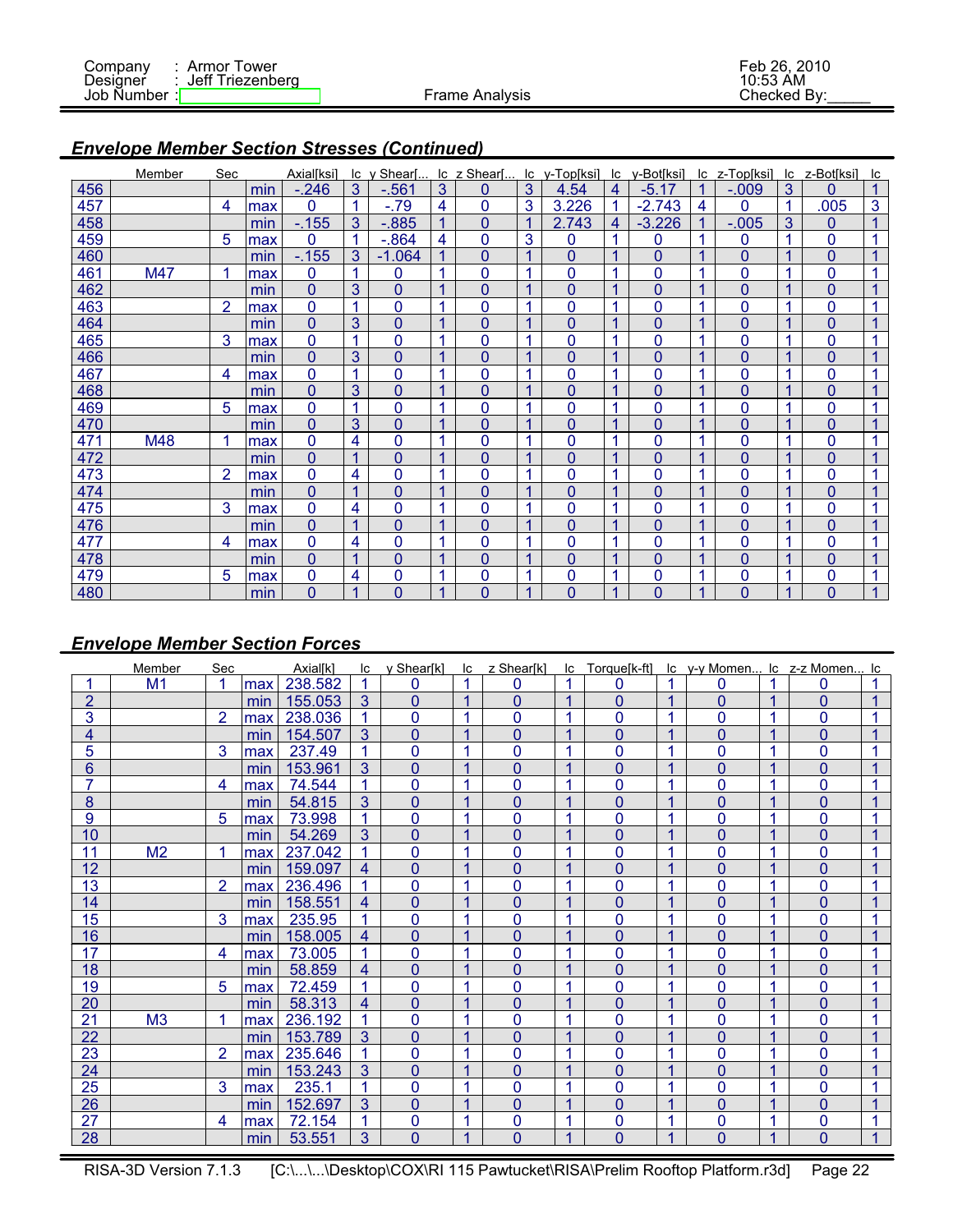|    | Member         | Sec            |     | Axial[k]  |                | $lc$ y Shear[k] | c              | z Shear[k]   |                | Ic Torque [k-ft] Ic y-y Momen Ic z-z Momen Ic |                      |                |                |                |                |
|----|----------------|----------------|-----|-----------|----------------|-----------------|----------------|--------------|----------------|-----------------------------------------------|----------------------|----------------|----------------|----------------|----------------|
| 29 |                | 5              | max | 71.608    | 1              | $\mathbf 0$     | 1              | 0            | 1              | 0                                             | 1                    | 0              | 1              | 0              | 1.             |
| 30 |                |                | min | 53.006    | 3              | $\mathbf 0$     |                | $\mathbf{0}$ |                | 0                                             |                      | 0              |                | 0              | 1              |
| 31 | M4             | 1              | max | 230.936   | 1.             | 0               | 1              | 0            | 1              | 0                                             | 1                    | 0              | 1              | 0              | 1.             |
| 32 |                |                | min | 150.276   | 4              | 0               | 1              | $\mathbf{0}$ | 1              | $\mathbf{0}$                                  | 1                    | 0              | 1              | 0              | 1              |
| 33 |                | $\overline{2}$ | max | 230.39    | 1.             | 0               | 1              | $\mathbf 0$  | 1              | 0                                             | 1                    | 0              | 1              | 0              | 1              |
| 34 |                |                | min | 149.73    | $\overline{4}$ | 0               | 1              | $\mathbf 0$  | 1              | 0                                             | 1                    | 0              | 1              | $\Omega$       | $\mathbf{1}$   |
| 35 |                | 3              | max | 229.844   | 1.             | 0               | 1              | 0            |                | 0                                             | 1                    | 0              | 1              | 0              | 1              |
|    |                |                |     |           | $\overline{4}$ | $\Omega$        | 1              | $\Omega$     | 1              | $\Omega$                                      |                      | $\overline{0}$ | 1              | $\Omega$       | $\mathbf{1}$   |
| 36 |                |                | min | 149.184   |                |                 |                |              |                |                                               |                      |                |                |                |                |
| 37 |                | 4              | max | 66.898    | 1              | 0               | 1              | 0            | 1              | 0                                             | 1                    | 0              | 1              | 0              | 1              |
| 38 |                |                | min | 50.038    | $\overline{4}$ | $\overline{0}$  | $\overline{1}$ | $\Omega$     | $\overline{1}$ | $\overline{0}$                                | $\overline{1}$       | $\overline{0}$ | $\overline{1}$ | $\overline{0}$ | $\mathbf{1}$   |
| 39 |                | 5              | max | 66.353    | 1              | 0               | 1              | 0            | 1              | 0                                             | 1                    | 0              | 1              | 0              | 1              |
| 40 |                |                | min | 49.492    | $\overline{4}$ | $\overline{0}$  |                | $\Omega$     |                | $\mathbf{0}$                                  |                      | 0              |                | 0              | 1              |
| 41 | M7             | 1              | max | 13.898    | 1              | $-0.974$        | 3              | $-3.368$     | 3              | 003                                           | 3                    | 0              | 1              | 0              | 1              |
| 42 |                |                | min | 8.669     | 3              | $-3.786$        | 1              | $-7.351$     | 4              | 0                                             | 1                    | $\mathbf{0}$   | 1              | 0              | $\mathbf{1}$   |
| 43 |                | $\overline{2}$ | max | 13.871    | 1              | $-0.974$        | 3              | $-3.368$     | 3              | .003                                          | 3                    | $-4.21$        | 3              | 4.732          | 1              |
| 44 |                |                | min | 8.643     | 3              | $-3.786$        | 1              | $-7.351$     | 4              | 0                                             | 1                    | $-9.189$       | $\overline{4}$ | 1.217          | $\overline{3}$ |
| 45 |                | 3              | max | 1.394     | 3              | 2.524           | 1              | 4.901        | 4              | 0                                             | 1                    | $-5.612$       | 3              | 6.31           | 1.             |
| 46 |                |                | min | $-4.227$  | $\mathbf{1}$   | .65             | 3              | 2.245        | 3              | 0                                             |                      | $-12.252$      | $\overline{4}$ | 1.624          | 3 <sup>1</sup> |
| 47 |                | 4              | max | 1.368     | 3              | 2.524           | 1              | 4.901        | 4              | 0                                             | 1                    | $-2.806$       | 3              | 3.155          | 1              |
| 48 |                |                | min | $-4.254$  | $\mathbf{1}$   | .65             | 3              | 2.245        | 3              | $\overline{0}$                                | $\overline{1}$       | $-6.126$       | $\overline{4}$ | .812           | $\overline{3}$ |
| 49 |                | 5              | max | 1.341     | 3              | 2.524           | 1              | 4.901        | 4              | 0                                             | 1                    | 0              | 1              | $\mathbf 0$    | 1              |
|    |                |                |     |           | 1              |                 |                |              | 3              |                                               |                      |                |                |                | 1              |
| 50 |                |                | min | $-4.28$   |                | 65              | 3              | 2.245        |                | $\mathbf{0}$                                  |                      | 0              |                | $\mathbf 0$    |                |
| 51 | M <sub>8</sub> | 1              | max | 13.791    | 3              | 5.454           | 3              | $-5.733$     | 1              | 002                                           | 3                    | 0              | 1              | 0              | 1              |
| 52 |                |                | min | 12.359    | 1              | 3.226           | $\overline{4}$ | $-7.908$     | 3              | 0                                             | $\overline{4}$       | $\mathbf{0}$   | 1              | $\Omega$       | 1              |
| 53 |                | $\overline{2}$ | max | 13.764    | 3              | 5.454           | 3              | $-5.733$     | 1              | .002                                          | 3                    | $-7.167$       | 1              | $-4.032$       | $\overline{4}$ |
| 54 |                |                | min | 12.332    | 1              | 3.226           | $\overline{4}$ | $-7.908$     | 3              | 0                                             | 4                    | $-9.885$       | 3              | $-6.818$       | 3 <sup>1</sup> |
| 55 |                | 3              | max | $-3.344$  | 4              | $-2.151$        | 4              | 5.273        | 3              | 0                                             | 1                    | $-9.555$       | 1              | $-5.376$       | 4              |
| 56 |                |                | min | $-8.411$  | 3              | $-3.636$        | 3              | 3.822        | 1              | 0                                             |                      | $-13.181$      | 3              | $-9.09$        | 3 <sup>1</sup> |
| 57 |                | 4              | max | $-3.37$   | 4              | $-2.151$        | 4              | 5.273        | 3              | 0                                             | 1                    | $-4.778$       | 1              | $-2.688$       | 4              |
| 58 |                |                | min | $-8.438$  | 3              | $-3.636$        | 3              | 3.822        | $\overline{1}$ | $\overline{0}$                                | $\overline{1}$       | $-6.591$       | $\overline{3}$ | $-4.545$       | 3 <sup>1</sup> |
| 59 |                | 5              | max | $-3.397$  | 4              | $-2.151$        | $\overline{4}$ | 5.273        | 3              | 0                                             | 1                    | 0              | 1              | 0              | 1.             |
| 60 |                |                | min | $-8.464$  | 3              | $-3.636$        | 3              | 3.822        |                | $\mathbf{0}$                                  |                      | 0              | 1              | 0              | 1              |
| 61 | M <sub>9</sub> | 1              | max | 11.508    | 1.             | $-216$          | 3              | 7.144        | 1              | 0                                             | 4                    | 0              | 1              | 0              | 1              |
| 62 |                |                | min | 7.406     | 3              | $-2.035$        | 1              | 3.486        | 3              | $-.003$                                       | 3                    | $\mathbf{0}$   | 1              | $\Omega$       | 1              |
| 63 |                | $\overline{2}$ |     | 11.482    | 1              | $-.216$         | 3              | 7.144        | 1              | 0                                             | 4                    | 8.93           | 1              | 2.544          | 1              |
|    |                |                | max | 7.379     | 3              | $-2.035$        | 1              |              | 3              |                                               | 3                    | 4.357          |                | .27            | $\overline{3}$ |
| 64 |                |                | min |           |                |                 |                | 3.486        |                | $-.003$                                       |                      |                | 3              |                |                |
| 65 |                | 3              | max | 1.198     | 3              | 1.357           | 1              | $-2.323$     | 3              | 0                                             | 1                    | 11.907         | 1              | 3.392          | 1.             |
| 66 |                |                | min | $-3.778$  | $\mathbf 1$    | 144             | 3              | $-4.763$     | $\mathbf 1$    | 0                                             | 1                    | 5.808          | 3              | .361           | 3 <sup>1</sup> |
| 67 |                | 4              | max | 1.171     | 3              | 1.357           | 1              | $-2.323$     | 3              | 0                                             | 1                    | 5.953          | 1              | 1.696          | 1              |
| 68 |                |                | min | $-3.805$  | $\mathbf{1}$   | 144             | 3              | $-4.763$     | $\overline{1}$ | $\overline{0}$                                | $\overline{1}$       | 2.904          | $\overline{3}$ | .181           | $\overline{3}$ |
| 69 |                | 5              | max | 1.144     | $\overline{3}$ | 1.357           | $\mathbf{1}$   | $-2.323$     | 3              | $\mathbf 0$                                   | 1                    | $\overline{0}$ | $\overline{1}$ | $\mathbf{0}$   | 1 <sup>1</sup> |
| 70 |                |                | min | $-3.831$  | $\mathbf{1}$   | .144            | 3              | $-4.763$     | $\mathbf{1}$   | 0                                             | $\blacktriangleleft$ | 0              | 1              | $\mathbf{0}$   | $\mathbf{1}$   |
| 71 | M10            | 1              | max | 8.455     | 3              | 3.639           | 3              | 7.779        | 3              | $\mathbf 0$                                   | 1                    | 0              | 1              | 0              | 1              |
| 72 |                |                | min | 3.892     | $\overline{4}$ | 1.807           | $\overline{4}$ | 3.943        | 4              | $-.002$                                       | 3                    | $\mathbf{0}$   | $\mathbf{1}$   | $\mathbf{0}$   | $\mathbf{1}$   |
| 73 |                | $\overline{2}$ | max | 8.428     | 3              | 3.639           | 3              | 7.779        | 3              | $\mathbf{0}$                                  | 1                    | 9.724          | 3              | $-2.259$       | $\overline{4}$ |
| 74 |                |                | min | 3.865     | $\overline{4}$ | 1.807           | $\overline{4}$ | 3.943        | $\overline{4}$ | $-.002$                                       | $\overline{3}$       | 4.929          | $\overline{4}$ | $-4.549$       | 3 <sup>2</sup> |
| 75 |                | 3              | max | $-5.764$  | 4              | $-1.205$        | 4              | $-2.629$     | 4              | 0                                             | 1                    | 12.966         | 3              | $-3.012$       | 4              |
| 76 |                |                | min | $-10.584$ | 3              | $-2.426$        | 3              | $-5.187$     | 3              | 0                                             | 1                    | 6.572          | $\overline{4}$ | $-6.065$       | 3 <sup>1</sup> |
| 77 |                | 4              | max | $-5.791$  | 4              | $-1.205$        | 4              | $-2.629$     | 4              | $\bf{0}$                                      | 1                    | 6.483          | 3              | $-1.506$       | $\overline{4}$ |
| 78 |                |                |     |           | 3              | $-2.426$        | 3              | $-5.187$     | 3              |                                               | $\overline{1}$       | 3.286          | $\overline{4}$ | $-3.032$       | $\overline{3}$ |
|    |                |                | min | $-10.611$ |                |                 |                |              |                | 0                                             |                      |                |                |                |                |
| 79 |                | 5              | max | $-5.818$  | 4              | $-1.205$        | $\overline{4}$ | $-2.629$     | 4              | 0                                             | 1                    | 0              | 1              | $\mathbf 0$    | $\mathbf{1}$   |
| 80 |                |                | min | $-10.638$ | 3              | $-2.426$        | 3              | $-5.187$     | 3              | 0                                             | 1                    | $\mathbf 0$    | 1              | $\mathbf{0}$   | $\mathbf{1}$   |
| 81 | M11            | 1              | max | $-3.894$  | 3              | $-.101$         | 3              | .53          | 3              | $\bf{0}$                                      | 1                    | 0              | 1              | 0              | 1              |
| 82 |                |                | min | $-4.751$  | 1              | $-2.529$        | 4              | $-0.369$     | 4              | 0                                             | 1                    | $\overline{0}$ | 1              | $\overline{0}$ | $\mathbf{1}$   |
| 83 |                | $\overline{2}$ | max | 7.076     | $\mathbf{1}$   | 4.999           | $\overline{4}$ | $-.016$      | 1              | 0                                             | $\mathbf{3}$         | .811           | $\overline{4}$ | $-7.916$       | 3              |
| 84 |                |                | min | 4.467     | 3              | 1.137           | 3              | $-1.198$     | 3              | 0                                             | $\overline{4}$       | .034           | $\mathbf{1}$   | $-22.444$      | $\overline{4}$ |
| 85 |                | 3              | max | 7.082     | 1.             | $-.202$         | 3              | .07          | 3              | $\pmb{0}$                                     | 3                    | .003           | 1              | $-14.042$      | 3 <sup>7</sup> |
|    |                |                |     |           |                |                 |                |              |                |                                               |                      |                |                |                |                |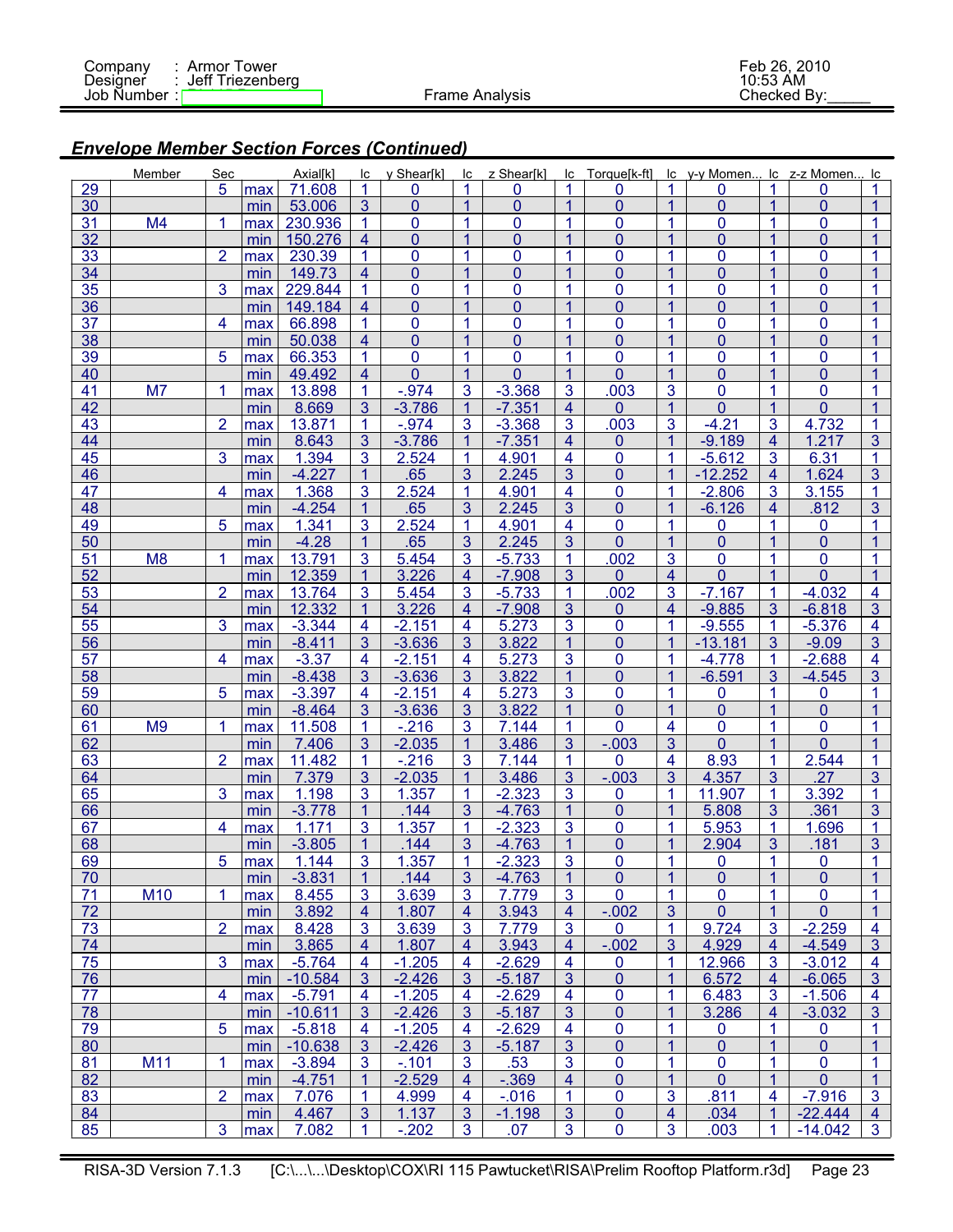|     | <b>Member</b> | Sec            |                   | Axial[k] | lc                   | v Shear[k]     | lс             | z Shear[k]     |                | Ic Torque[k-ft] Ic y-y Momen |                      |                |                      | Ic z-z Momen.  | <u>lc</u>            |
|-----|---------------|----------------|-------------------|----------|----------------------|----------------|----------------|----------------|----------------|------------------------------|----------------------|----------------|----------------------|----------------|----------------------|
| 86  |               |                | min               | 4.484    | 3                    | $-10.267$      | $\overline{4}$ | $-235$         | $\overline{4}$ | 0                            | $\overline{4}$       | $-7.15$        | 3                    | $-34.294$      | $\mathbf{1}$         |
| 87  |               | $\overline{4}$ | max               | 7.09     | $\mathbf 1$          | $-1.242$       | 3              | 1.12           | 3              | $\bf{0}$                     | 3                    | 736            | 4                    | $-.056$        | $\overline{4}$       |
| 88  |               |                | min               | 4.502    | 3                    | $-3.366$       | 1              | $-.015$        | 1              | $\mathbf{0}$                 | 4                    | $-0.19$        |                      | $-12.492$      | $\blacktriangleleft$ |
| 89  |               | 5              | max               | $-3.661$ | 4                    | 3.321          | 1              | $-0.06$        | 1              | 0                            | 1                    | 0              | 1                    | 0              | 1                    |
| 90  |               |                | min               | $-4.744$ | $\blacktriangleleft$ | 632            | 3              | $-.455$        | 3              | $\overline{0}$               | 1                    | $\overline{0}$ |                      | $\Omega$       | 1                    |
| 91  | M12           | 1              | max               | $-3.398$ | 4                    | $-1.53$        | 1              | .413           | 3              | 0                            | 1                    | 0              | 1                    | 0              | 1                    |
| 92  |               |                | min               | $-3.798$ | $\mathbf 1$          | $-3.803$       | 3              | $-.032$        | 1              | $\mathbf{0}$                 | 1                    | $\mathbf{0}$   | 1                    | $\Omega$       | $\mathbf 1$          |
| 93  |               | $\overline{2}$ | max               | 6.874    | 3                    | 4.759          | 3              | .138           | 4              | 0                            | 3                    | 56             | 3                    | $-14.673$      |                      |
| 94  |               |                | min               | 5.135    | $\overline{4}$       | 2.811          | 1              | $-1.193$       | 3              | $\overline{0}$               | 4                    | $-0.798$       | 4                    | $-22.594$      | $\overline{4}$       |
| 95  |               | 3              | max               | 6.887    | 3                    | $-.403$        | 3              | .367           | 4              | $\mathbf 0$                  | 3                    | 922            | 4                    | $-28.614$      | 4                    |
| 96  |               |                | min               | 4.872    | $\overline{4}$       | $-10.479$      | $\overline{4}$ | $-0.083$       | 3              | $\mathbf{0}$                 | $\overline{4}$       | $-7.385$       | 3                    | $-45.404$      | $\mathbf{3}$         |
| 97  |               | 4              | max               | 6.9      | 3                    | $-1.535$       | 4              | 1.237          | 3              | 0                            | 3                    | 522            | 3                    | 4.381          | 4                    |
| 98  |               |                | min               | 4.608    | $\overline{4}$       | $-5.385$       | 3              | $-.447$        | 4              | $\mathbf{0}$                 | 4                    | $-1.162$       | 4                    | $-10.311$      | 3 <sup>2</sup>       |
| 99  |               | 5              | max               | $-2.957$ | 4                    | 7.083          | 3              | 568            | 4              | 0                            | 1                    | 0              | 1                    | 0              | 1                    |
| 100 |               |                | min               | $-3.811$ | $\blacktriangleleft$ | 4.597          | $\overline{4}$ | $-1.037$       | 3              | $\overline{0}$               | 1                    | $\overline{0}$ |                      | $\Omega$       | $\blacktriangleleft$ |
| 101 | M13           | 1              | max               | $-1.784$ | 4                    | $-1.677$       | 4              | $-0.031$       | 1              | 0                            | 1                    | 0              | 1                    | 0              | 1                    |
| 102 |               |                | min               | $-3.239$ | 3                    | $-4.675$       | 3              | $-1.58$        | 3              | $\mathbf{0}$                 | 1                    | $\mathbf{0}$   | 1                    | $\Omega$       | $\mathbf 1$          |
| 103 |               | $\overline{2}$ | max               | 3.702    | 1                    | 4.048          | 3              | 1.299          | 4              | 0                            | 3                    | $-0.08$        | 1                    | $-1.657$       | 3                    |
| 104 |               |                | min               | 1.391    | $\overline{4}$       | 3.295          | $\overline{4}$ | .027           | $\overline{1}$ | $\overline{0}$               | 4                    | $-5.618$       | 3                    | $-8.805$       | $\mathbf{1}$         |
| 105 |               | 3              | max               | 3.756    | 1                    | 1.744          | 3              | .684           | 3              | $\mathbf 0$                  | 3                    | 6.429          | 4                    | $-18.867$      | 4                    |
| 106 |               |                | min               | 1.504    | $\overline{4}$       | .761           | $\overline{4}$ | $-1.227$       | 4              | $\mathbf{0}$                 | $\overline{4}$       | $-295$         | 3                    | $-22.642$      | $\mathbf{1}$         |
| 107 |               | 4              |                   | 3.709    | 1                    | $-2.602$       | 3              | 1.339          | 3              | $\bf{0}$                     | 3                    | 5.797          | 3                    | $-8.337$       | 4                    |
| 108 |               |                | max               |          | 4                    |                | 1              |                | 4              | $\overline{0}$               | 4                    | $-2.09$        | 4                    |                | 3 <sup>2</sup>       |
|     |               |                | min               | 1.391    | 3                    | $-3.929$       |                | $-1.301$       |                |                              | 1                    |                | 1                    | $-14.522$      |                      |
| 109 |               | 5              | max               | $-1.162$ |                      | 1.786          | 1              | .896           | 4              | 0                            | 1                    | 0              |                      | 0<br>$\Omega$  | 1<br>1               |
| 110 |               |                | min               | $-2.578$ | $\blacktriangleleft$ | $-1.435$       | $\overline{3}$ | $-1.645$       | 3              | $\overline{0}$               |                      | $\overline{0}$ |                      |                |                      |
| 111 | M14           | 1              | max               | $-0.582$ | 3                    | 1.771          | 3              | 1.618          | 3              | 0                            | 1                    | $\mathbf{0}$   | 1                    | 0              | 1                    |
| 112 |               |                | min               | $-1.65$  | $\overline{4}$       | $-0.523$       | 1              | $-.025$        | 1              | $\mathbf{0}$                 |                      | $\Omega$       | 1                    | $\Omega$       | 1                    |
| 113 |               | $\overline{2}$ | max               | 2.605    | 3                    | 2.442          | 1              | .025           | 1              | 0                            |                      | 5.804          | 3                    | $-7.289$       | 4                    |
| 114 |               |                | min               | 1.97     | $\mathbf 1$          | 1.741          | 3              | $-1.261$       | 3              | $\overline{0}$               | 3                    | $-068$         | 1                    | $-12.176$      | 3                    |
| 115 |               | 3              | max               | 2.611    | 3                    | $-1.155$       | 4              | .018           | 1              | $\mathbf 0$                  | 1                    | 333            | 3                    | $-10.917$      | 4                    |
| 116 |               |                | min               | 2.007    | $\mathbf{1}$         | $-1.88$        | 3              | $-0.859$       | 3              | $\mathbf{0}$                 | 3                    | $-4.197$       | $\overline{4}$       | $-12.346$      | $\mathbf{1}$         |
| 117 |               | 4              | max               | 2.428    | 3                    | $-1.45$        | 4              | .677           | 4              | 0                            | 1                    | .412           | 4                    | 2.2            | 3                    |
| 118 |               |                | min               | 2.007    | 1                    | $-2.175$       | 3              | $-0.859$       | 3              | $\overline{0}$               | 3                    | $-5.517$       | 3                    | $-2.276$       | 1                    |
| 119 |               | 5              | max               | $-1.342$ | 1                    | 3.565          | 3              | 1.423          | 3              | 0                            | 1                    | 0              | 1                    | 0              | 1                    |
| 120 |               |                | min               | $-1.78$  | $\overline{4}$       | 1.225          | $\overline{4}$ | $-.327$        | 4              | $\Omega$                     | $\blacktriangleleft$ | $\overline{0}$ |                      | $\Omega$       | $\blacktriangleleft$ |
| 121 | M16           | 1              | max               | 8.887    | 1                    | .012           | 1              | 0              | 1              | .002                         | 3                    | 0              | 1                    | 0              | 1                    |
| 122 |               |                | min               | 2.268    | 3                    | .012           | $\mathbf 1$    | $\mathbf{0}$   | 1              | 0                            | 1                    | $\mathbf{0}$   | 1                    | $\Omega$       | $\mathbf 1$          |
| 123 |               | $\overline{2}$ | max               | 8.881    | 1                    | .006           | 1              | 0              | 1              | 002                          | 3                    | 007            | 1                    | $-.007$        | 1                    |
| 124 |               |                | min               | 2.262    | 3                    | .006           | 1              | $\mathbf{0}$   | 1              | 0                            | $\overline{1}$       | 007            |                      | $-.007$        |                      |
| 125 |               | 3              | max               | 8.875    | 1                    | $\bf{0}$       | 1              | $\mathbf 0$    | 1              | .002                         | 3                    | 009            | 1                    | $-.009$        | 1                    |
| 126 |               |                | $\mid$ min $\mid$ | 2.256    | $\overline{3}$       | $\overline{0}$ | $\overline{1}$ | $\overline{0}$ | $\overline{1}$ | $\overline{0}$               | $\overline{1}$       | <u>.009</u>    | $\mathbf{1}$         | $-0.09$        | $\overline{1}$       |
| 127 |               | 4              | max               | 8.869    | $\mathbf{1}$         | $-.006$        | 1              | $\mathbf 0$    | 1              | .002                         | 3                    | .007           | 1.                   | $-.007$        | $\mathbf{1}$         |
| 128 |               |                | min               | 2.25     | 3                    | $-.006$        | $\mathbf{1}$   | $\mathbf{0}$   | $\overline{1}$ | $\mathbf{0}$                 | $\blacktriangleleft$ | .007           | $\mathbf{1}$         | $-.007$        | $\mathbf 1$          |
| 129 |               | 5              | max               | 8.863    | $\blacktriangleleft$ | $-.012$        | 1              | $\bf{0}$       | 1              | 002                          | 3                    | $\bf{0}$       | 1                    | 0              | 1                    |
| 130 |               |                | min               | 2.244    | 3                    | $-.012$        | $\mathbf{1}$   | $\mathbf{0}$   | $\overline{1}$ | $\overline{0}$               | $\mathbf{1}$         | $\overline{0}$ | $\overline{1}$       | $\overline{0}$ | $\mathbf{1}$         |
| 131 | M17           | 1              | max               | 17.242   | 4                    | .012           | 1              | $\pmb{0}$      | 1              | .002                         | $\overline{3}$       | $\pmb{0}$      | 1                    | $\mathbf 0$    | $\mathbf{1}$         |
| 132 |               |                | min               | 7.934    | 3                    | .012           | $\mathbf 1$    | $\mathbf{0}$   | 1              | $\overline{0}$               | $\mathbf{1}$         | $\mathbf{0}$   | 1                    | $\mathbf{0}$   | 1                    |
| 133 |               | 2              | max               | 17.236   | 4                    | .006           | 1              | 0              | 1              | 002                          | 3                    | 007            | 1                    | $-.007$        | 1                    |
| 134 |               |                | min               | 7.928    | 3                    | .006           | 1              | $\mathbf{0}$   | $\overline{1}$ | $\overline{0}$               | $\mathbf{1}$         | .007           | 1                    | $-.007$        | $\mathbf 1$          |
| 135 |               | 3              | max               | 17.23    | 4                    | $\mathbf{0}$   | 1              | 0              | 1              | .002                         | 3                    | .009           | 1                    | $-.009$        | 1                    |
| 136 |               |                | min               | 7.922    | $\mathbf{3}$         | $\mathbf{0}$   | $\overline{1}$ | $\mathbf{0}$   | 1              | $\overline{0}$               | $\mathbf{1}$         | .009           | $\mathbf 1$          | $-.009$        | $\mathbf{1}$         |
| 137 |               | 4              | max               | 17.224   | 4                    | $-.006$        | 1              | 0              | 1              | .002                         | 3                    | .007           | 1                    | $-.007$        | $\mathbf{1}$         |
| 138 |               |                | min               | 7.916    | $\overline{3}$       | $-.006$        | $\overline{1}$ | $\overline{0}$ | 1              | $\overline{0}$               | $\blacktriangleleft$ | .007           | $\overline{1}$       | $-.007$        | $\mathbf{1}$         |
| 139 |               | 5              | max               | 17.218   | 4                    | $-.012$        | 1              | 0              | 1              | 002                          | 3                    | 0              | 1                    | 0              | 1                    |
| 140 |               |                | min               | 7.91     | 3                    | $-.012$        | $\mathbf{1}$   | $\overline{0}$ | $\overline{1}$ | $\Omega$                     | $\blacktriangleleft$ | $\mathbf{0}$   | $\blacktriangleleft$ | $\overline{0}$ | $\mathbf{1}$         |
| 141 | M18           | 1              | max               | 18.481   | 3                    | .012           | 1              | $\mathbf 0$    | 1              | .001                         | $\overline{3}$       | 0              | 1                    | $\mathbf 0$    | $\mathbf{1}$         |
| 142 |               |                | min               | 13.458   | $\mathbf{1}$         | .012           | 1              | $\mathbf{0}$   | 1              | $\overline{0}$               | $\overline{4}$       | $\mathbf{0}$   | 1                    | $\mathbf{0}$   | $\mathbf{1}$         |
|     |               |                |                   |          |                      |                |                |                |                |                              |                      |                |                      |                |                      |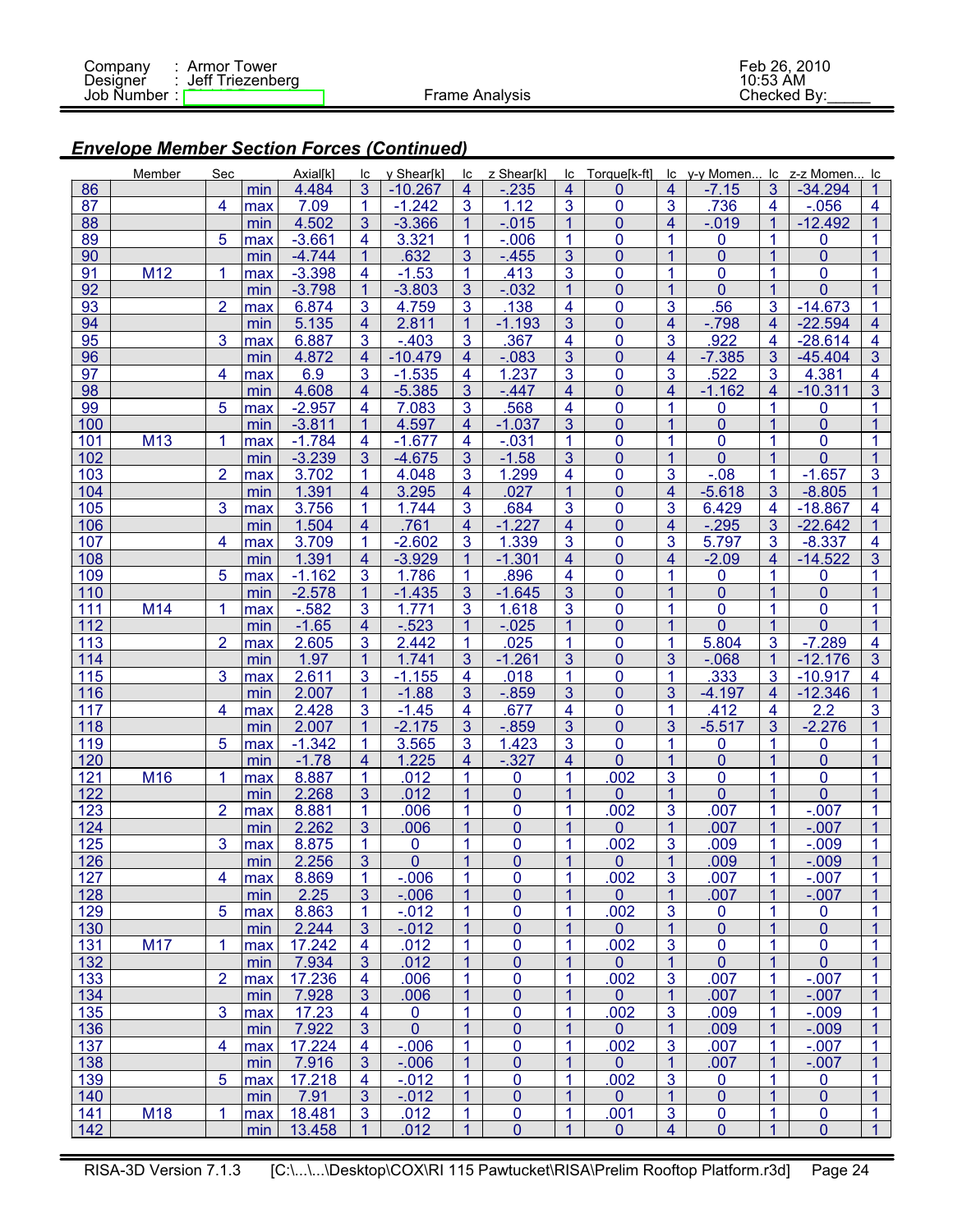| Company     | : Armor Tower    |                       | Feb 26, 2 |
|-------------|------------------|-----------------------|-----------|
| Designer    | Jeff Triezenberg |                       | 10:53 AM  |
| Job Number: |                  | <b>Frame Analysis</b> | Checked   |

|     | Member | Sec            |            | Axial[k] | <u>lc</u>            | y Shear[k]     | c              | z Shear[k]     |                | Ic Torque[k-ft] Ic y-y Momen Ic z-z Momen Ic |                |                |                |                |                      |
|-----|--------|----------------|------------|----------|----------------------|----------------|----------------|----------------|----------------|----------------------------------------------|----------------|----------------|----------------|----------------|----------------------|
| 143 |        | 2              | max        | 18.475   | 3                    | .006           | 1              | 0              | 1              | .001                                         | 3              | .007           | 1              | $-.007$        | 1                    |
| 144 |        |                | min        | 13.452   |                      | .006           | 1              | $\mathbf{0}$   |                | 0                                            | $\overline{4}$ | .007           | 1              | $-.007$        | $\blacktriangleleft$ |
| 145 |        | 3              | max        | 18.469   | 3                    | 0              | 1              | 0              | 1              | .001                                         | 3              | .009           | 1              | $-.009$        | 1                    |
| 146 |        |                | min        | 13.446   | 1                    | $\overline{0}$ | 1              | $\mathbf{0}$   | 1              | 0                                            | 4              | .009           | 1              | $-.009$        | 1                    |
| 147 |        | 4              | max        | 18.463   | 3                    | $-0.006$       | 1              | $\mathbf{0}$   | 1              | .001                                         | 3              | .007           | 1              | $-.007$        | 1                    |
| 148 |        |                | min        | 13.44    | 1                    | $-.006$        | 1              | $\mathbf{0}$   | 1              | 0                                            | $\overline{4}$ | .007           | 1              | $-.007$        | 1                    |
| 149 |        | 5              | max        | 18.457   | 3                    | $-0.012$       | 1              | 0              |                | .001                                         | 3              | 0              | 1              | $\mathbf 0$    | 1                    |
| 150 |        |                | min        | 13.434   | $\blacktriangleleft$ | $-0.012$       | $\overline{1}$ | $\mathbf{0}$   | 1              | 0                                            | 4              | $\mathbf{0}$   | 1              | $\mathbf{0}$   | 1                    |
| 151 | M19    | 1              | max        | 12.873   | 3                    | .012           | 1              | $\mathbf 0$    | 1              | .002                                         | 3              | $\mathbf 0$    | 1              | $\mathbf 0$    | 1                    |
| 152 |        |                | min        | 7.569    | $\overline{4}$       | .012           | 1              | $\mathbf{0}$   | 1              | $\mathbf{0}$                                 | $\overline{4}$ | $\overline{0}$ | $\mathbf{1}$   | $\overline{0}$ | 1                    |
| 153 |        | $\overline{2}$ | max        | 12.867   | 3                    | 006            | 1              | 0              | 1              | .002                                         | 3              | .007           | 1              | $-.007$        | 1                    |
| 154 |        |                | min        | 7.563    | $\overline{4}$       | .006           |                | $\mathbf{0}$   |                | 0                                            | $\overline{4}$ | .007           | 1              | $-.007$        |                      |
| 155 |        | 3              | max        | 12.861   | 3                    | 0              | 1              | 0              | 1              | .002                                         | 3              | .009           | 1              | $-.009$        | 1                    |
| 156 |        |                | min        | 7.558    | 4                    | $\mathbf{0}$   | 1              | $\mathbf{0}$   | 1              | 0                                            | 4              | .009           | 1              | $-.009$        | 1                    |
| 157 |        | 4              |            | 12.855   | 3                    | $-0.006$       | 1              | $\mathbf{0}$   | 1              | .002                                         | 3              | .007           | 1              |                | 1                    |
|     |        |                | max        |          |                      |                |                |                |                |                                              |                |                |                | $-.007$        |                      |
| 158 |        |                | min        | 7.552    | 4                    | $-.006$        | 1              | $\mathbf{0}$   | 1              | 0                                            | 4              | .007           | 1              | $-.007$        | 1                    |
| 159 |        | 5              | max        | 12.849   | 3                    | $-0.012$       | 1              | 0              |                | .002                                         | 3              | $\mathbf 0$    | 1              | $\mathbf 0$    | 1                    |
| 160 |        |                | min        | 7.546    | $\overline{4}$       | $-0.012$       | $\overline{1}$ | $\mathbf{0}$   | 1              | 0                                            | 4              | $\mathbf{0}$   | 1              | $\mathbf{0}$   | 1                    |
| 161 | M20    | 1              | max        | 16.771   | 1                    | .012           | 1              | 0              | 1              | $\overline{0}$                               | 4              | $\mathbf 0$    | 1              | $\mathbf 0$    | 1                    |
| 162 |        |                | min        | 8.204    | 3                    | .012           | 1              | $\mathbf{0}$   | 1              | $-.002$                                      | $\overline{3}$ | $\overline{0}$ | $\overline{1}$ | $\Omega$       | $\mathbf{1}$         |
| 163 |        | $\overline{2}$ | max        | 16.765   | 1                    | 006            | 1              | 0              | 1              | $\mathbf{0}$                                 | 4              | .007           | 1              | $-.007$        | 1                    |
| 164 |        |                | min        | 8.199    | 3                    | .006           | 1              | $\mathbf{0}$   |                | $-.002$                                      | 3              | .007           | 1              | $-.007$        | 1                    |
| 165 |        | 3              | max        | 16.759   | 1                    | 0              | 1              | 0              | 1              | 0                                            | 4              | .009           | 1              | $-.009$        | 1                    |
| 166 |        |                | min        | 8.193    | 3                    | $\overline{0}$ | 1              | $\mathbf{0}$   |                | $-0.002$                                     | 3              | .009           | 1              | $-.009$        | 1                    |
| 167 |        | $\overline{4}$ | max        | 16.753   | 1                    | $-0.006$       | 1              | $\mathbf{0}$   | 1              | 0                                            | $\overline{4}$ | .007           | 1              | $-.007$        | 1                    |
| 168 |        |                | min        | 8.187    | 3                    | $-.006$        | 1              | $\mathbf{0}$   | 1              | $-.002$                                      | 3              | .007           | 1              | $-.007$        | 1                    |
| 169 |        | 5              | max        | 16.747   | 1                    | $-0.012$       | 1              | 0              |                | 0                                            | 4              | $\mathbf 0$    | 1              | $\mathbf 0$    | 1                    |
| 170 |        |                | min        | 8.181    | 3                    | $-0.012$       | $\overline{1}$ | $\mathbf{0}$   | 1              | $-.002$                                      | 3              | $\overline{0}$ |                | 0              | 1                    |
| 171 | M21    | 1              | max        | 4.787    | 1                    | .012           | 1              | 0              | 1              | 0                                            | 4              | $\mathbf 0$    | 1              | $\mathbf 0$    | 1                    |
| 172 |        |                | min        | .484     | 3                    | .012           | 1              | $\mathbf{0}$   | 1              | $-.003$                                      | $\overline{3}$ | $\overline{0}$ | $\overline{1}$ | $\Omega$       | $\mathbf{1}$         |
| 173 |        | $\overline{2}$ | max        | 4.781    | 1                    | 006            | 1              | 0              | 1              | $\mathbf{0}$                                 | $\overline{4}$ | .007           | 1              | $-.007$        | 1                    |
| 174 |        |                |            | .478     | 3                    | .006           | 1              | $\mathbf{0}$   |                | $-.003$                                      | 3              | .007           | 1              | $-.007$        | 1                    |
|     |        | 3              | min        |          | 1                    |                | 1              | $\mathbf{0}$   | 1              |                                              | 4              |                | 1              |                |                      |
| 175 |        |                | max        | 4.775    |                      | 0              |                |                |                | 0                                            |                | .009           |                | $-.009$        | 1                    |
| 176 |        |                | min        | .473     | 3                    | $\overline{0}$ | 1              | $\mathbf{0}$   | 1              | $-.003$                                      | 3              | .009           | 1              | $-.009$        | 1                    |
| 177 |        | $\overline{4}$ | max        | 4.769    | 1                    | $-0.006$       | 1              | $\mathbf{0}$   | 1              | 0                                            | 4              | .007           | 1              | $-.007$        | 1                    |
| 178 |        |                | min        | .467     | 3                    | $-.006$        | 1              | $\mathbf{0}$   | 1              | $-.003$                                      | 3              | .007           | 1              | $-.007$        | 1                    |
| 179 |        | 5              | max        | 4.763    | 1                    | $-0.012$       | 1              | 0              | 1              | 0                                            | 4              | 0              | 1              | $\mathbf 0$    | 1                    |
| 180 |        |                | min        | .461     | 3                    | $-0.012$       | $\overline{1}$ | $\mathbf{0}$   | 1              | $-.003$                                      | 3              | $\overline{0}$ | 1              | 0              | 1                    |
| 181 | M22    | 1              | max        | 8.624    | 3                    | .012           | 1              | 0              | 1              | 0                                            | 1              | $\mathbf 0$    | 1              | $\mathbf{0}$   | 1                    |
| 182 |        |                | <u>min</u> | 4.282    | $\overline{4}$       | .012           | $\mathbf{1}$   | $\overline{0}$ | $\overline{1}$ | $-.002$                                      | 3              | $\overline{0}$ | $\mathbf{1}$   | $\Omega$       | $\mathbf{1}$         |
| 183 |        | 2              | max        | 8.618    | $\overline{3}$       | .006           | 1              | $\mathbf 0$    | 1              | $\Omega$                                     | 1              | .007           | 1              | $-.007$        | 1                    |
| 184 |        |                | min        | 4.276    | $\overline{4}$       | .006           | $\mathbf 1$    | $\mathbf{0}$   | 1              | $-.002$                                      | $\mathbf{3}$   | .007           | $\mathbf{1}$   | $-.007$        | $\blacktriangleleft$ |
| 185 |        | 3              | max        | 8.612    | 3                    | $\mathbf 0$    | 1              | $\mathbf 0$    | 1              | $\mathbf{0}$                                 | 1              | .009           | 1              | $-.009$        | 1                    |
| 186 |        |                | min        | 4.27     | $\overline{4}$       | $\overline{0}$ | $\mathbf{1}$   | $\mathbf{0}$   | 1              | $-.002$                                      | 3              | .009           | 1              | $-.009$        | $\mathbf{1}$         |
| 187 |        | 4              | max        | 8.606    | 3                    | $-.006$        | 1              | $\mathbf 0$    | 1              | $\mathbf{0}$                                 | $\mathbf{1}$   | .007           | $\mathbf{1}$   | $-.007$        | $\mathbf{1}$         |
| 188 |        |                | min        | 4.264    | $\overline{4}$       | $-.006$        | $\mathbf 1$    | $\mathbf{0}$   | 1              | $-.002$                                      | 3              | .007           | 1              | $-.007$        | $\mathbf{1}$         |
| 189 |        | 5              | max        | 8.6      | 3                    | $-.012$        | 1              | $\mathbf 0$    | 1              | $\mathbf 0$                                  | 1              | $\overline{0}$ | 1              | $\overline{0}$ | 1                    |
| 190 |        |                | min        | 4.258    | $\overline{4}$       | $-0.012$       | 1              | $\mathbf{0}$   | 1              | $-.002$                                      | $\overline{3}$ | $\mathbf{0}$   | 1              | $\mathbf{0}$   | $\mathbf{1}$         |
| 191 | M23    | 1              | max        | 18.242   | 3                    | .012           | 1              | 0              | 1              | 0                                            | 1              | $\mathbf 0$    | 1              | $\mathbf 0$    | 1                    |
| 192 |        |                | min        | 9.284    | $\overline{4}$       | .012           | 1              | $\mathbf{0}$   | $\overline{1}$ | $\mathbf{0}$                                 | $\overline{3}$ | $\overline{0}$ | $\mathbf{1}$   | $\overline{0}$ | 1                    |
| 193 |        | 2              | max        | 18.236   | 3                    | .006           | 1              | 0              | 1              | $\mathbf 0$                                  | 1              | .007           | 1              | $-.007$        | 1                    |
|     |        |                |            |          |                      |                | 1              |                | 1              |                                              | 3              | .007           | 1              |                | $\mathbf{1}$         |
| 194 |        |                | min        | 9.278    | $\overline{4}$       | .006           |                | $\mathbf{0}$   | 1              | $\mathbf{0}$                                 |                |                |                | $-.007$        |                      |
| 195 |        | 3              | max        | 18.23    | 3                    | $\mathbf 0$    | 1              | 0              |                | 0                                            | 1              | .009           | 1              | $-.009$        | 1                    |
| 196 |        |                | min        | 9.272    | $\overline{4}$       | $\overline{0}$ | 1              | $\mathbf{0}$   | 1              | 0                                            | 3              | .009           | 1              | $-.009$        | $\mathbf{1}$         |
| 197 |        | 4              | max        | 18.224   | 3                    | $-0.006$       | 1              | $\mathbf 0$    | 1              | $\mathbf 0$                                  | 1              | .007           | $\mathbf{1}$   | $-.007$        | $\mathbf{1}$         |
| 198 |        |                | min        | 9.266    | $\overline{4}$       | $-.006$        | $\mathbf 1$    | $\mathbf 0$    | 1              | $\mathbf 0$                                  | 3              | .007           | $\mathbf{1}$   | $-.007$        | $\mathbf{1}$         |
| 199 |        | 5              | max        | 18.218   | 3                    | $-.012$        | 1              | $\mathbf 0$    | 1              | $\mathbf 0$                                  | 1              | $\mathbf 0$    | 1              | $\mathbf{0}$   | $\mathbf{1}$         |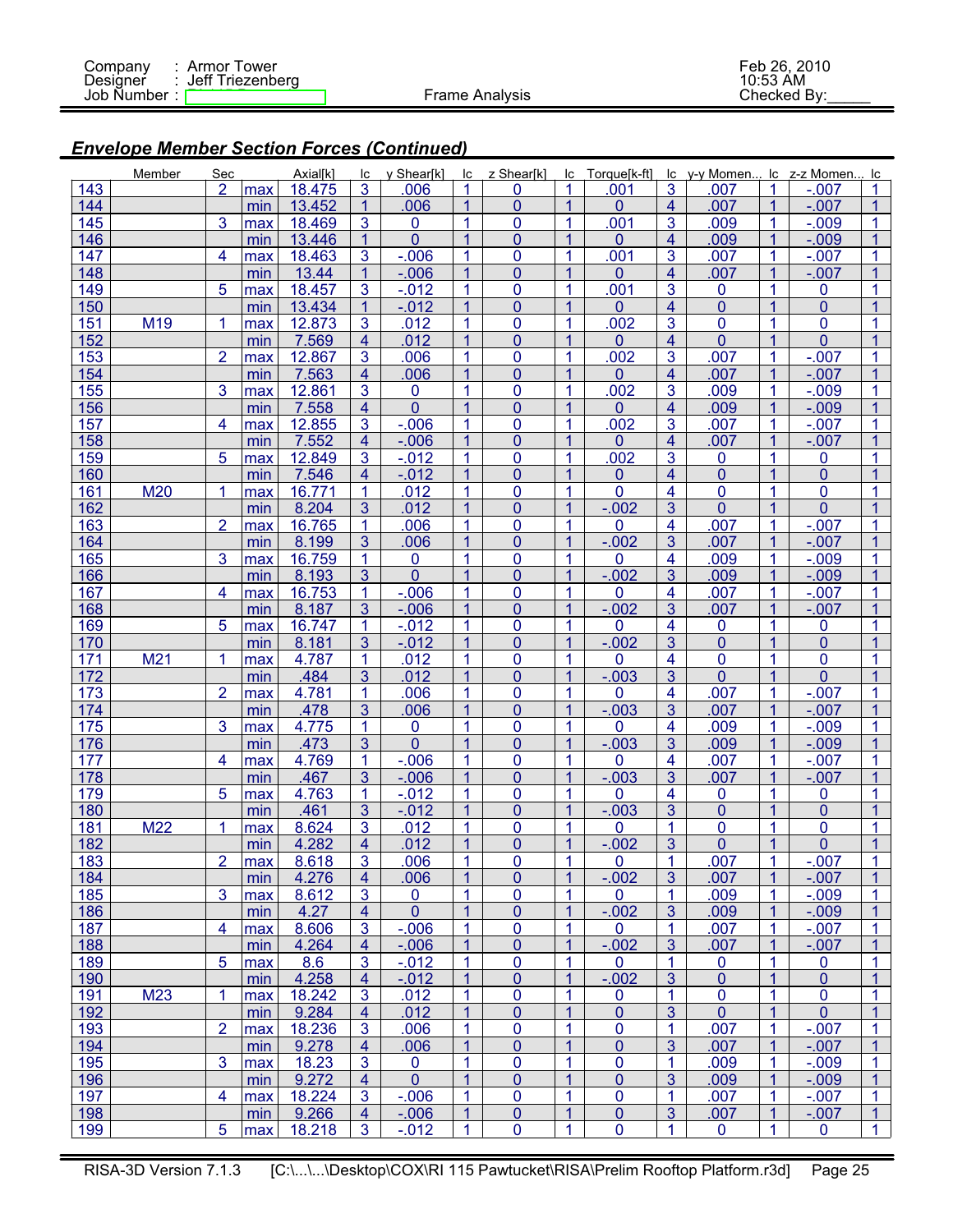|     | <b>Member</b> | Sec            |     | Axial[k] | lc                      | v Shear[k]     | <u>lc</u>            | z Shear[k]     |                      | Ic Torque[k-ft] Ic y-y Momen Ic z-z Momen Ic |                |                |                         |                |                      |
|-----|---------------|----------------|-----|----------|-------------------------|----------------|----------------------|----------------|----------------------|----------------------------------------------|----------------|----------------|-------------------------|----------------|----------------------|
| 200 |               |                | min | 9.261    | 4                       | $-.012$        | 1                    | $\Omega$       | 1                    | 0                                            | 3              | 0              | 1                       | 0              | 1                    |
| 201 | M26           | 1              | max | 5.353    | 1                       | 4.958          | 3                    | $-.002$        | 3                    | 0                                            | 1              | 108.668        | 4                       | 105.45         | 3                    |
| 202 |               |                | min | 5.353    | $\mathbf 1$             | $-.001$        | $\mathbf{1}$         | $-5.085$       | $\overline{4}$       | $\mathbf{0}$                                 | 1              | .047           | 3                       | $-.026$        | 1.                   |
| 203 |               | $\overline{2}$ | max | 4.015    | 1                       | 3.235          | 3                    | $-.001$        | 3                    | 0                                            | 1              | 56.315         | 4                       | 54.468         | 3                    |
| 204 |               |                | min | 4.015    | 3                       | $\mathbf{0}$   | $\mathbf{1}$         | $-3.335$       | $\overline{4}$       | $\mathbf{0}$                                 | 1              | .027           | 3                       | $-.015$        | $\mathbf{1}$         |
| 205 |               | 3              | max | 2.677    | 1                       | 2.211          | 3                    | $-.001$        | 3                    | $\mathbf 0$                                  | 1              | 23.232         | 4                       | 22.388         | 3                    |
| 206 |               |                |     | 2.677    | $\overline{4}$          | 0              | 1                    | $-2.281$       | 4                    | $\mathbf{0}$                                 | 1              | .012           | 3                       | $-.007$        | 1                    |
|     |               |                | min |          |                         |                |                      |                |                      |                                              |                |                |                         |                |                      |
| 207 |               | 4              | max | 1.338    | 1                       | 1.131          | 3                    | 0              | 3                    | 0                                            | 1              | 4.22           | 4                       | 3.983          | $\mathbf{3}$         |
| 208 |               |                | min | 1.338    | 1                       | $\mathbf{0}$   | 1                    | $-1.17$        | $\overline{4}$       | 0                                            | 1              | .003           | 3                       | $-.002$        | 1                    |
| 209 |               | 5              | max | 0        | 1                       | .003           | $\mathbf{3}$         | $\mathbf{0}$   | 3                    | 0                                            | 1              | 0              | 1                       | $\mathbf 0$    | 1                    |
| 210 |               |                | min | $\Omega$ | 1                       | 0              | $\overline{1}$       | $-.015$        | 4                    | $\mathbf{0}$                                 |                | $\mathbf{0}$   | 1                       | $\Omega$       |                      |
| 211 | M27           | 1              | max | 4.195    | 3                       | 0              | 1                    | $-0.157$       | 3                    | $\mathbf{0}$                                 | 1              | $\mathbf 0$    | 1                       | 0              | 1                    |
| 212 |               |                | min | $-3.082$ | $\overline{4}$          | $\overline{0}$ | 1                    | $-0.372$       | $\mathbf 1$          | $-.002$                                      | 3              | $\overline{0}$ | 1                       | $\overline{0}$ | 1                    |
| 213 |               | $\overline{2}$ | max | 4.195    | 3                       | 0              | 1                    | $-062$         | 3                    | $\mathbf{0}$                                 | 1              | $-182$         | 3                       | 0              | 1                    |
| 214 |               |                | min | $-3.082$ | $\overline{4}$          | $\overline{0}$ | 1                    | $-.149$        | $\overline{1}$       | $-.002$                                      | 3              | $-.426$        | 1                       | $\Omega$       | 1                    |
| 215 |               | 3              | max | 4.195    | 3                       | 0              | 1                    | .075           | $\blacktriangleleft$ | $\Omega$                                     | 1              | $-.202$        | $\mathbf{3}$            | $\mathbf{0}$   | 1                    |
| 216 |               |                | min | $-3.082$ | $\overline{4}$          | 0              | $\blacktriangleleft$ | .026           | 3                    | $-.002$                                      | 3              | $-.455$        | 1                       | $\mathbf{0}$   | $\blacktriangleleft$ |
| 217 |               | $\overline{4}$ | max | 4.195    | 3                       | 0              | 1                    | 131            | 1                    | 0                                            | 1              | $-0.126$       | 3                       | 0              | 1                    |
| 218 |               |                | min | $-3.082$ | $\overline{4}$          | 0              | 1                    | .06            | 3                    | $-.002$                                      | 3              | $-275$         | 1                       | 0              | 1                    |
| 219 |               | 5              | max | 4.195    | $\mathbf{3}$            | 0              | 1                    | 174            | 1                    | 0                                            | 1              | 0              | 1                       | $\mathbf{0}$   | 1                    |
| 220 |               |                | min | $-3.082$ | 4                       | $\Omega$       | 1                    | .08            | 3                    | $-.002$                                      | 3              | $\overline{0}$ | 1                       | $\Omega$       |                      |
|     |               | 1              |     |          |                         |                | 1                    |                |                      |                                              |                |                | 1                       |                | 1                    |
| 221 | M28           |                | max | $-.065$  | 1                       | 0              |                      | $-.055$        | 3                    | 0                                            | 4              | $\mathbf 0$    |                         | 0              |                      |
| 222 |               |                | min | $-3.901$ | 3                       | $\overline{0}$ | $\overline{1}$       | $-0.099$       | $\mathbf 1$          | $-.001$                                      | 3              | $\overline{0}$ | 1                       | $\overline{0}$ | 1                    |
| 223 |               | $\overline{2}$ | max | $-.065$  | 1                       | 0              | 1                    | $-0.038$       | 3                    | $\mathbf{0}$                                 | 4              | $-0.082$       | 3                       | $\mathbf{0}$   | 1                    |
| 224 |               |                | min | $-3.901$ | $\overline{3}$          | $\overline{0}$ | $\overline{1}$       | $-0.082$       | $\overline{1}$       | $-.001$                                      | 3              | $-16$          | 1                       | $\mathbf{0}$   | 1                    |
| 225 |               | 3              | max | $-.065$  | 1                       | 0              | 1                    | $-.02$         | 3                    | $\Omega$                                     | 4              | $-0.133$       | $\mathbf{3}$            | 0              | 1                    |
| 226 |               |                | min | $-3.901$ | 3                       | 0              | $\blacktriangleleft$ | $-.065$        | 1                    | $-.001$                                      | 3              | $-.29$         | 1                       | $\mathbf{0}$   | $\blacktriangleleft$ |
| 227 |               | $\overline{4}$ | max | $-065$   | 1                       | 0              | 1                    | .097           | 1                    | 0                                            | 4              | $-122$         | 3                       | 0              | 1                    |
| 228 |               |                | min | $-3.901$ | 3                       | 0              | 1                    | .042           | $\overline{4}$       | $-.001$                                      | 3              | $-288$         | 1                       | 0              | 1                    |
| 229 |               | 5              | max | $-0.065$ | 1                       | 0              | 1                    | 258            | 1                    | $\mathbf{0}$                                 | 4              | $\mathbf 0$    | 1                       | $\mathbf{0}$   | 1                    |
| 230 |               |                | min | $-3.901$ | 3                       | $\overline{0}$ | $\overline{1}$       | .104           | $\overline{4}$       | $-.001$                                      | 3              | $\mathbf{0}$   | 1                       | $\mathbf{0}$   |                      |
| 231 | M29           | 1              | max | 4.052    | 3                       | 0              | 1                    | $-.104$        | 3                    | .002                                         | 3              | $\mathbf 0$    | 1                       | 0              | 1                    |
| 232 |               |                | min | $-062$   | 1                       | $\overline{0}$ | $\overline{1}$       | $-258$         | $\blacktriangleleft$ | 0                                            | 4              | $\overline{0}$ | 1                       | $\Omega$       | 1                    |
| 233 |               | $\overline{2}$ | max | 4.052    | 3                       | 0              | 1                    | $-.042$        | 3                    | .002                                         | 3              | $-122$         | 3                       | 0              | 1                    |
| 234 |               |                | min | $-0.062$ | 1                       | $\overline{0}$ | $\overline{1}$       | $-.097$        | $\overline{1}$       | $\mathbf{0}$                                 | $\overline{4}$ | $-288$         | $\mathbf{1}$            | $\Omega$       | 1                    |
| 235 |               | 3              | max | 4.052    | 3                       | 0              | 1                    | 065            | $\blacktriangleleft$ | 002                                          | 3              | $-0.133$       | 3                       | 0              | 1                    |
| 236 |               |                | min | $-062$   | 1                       | 0              | 1                    | .02            | 3                    | 0                                            | $\overline{4}$ | $-.29$         | 1                       | $\mathbf{0}$   | $\mathbf 1$          |
|     |               | 4              |     |          | 3                       |                | 1                    | 082            | 1                    | 002                                          | 3              | $-0.082$       | 3                       |                | 1                    |
| 237 |               |                | max | 4.052    |                         | 0              |                      |                |                      |                                              |                |                |                         | 0              | 1                    |
| 238 |               |                | min | $-062$   | 1                       | 0              | 1                    | .038           | 3                    | 0                                            | 4              | $-.16$         | 1                       | 0              |                      |
| 239 |               | 5              | max | 4.052    | $\mathbf{3}$            | 0              | 1                    | .099           | 1                    | .002                                         | 3              | $\mathbf 0$    | 1                       | $\overline{0}$ | 1                    |
| 240 |               |                | min | $-.062$  | $\mathbf{1}$            | $\Omega$       | $\overline{1}$       | .055           | 3                    | $\Omega$                                     | $\overline{4}$ | $\overline{0}$ | $\overline{1}$          | $\Omega$       | 1                    |
| 241 | M30           | 1              | max | 1.421    | 4                       | 0              | 1                    | $-.035$        | 1                    | 0                                            | 3              | 0              | 1                       | 0              | 1                    |
| 242 |               |                | min | $-3.184$ | 3                       | $\overline{0}$ | $\overline{1}$       | $-.035$        | $\blacktriangleleft$ | 0                                            | 1              | $\Omega$       | 1                       | $\Omega$       | $\mathbf{1}$         |
| 243 |               | $\overline{2}$ | max | 1.421    | 4                       | 0              | 1                    | $-.017$        | 1                    | $\mathbf 0$                                  | 3              | $-.046$        | 1                       | 0              | 1                    |
| 244 |               |                | min | $-3.184$ | 3                       | $\overline{0}$ | $\mathbf{1}$         | $-.017$        | $\overline{1}$       | $\overline{0}$                               | 1              | $-0.046$       | $\overline{1}$          | $\overline{0}$ | $\mathbf{1}$         |
| 245 |               | 3              | max | 1.421    | 4                       | 0              | 1                    | $\overline{0}$ | 1                    | $\mathbf 0$                                  | 3              | $-.061$        | 1                       | $\mathbf 0$    | 1                    |
| 246 |               |                | min | $-3.184$ | 3                       | $\mathbf 0$    | 1                    | $\mathbf{0}$   | 1                    | $\mathbf{0}$                                 | 1              | $-0.061$       | 1                       | $\mathbf{0}$   | 1                    |
| 247 |               | 4              | max | 1.421    | 4                       | 0              | 1                    | 017            | 1                    | 0                                            | 3              | $-0.046$       | 1                       | 0              | 1                    |
| 248 |               |                | min | $-3.184$ | 3                       | 0              | 1                    | .017           | 1                    | 0                                            | 1              | $-0.046$       | 1                       | $\overline{0}$ | 1                    |
| 249 |               | 5              | max | 1.421    | $\overline{\mathbf{4}}$ | 0              | 1                    | .035           | 1                    | $\mathbf 0$                                  | 3              | $\pmb{0}$      | 1                       | 0              | 1                    |
| 250 |               |                | min | $-3.184$ | $\overline{3}$          | $\Omega$       | $\overline{1}$       | .035           | 1                    | $\Omega$                                     | 1              | $\mathbf{0}$   | 1                       | 0              | 1                    |
| 251 | M31           | 1              |     | 1.706    | 4                       | 1.578          | 1                    | .025           | 4                    | .003                                         | 4              | $\pmb{0}$      | 1                       | $\mathbf 0$    | 1                    |
| 252 |               |                | max | .018     | 3                       | .861           | $\overline{4}$       | $-225$         | 3                    | 0                                            | $\overline{1}$ | $\overline{0}$ | $\overline{1}$          | $\overline{0}$ | $\overline{1}$       |
|     |               | $\overline{2}$ | min |          |                         |                |                      |                |                      |                                              |                |                |                         |                |                      |
| 253 |               |                | max | 1.706    | 4                       | .993           | 1                    | .025           | 4                    | .003                                         | 4              | .085           | 4                       | $-2.529$       | 4                    |
| 254 |               |                | min | .018     | $\overline{3}$          | .604           | $\overline{4}$       | $-0.225$       | 3                    | $\Omega$                                     | $\mathbf{1}$   | $-765$         | 3                       | $-4.476$       | $\mathbf{1}$         |
| 255 |               | 3              | max | 1.706    | $\overline{\mathbf{4}}$ | .346           | $\overline{3}$       | .025           | 4                    | .003                                         | 4              | .171           | $\overline{\mathbf{4}}$ | $-4.087$       | 4                    |
| 256 |               |                | min | .018     | $\overline{3}$          | .318           | $\overline{4}$       | $-.225$        | 3                    | $\mathbf{0}$                                 | $\overline{1}$ | $-1.53$        | $\overline{3}$          | $-6.678$       | $\mathbf{1}$         |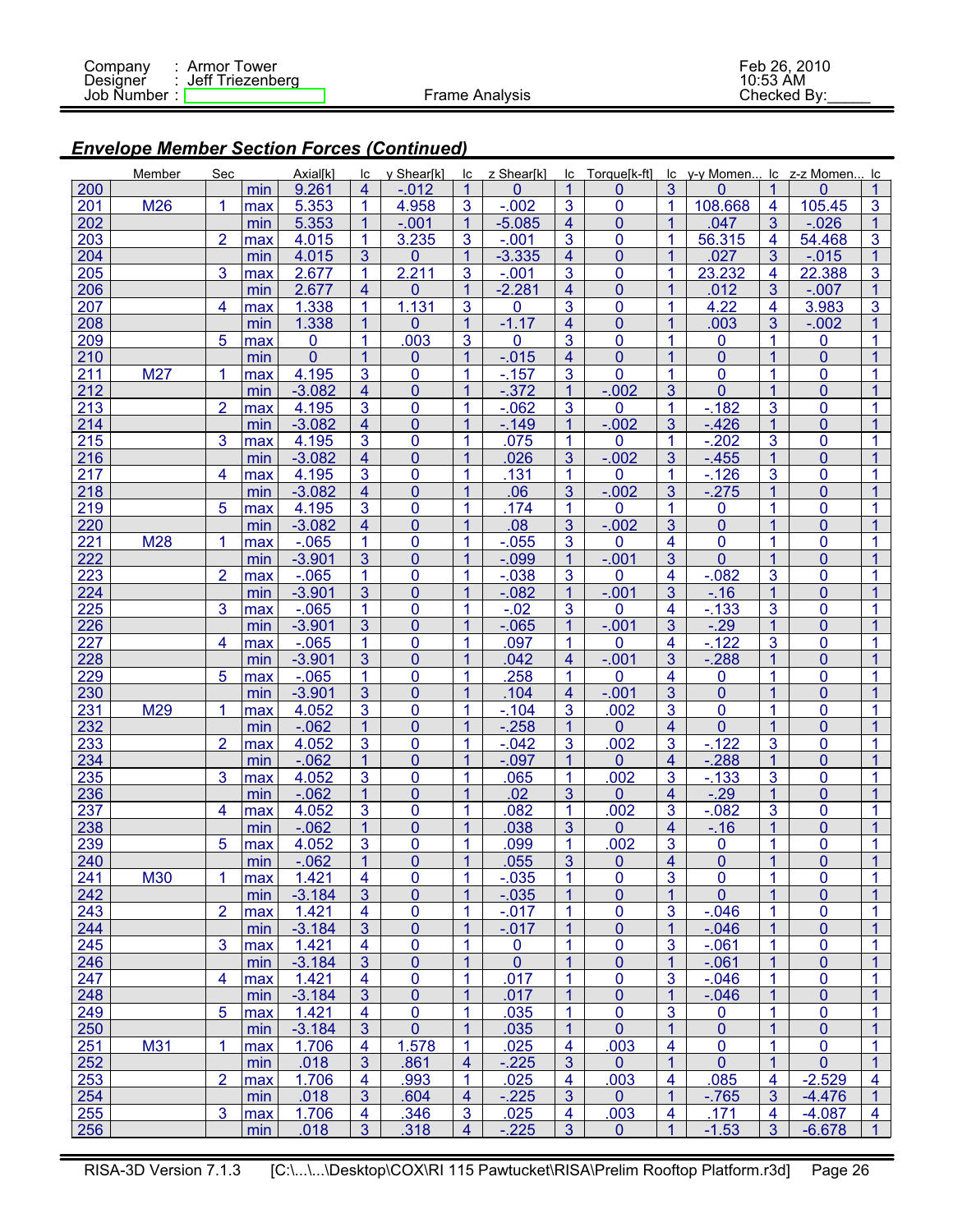|     | Member      | Sec            |                | Axial[k]    | lc.            | y Shear[k] | lc                      | z Shear[k]     |                | Ic Torque[k-ft] |                      | Ic y-y Momen Ic z-z Momen |                      |                | lc                      |
|-----|-------------|----------------|----------------|-------------|----------------|------------|-------------------------|----------------|----------------|-----------------|----------------------|---------------------------|----------------------|----------------|-------------------------|
| 257 |             | 4              | $\mathsf{max}$ | 1.842       | 4              | $-0.974$   | 4                       | .437           | 3              | .003            | 4                    | 166                       | 4                    | $-3.441$       | 4                       |
| 258 |             |                | min            | $-.281$     | 3              | $-1.49$    | 1                       | $-.049$        | 4              | 0               | 1                    | $-1.488$                  | 3                    | $-5.201$       | $\mathbf{1}$            |
| 259 |             | 5              | max            | 1.842       | 4              | $-1.047$   | 4                       | .437           | 3              | 003             | 4                    | 0                         |                      | 0              |                         |
| 260 |             |                | min            | $-0.281$    | 3              | $-1.564$   | 1                       | $-0.049$       | 4              | 0               |                      | $\overline{0}$            |                      | $\Omega$       |                         |
| 261 | M32         | 1              | max            | .072        | 4              | 1.339      | 1                       | 136            | 4              | .002            | 1                    | 0                         |                      | 0              | 1                       |
| 262 |             |                | min            | $-0.662$    | 3              | 1.073      | $\overline{4}$          | $-0.295$       | 3              | $-.002$         | 4                    | $\overline{0}$            | 1                    | $\Omega$       | $\overline{1}$          |
| 263 |             | $\overline{2}$ | max            | .072        | 4              | 1.301      | 1                       | .136           | 4              | .002            | 1                    | .238                      | 4                    | $-1.844$       | 4                       |
| 264 |             |                | min            | $-0.662$    | 3              | 1.035      | 4                       | $-0.295$       | 3              | $-.002$         | 4                    | $-0.515$                  | 3                    | $-2.31$        | 1                       |
| 265 |             | 3              | max            | .072        | 4              | 1.264      | 1                       | 136            | 4              | .002            | 1                    | 476                       | 4                    | $-3.623$       | 4                       |
| 266 |             |                | min            | $-0.662$    | 3              | .997       | $\overline{4}$          | $-0.295$       | 3              | $-.002$         | $\overline{4}$       | $-1.031$                  | 3                    | $-4.555$       | $\blacktriangleleft$    |
| 267 |             | 4              | max            | .073        | 4              | $-0.856$   | 4                       | 588            | 3              | .002            | 1                    | 275                       | 4                    | $-3.058$       | $\overline{4}$          |
| 268 |             |                | min            | $-0.665$    | 3              | $-1.184$   | 1                       | $-.216$        | 4              | $-.002$         | $\overline{4}$       | $-0.443$                  | 3                    | $-3.715$       | $\mathbf{1}$            |
| 269 |             | 5              | max            | .073        | 4              | $-2.415$   | 4                       | 001            | 3              | .002            | 1                    | 0                         | 1                    | 0              |                         |
| 270 |             |                | min            | $-664$      | 3              | $-2.826$   | 1                       | $-0.113$       | 4              | $-.002$         | 4                    | $\overline{0}$            |                      | $\Omega$       |                         |
| 271 | M33         | 1              | max            | .107        | 3              | 1.601      | 1                       | 0              | 3              | .016            | 4                    | 0                         |                      | 0              | 1                       |
| 272 |             |                | min            | $-.103$     | $\overline{4}$ | 1.362      | 3                       | $\overline{0}$ | 1              | 800.            | 3                    | $\overline{0}$            | $\mathbf 1$          | $\Omega$       | $\mathbf{1}$            |
| 273 |             | 2              | max            | .107        | 3              | 1.47       | 1                       | $\mathbf 0$    | 3              | .016            | 4                    | 0                         | 3                    | $-2.961$       | 3                       |
| 274 |             |                | min            | $-0.103$    | 4              | 1.271      | 3                       | 0              | 1              | 800.            | 3                    | $\overline{0}$            | 1                    | $-3.45$        | 1                       |
| 275 |             | 3              | max            | 587         | 3              | .909       | 1                       | 0              | 3              | 016             | 4                    | 002                       | 3                    | $-5.557$       | 4                       |
| 276 |             |                | min            | $-0.103$    | $\overline{4}$ | $-1.056$   | 3                       | $\overline{0}$ | 1              | .008            | 3                    | 0                         | $\blacktriangleleft$ | $-6.277$       | 3                       |
| 277 |             | 4              | max            | 587         | 3              | $-1.437$   | $\overline{\mathbf{4}}$ | 0              | 1              | $-.003$         | 3                    | 0                         | 3                    | $-3.324$       | $\overline{4}$          |
| 278 |             |                | min            | $-.103$     | $\overline{4}$ | $-1.597$   | 3                       | $\mathbf{0}$   | 3              | $-0.006$        | 1                    | $\mathbf{0}$              | 1                    | $-3.685$       | 3 <sup>1</sup>          |
| 279 |             | 5              | max            | .587        | 3              | $-1.521$   | 4                       | 0              |                | $-.003$         | 3                    | 0                         |                      | 0              |                         |
| 280 |             |                | min            | $-0.103$    | 4              | $-1.681$   | 3                       | 0              | 3              | $-0.006$        | 1                    | $\overline{0}$            |                      | $\Omega$       |                         |
| 281 | M34         | 1              | max            | 352         | 4              | 2.162      | 1                       | 0              | 3              | .015            | 4                    | 0                         | 1                    | 0              | 1                       |
| 282 |             |                | min            | $-1.364$    | 3              | 1.56       | 3                       | 0              | 1              | .006            | 3                    | $\overline{0}$            | $\mathbf 1$          | $\Omega$       | $\mathbf{1}$            |
| 283 |             | 2              | max            | .352        | 4              | 1.884      | 1                       | 0              | 3              | .015            | 4                    | 0                         | 3                    | $-3.355$       | 3                       |
| 284 |             |                | min            | $-1.364$    | 3              | 1.422      | 3                       | 0              | 1              | .006            | 3                    | $\overline{0}$            | 1                    | $-4.542$       | 1                       |
| 285 |             | 3              | max            | 352         | 4              | .957       | 1                       | 0              | 3              | .015            | 4                    | 002                       | 3                    | $-6.18$        | 4                       |
| 286 |             |                | min            | $-1.364$    | 3              | $-1.04$    | 3                       | $\overline{0}$ | 1              | .006            | 3                    | $\mathbf{0}$              | $\blacktriangleleft$ | $-7.431$       | $\blacktriangleleft$    |
| 287 |             | 4              | max            | 352         | 4              | $-1.573$   | $\overline{\mathbf{4}}$ | 0              | 1              | $-.003$         | 3                    | 0                         | 3                    | $-3.802$       | $\overline{4}$          |
| 288 |             |                | min            | $-.884$     | 3              | $-1.851$   | 1                       | $\mathbf{0}$   | 3              | $-.007$         | 1                    | $\mathbf{0}$              | 1                    | $-4.765$       | $\mathbf{1}$            |
| 289 |             | 5              | max            | 352         | 4              | $-1.816$   | 4                       | 0              | 1              | $-.003$         | 3                    | 0                         |                      | 0              |                         |
| 290 |             |                | min            | -.884       | 3              | $-2.41$    | 1                       | $\Omega$       | 3              | $-.007$         | 1                    | $\overline{0}$            |                      | 0              |                         |
| 291 | <b>M32A</b> | 1              | max            | 102         | 4              | 14.867     | 4                       | 017            | 3              | $-0.006$        | 3                    | 0                         |                      | 0              | 1                       |
| 292 |             |                | min            | $-1.231$    | 3              | .953       | 3                       | $-.242$        | 4              | $-.26$          | $\overline{4}$       | $\overline{0}$            | $\mathbf 1$          | $\Omega$       | $\blacktriangleleft$    |
| 293 |             | 2              | max            | .102        | 4              | 14.417     | 4                       | .017           | 3              | $-0.006$        | 3                    | .116                      | 3                    | $-4.954$       | 3                       |
| 294 |             |                | min            | $-1.231$    | 3              | 502        | 3                       | $-0.242$       | 4              | $-.26$          | 4                    | $-1.65$                   | 4                    | $-99.75$       | 4                       |
| 295 |             | 3              | max            | <u>.228</u> | 4              | 13.966     | 4                       | .263           | 4              | .013            | 3                    | 233                       | 3                    | $-36.183$      | 1                       |
| 296 |             |                | min            | $-1.231$    | 3              | $-3.858$   | 3                       | 006            | 1              | $-26$           | $\overline{4}$       | $-3.584$                  | $\overline{4}$       | $-196.429$     | $\overline{4}$          |
| 297 |             | 4              | max            | 1.076       | $\overline{3}$ | $-2.571$   | $\mathbf{1}$            | .263           | 4              | <u>.258</u>     | 4                    | .085                      | $\overline{3}$       | $-19.05$       | $\mathbf{1}$            |
| 298 |             |                | <u>min</u>     | .018        | $\mathbf{1}$   | $-14.35$   | $\overline{4}$          | $-.012$        | 3              | .01             | $\blacktriangleleft$ | $-1.792$                  | 4                    | $-99.294$      | $\overline{4}$          |
| 299 |             | 5              | max            | 1.076       | 3              | $-3.022$   | 1                       | 263            | 4              | .258            | 4                    | 0                         | 1                    | 0              | 1                       |
| 300 |             |                | min            | .018        | -1             | $-14.801$  | 4                       | $-.012$        | 3              | .01             | 1                    | 0                         | 1                    | 0              | 1                       |
| 301 | <b>M33A</b> | 1              | max            | .046        | 1              | 2.651      | 1                       | .018           | 3              | .003            | 1                    | 0                         | 1                    | 0              | 1                       |
| 302 |             |                | min            | $-1.028$    | 3              | $-9.385$   | $\overline{4}$          | $-.241$        | $\overline{4}$ | $-.245$         | $\overline{4}$       | 0                         | 1                    | $\overline{0}$ | $\mathbf{1}$            |
| 303 |             | 2              | max            | .046        | 1.             | 2.2        | 1                       | .018           | 3              | .003            | $\blacktriangleleft$ | 121                       | 3                    | 65.473         | 4                       |
| 304 |             |                | min            | $-1.028$    | $\mathbf{3}$   | $-9.836$   | $\overline{4}$          | $-.241$        | 4              | $-.245$         | 4                    | $-1.644$                  | 4                    | $-16.525$      | 1                       |
| 305 |             | 3              | max            | 1.262       | 3              | $-1.832$   | 1                       | .262           | 4              | $-.004$         | 1                    | .243                      | 3                    | 134.017        | $\overline{\mathbf{4}}$ |
| 306 |             |                | min            | $-0.809$    | 4              | $-10.287$  | $\overline{4}$          | .007           | 1              | $-.245$         | 4                    | $-3.574$                  | 4                    | $-56.367$      | 3                       |
| 307 |             | 4              | max            | 1.262       | 3              | 9.77       | $\overline{\mathbf{4}}$ | .262           | 4              | .244            | 4                    | .092                      | 3                    | 65.026         | 4                       |
| 308 |             |                | min            | $-.809$     | $\overline{4}$ | $-4.137$   | 3                       | $-.013$        | 3              | $-.009$         | 3                    | $-1.787$                  | 4                    | $-29.718$      | 3 <sup>2</sup>          |
| 309 |             | 5              | max            | 1.262       | 3              | 9.32       | 4                       | 262            | 4              | .244            | 4                    | 0                         | 1                    | 0              | 1                       |
| 310 |             |                | min            | $-0.809$    | 4              | $-4.588$   | 3                       | $-.013$        | 3              | $-.009$         | 3                    | $\mathbf{0}$              | $\overline{1}$       | $\mathbf{0}$   | $\mathbf{1}$            |
| 311 | M36         | 1              | max            | 3.04        | 4              | 26.533     | 4                       | $-069$         | 1              | 1.153           | 1                    | 285                       | 4                    | $-.019$        | 3                       |
| 312 |             |                | min            | $-0.142$    | 3              | 2.685      | 3                       | $-2.498$       | 3              | $-51.88$        | $\overline{3}$       | .064                      | $\mathbf{3}$         | $-.518$        | $\overline{4}$          |
| 313 |             | $\overline{2}$ | max            | 3.04        | 4              | 26.533     | 4                       | $-.069$        | 1              | 1.153           | 1                    | .142                      | 4                    | $-3.039$       | 3 <sup>7</sup>          |
|     |             |                |                |             |                |            |                         |                |                |                 |                      |                           |                      |                |                         |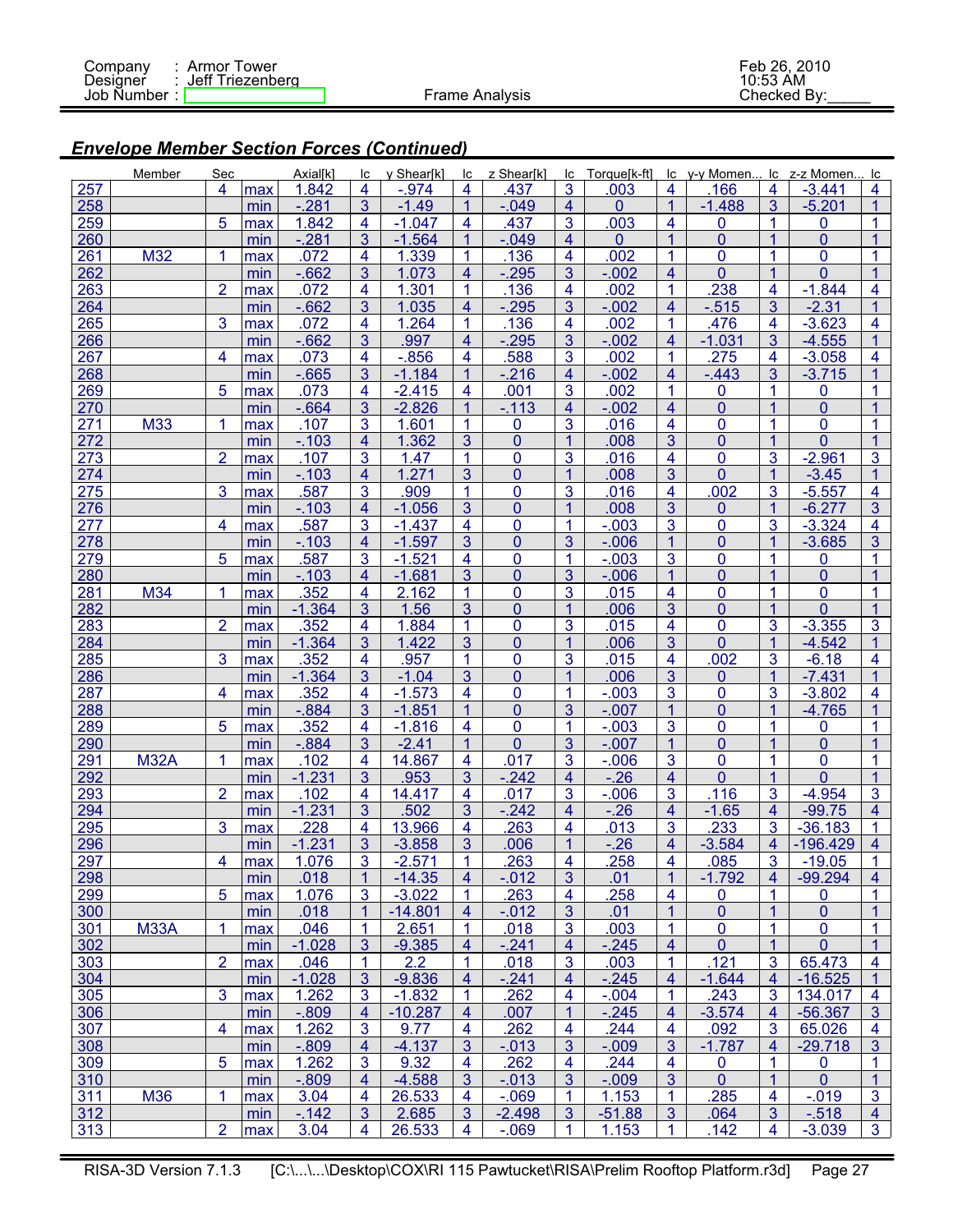| Company     | : Armor Tower      |                       | Feb 26, 2 |
|-------------|--------------------|-----------------------|-----------|
| Designer    | : Jeff Triezenberg |                       | 10:53 AM  |
| Job Number. |                    | <b>Frame Analysis</b> | Checked   |

|     | <b>Member</b> | Sec            |            | Axial[k] | lc.                  | v Shear[k] | lc.                  | z Shear[k] | lc             | Torque[k-ft]   |                      | Ic y-y Momen   |                | Ic z-z Momen. | <u>lc</u>            |
|-----|---------------|----------------|------------|----------|----------------------|------------|----------------------|------------|----------------|----------------|----------------------|----------------|----------------|---------------|----------------------|
| 314 |               |                | min        | $-.142$  | 3                    | 2.685      | 3                    | $-2.498$   | 3              | $-51.88$       | 3                    | $-2.747$       | 3              | $-30.367$     | $\overline{4}$       |
| 315 |               | 3              | max        | 3.04     | 4                    | 26.533     | 4                    | $-069$     | 1              | 53.57          | 3                    | $-.001$        | 4              | $-6.06$       | 3                    |
| 316 |               |                | min        | $-142$   | 3                    | 2.685      | 3                    | $-2.498$   | 3              | .911           | $\overline{4}$       | $-5.558$       | 3              | $-60.216$     | $\overline{4}$       |
| 317 |               | 4              | max        | .03      | 1                    | 21.316     | 4                    | 2.444      | 3              | 53.57          | 3                    | $-079$         | 1              | 24.471        | 4                    |
| 318 |               |                | min        | $-1.903$ | 4                    | $-2.668$   | 3                    | $-.127$    | $\overline{4}$ | .894           | $\overline{4}$       | $-2.808$       | 3              | $-3.011$      | 3                    |
| 319 |               | 5              | max        | .03      | 1                    | 21.316     | 4                    | 2.444      | 3              | 53.57          | 3                    | $-0.059$       | $\mathbf{3}$   | .49           | 4                    |
| 320 |               |                | min        | $-1.903$ | 4                    | $-2.668$   | 3                    | $-.127$    | 4              | .894           | 4                    | $-.287$        | $\overline{4}$ | $-.009$       | 3 <sup>1</sup>       |
| 321 | <b>M33B</b>   | 1              | max        | .9       | 1                    | .482       | 3                    | .008       | 4              | 0              | 1                    | $-.011$        | 3              | 1.445         | 3                    |
| 322 |               |                | min        | .9       | 3                    | .001       | $\overline{4}$       | .004       | 3              | 0              | 1                    | $-0.023$       | $\overline{4}$ | .004          | $\overline{4}$       |
| 323 |               | $\overline{2}$ | max        | .9       | 1                    | 482        | 3                    | .008       | 4              | 0              | 1                    | $-0.008$       | 3              | 1.083         | 3                    |
| 324 |               |                | min        | .9       | 3                    | .001       | $\overline{4}$       | .004       | 3              | $\overline{0}$ | 1                    | $-0.017$       | $\overline{4}$ | .003          | $\overline{4}$       |
| 325 |               | 3              | max        | .9       | 1                    | 482        | 3                    | .008       | 4              | 0              | 1                    | $-.005$        | 3              | 722           | $\overline{3}$       |
| 326 |               |                | min        | .9       | 3                    | .001       | $\overline{4}$       | .004       | 3              | 0              | 1                    | $-.011$        | $\overline{4}$ | .002          | $\overline{4}$       |
| 327 |               | 4              | max        | .9       | 1                    | .482       | 3                    | .008       | 4              | 0              | 1                    | $-0.003$       | 3              | .361          | 3                    |
| 328 |               |                | min        | .9       | 3                    | .001       | $\overline{4}$       | .004       | 3              | $\overline{0}$ | 1                    | $-0.006$       | $\overline{4}$ | 001           | $\overline{4}$       |
| 329 |               | 5              | max        | .9       | 1                    | 482        | $\mathbf{3}$         | .008       | $\overline{4}$ | 0              | 1                    | 0              | $\mathbf{3}$   | 0             | 4                    |
| 330 |               |                | min        | .9       | 3                    | .001       | $\overline{4}$       | .004       | 3              | 0              | 1                    | $\Omega$       | $\overline{4}$ | $\Omega$      | $\overline{3}$       |
| 331 | <b>M34A</b>   | 1              | max        | .9       | 1                    | .482       | 3                    | .007       | 4              | 0              | 1                    | $-0.09$        | 3              | 1.445         | 3                    |
| 332 |               |                | min        | .9       | 3                    | 002        | 1                    | .003       | 3              | $\overline{0}$ |                      | $-0.022$       | $\overline{4}$ | .005          | $\blacktriangleleft$ |
| 333 |               | 2              | max        | .9       | 1                    | 482        | 3                    | .007       | 4              | 0              | 1                    | $-.007$        | 3              | 1.084         | 3                    |
| 334 |               |                | min        | .9       | 3                    | .002       | $\mathbf{1}$         | .003       | 3              | $\overline{0}$ | 1                    | $-0.016$       | $\overline{4}$ | .004          | $\mathbf{1}$         |
| 335 |               | 3              | max        | .9       | 1                    | 482        | 3                    | .007       | 4              | 0              | 1                    | $-0.005$       | 3              | 723           | $\overline{3}$       |
| 336 |               |                | min        | .9       | 3                    | .002       | $\blacktriangleleft$ | .003       | 3              | 0              |                      | $-.011$        | $\overline{4}$ | .003          | $\blacktriangleleft$ |
| 337 |               | 4              | max        | .9       | 1                    | .482       | 3                    | 007        | 4              | 0              | 1                    | $-0.002$       | 3              | 361           | 3                    |
| 338 |               |                | min        | .9       | 3                    | 002        | 1                    | .003       | 3              | $\overline{0}$ | 1                    | $-0.005$       | 4              | 001           | $\mathbf{1}$         |
| 339 |               | 5              | max        | .9       | 1                    | 482        | 3                    | .007       | 4              | 0              | 1                    | 0              | 3              | 0             | 1                    |
| 340 |               |                | min        | .9       | 3                    | .002       | $\mathbf{1}$         | .003       | 3              | 0              | 1                    | $\mathbf{0}$   | 4              | $\Omega$      | $\overline{3}$       |
| 341 | M35           | 1              | max        | 2.446    | 4                    | 1.869      | 1                    | 224        | 3              | 0              | 1                    | 0              |                | 0             | 1                    |
| 342 |               |                | min        | $-0.109$ | 3                    | 1.388      | 3                    | 0          | 4              | $-0.006$       | 3                    | $\overline{0}$ | $\overline{1}$ | $\Omega$      | 1                    |
| 343 |               | $\overline{2}$ | max        | 2.446    | 4                    | 1.704      | 1                    | 224        | 3              | 0              | 1                    | 855            | 3              | $-4.977$      | $\mathbf{3}$         |
| 344 |               |                | min        | $-0.109$ | 3                    | 1.223      | 3                    | 0          | 4              | $-0.006$       | 3                    | .004           | $\overline{4}$ | $-6.811$      | $\blacktriangleleft$ |
| 345 |               | 3              | max        | 2.535    | 4                    | $-0.898$   | 3                    | 0          | 4              | 0              | 1                    | 1.452          | 3              | $-8.103$      | 3                    |
| 346 |               |                | min        | $-0.113$ | 3                    | $-1.306$   | $\mathbf 1$          | $-.19$     | 3              | $-0.006$       | 3                    | .006           | $\overline{4}$ | $-11.216$     | 1                    |
| 347 |               | 4              | max        | 2.535    | 4                    | $-1.063$   | 3                    | 0          | 4              | 0              | 1                    | 726            | 3              | $-4.366$      | 3                    |
| 348 |               |                | min        | $-.113$  | 3                    | $-1.471$   | 1                    | $-.19$     | 3              | $-0.006$       | 3                    | 003            | 4              | $-5.922$      | $\mathbf{1}$         |
| 349 |               | 5              | max        | 2.535    | 4                    | $-1.228$   | $\mathbf{3}$         | 0          | 4              | 0              | 1                    | 0              | 1              | 0             | 1                    |
| 350 |               |                | min        | $-.113$  | 3                    | $-1.636$   | 1                    | $-.19$     | 3              | $-0.006$       | 3                    | $\mathbf{0}$   | 1              | $\Omega$      | 1                    |
| 351 | <b>M36A</b>   | 1              | max        | .026     | 1                    | .918       | 1                    | .167       | 4              | .006           | 3                    | 0              |                | 0             | 1                    |
| 352 |               |                | min        | $-1.397$ | 4                    | 749        | $\overline{4}$       | $-0.06$    | 1              | 0              | 1                    | $\Omega$       | 1              | $\Omega$      | $\overline{1}$       |
| 353 |               | $\overline{2}$ | max        | .026     | 1                    | 753        | 1                    | 167        | 4              | .006           | $\overline{3}$       | 636            | 4              | $-2.539$      | $\overline{4}$       |
| 354 |               |                | $\mid$ min | $-1.397$ | $\frac{4}{ }$        | .584       | $\overline{4}$       | $-0.006$   | $\overline{1}$ | $\overline{0}$ | $\overline{1}$       | $-.024$        | 1 <sup>1</sup> | $-3.186$      | $\vert$ 1            |
| 355 |               | 3              | max        | .026     | 1.                   | .588       | -1                   | .167       | 4              | .006           | 3                    | 1.272          | 4              | $-4.449$      | 4                    |
| 356 |               |                | min        | $-1.397$ | $\overline{4}$       | .419       | $\overline{4}$       | $-0.006$   | -1             | 0              | $\blacktriangleleft$ | $-.048$        | $\mathbf{1}$   | $-5.743$      | $\mathbf{1}$         |
| 357 |               | 4              | max        | .276     | 3                    | $-0.658$   | 4                    | .007       | 1              | .006           | 3                    | .749           | 4              | $-2.822$      | 4                    |
| 358 |               |                | min        | $-1.408$ | 4                    | $-0.858$   | 1                    | $-.197$    | $\overline{4}$ | 0              | $\mathbf{1}$         | $-0.028$       | 1              | $-3.586$      | 1                    |
| 359 |               | 5              |            | .276     | 3                    | $-.823$    | 4                    | .007       | 1              | .006           | $\overline{3}$       | 0              | 1              | $\bf{0}$      | 1                    |
| 360 |               |                | max<br>min | $-1.408$ | 4                    | $-1.023$   | $\mathbf{1}$         | $-.197$    | $\overline{4}$ | 0              | $\mathbf{1}$         | $\mathbf{0}$   | 1              | 0             | $\mathbf{1}$         |
| 361 | M37           | 1              | max        | 1.709    | 4                    | 1.229      | 1                    | $-.003$    | 1              | .001           | 3                    | $\overline{0}$ |                | $\mathbf 0$   | 1                    |
| 362 |               |                | min        | $-.141$  | 3                    | .665       | 3                    | $-.223$    | 3              | $-.003$        | $\overline{4}$       | $\mathbf{0}$   | 1              | $\mathbf{0}$  | 1                    |
| 363 |               | 2              |            | 1.709    | 4                    | 796        | 1                    | $-.003$    | 1              | .001           | 3                    | $-.009$        | 1              | $-1.974$      | $\overline{3}$       |
| 364 |               |                | max        | $-0.141$ | 3                    | .48        | 3                    | $-.223$    | 3              | $-.003$        | $\overline{4}$       | $-761$         | 3              | $-3.522$      | $\mathbf{1}$         |
|     |               | 3              | min        |          |                      | .303       |                      |            | 1              |                | 3                    | $-0.019$       | 1              | $-3.246$      | 3                    |
| 365 |               |                | max        | 1.709    | 4                    |            | 4                    | $-.003$    |                | .001           |                      |                |                |               |                      |
| 366 |               |                | min        | $-.141$  | 3                    | .272       | 3                    | $-.223$    | 3              | $-.003$        | 4                    | $-1.522$       | $\overline{3}$ | $-5.348$      | $\mathbf{1}$         |
| 367 |               | 4              | max        | 1.844    | 4                    | $-.78$     | 3                    | .435       | 3              | .001           | 3                    | $-.018$        | 1              | $-2.782$      | $\overline{3}$       |
| 368 |               |                | min        | .033     | 1                    | $-1.208$   | 1                    | .005       | 1              | $-.003$        | $\overline{4}$       | $-1.48$        | 3              | $-4.24$       | $\mathbf{1}$         |
| 369 |               | 5              | max        | 1.844    | 4                    | $-.853$    | $\overline{3}$       | .435       | 3              | .001           | 3                    | 0              | 1              | 0             | $\mathbf{1}$         |
| 370 |               |                | min        | 033      | $\blacktriangleleft$ | $-1.281$   | $\mathbf 1$          | .005       | 1              | $-.003$        | $\overline{4}$       | 0              | $\mathbf 1$    | $\mathbf{0}$  | $\mathbf{1}$         |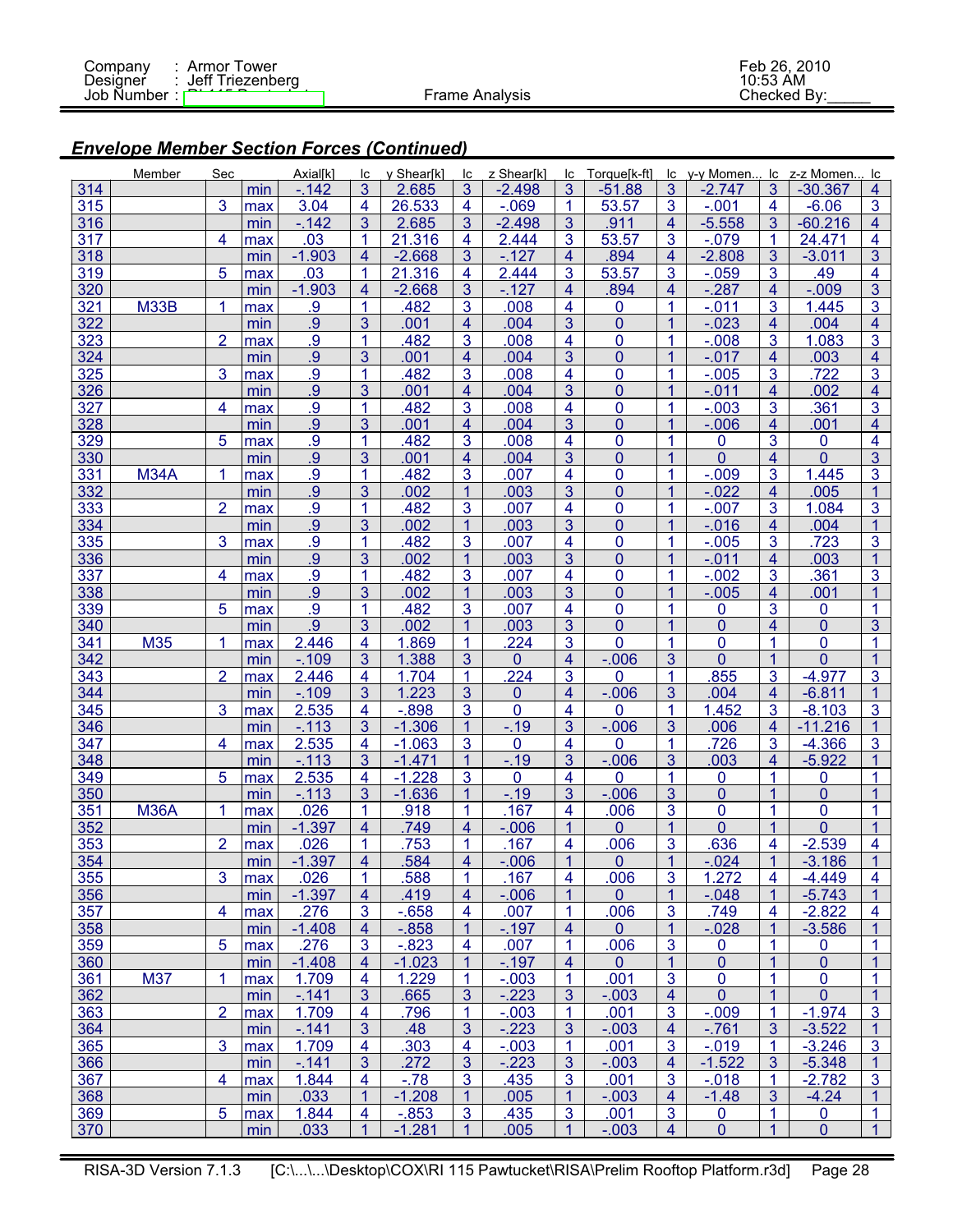| Company      | : Armor Tower      |                       | Feb 26, 2 |
|--------------|--------------------|-----------------------|-----------|
| Designer     | : Jeff Triezenberg |                       | 10:53 AM  |
| Job Number : |                    | <b>Frame Analysis</b> | Checked   |

|     | Member | <b>Sec</b>     |     | Axial[k]        | lc.                     | y Shear[k] | Iс                   | z Shear[k]     | lc.            | Torque[k-ft]   |                         | Ic y-y Momen Ic z-z Momen Ic |                |              |                      |
|-----|--------|----------------|-----|-----------------|-------------------------|------------|----------------------|----------------|----------------|----------------|-------------------------|------------------------------|----------------|--------------|----------------------|
| 371 | M38    | 1              | max | .658            | 3                       | 1.138      | 1                    | $-.003$        | 1              | .002           | 4                       | 0                            | 1              | 0            | 1                    |
| 372 |        |                | min | .008            | $\mathbf 1$             | 887        | 3                    | $-.279$        | 3              | $-.002$        | $\overline{3}$          | $\Omega$                     | 1              | $\Omega$     | 1                    |
| 373 |        | $\overline{2}$ | max | .658            | 3                       | 1.1        | 1                    | $-.003$        | 1              | .002           | 4                       | $-0.006$                     | 1              | $-1.519$     | 3                    |
| 374 |        |                | min | .008            | $\mathbf 1$             | .849       | 3                    | $-.279$        | 3              | $-.002$        | 3                       | $-488$                       | 3              | $-1.958$     | 1                    |
| 375 |        | 3              | max | .658            | 3                       | 1.062      | 1                    | $-.003$        | 1              | .002           | 4                       | $-0.012$                     | 1              | $-2.972$     | 3                    |
| 376 |        |                | min | .008            | 1                       | .812       | 3                    | $-.279$        | 3              | $-.002$        | 3                       | $-0.976$                     | 3              | $-3.85$      | $\mathbf{1}$         |
| 377 |        | 4              | max | .656            | 3                       | $-0.685$   | 3                    | .52            | 3              | .002           | 4                       | $-.037$                      | 1              | $-2.527$     | 3                    |
| 378 |        |                | min | .008            | 1                       | $-0.968$   | $\mathbf 1$          | $-0.018$       |                | $-.002$        | 3                       | $-466$                       | 3              | $-3.179$     | $\mathbf{1}$         |
| 379 |        | 5              | max | .656            | 3                       | $-2.01$    | 3                    | .113           | 4              | .002           | 4                       | $\pmb{0}$                    | 1              | 0            | 1                    |
| 380 |        |                | min | .008            | 1                       | $-2.453$   | 1                    | .05            | 1              | $-.002$        | 3                       | $\overline{0}$               | 1              | 0            | 1                    |
| 381 | M39    | 1              | max | .069            | 1                       | 1.606      | 3                    | 0              | 1              | $-.009$        | $\mathbf{3}$            | $\overline{0}$               | 1              | $\mathbf{0}$ | 1                    |
| 382 |        |                | min | $-.102$         | $\overline{4}$          | 1.446      | $\overline{4}$       | $\mathbf{0}$   | 3              | $-0.016$       | $\overline{4}$          | $\overline{0}$               | 1              | $\Omega$     | 1                    |
| 383 |        | $\overline{2}$ | max | .069            | 1                       | 1.558      | 3                    | 0              | 1              | $-.009$        | 3                       | 0                            | 1              | $-3.199$     | 4                    |
| 384 |        |                | min | $-0.102$        | $\overline{4}$          | 1.398      | $\overline{4}$       | $\Omega$       | 3              | $-0.016$       | $\overline{4}$          | $-.001$                      | 3              | $-3.56$      | 3                    |
| 385 |        | 3              | max | .069            | 1                       | 1.06       | 3                    | $\mathbf{0}$   | 3              | $-.009$        | 3                       | $\mathbf{0}$                 | 1              | $-5.394$     | 4                    |
| 386 |        |                | min | $-.445$         | 3                       | $-.901$    | 1                    | $\overline{0}$ | 1              | $-0.016$       | $\overline{4}$          | $-.002$                      | 3              | $-6.112$     | $\mathbf{3}$         |
| 387 |        | 4              | max | .069            | 1                       | $-1.239$   | 3                    | 0              | 3              | .008           | 3                       | $\mathbf 0$                  | 1              | $-2.841$     | 3                    |
| 388 |        |                | min | $-.445$         | 3                       | $-1.399$   | 1                    | $\mathbf 0$    |                | .006           | 1                       | $-.001$                      | 3              | $-3.202$     | 1                    |
| 389 |        | 5              | max | .069            | 1                       | $-1.287$   | 3                    | 0              | 3              | .008           | 3                       | 0                            | 1              | 0            | 1                    |
| 390 |        |                | min | $-.445$         | 3                       | $-1.447$   | 1                    | $\mathbf{0}$   | 1              | .006           | 1                       | $\overline{0}$               | 1              | 0            | 1                    |
| 391 | M40    | 1              | max | 1.278           | 3                       | 1.837      | 1                    | $\overline{0}$ | 1              | $-.008$        | $\mathbf{3}$            | $\overline{0}$               | 1              | $\mathbf{0}$ | 1                    |
| 392 |        |                | min | $-0.015$        | 1                       | 1.568      | $\overline{4}$       | $\mathbf{0}$   | 3              | $-.015$        | $\overline{4}$          | $\overline{0}$               | 1              | $\Omega$     | 1                    |
| 393 |        | $\overline{2}$ | max | 1.278           | 3                       | 1.68       | 1                    | 0              | 1              | $-.008$        | 3                       | 0                            | 1              | $-3.437$     | 4                    |
| 394 |        |                | min | $-0.015$        | 1                       | 1.486      | $\overline{4}$       | $\Omega$       | 3              | $-.015$        | $\overline{4}$          | $-.001$                      | 3              | $-3.957$     | 1                    |
| 395 |        | 3              | max | 1.278           | 3                       | 1.07       | 3                    | $\mathbf{0}$   | 3              | .008           | 3                       | $\mathbf{0}$                 | 1              | $-5.759$     | 4                    |
| 396 |        |                | min | $-0.015$        | 1                       | .909       | $\overline{4}$       | $\overline{0}$ | 1              | $-0.015$       | $\overline{4}$          | $-.002$                      | 3              | $-6.553$     | $\mathbf{1}$         |
| 397 |        | 4              | max | .798            | 3                       | $-1.32$    | 3                    | 0              | 3              | .008           | 3                       | $\mathbf 0$                  | 1              | $-3.122$     | 3                    |
| 398 |        |                | min | $-0.015$        | $\blacktriangleleft$    | $-1.656$   | $\mathbf 1$          | $\mathbf{0}$   | 1              | .006           | 1                       | $-.001$                      | 3              | $-4.089$     | $\mathbf 1$          |
| 399 |        | 5              | max | .798            | 3                       | $-1.459$   | 3                    | 0              | 3              | .008           | 3                       | 0                            | 1              | 0            | 1                    |
| 400 |        |                | min | $-0.015$        | 1                       | $-1.993$   | 1                    | $\overline{0}$ | 1              | .006           | 1                       | $\overline{0}$               | 1              | $\Omega$     | 1                    |
| 401 | M41    | 1              | max | .9              | 1                       | .479       | 3                    | .007           | 4              | 0              | 1                       | $-0.016$                     | 1              | 1.437        | $\mathbf{3}$         |
| 402 |        |                | min | .9              | 4                       | $-.001$    | 1                    | .005           | 1              | 0              | 1                       | $-0.022$                     | 4              | $-.004$      | 1                    |
| 403 |        | $\overline{2}$ | max | .9              | 1                       | .479       | 3                    | .007           | 4              | $\bf{0}$       | 1                       | $-0.012$                     | 1              | 1.078        | 3                    |
| 404 |        |                | min | .9              | $\overline{4}$          | $-.001$    | $\blacktriangleleft$ | .005           | $\overline{1}$ | 0              | 1                       | $-0.016$                     | $\overline{4}$ | $-.003$      | $\mathbf 1$          |
| 405 |        | 3              | max | .9              | 1                       | 479        | 3                    | .007           | 4              | 0              | 1                       | $-0.008$                     | 1              | 719          | 3                    |
| 406 |        |                | min | .9              | $\overline{\mathbf{4}}$ | $-.001$    | 1                    | .005           | $\overline{1}$ | $\mathbf{0}$   | 1                       | $-0.011$                     | $\overline{4}$ | $-.002$      | $\blacktriangleleft$ |
| 407 |        | 4              | max | .9              | 1                       | .479       | 3                    | .007           | 4              | 0              | 1                       | $-.004$                      | 1              | 359          | 3                    |
| 408 |        |                | min | .9              | 4                       | $-.001$    | $\mathbf 1$          | .005           | 1              | $\mathbf{0}$   | 1                       | $-.005$                      | 4              | $-.001$      | $\mathbf{1}$         |
| 409 |        | 5              | max | .9              | 1                       | 479        | 3                    | .007           | 4              | 0              | 1                       | 0                            | 3              | 0            | 1                    |
| 410 |        |                | min | .9              | 4                       | $-.001$    | $\mathbf 1$          | .005           | 1              | 0              | 1                       | 0                            | $\overline{4}$ | 0            | 3                    |
| 411 | M42    | 1              | max | $\overline{.9}$ | 1                       | .479       | $\overline{3}$       | .007           | $\overline{4}$ | $\overline{0}$ | 1                       | $-.015$                      | 1              | 1.437        | $\overline{3}$       |
| 412 |        |                | min | .9              | $\mathbf{1}$            | $-.002$    | $\overline{4}$       | .005           | 1              | 0              | 1                       | $-.021$                      | $\overline{4}$ | $-.006$      | $\overline{4}$       |
| 413 |        | 2              | max | <u>.9</u>       | 1                       | .479       | 3                    | .007           | $\overline{4}$ | $\bf{0}$       | 1                       | $-.011$                      | 1              | 1.078        | $\overline{3}$       |
| 414 |        |                | min | .9              | 1                       | $-.002$    | $\overline{4}$       | .005           | $\overline{1}$ | 0              | 1                       | $-0.016$                     | $\overline{4}$ | $-.005$      | $\overline{4}$       |
| 415 |        | 3              | max | .9              | 1                       | .479       | 3                    | .007           | 4              | $\overline{0}$ | 1                       | $-.007$                      | 1              | .718         | $\overline{3}$       |
| 416 |        |                | min | .9              | $\overline{1}$          | $-.002$    | $\overline{4}$       | .005           | $\overline{1}$ | $\overline{0}$ | $\overline{1}$          | $-.01$                       | $\overline{4}$ | $-.003$      | $\overline{4}$       |
| 417 |        | 4              | max | .9              | 1                       | .479       | 3                    | .007           | 4              | $\overline{0}$ | 1                       | $-.004$                      | 1              | .359         | $\overline{3}$       |
| 418 |        |                | min | .9              | 1                       | $-.002$    | 4                    | .005           | 1              | $\overline{0}$ | 1                       | $-.005$                      | $\overline{4}$ | $-.002$      | $\overline{4}$       |
| 419 |        | 5              | max | .9              | 1                       | .479       | 3                    | .007           | 4              | $\pmb{0}$      | 1                       | $\overline{0}$               | 1.             | $\mathbf 0$  | $\overline{3}$       |
| 420 |        |                | min | .9              | 1                       | $-.002$    | $\overline{4}$       | .005           | 1              | $\overline{0}$ | 1                       | $\mathbf{0}$                 | 3              | $\mathbf{0}$ | $\overline{4}$       |
| 421 | M43    | 1              | max | .008            | 1                       | 1.229      | $\mathbf 1$          | .23            | 3              | .004           | $\overline{\mathbf{4}}$ | $\mathbf 0$                  | 1              | $\mathbf 0$  | 1                    |
| 422 |        |                | min | $-.214$         | $\overline{4}$          | .695       | $\overline{4}$       | $-.006$        | 4              | 0              | 3                       | $\Omega$                     | 1              | $\Omega$     | 1                    |
| 423 |        | $\overline{2}$ | max | .008            | 1                       | .796       | 1                    | .23            | 3              | .004           | 4                       | .785                         | 3              | $-2.073$     | $\overline{4}$       |
| 424 |        |                | min | $-214$          | $\overline{4}$          | .509       | $\overline{4}$       | $-0.06$        | $\overline{4}$ | $\Omega$       | $\overline{3}$          | $-0.021$                     | $\overline{4}$ | $-3.522$     | 1                    |
| 425 |        | 3              | max | .008            | 1                       | .332       | 3                    | .23            | 3              | .004           | 4                       | 1.569                        | 3              | $-3.446$     | 4                    |
| 426 |        |                | min | $-214$          | $\overline{4}$          | .291       | $\mathbf{1}$         | $-0.006$       | $\overline{4}$ | $\mathbf{0}$   | $\mathbf{3}$            | $-.041$                      | $\overline{4}$ | $-5.348$     | $\mathbf{1}$         |
| 427 |        | 4              | max | .014            | 1                       | $-0.838$   | $\overline{4}$       | .012           | 4              | .004           | $\overline{4}$          | 1.527                        | 3 <sup>1</sup> | $-2.978$     | $\overline{4}$       |
|     |        |                |     |                 |                         |            |                      |                |                |                |                         |                              |                |              |                      |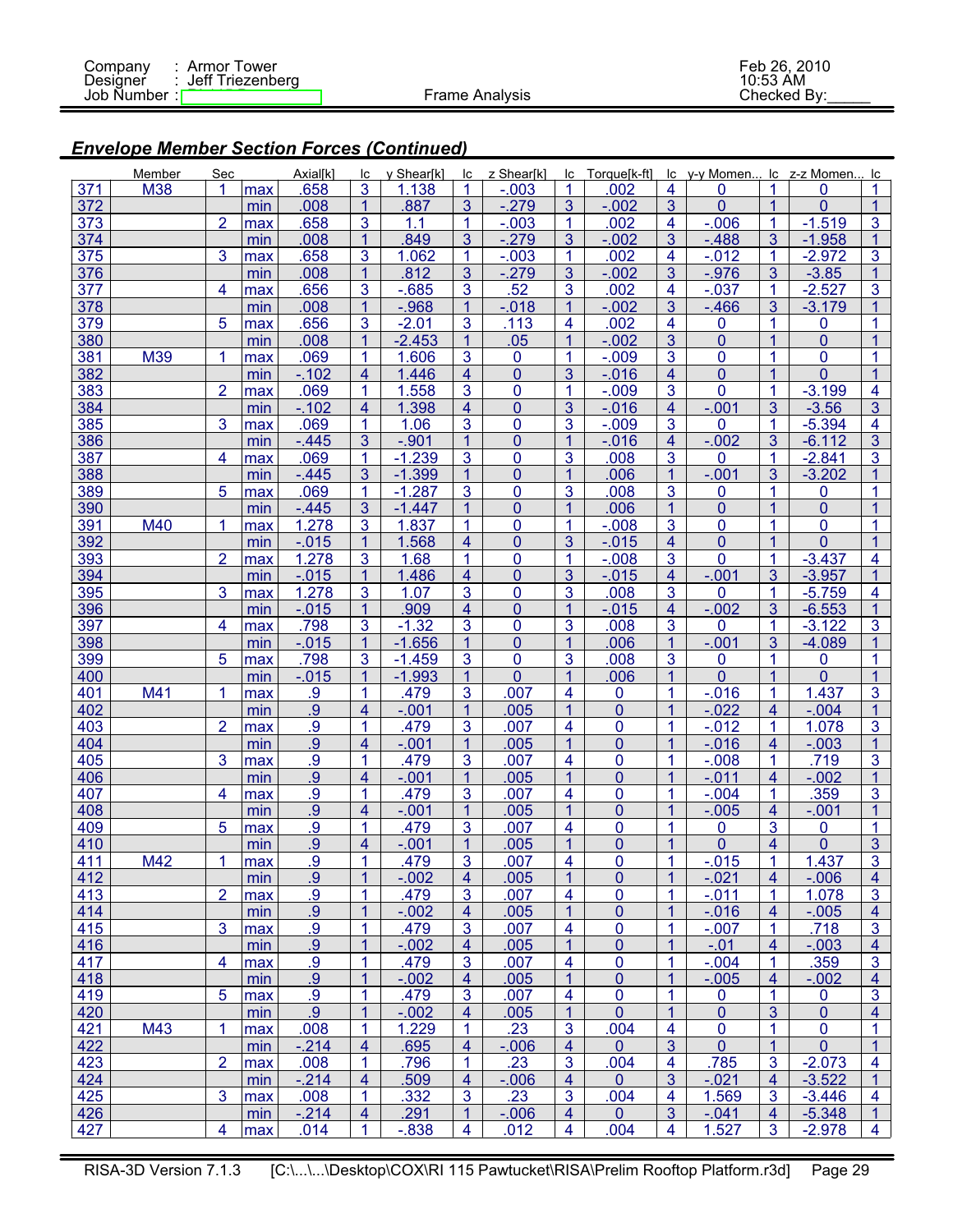| Company     | : Armor Tower :    |                       | Feb 26, 2 |
|-------------|--------------------|-----------------------|-----------|
| Designer    | : Jeff Triezenberg |                       | 10:53 AM  |
| Job Number: |                    | <b>Frame Analysis</b> | Checked   |

| 428<br>$-0.365$<br>1<br>3<br>4<br>$-1.208$<br>$-.448$<br>1<br>min<br>0<br>$-.04$<br>4<br>$-4.24$<br>5<br>429<br>.014<br>$-0.911$<br>4<br>.012<br>4<br>.004<br>$\overline{4}$<br>$\pmb{0}$<br>1<br>1<br>$\mathbf 0$<br>1<br>max<br>3<br>3<br>430<br>$-0.365$<br>$-1.281$<br>$\blacktriangleleft$<br>$-.448$<br>$\mathbf{0}$<br>$\blacktriangleleft$<br>min<br>4<br>0<br>1<br>$\Omega$<br>3<br>431<br>M44<br>4<br>1.138<br>1<br>.27<br>3<br>0<br>0<br>1<br>1<br>.018<br>0<br>1<br>max<br>3<br>432<br>$-0.68$<br>.976<br>$\overline{4}$<br>$-0.006$<br>$\overline{1}$<br>$-.004$<br>$\Omega$<br>1<br>$\Omega$<br>1<br>4<br>min<br>$\overline{2}$<br>3<br>3<br>$\mathbf{3}$<br>433<br>1.1<br>1<br>27<br>.473<br>$-1.675$<br>.018<br>4<br>0<br>4<br>max<br>3<br>434<br>.939<br>$\overline{4}$<br>$-0.06$<br>$-.004$<br>$\overline{4}$<br>$-.01$<br>$\mathbf{1}$<br>$-1.958$<br>min<br>$-0.68$<br>1<br>$\mathbf{1}$<br>435<br>3<br>.27<br>3<br>3<br>.945<br>3<br>.018<br>4<br>1.062<br>1<br>$-3.285$<br>4<br>0<br>max<br>3<br>$-0.006$<br>436<br>$-0.68$<br>.901<br>$\overline{4}$<br>1<br>$-.004$<br>$-.02$<br>$\mathbf 1$<br>$-3.85$<br>min<br>4<br>1<br>3<br>3<br>437<br>4<br>.018<br>$-0.754$<br>$-.003$<br>1<br>403<br>$-2.803$<br>$\overline{4}$<br>4<br>4<br>0<br>max<br>3<br>3<br>$\overline{1}$<br>438<br>$-0.682$<br>$-0.968$<br>1<br>$-0.542$<br>$-.004$<br>$-0.027$<br>$-3.179$<br>$\mathbf{1}$<br>$\overline{4}$<br>min<br>5<br>3<br>439<br>$-2.238$<br>4<br>.03<br>$\mathbf 0$<br>$\pmb{0}$<br>.018<br>4<br>1<br>1<br>$\bf{0}$<br>1<br>max<br>3<br>3<br>$-0.062$<br>440<br>$-682$<br>$-2.466$<br>4<br>$-.004$<br>$\overline{4}$<br>$\mathbf{0}$<br>1<br>min<br>1<br>$\Omega$<br>M45<br>4<br>1.447<br>4<br>$-.001$<br>0<br>1<br>441<br>1<br>.208<br>0<br>1<br>4<br>0<br>1<br>max<br>1.286<br>3<br>442<br>.033<br>3<br>$\overline{0}$<br>$\Omega$<br>1<br>$\Omega$<br>1<br>1<br>$-.011$<br>1<br>min<br>$\overline{0}$<br>1<br>$\mathbf{3}$<br>443<br>2<br>$\overline{4}$<br>$\mathbf{0}$<br>1<br>$-2.84$<br>.208<br>4<br>1.398<br>4<br>$-.001$<br>max<br>3<br>3<br>3<br>444<br>1.238<br>$\Omega$<br>$-.001$<br>$-3.201$<br>$\overline{4}$<br>.033<br>$\mathbf{1}$<br>$-.011$<br>$\mathbf{1}$<br>min<br>445<br>3<br>3<br>$-5.394$<br>545<br>$-0.9$<br>4<br>0<br>1<br>.004<br>4<br>$\mathbf{0}$<br>4<br>1<br>max<br>3<br>3<br>$-0.002$<br>3<br>3<br>.033<br>$\mathbf 1$<br>$-1.06$<br>$\mathbf{0}$<br>$-.011$<br>$-6.114$<br>446<br>min<br>1<br>$-1.399$<br>3<br>447<br>4<br>545<br>3<br>$\mathbf{0}$<br>.006<br>1<br>$\mathbf 0$<br>4<br>$-3.201$<br>1<br>1<br>max<br>448<br>$\mathbf{3}$<br>$\overline{0}$<br>$\overline{1}$<br>$\overline{3}$<br>$-.001$<br>3<br>$\mathbf{3}$<br>.033<br>1<br>$-1.559$<br>.003<br>$-3.562$<br>min<br>449<br>5<br>3<br>3<br>.545<br>$-1.447$<br>$\mathbf{0}$<br>1<br>.006<br>1<br>$\mathbf 0$<br>1<br>$\mathbf 0$<br>1<br>max<br>$-1.607$<br>3<br>3<br>450<br>.033<br>$\blacktriangleleft$<br>$\mathbf{0}$<br>1<br>.003<br>$\mathbf{0}$<br>1<br>$\mathbf 1$<br>min<br>$\mathbf{0}$<br>451<br>M46<br>.003<br>1<br>1.837<br>1<br>0<br>1<br>4<br>0<br>1<br>1<br>0<br>0<br>1<br>max<br>3<br>452<br>$-1.293$<br>3<br>1.407<br>3<br>$\Omega$<br>$-.009$<br>$\overline{0}$<br>1<br>$\Omega$<br>1<br>1<br>min<br>$\overline{2}$<br>1<br>1<br>1<br>$\mathbf{3}$<br>453<br>1<br>1.681<br>$\mathbf{0}$<br>$\mathbf 0$<br>$-3.073$<br>.003<br>$\mathbf{0}$<br>4<br>max<br>3<br>3<br>3<br>3<br>454<br>$-1.293$<br>1.325<br>$\Omega$<br>$-.009$<br>$-.001$<br>$-3.957$<br>1<br>$\mathbf{1}$<br>min<br>3<br>.93<br>455<br>003<br>1<br>1<br>0<br>1<br>.005<br>4<br>$\mathbf{0}$<br>4<br>$-5.753$<br>4<br>max<br>3<br>3<br>3<br>$-0.002$<br>3<br>456<br>$-1.293$<br>$-1.05$<br>$\mathbf{0}$<br>$-0.09$<br>$-6.553$<br>min<br>1<br>1<br>457<br>3<br>4<br>.003<br>1<br>$-1.478$<br>$\mathbf{0}$<br>.006<br>1<br>$\mathbf 0$<br>4<br>4<br>$-3.477$<br>4<br>max<br>458<br>3<br>$\mathbf{1}$<br>$\overline{0}$<br>$\overline{1}$<br>$\overline{3}$<br>$-.001$<br>3<br>$-0.813$<br>$-1.656$<br>.003<br>$\mathbf{1}$<br>$-4.088$<br>min<br>459<br>5<br>3<br>$\overline{4}$<br>0<br>$\mathbf 0$<br>.003<br>1<br>$-1.617$<br>.006<br>1<br>1<br>$\mathbf 0$<br>1<br>max<br>3<br>$-1.992$<br>3<br>460<br>$-0.813$<br>$\mathbf 1$<br>$\mathbf{0}$<br>1<br>.003<br>$\mathbf{0}$<br>1<br>$\Omega$<br>1<br>min<br>$\mathbf{3}$<br>3<br>$-0.002$<br>.016<br>461<br>M47<br>1<br>1<br>.481<br>4<br>1<br>1.443<br><u>.9</u><br><u>0</u><br>1<br>max<br>3<br>462<br>$-.005$<br>$\overline{1}$<br>$\overline{0}$<br>1<br>.005<br>$\overline{4}$<br>.002<br>$\overline{4}$<br>min<br>.9<br>$\mathbf{0}$<br>$\overline{4}$<br>$\overline{2}$<br>3<br>1<br>1<br>$\mathbf{3}$<br>463<br>.9<br>1<br>.481<br>4<br>$\mathbf 0$<br>.012<br>$-.002$<br>1.082<br>max<br>3<br>$\overline{4}$<br>464<br>.9<br>$\overline{4}$<br>$-.005$<br>$\overline{1}$<br>$\overline{0}$<br>.004<br>$\overline{4}$<br>min<br>$\mathbf{0}$<br>1<br>.001<br>3<br>3<br>3<br>465<br>.9<br>1<br>.481<br>$-0.002$<br>4<br>0<br>1<br>800.<br>1.<br>722<br>max<br>3<br>$\overline{4}$<br>466<br>.9<br>$\overline{4}$<br>$-.005$<br>1<br>0<br>1<br>.003<br>4<br>min<br>0<br>$\bf{0}$<br>$\overline{3}$<br>467<br>4<br>.9<br>1<br>481<br>3<br>$-0.002$<br>4<br>0<br>1<br>.004<br>1<br>361<br>max<br>3<br>$\overline{4}$<br>468<br>$\overline{4}$<br>$\overline{1}$<br>$\overline{0}$<br>$\overline{1}$<br>$\overline{4}$<br>min<br>.9<br>$\mathbf 0$<br>$-.005$<br><u>.001</u><br>$\overline{0}$<br>5<br>.9<br>3<br>4<br>1<br>$\overline{\mathbf{4}}$<br>469<br>1<br>.481<br>$-.002$<br>0<br>1<br>$\mathbf 0$<br>$\mathbf{0}$<br>max<br>3<br>$-.005$<br>$\overline{3}$<br>470<br>min<br>.9<br>$\overline{4}$<br>1<br>$\mathbf{0}$<br>$\overline{4}$<br>$\overline{0}$<br>1<br>0<br>$\Omega$<br>1.444<br>M48<br>.9<br>4<br>.481<br>3<br>$-.002$<br>$\overline{0}$<br>.015<br>$\mathbf 1$<br>$\overline{3}$<br>471<br>1<br>$\overline{4}$<br>1<br>max<br>.9<br>$-.005$<br>$\overline{1}$<br>$\overline{0}$<br>$\overline{1}$<br>472<br>1<br>$\overline{0}$<br>$\overline{4}$<br>.005<br>$\overline{4}$<br>.001<br>$\overline{4}$<br>min<br>$\overline{2}$<br>$\mathbf{1}$<br>.9<br>3<br>$-.002$<br>$\mathbf 0$<br>1<br>$\overline{3}$<br>473<br>4<br>.481<br>4<br>.012<br>1.083<br>max<br>$-.005$<br>$\overline{0}$<br>$\overline{4}$<br>$\overline{4}$<br>474<br>.9<br>$\mathbf{1}$<br>$\overline{4}$<br>$\overline{1}$<br>$\overline{1}$<br>.003<br>min<br>$\mathbf{0}$<br>$\mathbf{0}$<br>475<br>3<br>.9<br>3<br>$-0.002$<br>$\bf{0}$<br>1<br>722<br>$\overline{3}$<br>4<br>.481<br>4<br>1<br>.008<br>max<br>.9<br>$-.005$<br>0<br>.002<br>$\overline{4}$<br>$\overline{4}$<br>476<br>1<br>4<br>1<br>1<br>min<br>$\mathbf{0}$<br>0<br>0<br>$\mathbf{1}$<br>$\overline{3}$<br>477<br>.9<br>4<br>481<br>3<br>$-0.002$<br>1<br>.004<br>361<br>4<br>4<br>max<br>.9<br>$\overline{1}$<br>$\overline{1}$<br>$\overline{0}$<br>$\overline{1}$<br>$\overline{4}$<br>$\overline{4}$<br>478<br>$\overline{4}$<br>$-.005$<br>.001<br>min<br>$\mathbf{0}$<br>$\mathbf{0}$<br>5<br>3<br>$\overline{3}$<br>479<br>.9<br>4<br>.481<br>$-.002$<br>4<br>$\overline{0}$<br>1<br>1<br>$\pmb{0}$<br>$\overline{0}$<br>max<br>480<br>.9<br>0<br>1<br>$\overline{4}$<br>$\overline{4}$<br>1<br>$\overline{4}$<br>$-.005$<br>1<br>$\mathbf{0}$<br>$\mathbf{0}$<br>min<br>$\overline{0}$ | <b>Member</b> | Sec | Axial[k] | lc. | v Shear[k] | z Shear[k]<br>lс |  | Ic Torque[k-ft] Ic y-y Momen Ic z-z Momen Ic |                |  |  |
|--------------------------------------------------------------------------------------------------------------------------------------------------------------------------------------------------------------------------------------------------------------------------------------------------------------------------------------------------------------------------------------------------------------------------------------------------------------------------------------------------------------------------------------------------------------------------------------------------------------------------------------------------------------------------------------------------------------------------------------------------------------------------------------------------------------------------------------------------------------------------------------------------------------------------------------------------------------------------------------------------------------------------------------------------------------------------------------------------------------------------------------------------------------------------------------------------------------------------------------------------------------------------------------------------------------------------------------------------------------------------------------------------------------------------------------------------------------------------------------------------------------------------------------------------------------------------------------------------------------------------------------------------------------------------------------------------------------------------------------------------------------------------------------------------------------------------------------------------------------------------------------------------------------------------------------------------------------------------------------------------------------------------------------------------------------------------------------------------------------------------------------------------------------------------------------------------------------------------------------------------------------------------------------------------------------------------------------------------------------------------------------------------------------------------------------------------------------------------------------------------------------------------------------------------------------------------------------------------------------------------------------------------------------------------------------------------------------------------------------------------------------------------------------------------------------------------------------------------------------------------------------------------------------------------------------------------------------------------------------------------------------------------------------------------------------------------------------------------------------------------------------------------------------------------------------------------------------------------------------------------------------------------------------------------------------------------------------------------------------------------------------------------------------------------------------------------------------------------------------------------------------------------------------------------------------------------------------------------------------------------------------------------------------------------------------------------------------------------------------------------------------------------------------------------------------------------------------------------------------------------------------------------------------------------------------------------------------------------------------------------------------------------------------------------------------------------------------------------------------------------------------------------------------------------------------------------------------------------------------------------------------------------------------------------------------------------------------------------------------------------------------------------------------------------------------------------------------------------------------------------------------------------------------------------------------------------------------------------------------------------------------------------------------------------------------------------------------------------------------------------------------------------------------------------------------------------------------------------------------------------------------------------------------------------------------------------------------------------------------------------------------------------------------------------------------------------------------------------------------------------------------------------------------------------------------------------------------------------------------------------------------------------------------------------------------------------------------------------------------------------------------------------------------------------------------------------------------------------------------------------------------------------------------------------------------------------------------------------------------------------------------------------------------------------------------------------------------------------------------------------------------------------------------------------------------------------------------------------------------------------------------------------------------------------------------------------------------------------------------------------------------------------------------------------------------------------------------------------------------------------------------------------------------------------------------------------------------------------------------------------------------------------------------------------------------------------------------------------------------------------------------------------------------------------------------------------------------------------------------------------------------------------------------------------------------------------------------------------------------------------------------------------------------------------------------------------------------------------------------------------------------------------------------------------------------------------------------------------------------------------------------------------------------------------------------------------------------------------------------------------------------------------------------------------------------------------------------------------------------------------------------------------------------------------------------------------------------------------------------------------------------------------------------------------------------------------------|---------------|-----|----------|-----|------------|------------------|--|----------------------------------------------|----------------|--|--|
|                                                                                                                                                                                                                                                                                                                                                                                                                                                                                                                                                                                                                                                                                                                                                                                                                                                                                                                                                                                                                                                                                                                                                                                                                                                                                                                                                                                                                                                                                                                                                                                                                                                                                                                                                                                                                                                                                                                                                                                                                                                                                                                                                                                                                                                                                                                                                                                                                                                                                                                                                                                                                                                                                                                                                                                                                                                                                                                                                                                                                                                                                                                                                                                                                                                                                                                                                                                                                                                                                                                                                                                                                                                                                                                                                                                                                                                                                                                                                                                                                                                                                                                                                                                                                                                                                                                                                                                                                                                                                                                                                                                                                                                                                                                                                                                                                                                                                                                                                                                                                                                                                                                                                                                                                                                                                                                                                                                                                                                                                                                                                                                                                                                                                                                                                                                                                                                                                                                                                                                                                                                                                                                                                                                                                                                                                                                                                                                                                                                                                                                                                                                                                                                                                                                                                                                                                                                                                                                                                                                                                                                                                                                                                                                                                                                                                                                                |               |     |          |     |            |                  |  |                                              | $\overline{3}$ |  |  |
|                                                                                                                                                                                                                                                                                                                                                                                                                                                                                                                                                                                                                                                                                                                                                                                                                                                                                                                                                                                                                                                                                                                                                                                                                                                                                                                                                                                                                                                                                                                                                                                                                                                                                                                                                                                                                                                                                                                                                                                                                                                                                                                                                                                                                                                                                                                                                                                                                                                                                                                                                                                                                                                                                                                                                                                                                                                                                                                                                                                                                                                                                                                                                                                                                                                                                                                                                                                                                                                                                                                                                                                                                                                                                                                                                                                                                                                                                                                                                                                                                                                                                                                                                                                                                                                                                                                                                                                                                                                                                                                                                                                                                                                                                                                                                                                                                                                                                                                                                                                                                                                                                                                                                                                                                                                                                                                                                                                                                                                                                                                                                                                                                                                                                                                                                                                                                                                                                                                                                                                                                                                                                                                                                                                                                                                                                                                                                                                                                                                                                                                                                                                                                                                                                                                                                                                                                                                                                                                                                                                                                                                                                                                                                                                                                                                                                                                                |               |     |          |     |            |                  |  |                                              |                |  |  |
|                                                                                                                                                                                                                                                                                                                                                                                                                                                                                                                                                                                                                                                                                                                                                                                                                                                                                                                                                                                                                                                                                                                                                                                                                                                                                                                                                                                                                                                                                                                                                                                                                                                                                                                                                                                                                                                                                                                                                                                                                                                                                                                                                                                                                                                                                                                                                                                                                                                                                                                                                                                                                                                                                                                                                                                                                                                                                                                                                                                                                                                                                                                                                                                                                                                                                                                                                                                                                                                                                                                                                                                                                                                                                                                                                                                                                                                                                                                                                                                                                                                                                                                                                                                                                                                                                                                                                                                                                                                                                                                                                                                                                                                                                                                                                                                                                                                                                                                                                                                                                                                                                                                                                                                                                                                                                                                                                                                                                                                                                                                                                                                                                                                                                                                                                                                                                                                                                                                                                                                                                                                                                                                                                                                                                                                                                                                                                                                                                                                                                                                                                                                                                                                                                                                                                                                                                                                                                                                                                                                                                                                                                                                                                                                                                                                                                                                                |               |     |          |     |            |                  |  |                                              |                |  |  |
|                                                                                                                                                                                                                                                                                                                                                                                                                                                                                                                                                                                                                                                                                                                                                                                                                                                                                                                                                                                                                                                                                                                                                                                                                                                                                                                                                                                                                                                                                                                                                                                                                                                                                                                                                                                                                                                                                                                                                                                                                                                                                                                                                                                                                                                                                                                                                                                                                                                                                                                                                                                                                                                                                                                                                                                                                                                                                                                                                                                                                                                                                                                                                                                                                                                                                                                                                                                                                                                                                                                                                                                                                                                                                                                                                                                                                                                                                                                                                                                                                                                                                                                                                                                                                                                                                                                                                                                                                                                                                                                                                                                                                                                                                                                                                                                                                                                                                                                                                                                                                                                                                                                                                                                                                                                                                                                                                                                                                                                                                                                                                                                                                                                                                                                                                                                                                                                                                                                                                                                                                                                                                                                                                                                                                                                                                                                                                                                                                                                                                                                                                                                                                                                                                                                                                                                                                                                                                                                                                                                                                                                                                                                                                                                                                                                                                                                                |               |     |          |     |            |                  |  |                                              |                |  |  |
|                                                                                                                                                                                                                                                                                                                                                                                                                                                                                                                                                                                                                                                                                                                                                                                                                                                                                                                                                                                                                                                                                                                                                                                                                                                                                                                                                                                                                                                                                                                                                                                                                                                                                                                                                                                                                                                                                                                                                                                                                                                                                                                                                                                                                                                                                                                                                                                                                                                                                                                                                                                                                                                                                                                                                                                                                                                                                                                                                                                                                                                                                                                                                                                                                                                                                                                                                                                                                                                                                                                                                                                                                                                                                                                                                                                                                                                                                                                                                                                                                                                                                                                                                                                                                                                                                                                                                                                                                                                                                                                                                                                                                                                                                                                                                                                                                                                                                                                                                                                                                                                                                                                                                                                                                                                                                                                                                                                                                                                                                                                                                                                                                                                                                                                                                                                                                                                                                                                                                                                                                                                                                                                                                                                                                                                                                                                                                                                                                                                                                                                                                                                                                                                                                                                                                                                                                                                                                                                                                                                                                                                                                                                                                                                                                                                                                                                                |               |     |          |     |            |                  |  |                                              |                |  |  |
|                                                                                                                                                                                                                                                                                                                                                                                                                                                                                                                                                                                                                                                                                                                                                                                                                                                                                                                                                                                                                                                                                                                                                                                                                                                                                                                                                                                                                                                                                                                                                                                                                                                                                                                                                                                                                                                                                                                                                                                                                                                                                                                                                                                                                                                                                                                                                                                                                                                                                                                                                                                                                                                                                                                                                                                                                                                                                                                                                                                                                                                                                                                                                                                                                                                                                                                                                                                                                                                                                                                                                                                                                                                                                                                                                                                                                                                                                                                                                                                                                                                                                                                                                                                                                                                                                                                                                                                                                                                                                                                                                                                                                                                                                                                                                                                                                                                                                                                                                                                                                                                                                                                                                                                                                                                                                                                                                                                                                                                                                                                                                                                                                                                                                                                                                                                                                                                                                                                                                                                                                                                                                                                                                                                                                                                                                                                                                                                                                                                                                                                                                                                                                                                                                                                                                                                                                                                                                                                                                                                                                                                                                                                                                                                                                                                                                                                                |               |     |          |     |            |                  |  |                                              |                |  |  |
|                                                                                                                                                                                                                                                                                                                                                                                                                                                                                                                                                                                                                                                                                                                                                                                                                                                                                                                                                                                                                                                                                                                                                                                                                                                                                                                                                                                                                                                                                                                                                                                                                                                                                                                                                                                                                                                                                                                                                                                                                                                                                                                                                                                                                                                                                                                                                                                                                                                                                                                                                                                                                                                                                                                                                                                                                                                                                                                                                                                                                                                                                                                                                                                                                                                                                                                                                                                                                                                                                                                                                                                                                                                                                                                                                                                                                                                                                                                                                                                                                                                                                                                                                                                                                                                                                                                                                                                                                                                                                                                                                                                                                                                                                                                                                                                                                                                                                                                                                                                                                                                                                                                                                                                                                                                                                                                                                                                                                                                                                                                                                                                                                                                                                                                                                                                                                                                                                                                                                                                                                                                                                                                                                                                                                                                                                                                                                                                                                                                                                                                                                                                                                                                                                                                                                                                                                                                                                                                                                                                                                                                                                                                                                                                                                                                                                                                                |               |     |          |     |            |                  |  |                                              |                |  |  |
|                                                                                                                                                                                                                                                                                                                                                                                                                                                                                                                                                                                                                                                                                                                                                                                                                                                                                                                                                                                                                                                                                                                                                                                                                                                                                                                                                                                                                                                                                                                                                                                                                                                                                                                                                                                                                                                                                                                                                                                                                                                                                                                                                                                                                                                                                                                                                                                                                                                                                                                                                                                                                                                                                                                                                                                                                                                                                                                                                                                                                                                                                                                                                                                                                                                                                                                                                                                                                                                                                                                                                                                                                                                                                                                                                                                                                                                                                                                                                                                                                                                                                                                                                                                                                                                                                                                                                                                                                                                                                                                                                                                                                                                                                                                                                                                                                                                                                                                                                                                                                                                                                                                                                                                                                                                                                                                                                                                                                                                                                                                                                                                                                                                                                                                                                                                                                                                                                                                                                                                                                                                                                                                                                                                                                                                                                                                                                                                                                                                                                                                                                                                                                                                                                                                                                                                                                                                                                                                                                                                                                                                                                                                                                                                                                                                                                                                                |               |     |          |     |            |                  |  |                                              |                |  |  |
|                                                                                                                                                                                                                                                                                                                                                                                                                                                                                                                                                                                                                                                                                                                                                                                                                                                                                                                                                                                                                                                                                                                                                                                                                                                                                                                                                                                                                                                                                                                                                                                                                                                                                                                                                                                                                                                                                                                                                                                                                                                                                                                                                                                                                                                                                                                                                                                                                                                                                                                                                                                                                                                                                                                                                                                                                                                                                                                                                                                                                                                                                                                                                                                                                                                                                                                                                                                                                                                                                                                                                                                                                                                                                                                                                                                                                                                                                                                                                                                                                                                                                                                                                                                                                                                                                                                                                                                                                                                                                                                                                                                                                                                                                                                                                                                                                                                                                                                                                                                                                                                                                                                                                                                                                                                                                                                                                                                                                                                                                                                                                                                                                                                                                                                                                                                                                                                                                                                                                                                                                                                                                                                                                                                                                                                                                                                                                                                                                                                                                                                                                                                                                                                                                                                                                                                                                                                                                                                                                                                                                                                                                                                                                                                                                                                                                                                                |               |     |          |     |            |                  |  |                                              |                |  |  |
|                                                                                                                                                                                                                                                                                                                                                                                                                                                                                                                                                                                                                                                                                                                                                                                                                                                                                                                                                                                                                                                                                                                                                                                                                                                                                                                                                                                                                                                                                                                                                                                                                                                                                                                                                                                                                                                                                                                                                                                                                                                                                                                                                                                                                                                                                                                                                                                                                                                                                                                                                                                                                                                                                                                                                                                                                                                                                                                                                                                                                                                                                                                                                                                                                                                                                                                                                                                                                                                                                                                                                                                                                                                                                                                                                                                                                                                                                                                                                                                                                                                                                                                                                                                                                                                                                                                                                                                                                                                                                                                                                                                                                                                                                                                                                                                                                                                                                                                                                                                                                                                                                                                                                                                                                                                                                                                                                                                                                                                                                                                                                                                                                                                                                                                                                                                                                                                                                                                                                                                                                                                                                                                                                                                                                                                                                                                                                                                                                                                                                                                                                                                                                                                                                                                                                                                                                                                                                                                                                                                                                                                                                                                                                                                                                                                                                                                                |               |     |          |     |            |                  |  |                                              |                |  |  |
|                                                                                                                                                                                                                                                                                                                                                                                                                                                                                                                                                                                                                                                                                                                                                                                                                                                                                                                                                                                                                                                                                                                                                                                                                                                                                                                                                                                                                                                                                                                                                                                                                                                                                                                                                                                                                                                                                                                                                                                                                                                                                                                                                                                                                                                                                                                                                                                                                                                                                                                                                                                                                                                                                                                                                                                                                                                                                                                                                                                                                                                                                                                                                                                                                                                                                                                                                                                                                                                                                                                                                                                                                                                                                                                                                                                                                                                                                                                                                                                                                                                                                                                                                                                                                                                                                                                                                                                                                                                                                                                                                                                                                                                                                                                                                                                                                                                                                                                                                                                                                                                                                                                                                                                                                                                                                                                                                                                                                                                                                                                                                                                                                                                                                                                                                                                                                                                                                                                                                                                                                                                                                                                                                                                                                                                                                                                                                                                                                                                                                                                                                                                                                                                                                                                                                                                                                                                                                                                                                                                                                                                                                                                                                                                                                                                                                                                                |               |     |          |     |            |                  |  |                                              |                |  |  |
|                                                                                                                                                                                                                                                                                                                                                                                                                                                                                                                                                                                                                                                                                                                                                                                                                                                                                                                                                                                                                                                                                                                                                                                                                                                                                                                                                                                                                                                                                                                                                                                                                                                                                                                                                                                                                                                                                                                                                                                                                                                                                                                                                                                                                                                                                                                                                                                                                                                                                                                                                                                                                                                                                                                                                                                                                                                                                                                                                                                                                                                                                                                                                                                                                                                                                                                                                                                                                                                                                                                                                                                                                                                                                                                                                                                                                                                                                                                                                                                                                                                                                                                                                                                                                                                                                                                                                                                                                                                                                                                                                                                                                                                                                                                                                                                                                                                                                                                                                                                                                                                                                                                                                                                                                                                                                                                                                                                                                                                                                                                                                                                                                                                                                                                                                                                                                                                                                                                                                                                                                                                                                                                                                                                                                                                                                                                                                                                                                                                                                                                                                                                                                                                                                                                                                                                                                                                                                                                                                                                                                                                                                                                                                                                                                                                                                                                                |               |     |          |     |            |                  |  |                                              |                |  |  |
|                                                                                                                                                                                                                                                                                                                                                                                                                                                                                                                                                                                                                                                                                                                                                                                                                                                                                                                                                                                                                                                                                                                                                                                                                                                                                                                                                                                                                                                                                                                                                                                                                                                                                                                                                                                                                                                                                                                                                                                                                                                                                                                                                                                                                                                                                                                                                                                                                                                                                                                                                                                                                                                                                                                                                                                                                                                                                                                                                                                                                                                                                                                                                                                                                                                                                                                                                                                                                                                                                                                                                                                                                                                                                                                                                                                                                                                                                                                                                                                                                                                                                                                                                                                                                                                                                                                                                                                                                                                                                                                                                                                                                                                                                                                                                                                                                                                                                                                                                                                                                                                                                                                                                                                                                                                                                                                                                                                                                                                                                                                                                                                                                                                                                                                                                                                                                                                                                                                                                                                                                                                                                                                                                                                                                                                                                                                                                                                                                                                                                                                                                                                                                                                                                                                                                                                                                                                                                                                                                                                                                                                                                                                                                                                                                                                                                                                                |               |     |          |     |            |                  |  |                                              |                |  |  |
|                                                                                                                                                                                                                                                                                                                                                                                                                                                                                                                                                                                                                                                                                                                                                                                                                                                                                                                                                                                                                                                                                                                                                                                                                                                                                                                                                                                                                                                                                                                                                                                                                                                                                                                                                                                                                                                                                                                                                                                                                                                                                                                                                                                                                                                                                                                                                                                                                                                                                                                                                                                                                                                                                                                                                                                                                                                                                                                                                                                                                                                                                                                                                                                                                                                                                                                                                                                                                                                                                                                                                                                                                                                                                                                                                                                                                                                                                                                                                                                                                                                                                                                                                                                                                                                                                                                                                                                                                                                                                                                                                                                                                                                                                                                                                                                                                                                                                                                                                                                                                                                                                                                                                                                                                                                                                                                                                                                                                                                                                                                                                                                                                                                                                                                                                                                                                                                                                                                                                                                                                                                                                                                                                                                                                                                                                                                                                                                                                                                                                                                                                                                                                                                                                                                                                                                                                                                                                                                                                                                                                                                                                                                                                                                                                                                                                                                                |               |     |          |     |            |                  |  |                                              |                |  |  |
|                                                                                                                                                                                                                                                                                                                                                                                                                                                                                                                                                                                                                                                                                                                                                                                                                                                                                                                                                                                                                                                                                                                                                                                                                                                                                                                                                                                                                                                                                                                                                                                                                                                                                                                                                                                                                                                                                                                                                                                                                                                                                                                                                                                                                                                                                                                                                                                                                                                                                                                                                                                                                                                                                                                                                                                                                                                                                                                                                                                                                                                                                                                                                                                                                                                                                                                                                                                                                                                                                                                                                                                                                                                                                                                                                                                                                                                                                                                                                                                                                                                                                                                                                                                                                                                                                                                                                                                                                                                                                                                                                                                                                                                                                                                                                                                                                                                                                                                                                                                                                                                                                                                                                                                                                                                                                                                                                                                                                                                                                                                                                                                                                                                                                                                                                                                                                                                                                                                                                                                                                                                                                                                                                                                                                                                                                                                                                                                                                                                                                                                                                                                                                                                                                                                                                                                                                                                                                                                                                                                                                                                                                                                                                                                                                                                                                                                                |               |     |          |     |            |                  |  |                                              |                |  |  |
|                                                                                                                                                                                                                                                                                                                                                                                                                                                                                                                                                                                                                                                                                                                                                                                                                                                                                                                                                                                                                                                                                                                                                                                                                                                                                                                                                                                                                                                                                                                                                                                                                                                                                                                                                                                                                                                                                                                                                                                                                                                                                                                                                                                                                                                                                                                                                                                                                                                                                                                                                                                                                                                                                                                                                                                                                                                                                                                                                                                                                                                                                                                                                                                                                                                                                                                                                                                                                                                                                                                                                                                                                                                                                                                                                                                                                                                                                                                                                                                                                                                                                                                                                                                                                                                                                                                                                                                                                                                                                                                                                                                                                                                                                                                                                                                                                                                                                                                                                                                                                                                                                                                                                                                                                                                                                                                                                                                                                                                                                                                                                                                                                                                                                                                                                                                                                                                                                                                                                                                                                                                                                                                                                                                                                                                                                                                                                                                                                                                                                                                                                                                                                                                                                                                                                                                                                                                                                                                                                                                                                                                                                                                                                                                                                                                                                                                                |               |     |          |     |            |                  |  |                                              |                |  |  |
|                                                                                                                                                                                                                                                                                                                                                                                                                                                                                                                                                                                                                                                                                                                                                                                                                                                                                                                                                                                                                                                                                                                                                                                                                                                                                                                                                                                                                                                                                                                                                                                                                                                                                                                                                                                                                                                                                                                                                                                                                                                                                                                                                                                                                                                                                                                                                                                                                                                                                                                                                                                                                                                                                                                                                                                                                                                                                                                                                                                                                                                                                                                                                                                                                                                                                                                                                                                                                                                                                                                                                                                                                                                                                                                                                                                                                                                                                                                                                                                                                                                                                                                                                                                                                                                                                                                                                                                                                                                                                                                                                                                                                                                                                                                                                                                                                                                                                                                                                                                                                                                                                                                                                                                                                                                                                                                                                                                                                                                                                                                                                                                                                                                                                                                                                                                                                                                                                                                                                                                                                                                                                                                                                                                                                                                                                                                                                                                                                                                                                                                                                                                                                                                                                                                                                                                                                                                                                                                                                                                                                                                                                                                                                                                                                                                                                                                                |               |     |          |     |            |                  |  |                                              |                |  |  |
|                                                                                                                                                                                                                                                                                                                                                                                                                                                                                                                                                                                                                                                                                                                                                                                                                                                                                                                                                                                                                                                                                                                                                                                                                                                                                                                                                                                                                                                                                                                                                                                                                                                                                                                                                                                                                                                                                                                                                                                                                                                                                                                                                                                                                                                                                                                                                                                                                                                                                                                                                                                                                                                                                                                                                                                                                                                                                                                                                                                                                                                                                                                                                                                                                                                                                                                                                                                                                                                                                                                                                                                                                                                                                                                                                                                                                                                                                                                                                                                                                                                                                                                                                                                                                                                                                                                                                                                                                                                                                                                                                                                                                                                                                                                                                                                                                                                                                                                                                                                                                                                                                                                                                                                                                                                                                                                                                                                                                                                                                                                                                                                                                                                                                                                                                                                                                                                                                                                                                                                                                                                                                                                                                                                                                                                                                                                                                                                                                                                                                                                                                                                                                                                                                                                                                                                                                                                                                                                                                                                                                                                                                                                                                                                                                                                                                                                                |               |     |          |     |            |                  |  |                                              |                |  |  |
|                                                                                                                                                                                                                                                                                                                                                                                                                                                                                                                                                                                                                                                                                                                                                                                                                                                                                                                                                                                                                                                                                                                                                                                                                                                                                                                                                                                                                                                                                                                                                                                                                                                                                                                                                                                                                                                                                                                                                                                                                                                                                                                                                                                                                                                                                                                                                                                                                                                                                                                                                                                                                                                                                                                                                                                                                                                                                                                                                                                                                                                                                                                                                                                                                                                                                                                                                                                                                                                                                                                                                                                                                                                                                                                                                                                                                                                                                                                                                                                                                                                                                                                                                                                                                                                                                                                                                                                                                                                                                                                                                                                                                                                                                                                                                                                                                                                                                                                                                                                                                                                                                                                                                                                                                                                                                                                                                                                                                                                                                                                                                                                                                                                                                                                                                                                                                                                                                                                                                                                                                                                                                                                                                                                                                                                                                                                                                                                                                                                                                                                                                                                                                                                                                                                                                                                                                                                                                                                                                                                                                                                                                                                                                                                                                                                                                                                                |               |     |          |     |            |                  |  |                                              |                |  |  |
|                                                                                                                                                                                                                                                                                                                                                                                                                                                                                                                                                                                                                                                                                                                                                                                                                                                                                                                                                                                                                                                                                                                                                                                                                                                                                                                                                                                                                                                                                                                                                                                                                                                                                                                                                                                                                                                                                                                                                                                                                                                                                                                                                                                                                                                                                                                                                                                                                                                                                                                                                                                                                                                                                                                                                                                                                                                                                                                                                                                                                                                                                                                                                                                                                                                                                                                                                                                                                                                                                                                                                                                                                                                                                                                                                                                                                                                                                                                                                                                                                                                                                                                                                                                                                                                                                                                                                                                                                                                                                                                                                                                                                                                                                                                                                                                                                                                                                                                                                                                                                                                                                                                                                                                                                                                                                                                                                                                                                                                                                                                                                                                                                                                                                                                                                                                                                                                                                                                                                                                                                                                                                                                                                                                                                                                                                                                                                                                                                                                                                                                                                                                                                                                                                                                                                                                                                                                                                                                                                                                                                                                                                                                                                                                                                                                                                                                                |               |     |          |     |            |                  |  |                                              |                |  |  |
|                                                                                                                                                                                                                                                                                                                                                                                                                                                                                                                                                                                                                                                                                                                                                                                                                                                                                                                                                                                                                                                                                                                                                                                                                                                                                                                                                                                                                                                                                                                                                                                                                                                                                                                                                                                                                                                                                                                                                                                                                                                                                                                                                                                                                                                                                                                                                                                                                                                                                                                                                                                                                                                                                                                                                                                                                                                                                                                                                                                                                                                                                                                                                                                                                                                                                                                                                                                                                                                                                                                                                                                                                                                                                                                                                                                                                                                                                                                                                                                                                                                                                                                                                                                                                                                                                                                                                                                                                                                                                                                                                                                                                                                                                                                                                                                                                                                                                                                                                                                                                                                                                                                                                                                                                                                                                                                                                                                                                                                                                                                                                                                                                                                                                                                                                                                                                                                                                                                                                                                                                                                                                                                                                                                                                                                                                                                                                                                                                                                                                                                                                                                                                                                                                                                                                                                                                                                                                                                                                                                                                                                                                                                                                                                                                                                                                                                                |               |     |          |     |            |                  |  |                                              |                |  |  |
|                                                                                                                                                                                                                                                                                                                                                                                                                                                                                                                                                                                                                                                                                                                                                                                                                                                                                                                                                                                                                                                                                                                                                                                                                                                                                                                                                                                                                                                                                                                                                                                                                                                                                                                                                                                                                                                                                                                                                                                                                                                                                                                                                                                                                                                                                                                                                                                                                                                                                                                                                                                                                                                                                                                                                                                                                                                                                                                                                                                                                                                                                                                                                                                                                                                                                                                                                                                                                                                                                                                                                                                                                                                                                                                                                                                                                                                                                                                                                                                                                                                                                                                                                                                                                                                                                                                                                                                                                                                                                                                                                                                                                                                                                                                                                                                                                                                                                                                                                                                                                                                                                                                                                                                                                                                                                                                                                                                                                                                                                                                                                                                                                                                                                                                                                                                                                                                                                                                                                                                                                                                                                                                                                                                                                                                                                                                                                                                                                                                                                                                                                                                                                                                                                                                                                                                                                                                                                                                                                                                                                                                                                                                                                                                                                                                                                                                                |               |     |          |     |            |                  |  |                                              |                |  |  |
|                                                                                                                                                                                                                                                                                                                                                                                                                                                                                                                                                                                                                                                                                                                                                                                                                                                                                                                                                                                                                                                                                                                                                                                                                                                                                                                                                                                                                                                                                                                                                                                                                                                                                                                                                                                                                                                                                                                                                                                                                                                                                                                                                                                                                                                                                                                                                                                                                                                                                                                                                                                                                                                                                                                                                                                                                                                                                                                                                                                                                                                                                                                                                                                                                                                                                                                                                                                                                                                                                                                                                                                                                                                                                                                                                                                                                                                                                                                                                                                                                                                                                                                                                                                                                                                                                                                                                                                                                                                                                                                                                                                                                                                                                                                                                                                                                                                                                                                                                                                                                                                                                                                                                                                                                                                                                                                                                                                                                                                                                                                                                                                                                                                                                                                                                                                                                                                                                                                                                                                                                                                                                                                                                                                                                                                                                                                                                                                                                                                                                                                                                                                                                                                                                                                                                                                                                                                                                                                                                                                                                                                                                                                                                                                                                                                                                                                                |               |     |          |     |            |                  |  |                                              |                |  |  |
|                                                                                                                                                                                                                                                                                                                                                                                                                                                                                                                                                                                                                                                                                                                                                                                                                                                                                                                                                                                                                                                                                                                                                                                                                                                                                                                                                                                                                                                                                                                                                                                                                                                                                                                                                                                                                                                                                                                                                                                                                                                                                                                                                                                                                                                                                                                                                                                                                                                                                                                                                                                                                                                                                                                                                                                                                                                                                                                                                                                                                                                                                                                                                                                                                                                                                                                                                                                                                                                                                                                                                                                                                                                                                                                                                                                                                                                                                                                                                                                                                                                                                                                                                                                                                                                                                                                                                                                                                                                                                                                                                                                                                                                                                                                                                                                                                                                                                                                                                                                                                                                                                                                                                                                                                                                                                                                                                                                                                                                                                                                                                                                                                                                                                                                                                                                                                                                                                                                                                                                                                                                                                                                                                                                                                                                                                                                                                                                                                                                                                                                                                                                                                                                                                                                                                                                                                                                                                                                                                                                                                                                                                                                                                                                                                                                                                                                                |               |     |          |     |            |                  |  |                                              |                |  |  |
|                                                                                                                                                                                                                                                                                                                                                                                                                                                                                                                                                                                                                                                                                                                                                                                                                                                                                                                                                                                                                                                                                                                                                                                                                                                                                                                                                                                                                                                                                                                                                                                                                                                                                                                                                                                                                                                                                                                                                                                                                                                                                                                                                                                                                                                                                                                                                                                                                                                                                                                                                                                                                                                                                                                                                                                                                                                                                                                                                                                                                                                                                                                                                                                                                                                                                                                                                                                                                                                                                                                                                                                                                                                                                                                                                                                                                                                                                                                                                                                                                                                                                                                                                                                                                                                                                                                                                                                                                                                                                                                                                                                                                                                                                                                                                                                                                                                                                                                                                                                                                                                                                                                                                                                                                                                                                                                                                                                                                                                                                                                                                                                                                                                                                                                                                                                                                                                                                                                                                                                                                                                                                                                                                                                                                                                                                                                                                                                                                                                                                                                                                                                                                                                                                                                                                                                                                                                                                                                                                                                                                                                                                                                                                                                                                                                                                                                                |               |     |          |     |            |                  |  |                                              |                |  |  |
|                                                                                                                                                                                                                                                                                                                                                                                                                                                                                                                                                                                                                                                                                                                                                                                                                                                                                                                                                                                                                                                                                                                                                                                                                                                                                                                                                                                                                                                                                                                                                                                                                                                                                                                                                                                                                                                                                                                                                                                                                                                                                                                                                                                                                                                                                                                                                                                                                                                                                                                                                                                                                                                                                                                                                                                                                                                                                                                                                                                                                                                                                                                                                                                                                                                                                                                                                                                                                                                                                                                                                                                                                                                                                                                                                                                                                                                                                                                                                                                                                                                                                                                                                                                                                                                                                                                                                                                                                                                                                                                                                                                                                                                                                                                                                                                                                                                                                                                                                                                                                                                                                                                                                                                                                                                                                                                                                                                                                                                                                                                                                                                                                                                                                                                                                                                                                                                                                                                                                                                                                                                                                                                                                                                                                                                                                                                                                                                                                                                                                                                                                                                                                                                                                                                                                                                                                                                                                                                                                                                                                                                                                                                                                                                                                                                                                                                                |               |     |          |     |            |                  |  |                                              |                |  |  |
|                                                                                                                                                                                                                                                                                                                                                                                                                                                                                                                                                                                                                                                                                                                                                                                                                                                                                                                                                                                                                                                                                                                                                                                                                                                                                                                                                                                                                                                                                                                                                                                                                                                                                                                                                                                                                                                                                                                                                                                                                                                                                                                                                                                                                                                                                                                                                                                                                                                                                                                                                                                                                                                                                                                                                                                                                                                                                                                                                                                                                                                                                                                                                                                                                                                                                                                                                                                                                                                                                                                                                                                                                                                                                                                                                                                                                                                                                                                                                                                                                                                                                                                                                                                                                                                                                                                                                                                                                                                                                                                                                                                                                                                                                                                                                                                                                                                                                                                                                                                                                                                                                                                                                                                                                                                                                                                                                                                                                                                                                                                                                                                                                                                                                                                                                                                                                                                                                                                                                                                                                                                                                                                                                                                                                                                                                                                                                                                                                                                                                                                                                                                                                                                                                                                                                                                                                                                                                                                                                                                                                                                                                                                                                                                                                                                                                                                                |               |     |          |     |            |                  |  |                                              |                |  |  |
|                                                                                                                                                                                                                                                                                                                                                                                                                                                                                                                                                                                                                                                                                                                                                                                                                                                                                                                                                                                                                                                                                                                                                                                                                                                                                                                                                                                                                                                                                                                                                                                                                                                                                                                                                                                                                                                                                                                                                                                                                                                                                                                                                                                                                                                                                                                                                                                                                                                                                                                                                                                                                                                                                                                                                                                                                                                                                                                                                                                                                                                                                                                                                                                                                                                                                                                                                                                                                                                                                                                                                                                                                                                                                                                                                                                                                                                                                                                                                                                                                                                                                                                                                                                                                                                                                                                                                                                                                                                                                                                                                                                                                                                                                                                                                                                                                                                                                                                                                                                                                                                                                                                                                                                                                                                                                                                                                                                                                                                                                                                                                                                                                                                                                                                                                                                                                                                                                                                                                                                                                                                                                                                                                                                                                                                                                                                                                                                                                                                                                                                                                                                                                                                                                                                                                                                                                                                                                                                                                                                                                                                                                                                                                                                                                                                                                                                                |               |     |          |     |            |                  |  |                                              |                |  |  |
|                                                                                                                                                                                                                                                                                                                                                                                                                                                                                                                                                                                                                                                                                                                                                                                                                                                                                                                                                                                                                                                                                                                                                                                                                                                                                                                                                                                                                                                                                                                                                                                                                                                                                                                                                                                                                                                                                                                                                                                                                                                                                                                                                                                                                                                                                                                                                                                                                                                                                                                                                                                                                                                                                                                                                                                                                                                                                                                                                                                                                                                                                                                                                                                                                                                                                                                                                                                                                                                                                                                                                                                                                                                                                                                                                                                                                                                                                                                                                                                                                                                                                                                                                                                                                                                                                                                                                                                                                                                                                                                                                                                                                                                                                                                                                                                                                                                                                                                                                                                                                                                                                                                                                                                                                                                                                                                                                                                                                                                                                                                                                                                                                                                                                                                                                                                                                                                                                                                                                                                                                                                                                                                                                                                                                                                                                                                                                                                                                                                                                                                                                                                                                                                                                                                                                                                                                                                                                                                                                                                                                                                                                                                                                                                                                                                                                                                                |               |     |          |     |            |                  |  |                                              |                |  |  |
|                                                                                                                                                                                                                                                                                                                                                                                                                                                                                                                                                                                                                                                                                                                                                                                                                                                                                                                                                                                                                                                                                                                                                                                                                                                                                                                                                                                                                                                                                                                                                                                                                                                                                                                                                                                                                                                                                                                                                                                                                                                                                                                                                                                                                                                                                                                                                                                                                                                                                                                                                                                                                                                                                                                                                                                                                                                                                                                                                                                                                                                                                                                                                                                                                                                                                                                                                                                                                                                                                                                                                                                                                                                                                                                                                                                                                                                                                                                                                                                                                                                                                                                                                                                                                                                                                                                                                                                                                                                                                                                                                                                                                                                                                                                                                                                                                                                                                                                                                                                                                                                                                                                                                                                                                                                                                                                                                                                                                                                                                                                                                                                                                                                                                                                                                                                                                                                                                                                                                                                                                                                                                                                                                                                                                                                                                                                                                                                                                                                                                                                                                                                                                                                                                                                                                                                                                                                                                                                                                                                                                                                                                                                                                                                                                                                                                                                                |               |     |          |     |            |                  |  |                                              |                |  |  |
|                                                                                                                                                                                                                                                                                                                                                                                                                                                                                                                                                                                                                                                                                                                                                                                                                                                                                                                                                                                                                                                                                                                                                                                                                                                                                                                                                                                                                                                                                                                                                                                                                                                                                                                                                                                                                                                                                                                                                                                                                                                                                                                                                                                                                                                                                                                                                                                                                                                                                                                                                                                                                                                                                                                                                                                                                                                                                                                                                                                                                                                                                                                                                                                                                                                                                                                                                                                                                                                                                                                                                                                                                                                                                                                                                                                                                                                                                                                                                                                                                                                                                                                                                                                                                                                                                                                                                                                                                                                                                                                                                                                                                                                                                                                                                                                                                                                                                                                                                                                                                                                                                                                                                                                                                                                                                                                                                                                                                                                                                                                                                                                                                                                                                                                                                                                                                                                                                                                                                                                                                                                                                                                                                                                                                                                                                                                                                                                                                                                                                                                                                                                                                                                                                                                                                                                                                                                                                                                                                                                                                                                                                                                                                                                                                                                                                                                                |               |     |          |     |            |                  |  |                                              |                |  |  |
|                                                                                                                                                                                                                                                                                                                                                                                                                                                                                                                                                                                                                                                                                                                                                                                                                                                                                                                                                                                                                                                                                                                                                                                                                                                                                                                                                                                                                                                                                                                                                                                                                                                                                                                                                                                                                                                                                                                                                                                                                                                                                                                                                                                                                                                                                                                                                                                                                                                                                                                                                                                                                                                                                                                                                                                                                                                                                                                                                                                                                                                                                                                                                                                                                                                                                                                                                                                                                                                                                                                                                                                                                                                                                                                                                                                                                                                                                                                                                                                                                                                                                                                                                                                                                                                                                                                                                                                                                                                                                                                                                                                                                                                                                                                                                                                                                                                                                                                                                                                                                                                                                                                                                                                                                                                                                                                                                                                                                                                                                                                                                                                                                                                                                                                                                                                                                                                                                                                                                                                                                                                                                                                                                                                                                                                                                                                                                                                                                                                                                                                                                                                                                                                                                                                                                                                                                                                                                                                                                                                                                                                                                                                                                                                                                                                                                                                                |               |     |          |     |            |                  |  |                                              |                |  |  |
|                                                                                                                                                                                                                                                                                                                                                                                                                                                                                                                                                                                                                                                                                                                                                                                                                                                                                                                                                                                                                                                                                                                                                                                                                                                                                                                                                                                                                                                                                                                                                                                                                                                                                                                                                                                                                                                                                                                                                                                                                                                                                                                                                                                                                                                                                                                                                                                                                                                                                                                                                                                                                                                                                                                                                                                                                                                                                                                                                                                                                                                                                                                                                                                                                                                                                                                                                                                                                                                                                                                                                                                                                                                                                                                                                                                                                                                                                                                                                                                                                                                                                                                                                                                                                                                                                                                                                                                                                                                                                                                                                                                                                                                                                                                                                                                                                                                                                                                                                                                                                                                                                                                                                                                                                                                                                                                                                                                                                                                                                                                                                                                                                                                                                                                                                                                                                                                                                                                                                                                                                                                                                                                                                                                                                                                                                                                                                                                                                                                                                                                                                                                                                                                                                                                                                                                                                                                                                                                                                                                                                                                                                                                                                                                                                                                                                                                                |               |     |          |     |            |                  |  |                                              |                |  |  |
|                                                                                                                                                                                                                                                                                                                                                                                                                                                                                                                                                                                                                                                                                                                                                                                                                                                                                                                                                                                                                                                                                                                                                                                                                                                                                                                                                                                                                                                                                                                                                                                                                                                                                                                                                                                                                                                                                                                                                                                                                                                                                                                                                                                                                                                                                                                                                                                                                                                                                                                                                                                                                                                                                                                                                                                                                                                                                                                                                                                                                                                                                                                                                                                                                                                                                                                                                                                                                                                                                                                                                                                                                                                                                                                                                                                                                                                                                                                                                                                                                                                                                                                                                                                                                                                                                                                                                                                                                                                                                                                                                                                                                                                                                                                                                                                                                                                                                                                                                                                                                                                                                                                                                                                                                                                                                                                                                                                                                                                                                                                                                                                                                                                                                                                                                                                                                                                                                                                                                                                                                                                                                                                                                                                                                                                                                                                                                                                                                                                                                                                                                                                                                                                                                                                                                                                                                                                                                                                                                                                                                                                                                                                                                                                                                                                                                                                                |               |     |          |     |            |                  |  |                                              |                |  |  |
|                                                                                                                                                                                                                                                                                                                                                                                                                                                                                                                                                                                                                                                                                                                                                                                                                                                                                                                                                                                                                                                                                                                                                                                                                                                                                                                                                                                                                                                                                                                                                                                                                                                                                                                                                                                                                                                                                                                                                                                                                                                                                                                                                                                                                                                                                                                                                                                                                                                                                                                                                                                                                                                                                                                                                                                                                                                                                                                                                                                                                                                                                                                                                                                                                                                                                                                                                                                                                                                                                                                                                                                                                                                                                                                                                                                                                                                                                                                                                                                                                                                                                                                                                                                                                                                                                                                                                                                                                                                                                                                                                                                                                                                                                                                                                                                                                                                                                                                                                                                                                                                                                                                                                                                                                                                                                                                                                                                                                                                                                                                                                                                                                                                                                                                                                                                                                                                                                                                                                                                                                                                                                                                                                                                                                                                                                                                                                                                                                                                                                                                                                                                                                                                                                                                                                                                                                                                                                                                                                                                                                                                                                                                                                                                                                                                                                                                                |               |     |          |     |            |                  |  |                                              |                |  |  |
|                                                                                                                                                                                                                                                                                                                                                                                                                                                                                                                                                                                                                                                                                                                                                                                                                                                                                                                                                                                                                                                                                                                                                                                                                                                                                                                                                                                                                                                                                                                                                                                                                                                                                                                                                                                                                                                                                                                                                                                                                                                                                                                                                                                                                                                                                                                                                                                                                                                                                                                                                                                                                                                                                                                                                                                                                                                                                                                                                                                                                                                                                                                                                                                                                                                                                                                                                                                                                                                                                                                                                                                                                                                                                                                                                                                                                                                                                                                                                                                                                                                                                                                                                                                                                                                                                                                                                                                                                                                                                                                                                                                                                                                                                                                                                                                                                                                                                                                                                                                                                                                                                                                                                                                                                                                                                                                                                                                                                                                                                                                                                                                                                                                                                                                                                                                                                                                                                                                                                                                                                                                                                                                                                                                                                                                                                                                                                                                                                                                                                                                                                                                                                                                                                                                                                                                                                                                                                                                                                                                                                                                                                                                                                                                                                                                                                                                                |               |     |          |     |            |                  |  |                                              |                |  |  |
|                                                                                                                                                                                                                                                                                                                                                                                                                                                                                                                                                                                                                                                                                                                                                                                                                                                                                                                                                                                                                                                                                                                                                                                                                                                                                                                                                                                                                                                                                                                                                                                                                                                                                                                                                                                                                                                                                                                                                                                                                                                                                                                                                                                                                                                                                                                                                                                                                                                                                                                                                                                                                                                                                                                                                                                                                                                                                                                                                                                                                                                                                                                                                                                                                                                                                                                                                                                                                                                                                                                                                                                                                                                                                                                                                                                                                                                                                                                                                                                                                                                                                                                                                                                                                                                                                                                                                                                                                                                                                                                                                                                                                                                                                                                                                                                                                                                                                                                                                                                                                                                                                                                                                                                                                                                                                                                                                                                                                                                                                                                                                                                                                                                                                                                                                                                                                                                                                                                                                                                                                                                                                                                                                                                                                                                                                                                                                                                                                                                                                                                                                                                                                                                                                                                                                                                                                                                                                                                                                                                                                                                                                                                                                                                                                                                                                                                                |               |     |          |     |            |                  |  |                                              |                |  |  |
|                                                                                                                                                                                                                                                                                                                                                                                                                                                                                                                                                                                                                                                                                                                                                                                                                                                                                                                                                                                                                                                                                                                                                                                                                                                                                                                                                                                                                                                                                                                                                                                                                                                                                                                                                                                                                                                                                                                                                                                                                                                                                                                                                                                                                                                                                                                                                                                                                                                                                                                                                                                                                                                                                                                                                                                                                                                                                                                                                                                                                                                                                                                                                                                                                                                                                                                                                                                                                                                                                                                                                                                                                                                                                                                                                                                                                                                                                                                                                                                                                                                                                                                                                                                                                                                                                                                                                                                                                                                                                                                                                                                                                                                                                                                                                                                                                                                                                                                                                                                                                                                                                                                                                                                                                                                                                                                                                                                                                                                                                                                                                                                                                                                                                                                                                                                                                                                                                                                                                                                                                                                                                                                                                                                                                                                                                                                                                                                                                                                                                                                                                                                                                                                                                                                                                                                                                                                                                                                                                                                                                                                                                                                                                                                                                                                                                                                                |               |     |          |     |            |                  |  |                                              |                |  |  |
|                                                                                                                                                                                                                                                                                                                                                                                                                                                                                                                                                                                                                                                                                                                                                                                                                                                                                                                                                                                                                                                                                                                                                                                                                                                                                                                                                                                                                                                                                                                                                                                                                                                                                                                                                                                                                                                                                                                                                                                                                                                                                                                                                                                                                                                                                                                                                                                                                                                                                                                                                                                                                                                                                                                                                                                                                                                                                                                                                                                                                                                                                                                                                                                                                                                                                                                                                                                                                                                                                                                                                                                                                                                                                                                                                                                                                                                                                                                                                                                                                                                                                                                                                                                                                                                                                                                                                                                                                                                                                                                                                                                                                                                                                                                                                                                                                                                                                                                                                                                                                                                                                                                                                                                                                                                                                                                                                                                                                                                                                                                                                                                                                                                                                                                                                                                                                                                                                                                                                                                                                                                                                                                                                                                                                                                                                                                                                                                                                                                                                                                                                                                                                                                                                                                                                                                                                                                                                                                                                                                                                                                                                                                                                                                                                                                                                                                                |               |     |          |     |            |                  |  |                                              |                |  |  |
|                                                                                                                                                                                                                                                                                                                                                                                                                                                                                                                                                                                                                                                                                                                                                                                                                                                                                                                                                                                                                                                                                                                                                                                                                                                                                                                                                                                                                                                                                                                                                                                                                                                                                                                                                                                                                                                                                                                                                                                                                                                                                                                                                                                                                                                                                                                                                                                                                                                                                                                                                                                                                                                                                                                                                                                                                                                                                                                                                                                                                                                                                                                                                                                                                                                                                                                                                                                                                                                                                                                                                                                                                                                                                                                                                                                                                                                                                                                                                                                                                                                                                                                                                                                                                                                                                                                                                                                                                                                                                                                                                                                                                                                                                                                                                                                                                                                                                                                                                                                                                                                                                                                                                                                                                                                                                                                                                                                                                                                                                                                                                                                                                                                                                                                                                                                                                                                                                                                                                                                                                                                                                                                                                                                                                                                                                                                                                                                                                                                                                                                                                                                                                                                                                                                                                                                                                                                                                                                                                                                                                                                                                                                                                                                                                                                                                                                                |               |     |          |     |            |                  |  |                                              |                |  |  |
|                                                                                                                                                                                                                                                                                                                                                                                                                                                                                                                                                                                                                                                                                                                                                                                                                                                                                                                                                                                                                                                                                                                                                                                                                                                                                                                                                                                                                                                                                                                                                                                                                                                                                                                                                                                                                                                                                                                                                                                                                                                                                                                                                                                                                                                                                                                                                                                                                                                                                                                                                                                                                                                                                                                                                                                                                                                                                                                                                                                                                                                                                                                                                                                                                                                                                                                                                                                                                                                                                                                                                                                                                                                                                                                                                                                                                                                                                                                                                                                                                                                                                                                                                                                                                                                                                                                                                                                                                                                                                                                                                                                                                                                                                                                                                                                                                                                                                                                                                                                                                                                                                                                                                                                                                                                                                                                                                                                                                                                                                                                                                                                                                                                                                                                                                                                                                                                                                                                                                                                                                                                                                                                                                                                                                                                                                                                                                                                                                                                                                                                                                                                                                                                                                                                                                                                                                                                                                                                                                                                                                                                                                                                                                                                                                                                                                                                                |               |     |          |     |            |                  |  |                                              |                |  |  |
|                                                                                                                                                                                                                                                                                                                                                                                                                                                                                                                                                                                                                                                                                                                                                                                                                                                                                                                                                                                                                                                                                                                                                                                                                                                                                                                                                                                                                                                                                                                                                                                                                                                                                                                                                                                                                                                                                                                                                                                                                                                                                                                                                                                                                                                                                                                                                                                                                                                                                                                                                                                                                                                                                                                                                                                                                                                                                                                                                                                                                                                                                                                                                                                                                                                                                                                                                                                                                                                                                                                                                                                                                                                                                                                                                                                                                                                                                                                                                                                                                                                                                                                                                                                                                                                                                                                                                                                                                                                                                                                                                                                                                                                                                                                                                                                                                                                                                                                                                                                                                                                                                                                                                                                                                                                                                                                                                                                                                                                                                                                                                                                                                                                                                                                                                                                                                                                                                                                                                                                                                                                                                                                                                                                                                                                                                                                                                                                                                                                                                                                                                                                                                                                                                                                                                                                                                                                                                                                                                                                                                                                                                                                                                                                                                                                                                                                                |               |     |          |     |            |                  |  |                                              |                |  |  |
|                                                                                                                                                                                                                                                                                                                                                                                                                                                                                                                                                                                                                                                                                                                                                                                                                                                                                                                                                                                                                                                                                                                                                                                                                                                                                                                                                                                                                                                                                                                                                                                                                                                                                                                                                                                                                                                                                                                                                                                                                                                                                                                                                                                                                                                                                                                                                                                                                                                                                                                                                                                                                                                                                                                                                                                                                                                                                                                                                                                                                                                                                                                                                                                                                                                                                                                                                                                                                                                                                                                                                                                                                                                                                                                                                                                                                                                                                                                                                                                                                                                                                                                                                                                                                                                                                                                                                                                                                                                                                                                                                                                                                                                                                                                                                                                                                                                                                                                                                                                                                                                                                                                                                                                                                                                                                                                                                                                                                                                                                                                                                                                                                                                                                                                                                                                                                                                                                                                                                                                                                                                                                                                                                                                                                                                                                                                                                                                                                                                                                                                                                                                                                                                                                                                                                                                                                                                                                                                                                                                                                                                                                                                                                                                                                                                                                                                                |               |     |          |     |            |                  |  |                                              |                |  |  |
|                                                                                                                                                                                                                                                                                                                                                                                                                                                                                                                                                                                                                                                                                                                                                                                                                                                                                                                                                                                                                                                                                                                                                                                                                                                                                                                                                                                                                                                                                                                                                                                                                                                                                                                                                                                                                                                                                                                                                                                                                                                                                                                                                                                                                                                                                                                                                                                                                                                                                                                                                                                                                                                                                                                                                                                                                                                                                                                                                                                                                                                                                                                                                                                                                                                                                                                                                                                                                                                                                                                                                                                                                                                                                                                                                                                                                                                                                                                                                                                                                                                                                                                                                                                                                                                                                                                                                                                                                                                                                                                                                                                                                                                                                                                                                                                                                                                                                                                                                                                                                                                                                                                                                                                                                                                                                                                                                                                                                                                                                                                                                                                                                                                                                                                                                                                                                                                                                                                                                                                                                                                                                                                                                                                                                                                                                                                                                                                                                                                                                                                                                                                                                                                                                                                                                                                                                                                                                                                                                                                                                                                                                                                                                                                                                                                                                                                                |               |     |          |     |            |                  |  |                                              |                |  |  |
|                                                                                                                                                                                                                                                                                                                                                                                                                                                                                                                                                                                                                                                                                                                                                                                                                                                                                                                                                                                                                                                                                                                                                                                                                                                                                                                                                                                                                                                                                                                                                                                                                                                                                                                                                                                                                                                                                                                                                                                                                                                                                                                                                                                                                                                                                                                                                                                                                                                                                                                                                                                                                                                                                                                                                                                                                                                                                                                                                                                                                                                                                                                                                                                                                                                                                                                                                                                                                                                                                                                                                                                                                                                                                                                                                                                                                                                                                                                                                                                                                                                                                                                                                                                                                                                                                                                                                                                                                                                                                                                                                                                                                                                                                                                                                                                                                                                                                                                                                                                                                                                                                                                                                                                                                                                                                                                                                                                                                                                                                                                                                                                                                                                                                                                                                                                                                                                                                                                                                                                                                                                                                                                                                                                                                                                                                                                                                                                                                                                                                                                                                                                                                                                                                                                                                                                                                                                                                                                                                                                                                                                                                                                                                                                                                                                                                                                                |               |     |          |     |            |                  |  |                                              |                |  |  |
|                                                                                                                                                                                                                                                                                                                                                                                                                                                                                                                                                                                                                                                                                                                                                                                                                                                                                                                                                                                                                                                                                                                                                                                                                                                                                                                                                                                                                                                                                                                                                                                                                                                                                                                                                                                                                                                                                                                                                                                                                                                                                                                                                                                                                                                                                                                                                                                                                                                                                                                                                                                                                                                                                                                                                                                                                                                                                                                                                                                                                                                                                                                                                                                                                                                                                                                                                                                                                                                                                                                                                                                                                                                                                                                                                                                                                                                                                                                                                                                                                                                                                                                                                                                                                                                                                                                                                                                                                                                                                                                                                                                                                                                                                                                                                                                                                                                                                                                                                                                                                                                                                                                                                                                                                                                                                                                                                                                                                                                                                                                                                                                                                                                                                                                                                                                                                                                                                                                                                                                                                                                                                                                                                                                                                                                                                                                                                                                                                                                                                                                                                                                                                                                                                                                                                                                                                                                                                                                                                                                                                                                                                                                                                                                                                                                                                                                                |               |     |          |     |            |                  |  |                                              |                |  |  |
|                                                                                                                                                                                                                                                                                                                                                                                                                                                                                                                                                                                                                                                                                                                                                                                                                                                                                                                                                                                                                                                                                                                                                                                                                                                                                                                                                                                                                                                                                                                                                                                                                                                                                                                                                                                                                                                                                                                                                                                                                                                                                                                                                                                                                                                                                                                                                                                                                                                                                                                                                                                                                                                                                                                                                                                                                                                                                                                                                                                                                                                                                                                                                                                                                                                                                                                                                                                                                                                                                                                                                                                                                                                                                                                                                                                                                                                                                                                                                                                                                                                                                                                                                                                                                                                                                                                                                                                                                                                                                                                                                                                                                                                                                                                                                                                                                                                                                                                                                                                                                                                                                                                                                                                                                                                                                                                                                                                                                                                                                                                                                                                                                                                                                                                                                                                                                                                                                                                                                                                                                                                                                                                                                                                                                                                                                                                                                                                                                                                                                                                                                                                                                                                                                                                                                                                                                                                                                                                                                                                                                                                                                                                                                                                                                                                                                                                                |               |     |          |     |            |                  |  |                                              |                |  |  |
|                                                                                                                                                                                                                                                                                                                                                                                                                                                                                                                                                                                                                                                                                                                                                                                                                                                                                                                                                                                                                                                                                                                                                                                                                                                                                                                                                                                                                                                                                                                                                                                                                                                                                                                                                                                                                                                                                                                                                                                                                                                                                                                                                                                                                                                                                                                                                                                                                                                                                                                                                                                                                                                                                                                                                                                                                                                                                                                                                                                                                                                                                                                                                                                                                                                                                                                                                                                                                                                                                                                                                                                                                                                                                                                                                                                                                                                                                                                                                                                                                                                                                                                                                                                                                                                                                                                                                                                                                                                                                                                                                                                                                                                                                                                                                                                                                                                                                                                                                                                                                                                                                                                                                                                                                                                                                                                                                                                                                                                                                                                                                                                                                                                                                                                                                                                                                                                                                                                                                                                                                                                                                                                                                                                                                                                                                                                                                                                                                                                                                                                                                                                                                                                                                                                                                                                                                                                                                                                                                                                                                                                                                                                                                                                                                                                                                                                                |               |     |          |     |            |                  |  |                                              |                |  |  |
|                                                                                                                                                                                                                                                                                                                                                                                                                                                                                                                                                                                                                                                                                                                                                                                                                                                                                                                                                                                                                                                                                                                                                                                                                                                                                                                                                                                                                                                                                                                                                                                                                                                                                                                                                                                                                                                                                                                                                                                                                                                                                                                                                                                                                                                                                                                                                                                                                                                                                                                                                                                                                                                                                                                                                                                                                                                                                                                                                                                                                                                                                                                                                                                                                                                                                                                                                                                                                                                                                                                                                                                                                                                                                                                                                                                                                                                                                                                                                                                                                                                                                                                                                                                                                                                                                                                                                                                                                                                                                                                                                                                                                                                                                                                                                                                                                                                                                                                                                                                                                                                                                                                                                                                                                                                                                                                                                                                                                                                                                                                                                                                                                                                                                                                                                                                                                                                                                                                                                                                                                                                                                                                                                                                                                                                                                                                                                                                                                                                                                                                                                                                                                                                                                                                                                                                                                                                                                                                                                                                                                                                                                                                                                                                                                                                                                                                                |               |     |          |     |            |                  |  |                                              |                |  |  |
|                                                                                                                                                                                                                                                                                                                                                                                                                                                                                                                                                                                                                                                                                                                                                                                                                                                                                                                                                                                                                                                                                                                                                                                                                                                                                                                                                                                                                                                                                                                                                                                                                                                                                                                                                                                                                                                                                                                                                                                                                                                                                                                                                                                                                                                                                                                                                                                                                                                                                                                                                                                                                                                                                                                                                                                                                                                                                                                                                                                                                                                                                                                                                                                                                                                                                                                                                                                                                                                                                                                                                                                                                                                                                                                                                                                                                                                                                                                                                                                                                                                                                                                                                                                                                                                                                                                                                                                                                                                                                                                                                                                                                                                                                                                                                                                                                                                                                                                                                                                                                                                                                                                                                                                                                                                                                                                                                                                                                                                                                                                                                                                                                                                                                                                                                                                                                                                                                                                                                                                                                                                                                                                                                                                                                                                                                                                                                                                                                                                                                                                                                                                                                                                                                                                                                                                                                                                                                                                                                                                                                                                                                                                                                                                                                                                                                                                                |               |     |          |     |            |                  |  |                                              |                |  |  |
|                                                                                                                                                                                                                                                                                                                                                                                                                                                                                                                                                                                                                                                                                                                                                                                                                                                                                                                                                                                                                                                                                                                                                                                                                                                                                                                                                                                                                                                                                                                                                                                                                                                                                                                                                                                                                                                                                                                                                                                                                                                                                                                                                                                                                                                                                                                                                                                                                                                                                                                                                                                                                                                                                                                                                                                                                                                                                                                                                                                                                                                                                                                                                                                                                                                                                                                                                                                                                                                                                                                                                                                                                                                                                                                                                                                                                                                                                                                                                                                                                                                                                                                                                                                                                                                                                                                                                                                                                                                                                                                                                                                                                                                                                                                                                                                                                                                                                                                                                                                                                                                                                                                                                                                                                                                                                                                                                                                                                                                                                                                                                                                                                                                                                                                                                                                                                                                                                                                                                                                                                                                                                                                                                                                                                                                                                                                                                                                                                                                                                                                                                                                                                                                                                                                                                                                                                                                                                                                                                                                                                                                                                                                                                                                                                                                                                                                                |               |     |          |     |            |                  |  |                                              |                |  |  |
|                                                                                                                                                                                                                                                                                                                                                                                                                                                                                                                                                                                                                                                                                                                                                                                                                                                                                                                                                                                                                                                                                                                                                                                                                                                                                                                                                                                                                                                                                                                                                                                                                                                                                                                                                                                                                                                                                                                                                                                                                                                                                                                                                                                                                                                                                                                                                                                                                                                                                                                                                                                                                                                                                                                                                                                                                                                                                                                                                                                                                                                                                                                                                                                                                                                                                                                                                                                                                                                                                                                                                                                                                                                                                                                                                                                                                                                                                                                                                                                                                                                                                                                                                                                                                                                                                                                                                                                                                                                                                                                                                                                                                                                                                                                                                                                                                                                                                                                                                                                                                                                                                                                                                                                                                                                                                                                                                                                                                                                                                                                                                                                                                                                                                                                                                                                                                                                                                                                                                                                                                                                                                                                                                                                                                                                                                                                                                                                                                                                                                                                                                                                                                                                                                                                                                                                                                                                                                                                                                                                                                                                                                                                                                                                                                                                                                                                                |               |     |          |     |            |                  |  |                                              |                |  |  |